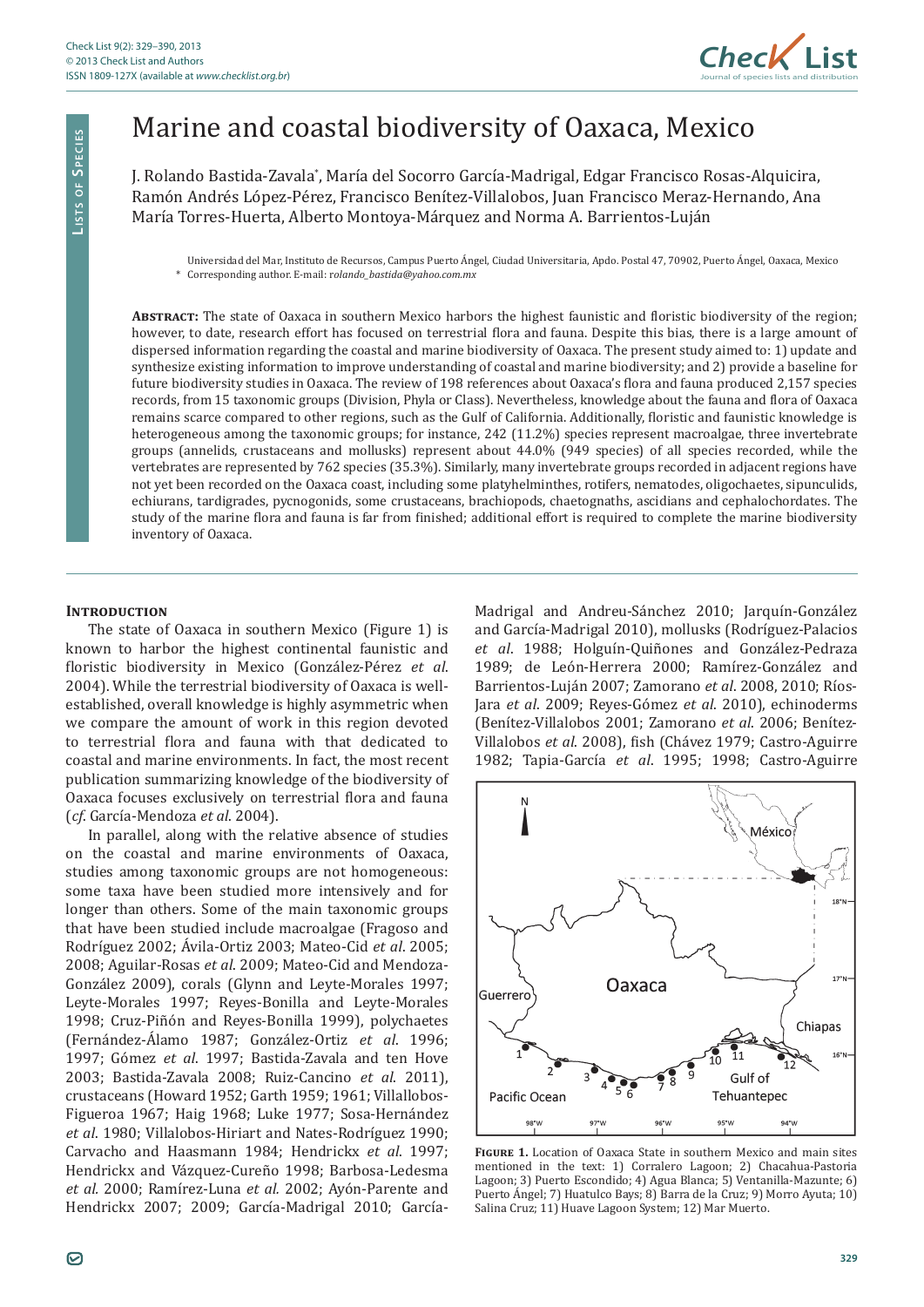and Espinosa-Pérez 1996; Tapia-Garcia and Gutiérrez-Díaz 1998; Castro-Aguirre et al. 1999; Espinosa-Pérez *et al*. 2004; Tapia-García and Mendoza-Rodríguez 2005; Ramírez-Gutiérrez et al. 2007; Robertson and Allen 2008; ×Ǧ±*et al*. 2008, 2010, 2012; Mendoza-Vallejo *et al*. 2009), reptiles (Meraz-Hernando and Ávila-Nahón 2006; García-Grajales *et al*. 2007), coastal birds (Meraz-Hernando 2001; Navarro-Sigüenza et al. 2004; Meraz-Hernando and González-Bravo 2005), and marine mammals (Meraz-Hernando and Sánchez-Díaz 2008).

While a range of faunal prospecting has been undertaken in the area (Holguín-Quiñones and González-Pedraza 1989), these surveys have focused solely on specific localities or environments along the Oaxacan coast. For example, the rocky substrates of Huatulco, Puerto Ángel and Agua Blanca have been studied by Gómez *et al*. (1997), Fragoso and Rodríguez (2002) and Zamorano *et al*. (2006; 2008). In addition, pelagic waters have been studied by Fernández-Álamo (1987; 2000; 2002), while the soft bottoms of the continental shelf of the Gulf of Tehuantepec were prospected by Gamboa-Contreras and Tapia-Garcia (1998) and Ríos-Jara *et al.* (2009). Meanwhile, floristic studies have focused on littoral and sublittoral rocky substrates; the sites that have been most extensively studied include Santa Elena (León-Tejera et al. 1993), Huatulco Bays (Mendoza-González and Mateo-Cid 1998), Salina Cruz (Galindo-Villegas et al. 1997), and the Huave Lagoon System (Dreckmann 1999). In contrast, there are several environments that have not been studied at all. For example, except for some records of polychaetes (Fauchald 1972), there is no information about the soft bottoms of most of the beaches of Oaxaca, nor of the deep-sea environments (over 200 m depth), particularly regarding the meiofauna (Bastida-Zavala and Guevara-Cruz 2012). In addition, there is a lack of knowledge about the symbiotic relationships between the shallow-water invertebrates or parasites of fish, birds, and marine mammals.

It is remarkable that several invertebrate groups in Oaxaca have scarcely been studied or are even completely unknown. For instance, benthic hydrozoans, flatworms, rotifers, entoprocts (or kamptozoans), nemerteans, nematodes, sipunculids, echiurans, copepods, bryozoans and ascidians are practically unrecorded in Oaxaca. The study of some of these groups should in fact be mandatory, since some of them comprise the main components of bio-fouling fauna (*e.g.*, sponges, benthic hydrozoans, entoproctos, amphipods, bryozoans and ascidians), and therefore have a high potential to be non-native invasive species (Okolodkov et al. 2007).

Based on these accounts, it is clear that there is a major information gap in knowledge about the coastal and marine biodiversity of Oaxaca. The aim of the present study was therefore twofold: 1) to update and synthesize available information to improve understanding of the biodiversity of the region, and 2) to use this information as a baseline for future studies in Oaxaca.

### **MATERIALS AND METHODS**

Information was mainly gathered from 198 primary references that had been formally published as papers and monographs. Unpublished databases, technical reports and theses were avoided. In general, the taxonomic information was found to be of varying quality, depending on the taxonomic group. However, all taxa names were checked in the World Register of Marine Species (WoRMS, Appeltans *et al.* 2012), Integrated Taxonomic Information System (ITIS 2012), Smithsonian Tropical Research Institute (STRI, Robertson and Allen 2008), American Museum of Natural History (AMNH, Frost 2012) and American Ornithologists' Union checklist (AOU 1998) and subsequent supplements (AOU 2000; Banks *et al*. 2002; 2004; 2006; 2007; 2008; Chesser et al. 2010). Questionable names were noted on the type localities.

# **RESULTS AND DISCUSSION**

A total of 2,157 species belonging to two divisions of the Kingdoms Plantae and Chromista, and ten Phyla of the Kingdom Animalia were recorded along the coastal and marine environments of Oaxaca (Table 1). This is clearly a smaller number of species when compared to the 3,112 terrestrial arthropods or the 1,431 vertebrates recorded for Oaxaca (González-Pérez et al. 2004).

Although the marine mammals have a relatively low species richness along the coast of Oaxaca, it is nonetheless higher than in the Gulf of Mexico or the Caribbean (Aguayo-Lobo *et al*. 1990). Reptile richness is also higher than the rest of the country, and is high in comparison to other parts of the world (CONABIO 1998). On the other hand, aquatic birds are poorly represented in Oaxaca in comparison to other regions of Mexico and abroad, possibly due to the absence of breeding areas and endemism (González-Bravo and Meraz-Hernando 2010).

The best-represented group is the fish, with 594 species  $(27.5\%)$ , followed by mollusks  $(462$  species,  $21.4\%)$ , crustaceans (265, 12.3%), macroalgae (242, 11.2%) and annelids (222, 10.3%). In comparison, sponges (17 species, 0.8%), flatworms (8, 0.4%), nemerteans and bryozoans (1 species each, 0.1%) are the least represented marine invertebrates in Oaxaca (Table 1).

The differential effort given to taxonomic groups is evident in the records derived from published papers. For example, while macroalgae, cnidarians, annelids, crustaceans and mollusks appeared in 152 papers, the remaining taxa have been recorded in less than 50 publications. Meanwhile, many groups have not yet been recorded on the coast of Oaxaca. For example, some flatworms (turbellarians and cestods), rotifers, nematodes,<br>oligochaetes, sipunculids, echiurans, tardigrades, oligochaetes, pycnogonids, some crustaceans (branchiopods, mysids, cumaceans and ostracods), brachiopods, chaetognaths, ascidians and cephalochordates remain unrecorded.

The coastal/marine flora and fauna of Oaxaca has a low species richness in comparison to other relatively well-known ocean basins in Mexico (Table 2). For example, Oaxaca possesses only 33.5% of the species richness recorded in the Gulf of California (Hendrickx et *al*. 2005), but ~22% of that in the Gulf of Mexico (Felder and Camp 2009). Such differences might not only arise because of heterogeneity in the studies conducted in Oaxaca in comparison with the Gulf of California and Gulf of Mexico (Hendrickx *et al.* 2005; Felder and Camp 2009 and references therein), but also as a result of differences in basin size: Oaxaca represents only 10% and 1% of the littoral area of the Gulf of California and the Gulf of Mexico,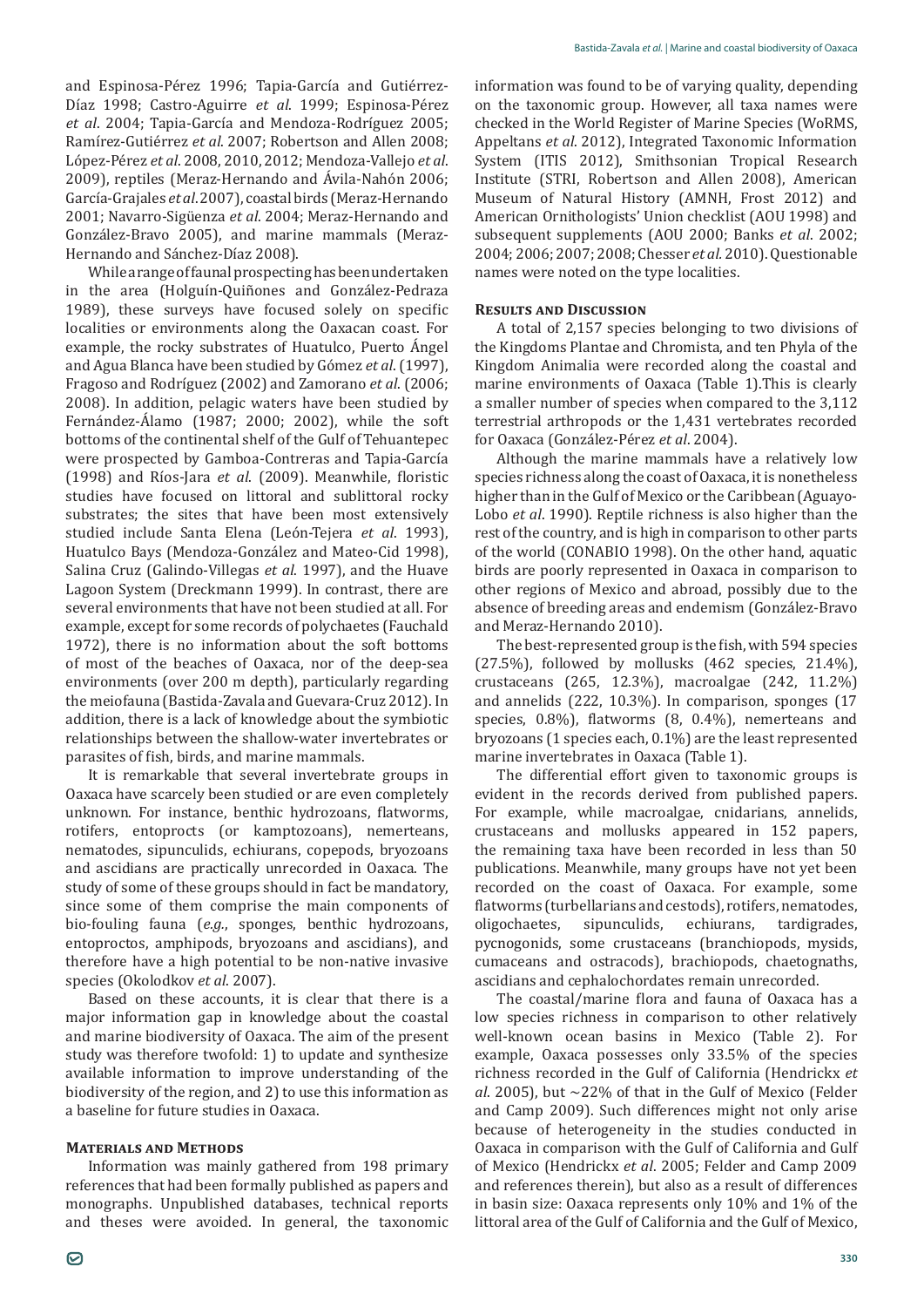#### respectively.

## *Background problems in knowledge about marine biodiversity*

Species from most taxonomic groups were recorded near major towns or harbors, such as Puerto Escondido, Puerto Angel, Bahias de Huatulco and Salina Cruz, while the floral and faunal composition of extensive areas of shallow littoral habitats, the continental shelf and the deep sea of Oaxaca remain understudied (López-Pérez et *al*. 2012).

Fish may be an exception, because they have been recorded in several habitats, including coral reefs, coastal lagoons, the continental shelf and the deep sea. Records from coastal lagoons relate to Chacahua-Pastoria (Mendoza-Vallejo et al. 2009), Mar Muerto (Chávez 1979; Tapia-García et al. 1998), and the Huave Lagoon System (Castro-Aguirre 1982; Tapia-Garcia and Mendoza-Rodríguez 2005). However, there is still no data for the Corralero and Mar Tileme lagoons. In addition, there is a lack of information on near-shore coastal fish from southeastern Oaxaca (Armenta to Salina Cruz).

A differential effort is evident in the records of species from the studied groups. For example, while records for macroalgae, crustaceans, and mollusks were published from the second half of the  $19<sup>th</sup>$  century, studies of the remaining groups began to appear in the early or late 20th century. A problem associated with older records is that they were based on species diagnoses that may have since been updated. To resolve this issue, it is necessary to evaluate the voucher material. Nevertheless, several references that include new records lack voucher collection numbers, contrary to what has been recommended as a ȋ*e.g.*, Salazar-Vallejo *et al*. 2007).

Taxonomic re-evaluations of several taxa would also improve the accuracy of the analysis of the marine species richness of Oaxaca. For example, the recent reevaluation ȋ*e.g.*, Riosmena-Rodríguez *et al*. 2009) in the Gulf of California has demonstrated that species richness there had been overestimated. In the same way, the revision of serpulid polychaetes from the Eastern Pacific (Bastida-Zavala 2008) has led to a reduction in the number of species recorded. In addition, an update of the taxonomy of the mollusk bivalves is recommended based on recent publications (e.g., Coan and Valentich-Scott 2012).

TABLE 1. Number of species recorded by taxonomic group in Oaxaca. Taxa with coastal, freshwater and/or terrestrial species, plus marine species, are marked with an asterisk (\*). In fish, amphidromus and catadromus species were considered. In the case of reptiles and birds, only species associated with, or living, in adjacent areas to, aquatic bodies were considered. The rest of the taxa are exclusively marine groups. The number of references consulted was included.

| <b>Taxa</b>              | Number of<br>species | $\frac{0}{0}$ | <b>References</b><br>consulted |
|--------------------------|----------------------|---------------|--------------------------------|
| <b>Macroalgae</b>        | 242                  | 11.2          | 15                             |
| <b>Sponges</b>           | 17                   | 0.8           | 9                              |
| Cnidarians               | 118                  | 5.5           | 25                             |
| <b>Flatworms</b>         | 8                    | 0.4           | $\overline{4}$                 |
| Nemerteans               | 1                    | 0.1           | 1                              |
| Annelids                 | 222                  | 10.3          | 30                             |
| Crustaceans*             | 265                  | 12.3          | 68                             |
| <b>Mollusks</b>          | 462                  | 21.4          | 14                             |
| <b>Bryozoans</b>         | 1                    | 0.1           | 2                              |
| <b>Echinoderms</b>       | 59                   | 2.7           | 12                             |
| Fish*                    | 594                  | 27.5          | 11                             |
| Amphibian and reptilian* | 37                   | 1.7           | $\mathbf{1}$                   |
| Birds*                   | 120                  | 5.6           | $\overline{\mathcal{L}}$       |
| Mammals*                 | 11                   | 0.5           | 4                              |
| <b>Total</b>             | 2,157                |               | 198                            |

#### *Checklists*

The information for each major group, at the Phylum or Class level, together with a checklist of the species recorded in Oaxaca, is summarized in the following sections. The adopted classification scheme is stated for each group. For practical purposes species and supra-specific taxa are presented in a strictly alphabetical arrangement.

#### **Macroalgae**

#### **Kingdoms Plantae and Chromista**

A historical overview of the phycological studies focused on Oaxaca State from 1847 to 1994 has been provided by León-Alvarez and González-González (1993) and León-Tejera and González-González (1993). These authors also present the first macroalgal checklists for the region, listing a total of 178 species from 21 localities using both historical records and new collected samples. The present checklist represents an updated version based on published records (León-Tejera et al. 1993; Galindo-Villegas et al. 1997; Mateo-Cid and Mendoza-González 1997; Mendoza-González and Mateo-Cid 1998; 1999; Dreckmann 1999; Lara-Isassi et al. 2000; Fragoso

| <b>TABLE 2.</b> Comparison of the number of species by selected taxonomic group in the Gulf of California, Gulf of Mexico, and Oaxaca. Sources: 1) Hendrickx                        |  |
|-------------------------------------------------------------------------------------------------------------------------------------------------------------------------------------|--|
| <i>et al.</i> (2005); 2) Felder and Camp (2009); 3) Brusca <i>et al.</i> (2005); 4) Solís-Marín <i>et al.</i> (2005); 5) Guiry and Guiry (2010); 6) Fredericq <i>et al.</i> (2009). |  |

| <b>Taxa</b>        | <b>Oaxaca</b><br>$15.000 \mathrm{km^2}$ | Gulf of California <sup>1)</sup><br>$160.000 \text{ km}^2$ | % in relation to the<br><b>Gulf of California</b> | Gulf of Mexico <sup>2)</sup><br>$1,600,000$ km <sup>2</sup> | % in relation to the<br><b>Gulf of Mexico</b> |
|--------------------|-----------------------------------------|------------------------------------------------------------|---------------------------------------------------|-------------------------------------------------------------|-----------------------------------------------|
| Fish               | 594                                     | 8913                                                       | 66.7%                                             | 1.541                                                       | 38.6%                                         |
| <b>Mollusks</b>    | 462                                     | 2.193                                                      | 21.1%                                             | 2,445                                                       | 18.9%                                         |
| Crustaceans        | 265                                     | 1,025                                                      | 25.9%                                             | 1,967                                                       | 13.4%                                         |
| <b>Macroalgae</b>  | 242                                     | $320^{5}$                                                  | 75.6%                                             | $673^{6}$                                                   | 36.0%                                         |
| <b>Annelids</b>    | 222                                     | 713                                                        | 31.1%                                             | 854                                                         | 26.0%                                         |
| Cnidarians         | 118                                     | 253                                                        | 46.6%                                             | 327                                                         | 36.1%                                         |
| <b>Echinoderms</b> | 59                                      | $193^{4}$                                                  | 30.6%                                             | 522                                                         | 11.3%                                         |
| <b>Sponges</b>     | 17                                      | 85                                                         | 20.0%                                             | 339                                                         | $5.0\%$                                       |
| <b>Bryozoans</b>   |                                         | 168                                                        | $0.6\%$                                           | 266                                                         | $0.4\%$                                       |
| <b>Total</b>       | 1.980                                   | 5,910                                                      | 33.5%                                             | 8.934                                                       | 22.2%                                         |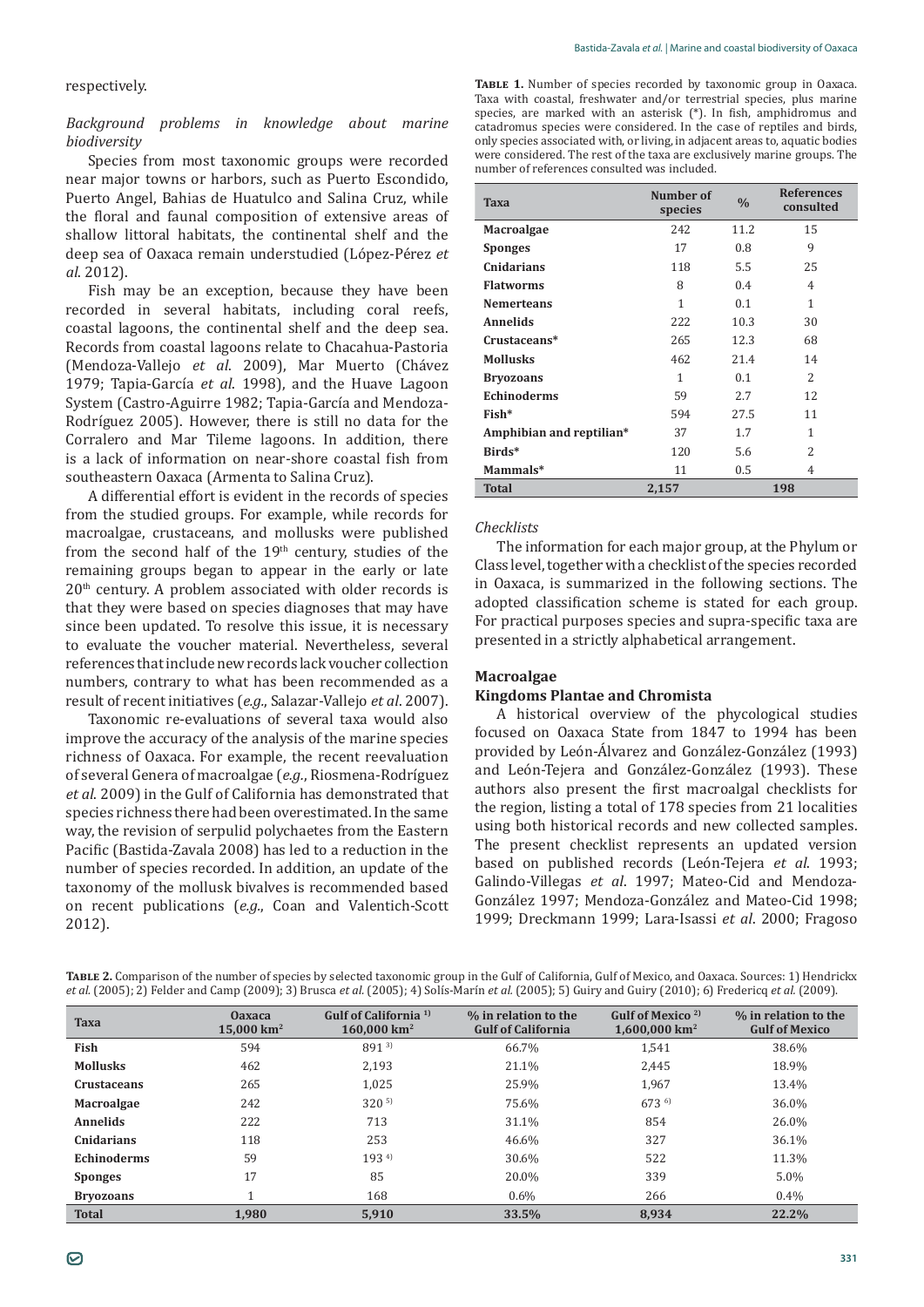and Rodríguez 2002; Ávila-Ortiz 2003; Mateo-Cid et al. 2005; 2008; Aguilar-Rosas et al. 2009; Mateo-Cid and Mendoza-González 2009). In total, 242 species were found (30 Orders, 50 Families and 103 Genera) (Table 3) and reported from 16 new localities that were not referred to in the previous accounts of León-Alvarez and González-González (1993) and León-Tejera and González-González (1993). The current names were included in the checklist. while synonymous names, according to Guiry and Guiry (2010), were avoided.

Most of the species records in the region were the result of floristic studies. Taxonomic accounts revising recent and historical material, including analysis of information about type material, have been published for species from just 14 Genera (Dreckmann 1999; Fragoso and Rodriguez 2002; Ávila-Ortiz 2003; Mateo-Cid et al. 2005; Mateo-Cid and Mendoza-González 2009). Finally, the real marine macroalgae biodiversity in Oaxaca is still unknown, and will not be resolved until taxonomic evaluations and the revision of voucher specimens are completed.

# **Kingdom Animalia Porifera**

The sponges are well studied in the Gulf of Mexico, the Caribbean (Gómez 2002), and the Gulf of California (Brusca 1980; Green and Gómez 1986; Gómez *et al*. 2002; Carballo et al. 2004; 2008a, b). However, studies are limited in number for this group in Oaxaca, and very recently new records of boring sponges have been reported for coral reefs. Only 17 sponge species of 11 Genera and eight Families (Table 4) have been recorded (Dickinson 1945; Gómez and Bakus 1992; Carballo et al. 2003; Bautista-Guerrero *et al*. 2006; Carballo *et al*. 2007; 2008a; Cruz-Barraza and Carballo 2008; Carballo and Cruz-Barraza 2010; Cruz-Barraza et al. 2011). Gamboa-Contreras and Tapia-Garcia (1998) recorded 12 species from the continental shelf of the Gulf of Tehuantepec; most of the collection sites were however from Chiapas State.

# **Cnidaria**

To date, 118 species of 74 Genera and 45 Families of cnidarians have been reported to occur along the coast of Oaxaca (Table 5). Of these, 74 belong to Hydrozoa, 41 to Anthozoa, and four to Scyphozoa. Species of Cubozoa have never been recorded.

The most extensively studied group of cnidarians in the Oaxaca area by far is Scleractinia. Topics as varied as the distribution (Leyte-Morales 1997; Glynn and Leyte-Morales 1997; Reyes-Bonilla and Leyte-Morales 1998; Cruz-Piñón and Reyes-Bonilla 1999; Reyes-Bonilla *et al*. 2005), species composition (López-Pérez et al. 2002; López-Pérez and Hernández-Ballesteros 2004), recruitment (López-Pérez *et al.* 2007), bioerosion (Herrera-Escalante et al. 2005), and biogeography (Reyes-Bonilla and López-Pérez 1998; Reyes-Bonilla and Cruz-Piñón 2000) of scleractinians have received the most attention. In particular, the basic nomenclature and distribution of stony coral species in the area is relatively well established (Reyes-Bonilla et *al.* 2005). However, new records of ahermatypic species are expected in the near future, as the bathymetric and geographic extent of ongoing studies widens to include currently unexplored areas. New records of hermatypic species are also expected to increase, although to a lesser extent, as unrecorded Central American coral species disperse into the Mexican Pacific area, as suggested by biogeographic studies (Ketchum-Mejía and Reyes-Bonilla 1997; Reyes-Bonilla and López-Pérez 1998), probably as a consequence of the prevailing current in the western Mexican Pacific (Kessler 2006).

In contrast to Scleractinia, less attention has been devoted to Hydrozoa, Scyphozoa (Fraser 1938a, b; 1948; Chávez 1979; Segura-Puertas 1984; Ocaña-Luna and Gómez-Aguirre 1999; Calder et al. 2009), and is absent for Cubozoa. In particular, the taxonomy of these groups has been poorly resolved in the area. For example, three out of 118 species were identified at the supraspecific level but were included because they represent Genera or Families with unique records (Luke 1998), whereas four species are of doubtful identity and require further investigation (*species inquirenda*) and two more taxa possess a name of unknown or doubtful application (*nomen dubium*). Concurrently, it is relevant that the 78 reported hydrozoan and scyphozoan species (Table 5) have been addressed in only eight papers, in contrast to the 14 published articles on scleractinians, in which only 41 species were reported. These observations indicate that there are potentially far more cnidarians on the coast of Oaxaca in addition to the stony corals. This finding presents a clear message to institutions and taxonomists that there still remain large unexplored areas, as well as the largely ignored cnidarian groups in the Mexican Pacific.

# **Platyhelmintes**

The Phylum Platyhelmintes is poorly studied in Oaxaca. Only eight species from seven Genera and seven Families of flatworms have been recorded (Table 6). Of these, two species belong to the Class Monogenea and six to Trematoda (Manter 1937; Meserve 1938; Manter 1940; Gámez-Vivaldo et al. 2006). All these species are parasites of either marine fish or sea turtles. Free-living flatworms (Class Turbellaria) and parasitic flatworms of the Class Cestoda have never been recorded.

# **Nemertina**

This group is poorly studied in the Mexican Pacific. Only one nemertean species (Table 7) has been recorded on the coast of Oaxaca (Coe 1940).

# **Annelida**

The annelid fauna from Oaxaca has been the subject of limited study (Bastida-Zavala and Guevara-Cruz 2012). Only 222 species of 130 Genera and 42 Families, mostly of the Polychaete Class, have been recorded in 30 papers (Table 8). This number is limited compared to the over 700 species recorded in the Gulf of California (Hendrickx 2005). Most records were taken from extensive monographs, including Chamberlin (1919), Hartman (1939; 1940; 1941; 1944; 1950; 1961), Treadwell (1941), Rioja (1962), Fauchald (1968; 1970; 1972), Bastida-Zavala and ten Hove (2003) and Bastida-Zavala (2008). In addition, a few papers have focused on particular localities in Oaxaca, such as the studies by Gómez *et al*. (1997), Hernández-Alcántara et al. (2003) and Tovar-Hernández and Salazar-Vallejo (2008), or on the continental shelf of the Gulf of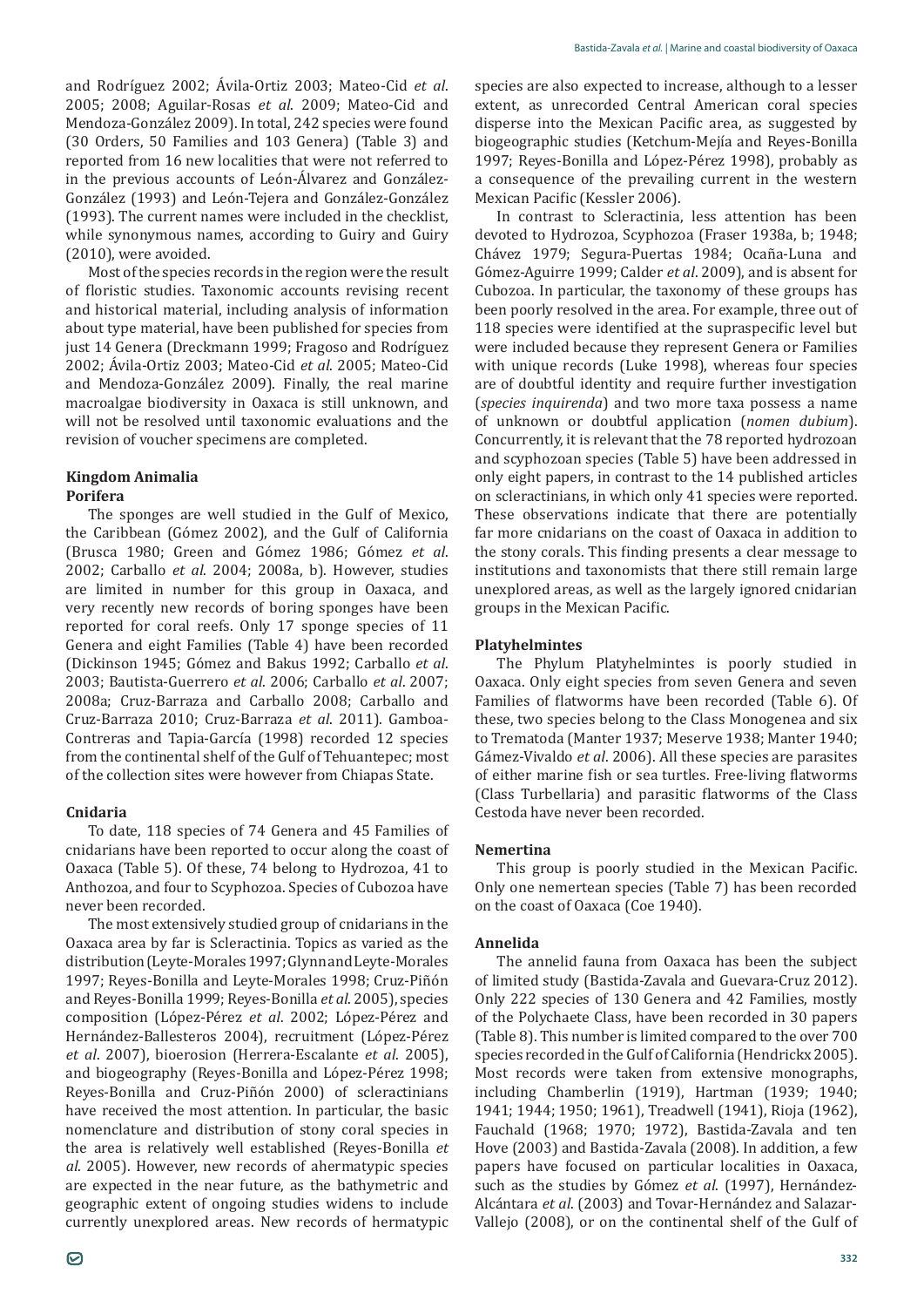Tehuantepec, including studies by Hernández-Alcántara *et al*. (1994), González-Ortiz *et al*. (1996; 1997), Hernández-Alcántara and Solís-Weiss (2000), Solís-Weiss *et al*. (2000) and Hernández-Alcántara *et al*. (2006). Other records were sourced from studies about pelagic polychaetes, such as Dales (1957), Fernández-Álamo (1987; 2000; 2002) and Fernández-Álamo and Sanvicente-Añorve (2005). Pelagic polychaetes comprise 20 species (9% of the polychaete records), with the remaining 201 species (91%) being benthic polychaetes.

Only two polychaete Families have been reviewed for the Oaxaca region: the Eunicidae and Serpulidae (Bastida-Zavala 2008; Ruiz-Cancino et al. 2011). The Eunicidae Family was the highest represented, with 21 species (9.5%), followed by Serpulidae with 18 species (8.1%), and Spionidae with 17 species (7.7%).

Some studies that include lists of species from the continental shelf of the Gulf of Tehuantepec, such as the study by Gamboa-Contreras and Tapia-Garcia (1998), do not indicate whether species were recorded in Oaxaca or Chiapas States. These records were for this reason not included in the present checklist.

The previous list compiled by Salazar-Vallejo (1989) was the primary basis of this updated list. However, several species names (139 species, 62.9%) are questionable, either because the records have not yet been confirmed by experts, or because the names correspond to species from areas the distribution of which is at some distance from the Tropical Eastern Pacific (according to Hartman 1959; Salazar-Vallejo and Londoño-Mesa 2004; Bastida- Zavala 2008; de León-González *et al*. 2009; Ruiz-Cancino *et al*. 2011).

At least one species, *Hydroides sanctaecrucis* Krøyer *in* Mörch, 1863, is an exotic species (Bastida-Zavala 2008). Additionally, one record of a hirudinean ectoparasite of the olive ridley turtle, *Lepidochelys olivacea* (Eschscholtz, 1829), was included (Gámez-Vivaldo *et al*. 2006).

### **Crustaceans**

Little is known about crustaceans in Oaxaca. Different checklists from the Tropical Eastern Pacific (e.g., Hendrickx 1993; Hendrickx and Harvey 1999; Garcia-Madrigal 2008) reveal a disparity between records from the Gulf of California and those from the Mexican South Pacific (García-Madrigal *et al*. 2012). A total of 265 species and 153 Genera from 72 Families were obtained, based on 68 references (Table 9). These records were gathered from two sources: 1) isolated records from monographs and papers mainly related to large expeditions (*e.g.*, Velero, Zaca, Searcher, Albatross Expeditions) from the Pacific Coast of America (Benedict 1903; Rathbun 1918; 1925; 1930; 1937; Maccagno 1928; Wilson 1937; Schmitt 1940; Holthuis 1952; Barnard 1954; Holthuis and Villalobos-Figueroa 1962; Garth 1958; 1959; 1961; 1966; Haig 1957; 1960; 1968; Garth and Stephenson 1966; Villalobos- Figueroa 1967; Efford 1971; Ball 1972; Manning 1972; Ball and Haig 1974; Glynn et al. 1975; Crane 1947; 1975; Luke 1977; Barnard and Barnard 1982; Wicksten 1978; 1983; 1984; Poore 1984; Pérez-Farfante 1985; Kim and Abele 1988; Brusca *et al.* 1992; Castro 1996); and 2) papers focused on ecology, fisheries, descriptions of new species or faunal studies of particular localities in Oaxaca

(Howard 1952; Sosa-Hernández et al. 1980; Carvacho and Haasmann 1984; Hendrickx and Wicksten 1989; López- Cortés 1990; Villalobos-Hiriart and Nates-Rodríguez 1990; Wicksten and Hendrickx 1992; Hendrickx 1996; 1997; 1999; 2005; Hendrickx and Esparza-Haro 1997; Hendrickx *et al.* 1997: Hendrickx and Espinosa-Pérez 1998; Hendrickx and Vázquez-Cureño 1998; Hernández-Aguilera 1998; Hendrickx and Harvey 1999; Barbosa-Ledesma et *al*. 2000: Ramírez-Luna *et al.* 2002: Boyko 2002: Álvarez-*Silva et al.* 2003; Hernández-Álvarez and Villalobos-Hiriart 2005; Gámez-Vivaldo et al. 2006; Martínez-Guerrero 2007; Ayón-Parente and Hendrickx 2007; 2009; García-Madrigal 2010; García-Madrigal and Andreu-Sánchez 2010; Jarquín-González and García-Madrigal 2010).

Studies incorporating species lists from the continental shelf of the Gulf of Tehuantepec, such as that by Gamboa- Contreras and Tapia-Garcia (1998), or pelagic copepods, *e.g*. Fernández-Álamo *et al*. (2000), were not included in this checklist, because they do not indicate whether the species was recorded in Oaxaca or Chiapas State.

### **Mollusks**

Mollusks are one of the best-known invertebrate groups on the Pacific coast. Taxonomic studies began in the second half of the  $19<sup>th</sup>$  century (García-Cubas 1986; Reguero-Reza and Garcia-Cubas 1993; González 1993; Naranjo-Garcia 2003). Most species collected were published in a monograph by Keen (1971); there are 3,345 species of mollusks from Baja California to Peru (Keen 1971). Skoglund (2001; 2002) recorded 2,918 gastropods and 111 chitons and, recently, Coan and Valentich-Scott (2012) have recorded 890 bivalves.

There have been few mollusk studies on the coast of Oaxaca. Inventories of the mollusk fauna have been carried out on the continental shelf (Gamboa-Contreras and Tapia-García 1998; Ríos-Jara *et al*. 2009) and on the coastline (Piña-Arce and Herrera-Peña 1980) of the Gulf of Tehuantepec, and have focused on the central and southern coast of the state (Holguín-Quiñones and González-Pedraza 1989; de León-Herrera 2000; Ramírez-González and Barrientos-Luján 2007) and on the Classes of cephalopods (Sánchez 2003) and polyplacophorans (Reyes-Gómez et al. 2010). Studies on mollusk communities have been carried out at the rocky intertidal zone (Zamorano *et al*. 2008), coral reefs (Rodríguez-Palacios *et al*. 1988; Zamorano *et al*. 2006) and lagoon systems (Zamorano *et al*. 2010). There have additionally been some studies aimed at shellfish of economic importance, such as the pen shell *Atrina*  maura (G.B. Sowerby I, 1835) (Ahumada-Sempoal 1998; Ǧ±*et al*. 2007) and the purple snail *Plicopurpura columelaris* (Lamarck, 1816) (Castillo-Rodríguez and Amezcua-Linares 1992; Vázquez-Gil *et al.* 2004). The studies of Gamboa-Contreras and Tapia-García (1998) and Alejo-Plata *et al*. (2001), based on the continental shelf of the Gulf of Tehuantepec, were not included in the list because the authors do not indicate whether the species were recorded in Oaxaca or Chiapas State.

In this review, the mollusk fauna of the coast of Oaxaca yielded 109 Families, 258 Genera and 462 species (Table 10). Of these, 281 were Gastropoda, 153 Bivalvia, 22 Polyplacophora and six Cephalopoda. Mollusks that lack economic importance, and that are small-sized,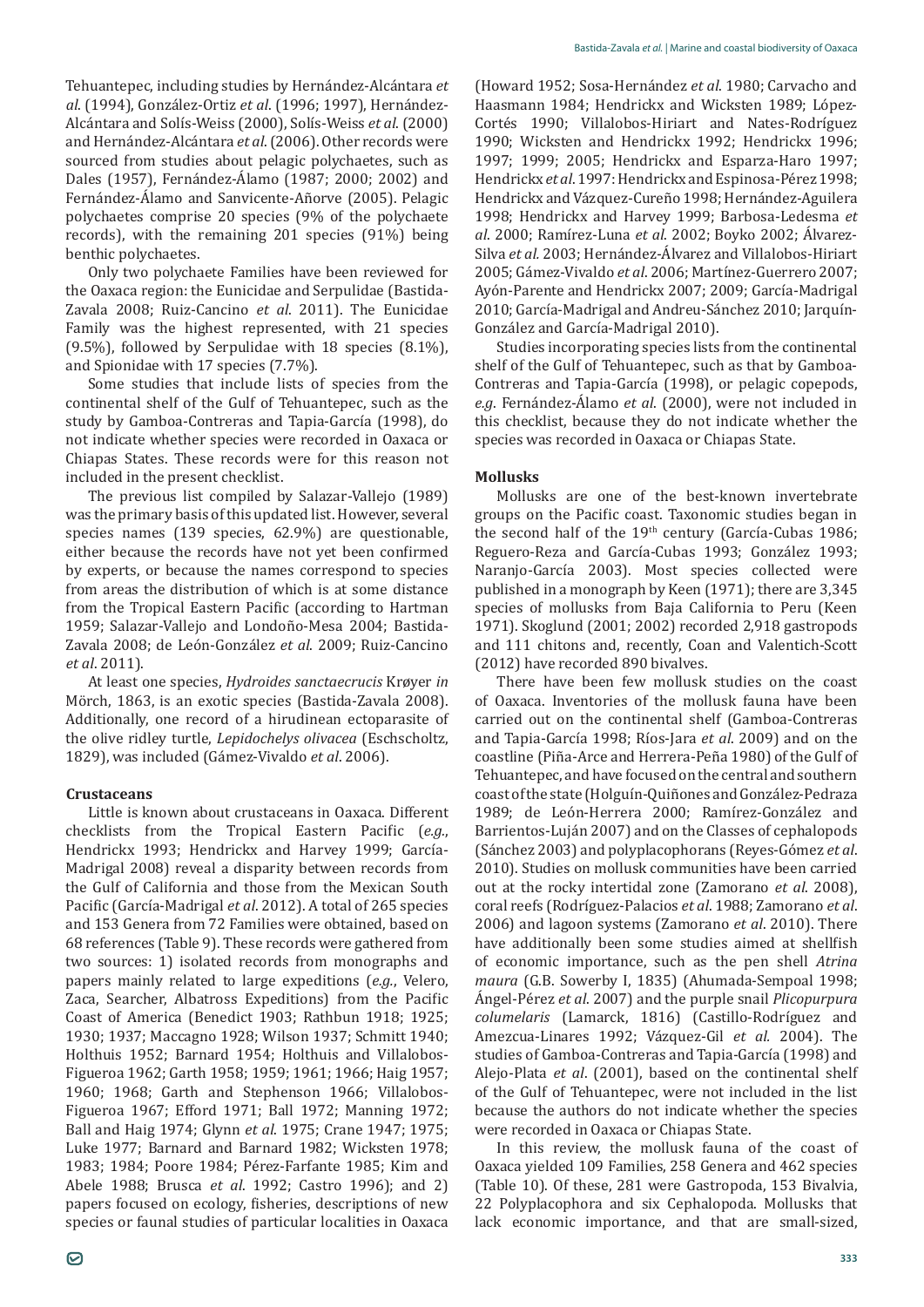inconspicuous, rare and/or living in deep waters, such as Scaphopoda, have not yet been studied (Ríos-Jara et al.  $2003$ ).

# **Bryozoans**

Only two references were found for bryozoans (Osburn 1953; Soule et al. 1995); the authors recorded the same species (Table 11).

# **Echinoderms**

Although echinoderms on the Pacific coast of Mexico have been studied since the late 19<sup>th</sup> century (Buitrón and Solís-Marín 1993), these studies did not cover the entire coast. During the 1970s, data for specimens collected in Mexican waters and deposited in foreign collections were reviewed with a number of species from the coast of Oaxaca being reported (Caso 1978; 1980; 1983). Solís-Marín et al. (1993) published a taxonomic list for the asteroids and echinoids of Mexico. After a bibliographic revision and a review of the Echinoderm National Collection (Instituto de Ciencias del Mar y Limnología, UNAM), the authors reported just six species of echinoderms for Oaxaca. There are now corrected and updated regional taxonomic lists for various localities, particularly from the north of Mexico (Bautista-Romero *et al*. 1994; Solís-Marín *et al*. 1997; Cintra-Buenrostro 2001; Solís-Marín et al. 2005; 2009), and the Mexican Caribbean and Gulf of Mexico (Laguarda-Figueras et al. 2009). However, these lists remain incomplete for the rest of the country.

Only a few basic studies have been carried out along the coast of Oaxaca, providing sparse data about the species inhabiting this zone. Deichmann (1938; 1941; 1958) recorded nine species of holothurians from the coast of Oaxaca. Benítez-Villalobos (2001) compared two reef communities of Bahías de Huatulco, recording six species of echinoderms. Zamorano and Leyte-Morales (2005) reported seasonal changes in echinoderm diversity in a bay of the Parque Nacional Huatulco, providing a list of 24 species. Honey-Escandón et al. (2008) compiled a taxonomic list for the echinoderms of the Mexican Pacific, mentioning 30 species from the coast of Oaxaca. Benítez-Villalobos *et al*. (2008) presented an updated list of echinoids and asteroids from the coast of Oaxaca, reporting 11 new records for this state. Granja-Fernández and López-Pérez (2011) recorded 13 species of ophiuroids from Puerto Escondido, including three new records for Oaxaca.

For the general taxonomic organization of the list, we used the criteria suggested by the following authors: Class Asteroidea, Clark (1989; 1993; 1996); Class Ophiuroidea, Matsumoto (1915) and Fell (1960); Class Echinoidea, Mortensen (1928; 1935; 1940; 1943; 1948; 1950; 1951); Class Holothuroidea, Pawson and Fell (1965).

The taxonomic list obtained from the bibliographic revision comprises 59 species from 47 Genera and 31 Families, which were distributed across four Classes (Table 12).

### **Fish**

Compagno et al. 1995; McEachran and Notarbartolo-di-Sciara 1995; Castro-Aguirre and Espinosa-Pérez 1996; Tapia-García and Gutiérrez-Díaz 1998; Castro-Aguirre et al. 1999; Espinosa-Pérez et al. 2004), one electronic database (Robertson and Allen 2008) and journals (Chávez 1979; Castro-Aguirre 1982; Tapia-García et al. 1998; Tapia-Garcia and Mendoza-Rodriguez 2005; Ramirez-Gutiérrez *et al.* 2007; Mendoza-Vallejo et al. 2009; López-Pérez et *al*, 2010). Each species was confirmed using recent data to verify synonyms. Only seven studies included lists of species from the coast of Oaxaca, mainly from coastal lagoons. These studies included: Chacahua (Mendoza-Vallejo *et al*. 2009), Mar Muerto (Chávez 1979; Tapia-García *et al.* 1998) and the Huave Lagoon System (Castro-Aguirre 1982; Tapia-Garcia and Mendoza-Rodriguez 2005). In addition, there are only two published lists for coral reef fishes: Ramírez-Gutiérrez et al. (2007) at a locality of San Agustin Bay, Santa María Huatulco, and López-Pérez et al. *(*2010) from Mazunte to Huatulco.

An updated list of fish species, including teleost and elasmobranches, has been provided (Table 13). In total, 594 species were recorded off the coast of Oaxaca, which corresponds to 313 Genera and 113 Families. Perciformes is the best represented Order, with 303 species. One endemic species was recorded, *Poeciliopsis fasciata* (Meek, 1904), which is distributed only in Chiapas and Oaxaca.

### **Amphibians and reptiles**

Five of the seven extant marine turtle species nest on the coast of Oaxaca (Table 14). La Escobilla is in fact probably the most important nesting beach in the world *Lepidochelys olivacea* (Márquez 1990). Other important marine turtle nesting beaches are Chacahua, la Ventanilla, Morro Ayuta and Barra de la Cruz. *Dermochelys coriacea* (Vandelli, 1761) were recorded nesting in one night on Barra de la Cruz beach in the winter of 2001 (Meraz-Hernando pers. obs.). Several reports have been compiled for *L. olivacea* (Meraz-Hernando and Ávila-Barrientos 2007a, b) and *D. coriacea* (Sánchez-Díaz and Meraz-Hernando 2001).

The American crocodile *Crocodylus acutus* Cuvier, 1807 is a resident species at several locations along the coast, and it is even possible to observe adults moving between areas by sea. Reports of this species along the coast of Oaxaca have highlighted the importance of crocodiles in the state (Meraz-Hernando and Ávila-Nahón 2006; Brandon-Pliego 2007; García-Grajales *et al*. 2007; Meraz-Hernando *et al*. 2008). There is a single record of the sea snake *Pelamis platurus* (Linnaeus, 1758) (Meraz-Hernando 2007b), and *Ctenosaura pectinata* Wiegmann, 1834 (Villegas-Zurita 1999).

Oaxaca has several endemic amphibian and reptile species, with the turtle *Kinosternon oaxacae* Berry and Iverson, 1980 from the Colotepec and Tonameca rivers (Berry and Iverson 1980) being important for the coast, and the iguana *Ctenosaura oaxacana* Gray, 1842 from the Tehuantepec Isthmus (Köhler 2004).

Limited attention has been given to the amphibians (Table 14) that inhabit the coast of Oaxaca. There is only one report of the cane toad *Rhinella marina* (Linnaeus, 1758) (Becerril-Morales 2001). In addition, there are a few records covering the herpetofauna of the state, but

In order to review the current status of fish species recorded from the coast of Oaxaca, a search was carried out of information published in books (Allen *et al*. 1995;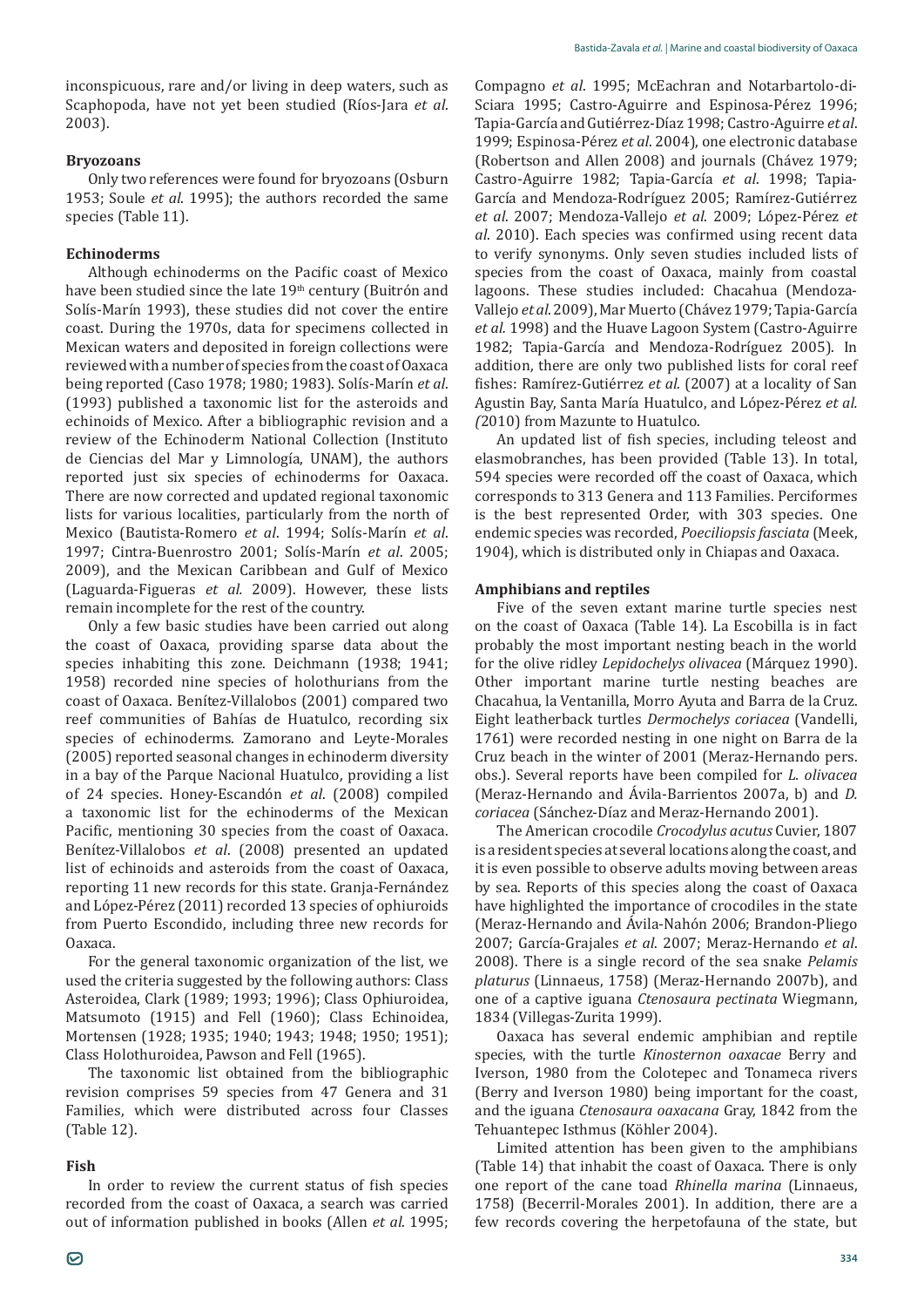these are from restricted areas (Smith 1959; Lynch and Smith 1966).

The present list of species is based on a chapter from Ǧ*et al*. (2004), and includes records obtained from several surveys along the coast of Oaxaca, as well as from captive species held at the Turtle Museum at the Mexican Center for the Study of the Turtles, on the coast of Oaxaca. In total, 37 species in 30 Genera and 15 Families were recorded (Table 14). Some reports on freshwater turtles have been included (Ippi and Flores 2001). Frost (2012) was followed for taxonomy and nomenclature of amphibians. Major changes were added for reptiles with the inclusion of the Family Colubridae and the new Family Dipsadidae from Zaher et al. (2009).

# **Birds**

Waterbird richness on the coast of Oaxaca is high, due to the rich diversity of habitats. In total, 120 species of 70 Genera and 26 Families have been recorded (Table 15). Ardeidae and Laridae are amongst the Families with the highest richness; they mainly inhabit lagoons, rivers, estuaries and cliffs. Nevertheless, the number of seabird species is relatively low, maybe because of the low abundance of small pelagic fish.

The present list of species was compiled from a comprehensive species account by Navarro-Sigüenza *et al*. (2004), in which species from the coast and the Tehuantepec Isthmus to the limits of the state were documented (Table 15). The list was restricted to species with a confirmed record in Binford (1989) and subsequent reports (Winker *et al*. 1992; Schaldach *et al*. 1997; Mellink *et al*. 1998; Meraz-Hernando 2001; Meraz-Hernando and González-Bravo 2005; González-Bravo and Meraz-Hernando 2010). In addition, world distribution reports were incorporated into the list for boobies (Nelson 1978), shorebirds (Paulson 1993), gulls (Olsen 2000), and pelicans and cormorants (Nelson 2005).

Due to several taxonomic changes made in recent years, the classification of the American Ornithologist's Union was followed, and was also based on the AOU checklist (AOU 1998) and subsequent supplements (AOU 2000; Banks et al. 2002; 2004; 2006; 2007; 2008; Chesser et al. 2010).

It is important to note that the present list includes only aquatic birds for which records have been confirmed. Some non-aquatic birds have been included because they were observed in close proximity to aquatic bodies during activities such as feeding, nesting or when seeking refuge.

### **Marine mammals**

The Mexican coastal area is divided into four regions, with Oaxaca being part of Zone 3 or tropical Pacific (Torres *et al.* 1995). The tropical Mexican Pacific is estimated to include 18 marine mammals, and is therefore more diverse than the Gulf of Mexico and the Caribbean, but with a richness that is lower than the north Pacific and the Gulf of California (Aguayo-Lobo *et al*. 1990).

The abrupt shape of the coastline in Oaxaca, including bays, cliffs and islands, is a refuge for several resident cetacean species. Furthermore, the influence of the cold California Current during winter (Pacheco-Sandoval 1991) promotes the presence of migrating species such as *Megaptera novaeangliae* (Borowski, 1781).

Marine mammal studies have primarily been undertaken over the last two decades, with some recent records being based on occasional sightings (Sánchez-Díaz and Meraz-Hernando 2001; Meraz-Hernando 2003) and strandings (Meraz-Hernando and Becerril-Morales 2004; Meraz-Hernando 2007a; Lira-Torres 2007). Some tentative lists contain species for which there are both possible and confirmed sightings (Aurioles-Gamboa 1993; Salinas and Ladrón-de-Guevara 1993).

Based on marine surveys, strandings, and sightings from the coast during a period of over five years, a detailed report on marine mammals has been compiled for the central coast of Oaxaca (Meraz-Hernando and Sánchez-Díaz 2008) and used as the main reference for the present list (Table 16). Other species that are likely to be present in the state were added from reliable reports (Carwardine 1995; Jefferson and Leatherwood 1995; Medrano-González *et al*. 2008) and databases of the Mexican national commission for Biodiversity (CONABIO).

One species of particular interest is *Zalophus californianus* (Lesson, 1828), which has been sighted in Oaxaca on several occasions over a period of several years. In the case of the list derived from Medrano-González *et al.* (2008), species recorded for the Tropical Pacific were considered. Two species, the ziphidae *Mesoplodon peruvianus* Reyes, Mead and Van Waerebeek, 1991 and the otariid *Arctocephalus galapagoensis* Heller, 1904, are likely to occur in Oaxaca but were not considered due to the reduced number of sightings in Mexico (Urbán-Ramírez and Guerrero-Ruiz 2008). The list comprises 11 species from 10 Genera and three Families (Table 16).

### *Conclusions*

The review of 198 references for the flora and fauna of Oaxaca produced 2,157 species records, corresponding to 15 taxonomic groups (Division, Phyla or Class level) (Table 1). It was evident that floristic and faunistic knowledge is heterogeneous among the taxonomic groups. Additionally, many invertebrate groups that have been recorded in adjacent regions have not yet been recorded on the coast of Oaxaca, such as some platyhelminths (turbellarians, cestods), rotifers, nematodes, oligochaetes, sipunculids, echiurans, tardigrades, pycnogonids, some crustaceans (branchiopods, mysids, cumaceans and ostracods), brachiopods, chaetognaths, ascidians and cephalochordates.

The inventory of marine flora and fauna is far from complete, and additional effort is needed. The region could potentially be characterized as a marine hotspot, similar to the adjacent terrestrial biodiversity. This represents a major scientific gap and an opportunity for taxonomists.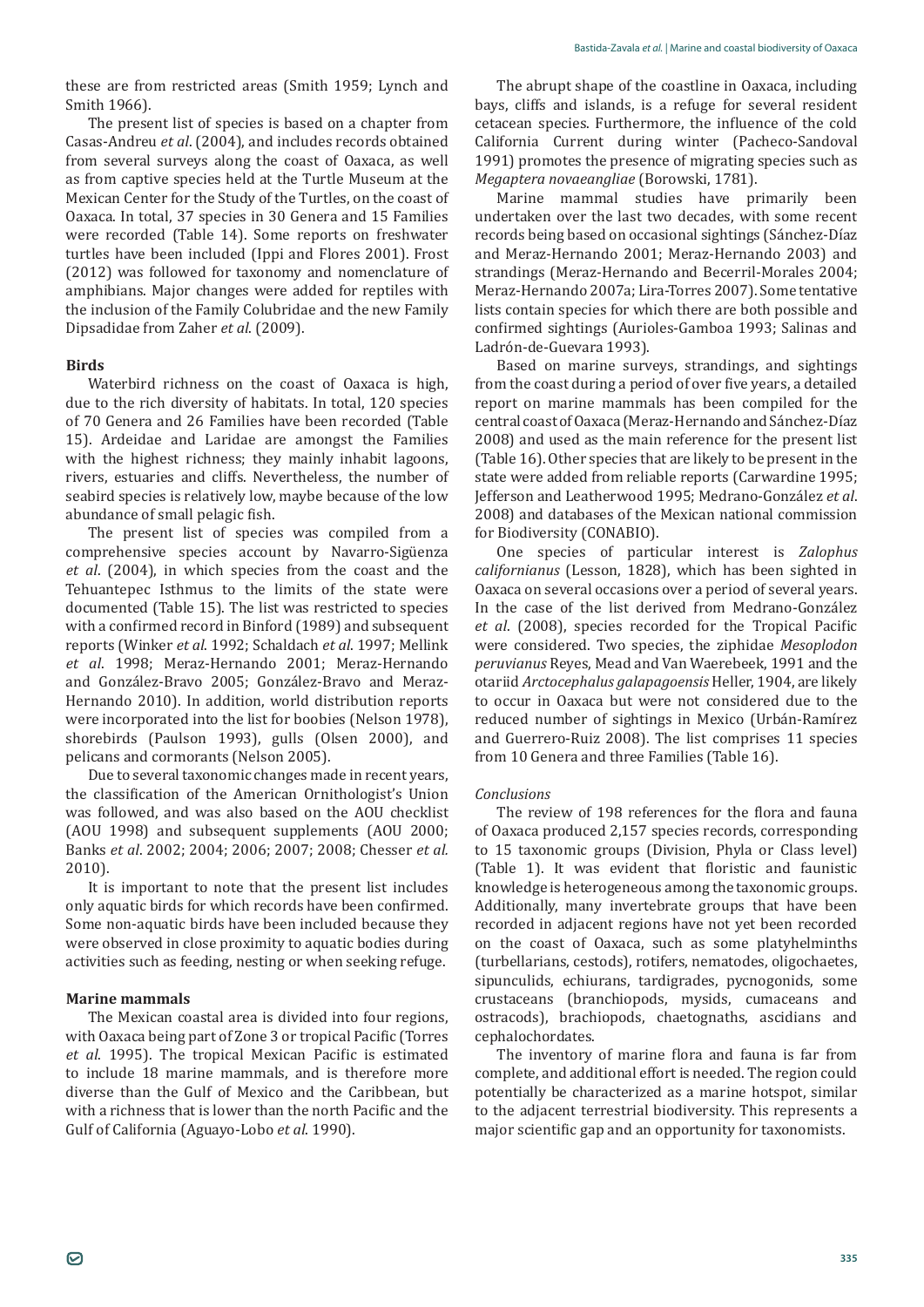TABLE 3. Checklist of the macroalgae recorded in marine areas from Oaxaca, Mexico. When the first published record of the species was a synonymous of a currently accepted name, this was added after '=' symbol. The nomenclature and classification followed Guiry and Guiry (2010).

| Kingdom Plantae Haeckel, 1866                                                                                                                                   | Reference                                 |
|-----------------------------------------------------------------------------------------------------------------------------------------------------------------|-------------------------------------------|
| Division Chlorophyta Reichenbach, 1834                                                                                                                          |                                           |
| Class Bryopsidophyceae Bessey, 1907                                                                                                                             |                                           |
| Order Bryopsidales J.H. Schaffner, 1922                                                                                                                         |                                           |
| Family Bryopsidaceae Bory de Saint-Vincent, 1829                                                                                                                |                                           |
| Bryopsis hypnoides J.V. Lamouroux, 1809                                                                                                                         | Mendoza-González and Mateo-Cid (1998)     |
| Bryopsis muscosa J.V. Lamouroux, 1809                                                                                                                           | León-Tejera and González-González (1993)  |
| Bryopsis pennata var. minor J. Agardh, 1887 = Bryopsis pennatula J. Agardh                                                                                      | León-Tejera and González-González (1993)  |
| Bryopsis plumosa (Hudson) C. Agardh, 1823                                                                                                                       | León-Tejera and González-González (1993)  |
| Family Caulerpaceae Kützing, 1843                                                                                                                               |                                           |
| Caulerpa imbricata G. Murray, 1887 = Caulerpa peltata Lamouroux f. imbricata (G. Murray) Weber-<br>van Bosse 1898                                               | León-Tejera et al. (1993)                 |
| Caulerpa peltata J.V. Lamouroux, 1809                                                                                                                           | Mendoza-González and Mateo-Cid (1998)     |
| Caulerpa racemosa (Forsskal) J. Agardh, 1873                                                                                                                    | León-Tejera and González-González (1993)  |
| Caulerpa sertularioides (S. Gmelin) M.A. Howe, 1905                                                                                                             | León-Tejera et al. (1993)                 |
| Caulerpa sertularioides f. brevipes (J. Agardh) Svedelius, 1906                                                                                                 | León-Tejera and González-González (1993)  |
| Caulerpa sertularioides f. longiseta (Bory de Saint-Vincent) Svedelius, 1906                                                                                    | León-Tejera and González-González (1993)  |
| Caulerpella ambigua (Okamura) Prud'homme van Reine and Lokhorst, 1992 = Caulerpa vickersiae<br>Borgesen 1911                                                    | León-Tejera et al. (1993)                 |
| Family Codiaceae Kützing, 1843                                                                                                                                  |                                           |
| Codium dichotomum S.F. Gray, 1821                                                                                                                               | León-Tejera and González-González (1993)  |
| Codium edule P.C. Silva, 1952                                                                                                                                   | León-Tejera et al. (1993)                 |
| Codium giraffa P.C. Silva, 1979                                                                                                                                 | Mendoza-González and Mateo-Cid (1998)     |
| Codium setchelii N.L. Gardner, 1919                                                                                                                             | León-Álvarez and González-González (1993) |
| Family Derbesiaceae Hauck, 1884                                                                                                                                 |                                           |
| Derbesia hollenbergii W.R. Taylor, 1945                                                                                                                         | Mendoza-González and Mateo-Cid (1999)     |
| Family Halimedaceae Link, 1832                                                                                                                                  |                                           |
| Halimeda discoidea Decaisne, 1842                                                                                                                               | León-Tejera et al. (1993)                 |
| Halimeda tuna (J. Ellis and Solander) J.V. Lamouroux, 1846                                                                                                      | Mendoza-González and Mateo-Cid (1998)     |
| Family Udoteaceae J. Agardh, 1887                                                                                                                               |                                           |
| Chlorodesmis hildenbrandtii A. Gepp and E.S. Geep, 1911                                                                                                         | León-Tejera et al. (1993)                 |
| Chlorodesmis mexicana W.R. Taylor, 1945                                                                                                                         | Mendoza-González and Mateo-Cid (1999)     |
| Class Ulvophyceae K.R. Mattox and K.D. Stewart, 1978                                                                                                            |                                           |
| Order Cladophorales Haeckel, 1894                                                                                                                               |                                           |
| Family Cladophoraceae W. Wille ex Warming, 1884                                                                                                                 |                                           |
| Chaetomorpha anteninna (Bory de Saint-Vincent) Kützing, 1847                                                                                                    | León-Tejera and González-González (1993)  |
| Chaetomorpha brachygona Harvey, 1858                                                                                                                            | León-Tejera and González-González (1993)  |
| Chaetomorpha californica F.S. Collins, 1900                                                                                                                     | León-Tejera et al. (1993)                 |
| Chaetomorpha exposita (Borgesen) E.Y. Dawson, 1954                                                                                                              | León-Tejera and González-González (1993)  |
| Chaetomorpha gracilis Kützing, 1845                                                                                                                             | León-Tejera and González-González (1993)  |
| Chaetomorpha linum (O.F. Müller) Kützing, 1845                                                                                                                  | León-Tejera and González-González (1993)  |
| Cladophora albida (Nees) Kützing, 1843                                                                                                                          | León-Tejera et al. (1993)                 |
| Cladophora brasiliana G. Martens 1868                                                                                                                           | León-Tejera and González-González (1993)  |
| Cladophora lehmanniana (Lindenberg) Kützing, 1843 = Cladophora utriculosa Kützing 1843                                                                          | León-Tejera and González-González (1993)  |
| Cladophora microcladioides F.S. Collins, 1909                                                                                                                   | León-Tejera et al. (1993)                 |
| Cladophora nigrescens Zanardini ex Frauenfeld, 1855                                                                                                             | León-Tejera et al. (1993)                 |
| Cladophora perpusilla Skottsberg and Levring ex Levring, 1941                                                                                                   | León-Tejera and González-González (1993)  |
| Cladophora prolifera (Roth) Kützing, 1843                                                                                                                       | Mendoza-González and Mateo-Cid (1998)     |
| Cladophora sericea (Hudson) Kützing, 1843                                                                                                                       | Mateo-Cid and Mendoza-González (1997)     |
| Rhizoclonium africanum Kützing, 1853                                                                                                                            | Mateo-Cid and Mendoza-González (1997)     |
| Rhizoclonium riparium (Roth) Harvey, 1849 = Rhizoclonium implexum (Dillwyn) Kützing                                                                             | Mateo-Cid et al. (2005)                   |
| Order Dasycladales Pascher, 1931                                                                                                                                |                                           |
| Family Dasycladaceae                                                                                                                                            |                                           |
| Batophora oerstedii J. Agardh, 1854                                                                                                                             | Mendoza-González and Mateo-Cid (1998)     |
| Family Polyphysaceae Kützing, 1843                                                                                                                              |                                           |
| Acetabularia caliculus J.V. Lamouroux, 1824                                                                                                                     | León-Tejera and González-González (1993)  |
| Acetabularia crenulata J.V. Lamouroux, 1816                                                                                                                     | Mendoza-González and Mateo-Cid (1998)     |
| Parvocaulis parvulus (Solms-Laubach) Berger, Fettweiss, Gleissberg, Liddle, Richter, Sawitsky and<br>Zuccarello, 2003 = Acetabularia parvula Solms-Laubach 1895 | León-Tejera et al. (1993)                 |
| Order Ctenocladales P.C. Silva, 1982                                                                                                                            |                                           |
| Family Ulvellaceae Schmidle, 1899                                                                                                                               |                                           |
| Acrochaete viridis (Reinke) R. Nielsen, 1979 = Entocladia viridis Reinke, 1876                                                                                  | Mendoza-González and Mateo-Cid (1999)     |
| Order Ulvales Blackman and Tansley, 1902                                                                                                                        |                                           |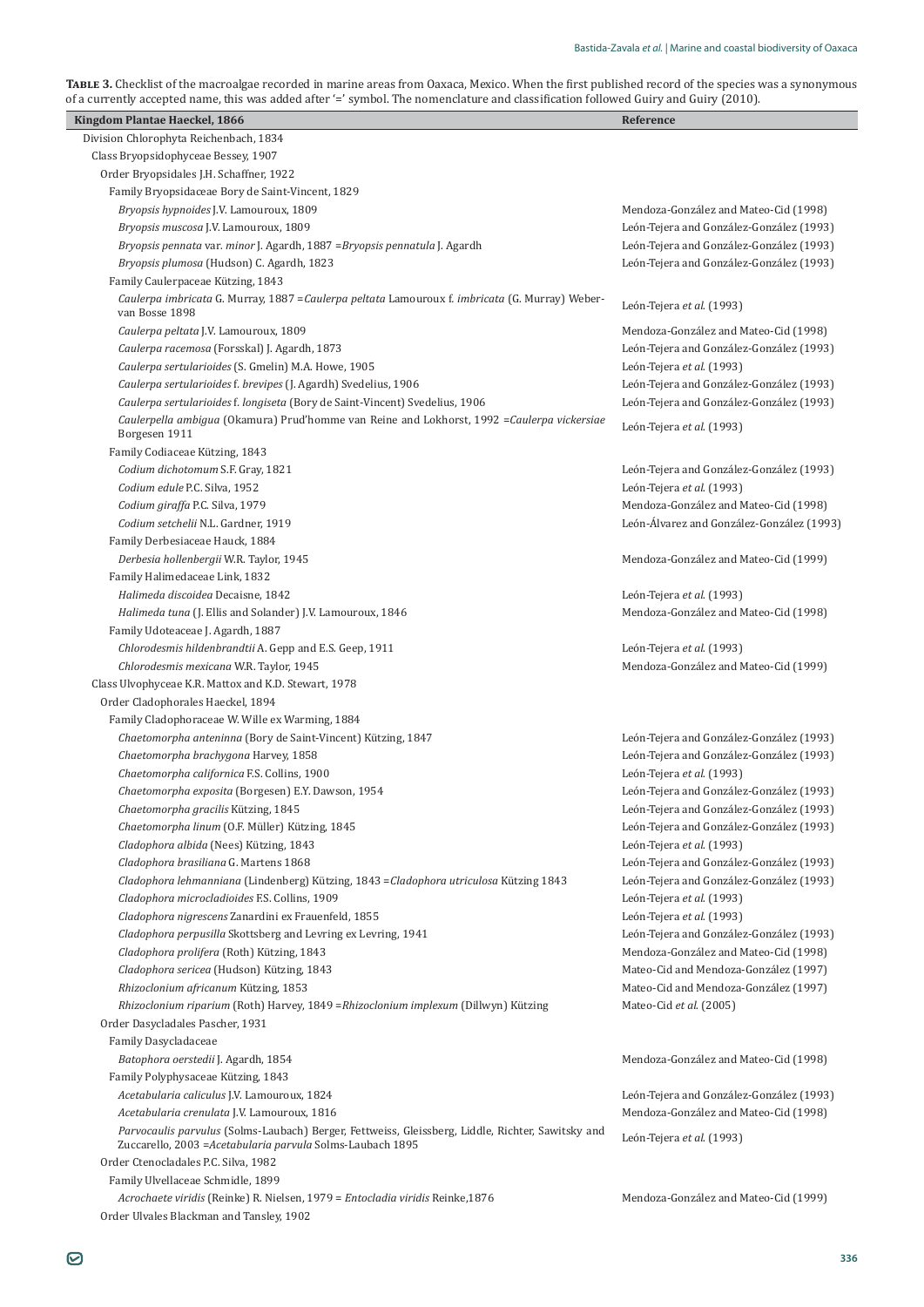| Family Phaeophilaceae Chappell, O'Kelly, Wilcox and Floyd, 1990                                                                              |                                          |
|----------------------------------------------------------------------------------------------------------------------------------------------|------------------------------------------|
| Phaeophila dendroides (P.L. Crouan and H.M. Crouan) Batters, 1902                                                                            | Mendoza-González and Mateo-Cid (1998)    |
| Phaeophila floridearum Hauck, 1867 = Phaeophila engleri Reinke 1889                                                                          | León-Tejera and González-González (1993) |
| Family Ulvaceae Lamouroux ex Dumortier, 1822                                                                                                 |                                          |
| Blidingia marginata (J. Agardh) P.J.L. Dangeard, 1958 = Enteromorpha marginata J. Agardh                                                     | León-Tejera and González-González (1993) |
| Enteromorpha ramulosa (J.E. Smith) Carimichael, 1833                                                                                         | León-Tejera and González-González (1993) |
| Ulva acanthophora (Kützing) Hayden, Blomster, Maggs, P.C. Silva, Stanhope and J.R. Waaland, 2003<br>= Enteromorpha acanthopora Kützing, 1879 | León-Tejera and González-González (1993) |
| Ulva clathrata (Roth) C. Agardh, 1811 = Enteromorpha clathrata (Roth) Greville 1830                                                          | León-Tejera and González-González (1993) |
| Ulva compressa Linnaeus, 1753 = Enteromorpha compressa (Linnaeus) Nees 1820                                                                  | León-Tejera et al. (1993)                |
| Ulva flexuosa Wulfen, 1803 = Enteromorpha lingulata J. Agardh 1883                                                                           | León-Tejera and González-González (1993) |
| Ulva intestinalis Linnaeus, $1753$ = Enteromorpha intestinalis (Linnaeus) Nees $1820$                                                        | León-Tejera and González-González (1993) |
| Ulva lactuca Linnaeus, 1753                                                                                                                  | León-Tejera et al. (1993)                |
| Ulva linza Linnaeus, 1753 = Enteromorpha linza (Linnaeus) J. Agardh 1883                                                                     | León-Tejera and González-González (1993) |
| Ulva rigida C. Agardh, 1823                                                                                                                  | Mendoza-González and Mateo-Cid 1998      |
| Ulva spinulosa Okamura and Segawa, 1936                                                                                                      | León-Tejera and González-González (1993) |
| Order Siphonocladales (Blackman and Tansley) Oltmanns, 1904                                                                                  |                                          |
| Family Boodleaceae Borgesen, 1925                                                                                                            |                                          |
| Phyllodictyon anastomosans (Harvey) Kraft and M.J. Wynne, 1996 = Struvea anastomosans (Harv.)<br>Piccone and Grunow ex Piccone 1884          | León-Tejera et al. (1993)                |
| Division Rhodophyta Wettstein 1922                                                                                                           |                                          |
| Class Bangiophyceae Wettstein 1901                                                                                                           |                                          |
| Order Bangiales Schmitz ex Engler 1892                                                                                                       |                                          |
| Family Bangiaceae Engler 1892                                                                                                                |                                          |
| Bangia enteromorphides E.Y. Dawson, 1953                                                                                                     | Mateo-Cid et al. (2005)                  |
| Class Compsopogonophyceae G.W. Saunders and Hommersand, 2004                                                                                 |                                          |
| Order Erythropeltidales Garbary, Hansen and Scagel, 1980                                                                                     |                                          |
| Family Erythrotrichiaceae G.M. Smith, 1933                                                                                                   |                                          |
| Erythrocladia irregularis Ronsenvinge, 1909                                                                                                  | León-Tejera and González-González (1993) |
| Erythrocladia pinnata W.R.Taylor, 1942                                                                                                       | León-Tejera and González-González (1993) |
| Erythrotrichia carnea (Dillwyn) J. Agardh, 1883                                                                                              | León-Tejera and González-González (1993) |
| Sahlingia subintegra (Rosenvinge) Kornmann, 1989                                                                                             | Mendoza-González and Mateo-Cid (1998)    |
| Class Porphyridiophyceae Kylin, 1937                                                                                                         |                                          |
| Order Porphyridiales Kylin, 1937                                                                                                             |                                          |
| Family Porphyridiaceae Kylin, 1937                                                                                                           |                                          |
| Bangiopsis dumontoides (P.L. Crouan and H.M. Crouan) V. Krishnmurthy, 1957                                                                   | León-Tejera and González-González (1993) |
| Stylonema alsidii (Zanardini) K.M. Drew, 1956 = Goniotrichum alsidii (Zanardini) M.A. Howe 1914                                              | León-Tejera and González-González (1993) |
| Class Florideophyceae Cronquist, 1960                                                                                                        |                                          |
| Order Acrochaetiales Feldmann, 1953                                                                                                          |                                          |
| Family Acrochaetiaceae Fritsch ex W.R. Taylor, 1957                                                                                          |                                          |
| Acrochaetium microscopicum (Nägeli ex Kützing) Nägeli ex Nägeli and Cramer, 1858 = Audouinella                                               |                                          |
| microscopica (Nägeli ex Kützing) Woelkerling 1971                                                                                            | Mateo-Cid and Mendoza-González (1997)    |
| Acrochaetium savianum (Meneghini) Nägeli, 1862 = Audouinella saviana (Meneghini) Woelkerling<br>1973                                         | Mateo-Cid and Mendoza-González (1997)    |
| Order Ahnfeltiales C.A. Maggs and C.M. Pueschel, 1989                                                                                        |                                          |
| Family Ahnfeltiaceae C.A. Maggs and C.M. Pueschel, 1989                                                                                      |                                          |
| Ahnfeltia plicata (Hudson) E.M. Fries, 1836                                                                                                  | Mendoza-González and Mateo-Cid (1998)    |
| Order Bonnemaisoniales Feldmann and Feldmann, 1942                                                                                           |                                          |
| Family Bonnemaisoniaceae Schmitz ex Engler, 1892                                                                                             |                                          |
| Asparagopsis taxiformis (Delile) Trevisan de Saint-Léon, 1845 = Falkenbergia hillebrandii (Bornet)<br>Falkenberg 1901                        | León-Tejera and González-González (1993) |
| Order Ceramiales Oltmanns, 1904                                                                                                              |                                          |
| Family Ceramiaceae Dumortier, 1822                                                                                                           |                                          |
| Anotrichium tenue (C. Agardh) Nägeli, 1862                                                                                                   | León-Tejera and González-González (1993) |
| Anotrichium tenue var. thyrsigerum (Thwaites ex Harvey) Kim and Lee, 1992 = Griffithsia tenuis C.                                            |                                          |
| Agardh 1828                                                                                                                                  | León-Tejera and González-González (1993) |
| Anthithamnionella elegans (Berthold) Price (Berthold) Price and John ex Price, John and Lawson,<br>1986                                      | Mendoza-González and Mateo-Cid (1998)    |
| Bornetia binderiana (Sonder) Zanardini, 1866                                                                                                 | Mendoza-González and Mateo-Cid (1999)    |
| Callithamnion corymbosum (Smith) Lyngbye, 1819 = Callithamnion rupicula C.L. Anderson 1894                                                   | Mendoza-González and Mateo-Cid (1998)    |
| Callithamnion rupinicola Anderson, 1894 = Callithamnion uncinatum E.Y. Dawson 1962                                                           | León-Tejera and González-González (1993) |
| Centroceras clavulatum (C. Agardh) Montagne, 1846                                                                                            | León-Tejera and González-González (1993) |
| Ceramium affine var. peninsularis E.Y. Dawson, 1950                                                                                          | León-Tejera and González-González (1993) |
| Ceramium camouii E.Y. Dawson, 1944                                                                                                           | Mendoza-González and Mateo-Cid (1998)    |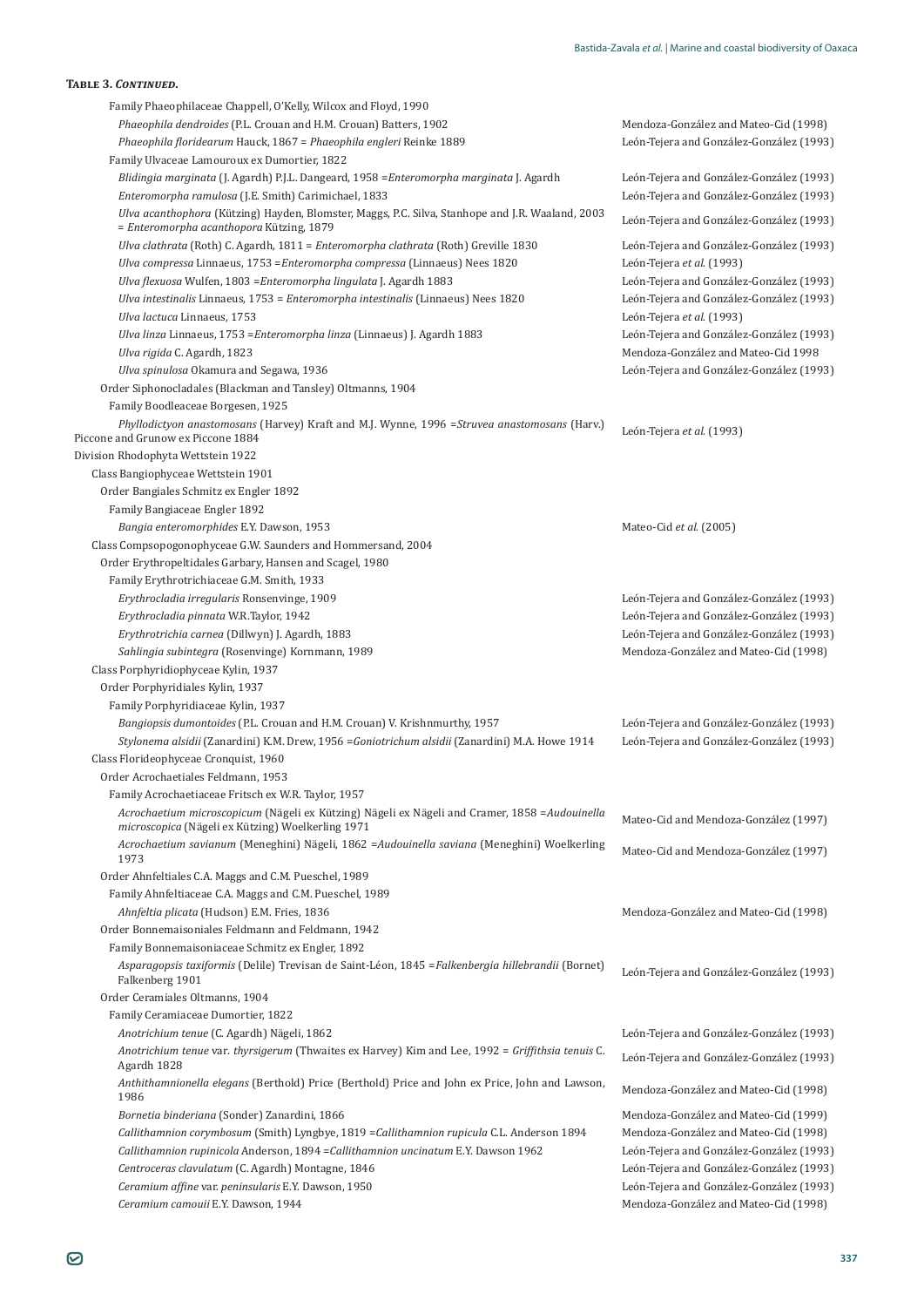#### $T$ <sup>*ARIE 3. CONTINUED*.</sup>

*Ceramium caudatum Setchell and N.L. Gardner, 1924* onzalez-Gonzalez (1993) *Ceramium clarionensis* Setchell and N.L. Gardner, 1930 ǡͳͻ͵Ͳ ×Ǧ Ǧ ȋͳͻͻ͵Ȍ *Ceramium gracillimum f. byssoideum* (Harvey) Mazoyer, 1938 onzález-González (1993) *Ceramium hamatispinum* E.Υ. Dawson, 1950 Mateo-Cid and Mendoza-González (1997) *Ceramium macilentum* J. Agardh, 1894 = *Ceramium mazatlense* E.Y. Dawson 1950 onzalez-Gonzalez (1993) *Ceramium monocanthum* J. Agardh, 1894 Ǧ Mendoza-González and Mateo-Cid (1998) *Ceramium paniculatum* Okamura, 1921 ×Ǧ onzález-González (1993) *Ceramium sinicola* Setchell and N.L. Gardner, 1924 Ǧ Mendoza-González and Mateo-Cid (1999) *Gayliella flaccida* (Harvey ex Kützing) Cho and McIvor ex Cho, Boo, Hommersand, Maggs, McIvor and Fredericq, 2008 = Ceramium flaccidum (Harvey ex Kützing) Ardissone 1871 onzalez-Gonzalez (1993)  $Gayliella taylorii$  (E.Y. Dawson) Cho and Boo ex Cho, Boo, Hommersand, Maggs, McIvor and Fredericq, 2008 = Ceramium taylorii E.Y. Dawson 1950 onzález-González (1993) *Griffithsia pacifica* Kylin, 1925 **Xidoo American Constantine Constantine Constantine Constantine Constantine Constantine Constantine Constantine Constantine Constantine Constantine Constantine Constantine Constantine Con** onzalez-Gonzalez (1993) *Pleonosporium globuliferum* Levring, 1941 onzalez-Gonzalez (1993) *Pleonosporium mexicanum* E.Y. Dawson, 1962 onzález-González (1993) *Pleonosporium rhizoideum* E.Y. Dawson, 1962 onzalez-Gonzalez (1993) Spyridia filamentosa (Wulfen) Harvey ex Hooker, 1833 Mendoza-González and Mateo-Cid (1998) Family Dasyaceae Kützing, 1843 *Dasya sinicola var. abyssicola* (E.Y. Dawson) E.Y. Dawson, 1963 Mateo-Cid and Mendoza-González (1997) Family Delesseriaceae Bory, 1828 *Cryptopleura peltata* (Montagne) M.J.Wynne, 2002 =*Cryptopleura corallinarum* (Nott) N.L.Gardner 1927 **Mateo-Cid and Mendoza-G**<br>1927 **Mateo-Cid and Mendoza-G** Mateo-Cid and Mendoza-González (1997) *Hypoglossum attenuatum* N.L. Gardner, 1927 onzález-González (1993) *Hypoglossum attenuatum* N.L. Gardner. var. *abyssicolum* (W.R. Taylor) E.Y. Dawson, 1962 León-Tejera and G onzalez-Gonzalez (1993) Taenioma perpusillum (J. Agardh) J. Agardh, 1863 = Polysiphonia perpussilla J. Agardh 1847 onzález-González (1993) Family Rhodomelaceae J.E. Areschoug, 1847 *Alsidium pusillum* E.Y. Dawson, 1963 Mendoza-González and Mateo-Cid (1998) *Chondria arcuata* Hollenberg, 1945 **León-Tejera** *et al* (1993) **León-Tejera** *et al* **(1993)** *Chondria decipiens* Kylin, 1941 onzález-González (1993) *Herposiphonia hollenbergii* E.Y. Dawson, 1963 onzalez-Gonzalez (1993) *Herposiphonia secunda* (C. Agardh) Ambronn, 1880 onzalez-Gonzalez (1993) *Herposiphonia secunda f. tenella* (C. Agardh) M.J. Wynne, 1985 Mendoza-González and Mateo-Cid (1998) *Herposiphonia subdisticha* Okamura, 1899 ×Ǧ onzalez-Gonzalez (1993) *Herposiphonia tenella* (C.Agardh) Ambronn, 1880 onzalez-Gonzalez (1993) *Herposiphonia verticillata* (Harvey) Kylin, 1925 **1996 1997 1997 1998 1998 1998 1998 1998 1998 1999 1999 1999 1999 1999 1999 1999 1999 1999 1999 1999 1999 1999 1999 1999 199** Laurencia clarionensis Setchell and N.L. Gardner, 1937 ǡͳͻ͵ ×Ǧ Ǧ ȋͳͻͻ͵Ȍ *Laurencia hancockii* E.Y. Dawson, 1958 Mateo-Cid and Mendoza-González (1997) *Laurencia lajolla* E.Υ. Dawson, 1958 *León-Tejera et al.* (1993) *Laurencia subcorymbosa* E.Υ. Dawson, 1963 onzález-González (1993) *Laurencia voragina* W.R. Taylor, 1945 Ǧ Mendoza-González and Mateo-Cid (1998) *Neosiphonia simplex* (Hollenberg) Y.P. Lee, 2008 = Polysiphonia simplex Hollenberg 1942 onzález-González (1993) *Neosiphonia sphaerocarpa* (Borgesen) M.S. Kim and I.K. Lee, 1999 =Polysiphonia sphaerocarpa Boergesen 1918 Mendoza-González and Mateo-Cid (1999) *Polysiphonia confusa* Hollenberg 1961 Ǧ Mendoza-González and Mateo-Cid (1998) Polysiphonia decussata Hollenberg, 1942 onzález-González (1993) *Polysiphonia foetidissima* Cocks ex Bornet, 1892 onzález-González (1993) *Polysiphonia japonica var. savatieri* (Hariot) Yoon, 1986 = Polysiphonia savatieri Hariot 1891 Mendoza-González and Mateo-Cid (1998) Polysiphonia scoplorum var. villum (J. Agardh) Hollenberg, 1968 Mendoza-González and Mateo-Cid (1998) *Polysiphonia sertularioides* (Grateloup) J. Agardh, 1863 =Polysiphonia flaccidisima Hollenberg 1942 Mendoza-G Mendoza-González and Mateo-Cid (1998) Polysiphonia sonorensis Hollenberg, 1942 ionzalez-Gonzalez (1993) Tayloriella dictyurus (J. Agardh) Kylin, 1956 ionzalez-Gonzalez (1993) Order Corallinales P.C. Silva and H.W. Johansen, 1986 Family Corallinaceae J.V.Lamouroux, 1812 *Amphiroa beauvoisii* J.V. Lamouroux, 1816 =*Amphiroa mexicana* W.R. Taylor 1945 León-Tejera *et al.* (1993) *Amphiroa crosslandii* M. Lemoine, 1929 ×Ǧ onzález-González (1993) *Amphiroa dimorpha* M. Lemoine, 1929 **León-Tejera** *et al.* (1993) **León-Tejera** *et al.* **(1993)** *Amphiroa galapaguensis* W.R. Taylor, 1945 ×Ǧ ionzalez-Gonzalez (1993) *Amphiroa magdalensis* E.Y. Dawson, 1953 onzález-González (1993) *Amphiroa minutissima* W.R. Taylor, 1945 onzález-González (1993) *Amphiroa misakiensis* Yendo, 1902 = *Amphiroa brevianceps* Ε.Υ. Dawson 1953 León-Tejera *et al.* (1993) *Amphiroa rigida* J.V. Lamouroux, 1816 onzález-González (1993) *Amphiroa taylorii* E.Y. Dawson, 1953 onzález-González (1993) *Amphiroa valonioides* Yendo, 1902 Mendoza-González and Mateo-Cid (1998)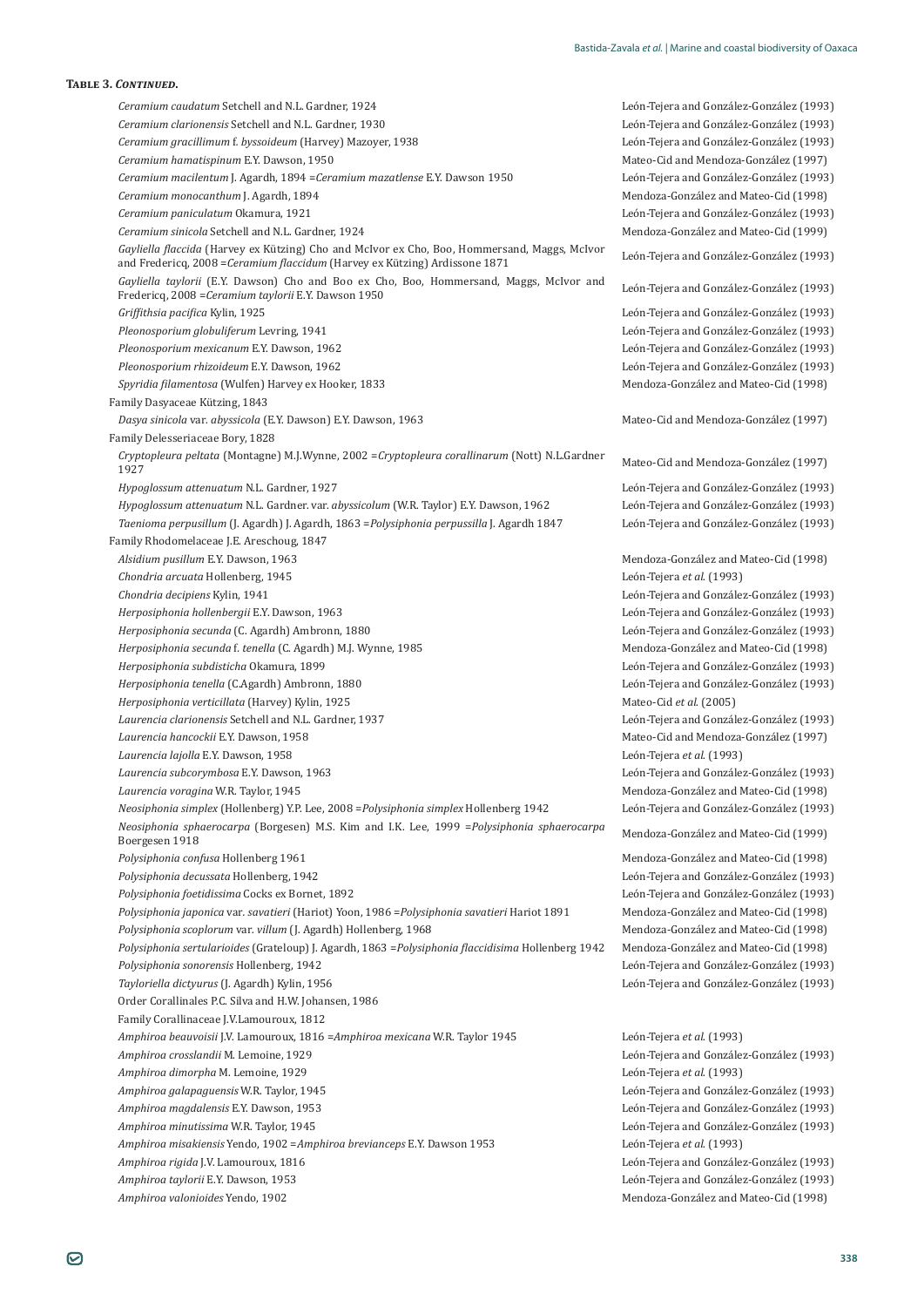| Hydrolithon farinosum J.V. Lamouroux) D. Penrose and Y.M. Chamberlain, 1993 = Fosliella farinosa                                                                        | León-Álvarez and González-González (1993)                                |
|-------------------------------------------------------------------------------------------------------------------------------------------------------------------------|--------------------------------------------------------------------------|
| (J.V. Lamouroux) M.A. Howe                                                                                                                                              |                                                                          |
| Hydrolithon onkodes (Heydrich) D. Penrose and Woelkerling, 1992<br>Hydrolithon rupestre (Foslie) Penrose, 1996                                                          | Fragoso and Rodríguez (2002)<br>Fragoso and Rodríguez (2002)             |
| <i>Hydrolithon samoënse</i> (Foslie) Keats and Y.M. Chamberlain, 1994 = Lithophyllum samoënse Foslie                                                                    | Mendoza-González and Mateo-Cid (1998)                                    |
| 1906                                                                                                                                                                    |                                                                          |
| Jania adhaerens J.V. Lamouroux, 1816                                                                                                                                    | León-Tejera and González-González (1993)                                 |
| Jania capillacea Harvey, 1853                                                                                                                                           | León-Tejera and González-González (1993)                                 |
| Jania pacifica Areschough, 1852                                                                                                                                         | León-Tejera et al. (1993)                                                |
| Jania pumila J.V. Lamouroux, 1816                                                                                                                                       | León-Tejera and González-González (1993)                                 |
| Jania tenella (Kützing) Grunow, 1874                                                                                                                                    | León-Tejera and González-González (1993)<br>Fragoso and Rodríguez (2002) |
| Lithophyllum corallinae (P.L. Crouan and H.M. Crouan) Heydrich, 1897<br>Lithophyllum decussatum (J. Ellis and Solander) Philippi, 1837 = Lithophyllum farlowii Heydrich |                                                                          |
| 1901                                                                                                                                                                    | Mendoza-González and Mateo-Cid (1999)                                    |
| Lithophyllum dispar (Foslie) Foslie, 1909 = Titanoderma dispar (Foslie) Woelkerling, Y. M.<br>Chamberlain and P.C. Silva 1985                                           | Mateo-Cid and Mendoza-González (1997)                                    |
| Lithophyllum imitans Foslie, 1909                                                                                                                                       | León-Álvarez and González-González (1993)                                |
| Lithophyllum lithophylloides Heydrich, 1901                                                                                                                             | León-Álvarez and González-González (1993)                                |
| Lithophyllum stictaeforme (J.E. Areschoug) Hauck, 1877 = Lithophyllum frondosum (Dufour) G.<br>Furnari, Cormaci and Alongi 1996                                         | Fragoso and Rodríguez (2002)                                             |
| Neogoniolithon trichotomum (Heydrich) Setchell and L.R. Mason, 1943 = Lithophyllum trichotomum<br>(Heydrich) Me. Lemoine 1929                                           | León-Álvarez and González-González (1993)                                |
| Pneophyllum confervicola (Kützing) Y.M. Chamberlain, 1983 = Heteroderma minutulum (Foslie)<br>Foslie 1909                                                               | León-Álvarez and González-González (1993)                                |
| Pneophyllum cornicum (E.Y. Dawson) Keats, Y.M. Chamberlain and Baba, 1997                                                                                               | Mendoza-González and Mateo-Cid (1998)                                    |
| Pneophyllum fragile Kützing, 1843                                                                                                                                       | Mendoza-González and Mateo-Cid (1998)                                    |
| Spongites decipiens (Foslie) Y.M. Chamberlain, 1993                                                                                                                     | Mendoza-González and Mateo-Cid (1998)                                    |
| Spongites fructiculosa Kützing, 1842                                                                                                                                    | León-Álvarez and González-González (1993)                                |
| Family Hapalidiaceae J.E. Gray, 1864                                                                                                                                    |                                                                          |
| Choreonema thuretii (Bornet) F. Schmitz, 1889                                                                                                                           | Mendoza-González and Mateo-Cid (1998)                                    |
| Leptophytum microsporum (Foslie) Athanasiadis and Adey, 2006 = Lithothamnion microsporum<br>(Foslie) Foslie 1929                                                        | Mendoza-González and Mateo-Cid (1998)                                    |
| Lithothamnion australe Foslie, 1904                                                                                                                                     | León-Álvarez and González-González (1993)                                |
| Melobesia membranacea (Esper) J.V. Lamouroux, 1812                                                                                                                      | Fragoso and Rodríguez (2002)                                             |
| Phymatolithon lenormandii (J.E. Areschoug) W.H. Adey = Lithothamnion lenormandii (J.E. Areschoug)<br>Foslie 1895                                                        | León-Álvarez and González-González (1993)                                |
| Order Halymeniales G.W. Saunders and G.T. Kraft, 1996                                                                                                                   |                                                                          |
| Family Halymeniaceae Kützing, 1847                                                                                                                                      |                                                                          |
| Grateloupia angusta (Okamura) Kawaguchi and Wang ex Wang, Kawaguchi, Horiguchi and Masuda,<br>2001 = Cryptonemia angustata Okamura 1895                                 | Mateo-Cid et al. (2005)                                                  |
| Grateloupia filicina (J.V. Lamouroux) C. Agardh, 1822                                                                                                                   | León-Tejera and González-González (1993)                                 |
| Grateloupia huertana Mateo-Cid, Mendoza-González and Gavio, 2005                                                                                                        | Mateo-Cid et al. (2005)                                                  |
| Grateloupia maxima (Gardner) Kylin, 1941                                                                                                                                | León-Tejera and González-González (1993)                                 |
| Grateloupia prolongata J. Agardh, 1847                                                                                                                                  | León-Tejera and González-González (1993)                                 |
| Grateloupia versicolor (J. Agardh) J. Agardh, 1847                                                                                                                      | León-Tejera and González-González (1993)                                 |
| Order Peyssonneliales D.M. Krayesky, Fredericq and J.N. Norris, 2009                                                                                                    |                                                                          |
| Family Peyssonneliaceae Denizot, 1968                                                                                                                                   |                                                                          |
| Peyssonelia mexicana E.Y. Dawson, 1953                                                                                                                                  | León-Álvarez and González-González (1993)                                |
| Peyssonelia orientalis (Weber-van Bosse) Cormaci and G. Furnari, 1987                                                                                                   | Mendoza-González and Mateo-Cid (1999)                                    |
| Peyssonelia pacifica Kylin, 1925                                                                                                                                        | León-Tejera and González-González (1993)                                 |
| Order Gelidiales Kylin 1923                                                                                                                                             |                                                                          |
| Family Gelidiaceae Kützing, 1843                                                                                                                                        |                                                                          |
| Gelidium crinale (Hare ex Turner) Gaillon, 1828                                                                                                                         | León-Tejera and González-González (1993)                                 |
| Gelidium isabelae W.R. Taylor, 1945                                                                                                                                     | Mateo-Cid et al. (2005)                                                  |
| Gelidium microdentatum E.Y. Dawson, 1953                                                                                                                                | Mateo-Cid and Mendoza-González (1997)                                    |
| Gelidium pusillum (Stackhouse) Le Jolis, 1863                                                                                                                           | León-Tejera et al. (1993)                                                |
| Gelidium sclerophyllum W.R. Taylor, 1945                                                                                                                                | León-Tejera and González-González (1993)                                 |
|                                                                                                                                                                         |                                                                          |
| Pterocladiella bulbosa (N.H. Loomis) Santelices, 1997 = Pterocladia bulbosa N.H. Loomis 1960                                                                            | León-Tejera and González-González (1993)                                 |
| Family Gelidiellaceae Fan 1961                                                                                                                                          |                                                                          |
| Gelidiella acerosa (Forsskäl) Feldmann and G. Hainel, 1934                                                                                                              | Mendoza-González and Mateo-Cid (1998)                                    |
| Gelidiella hancockii E.Y. Dawson, 1944                                                                                                                                  | León-Tejera and González-González (1993)                                 |
| Gelidiella ligulata E.Y. Dawson, 1953                                                                                                                                   | León-Tejera and González-González (1993)                                 |
| Order Gigartinales Schmitz ex Engler, 1892                                                                                                                              |                                                                          |
| Family Dicranemataceae Kylin, 1932<br>Dicranema rosaliae Setchell and Gardner, 1924                                                                                     | León-Tejera and González-González (1993)                                 |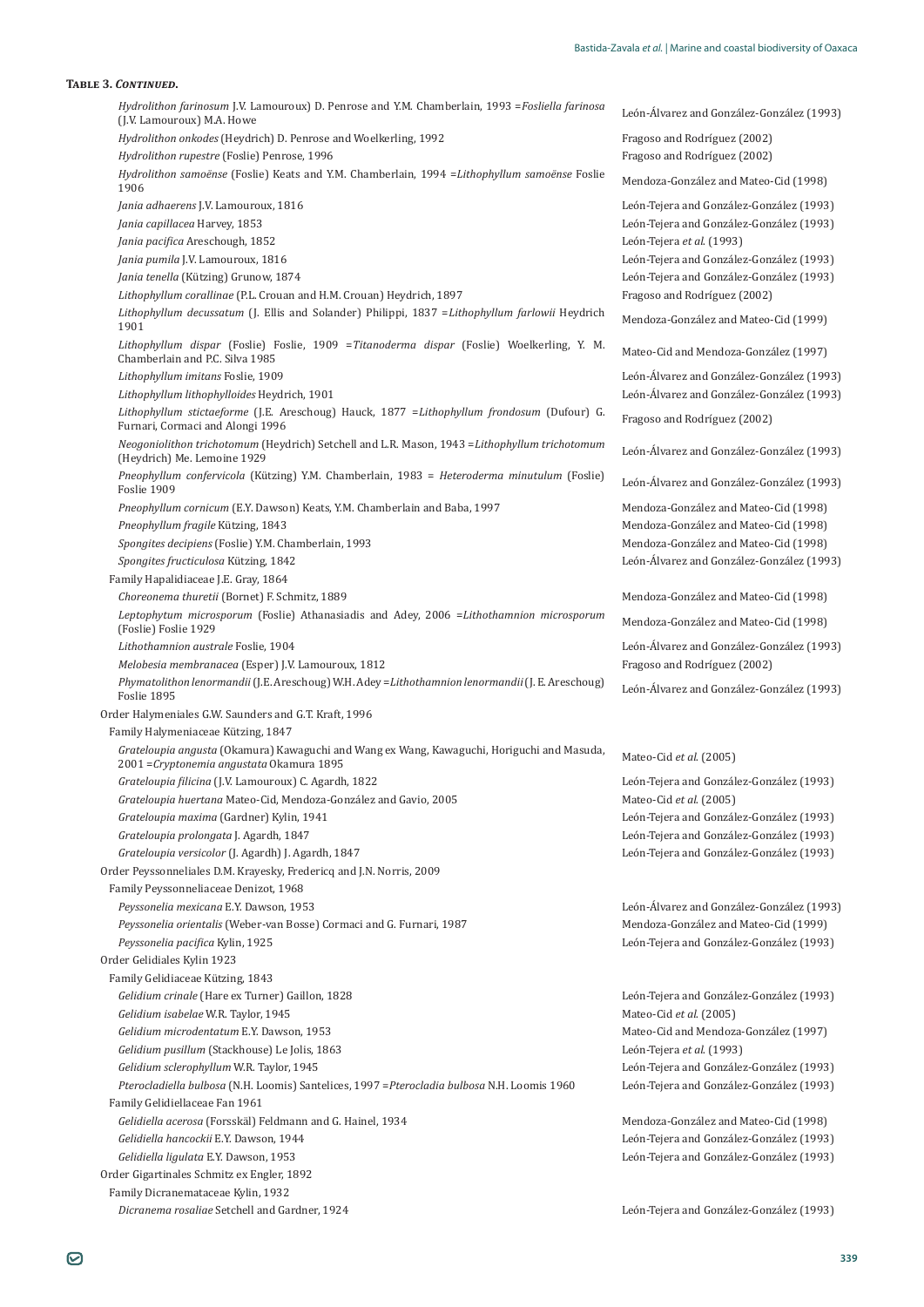| Family Hypneaceae J. Agardh, 1851                                                                                                           |                                           |
|---------------------------------------------------------------------------------------------------------------------------------------------|-------------------------------------------|
| Hypnea johnstonii Setchell and N.L. Gardner, 1924                                                                                           | Mendoza-González and Mateo-Cid (1999)     |
| Hypnea pannosa J. Agardh, 1847                                                                                                              | León-Tejera and González-González (1993)  |
| Hypnea spinella (C. Agardh) Kützing, 1847                                                                                                   | León-Tejera et al. (1993)                 |
| Family Phyllophoraceae Nägeli, 1847                                                                                                         |                                           |
| Ahnfeltiopsis concinna (J. Agardh) P.C. Silva and DeCew, 1992                                                                               | León-Tejera and González-González (1993)  |
| Ahnfeltiopsis gigartinoides (J. Agardh) P.C. Silva and DeCew, 1992                                                                          | León-Tejera and González-González (1993)  |
| Ahnfeltiopsis serenei (E.Y. Dawson) Masuda, 1993 = Gymnogongrus serenei E.Y. Dawson 1954                                                    | León-Tejera and González-González (1993)  |
| Gymnogongrus crustiforme E.Y. Dawson, 1961                                                                                                  | León-Tejera and González-González (1993)  |
| Gymnogongrus johnstonii (Setchell and N.L. Gardner) E.Y. Dawson, 1961                                                                       | León-Tejera and González-González (1993)  |
| Petrocelis anastomosans E.Y. Dawson, 1961                                                                                                   | León-Álvarez and González-González (1993) |
| Order Nemastomatales Kylin, 1925                                                                                                            |                                           |
| Family Nemastomataceae Schmitz, 1892                                                                                                        |                                           |
| Predaea subpeltata E.Y. Dawson, 1960                                                                                                        | León-Álvarez and González-González (1993) |
| Order Gracilariales Fredericq S. and M.H. Hommersand, 1989                                                                                  |                                           |
| Family Gracilariaceae Nägeli, 1847                                                                                                          |                                           |
| Gracilaria bursa-pastoris (S.G. Gmelin) P.C. Silva, 1952                                                                                    | Mendoza-González and Mateo-Cid (1998)     |
| Gracilaria crispata Setchell and N.L. Gardner, 1924                                                                                         | Mendoza-González and Mateo-Cid (1998)     |
| Gracilaria pachydermatica Setchell and N.L. Gardner, 1924                                                                                   | Mateo-Cid and Mendoza-González (1997)     |
| Gracilaria parvispora I.A. Abbott, 1985                                                                                                     | Dreckmann (1999)                          |
| Gracilaria ramisecunda E.Y. Dawson, 1949                                                                                                    | Mendoza-González and Mateo-Cid (1999)     |
| Gracilaria symmetrica E.Y. Dawson, 1949                                                                                                     | León-Tejera and González-González (1993)  |
| Gracilaria tepocensis (E.Y. Dawson) E.Y. Dawson, 1961                                                                                       | Mateo-Cid and Mendoza-González (1997)     |
| Gracilaria veleroae E.Y. Dawson, 1944                                                                                                       | Mendoza-González and Mateo-Cid (1998)     |
| Gracilaria verrucosa (Hudson) Papenfus, 1950                                                                                                | León-Tejera and González-González (1993)  |
| Gracilariopsis andersonii (Grunow) E.Y. Dawson, 1949 = Gracilariopsis sjoestedii (Kylin) E.Y. Dawson<br>1949                                | León-Tejera and González-González (1993)  |
| Order Halymeniales G.W. Saunders and G.T. Kraft, 1996                                                                                       |                                           |
| Family Halymeniaceae Kützing, 1867                                                                                                          |                                           |
| Prionitis sternbergii (C. Agardh) J. Agardh, 1851 = Zanardinula sternbergii (C. Agardh) G. De Toni                                          | León-Tejera and González-González (1993)  |
| 1936                                                                                                                                        |                                           |
| Order Hildenbrandiales Pueschel and Cole, 1982                                                                                              |                                           |
| Family Hildenbrandiaceae Rabenhorst, 1868                                                                                                   |                                           |
| Hildenbrandia rubra (Sommerfelt) Meneghini, 1841                                                                                            | León-Tejera et al. (1993)                 |
| Order Nemaliales Schmitz ex Engler, 1892                                                                                                    |                                           |
| Family Galaxauraceae P.G. Parkinson, 1983                                                                                                   |                                           |
| Galaxaura rugosa (J. Ellis and Solander) J.V. Lamouroux, 1816                                                                               | León-Tejera et al. (1993)                 |
| Scinaia latifrons M.A. Howe, 1911                                                                                                           | León-Tejera and González-González (1993)  |
| Tricleocarpa cylindrica (J. Ellis and Solander) Huisman and Borowitzka, 1990 = Galaxaura fastigiata<br>Decaisne 1842                        | León-Tejera et al. (1993)                 |
| Family Liagoraceae Kützing, 1843                                                                                                            |                                           |
| Dermonema virens (J. Agardh) Pedroche and Ávila-Ortíz, 1996 = Nemalion virens J. Agardh 1847<br>Order Rhodymeniales Schmitz ex Engler, 1892 | León-Tejera and González-González (1993)  |
| Family Champiaceae Kützing, 1843                                                                                                            |                                           |
| Champia parvula (C. Agardh) Harvey, 1853                                                                                                    | León-Tejera and González-González (1993)  |
| Family Rhodymeniaceae Harvey, 1849                                                                                                          |                                           |
| Gelidiopsis variabilis (Greville ex J. Agardh) Schmitz, 1895 = Gelidiopsis tenuis Setchell and Gardner<br>1924                              | León-Tejera et al. (1993)                 |
| Microphyllum crispum (W.R. Taylor) E.Y. Dawson, 1963                                                                                        | Mateo-Cid and Mendoza-González (1997)     |
| Rhodymenia divaricata E.Y. Dawson, 1941                                                                                                     | León-Tejera and González-González (1993)  |
| Kingdom Chromista Cavalier-Smith, 1981                                                                                                      |                                           |
| Class Phaeophyceae Kjellman, 1891                                                                                                           |                                           |
| Order Dictyotales Bory de Saint-Vincent, 1828                                                                                               |                                           |
| Family Dictyotaceae J.V. Lamouroux ex Dumortier, 1822                                                                                       |                                           |
| Dictyota binghamiae J. Agardh, 1894 = Pachydictyon binghamiae (J. Agardh) E.Y. Dawson 1950                                                  | León-Tejera and González-González (1993)  |
| Dictyota crenulata J. Agardh, 1847                                                                                                          | León-Tejera and González-González (1993)  |
| Dictyota dichotoma (Hudson) J.V. Lamouroux, 1809                                                                                            | León-Tejera et al. (1993)                 |
| Dictyota dichotoma var. intricata (C. Agardh) Greville, 1830 = Dictyota divaricata J.V. Lamouroux<br>1809                                   | León-Tejera and González-González (1993)  |
| Dictyota flabellata (F.S. Collins) Setchell and N.L. Gardner, 1924                                                                          | León-Tejera and González-González (1993)  |
| Dictyota friabilis Setchell, 1926 = Dictyota pfafi Schnetter 1972                                                                           | León-Tejera et al. (1993)                 |
| Dictyota pinnata (E.Y. Dawson) I. Hörnig, R. Schnetteret and Prud'homme van Reine, 1993                                                     | Mendoza-González and Mateo-Cid (1998)     |
| Dictyopteris delicatula J.V. Lamouroux, 1809                                                                                                | Mendoza-González and Mateo-Cid (1998)     |
| Lobophora variegate (J.V. Lamouroux) Womersley ex E.C. Oliveira, 1977                                                                       | León-Álvarez and González-González (1993) |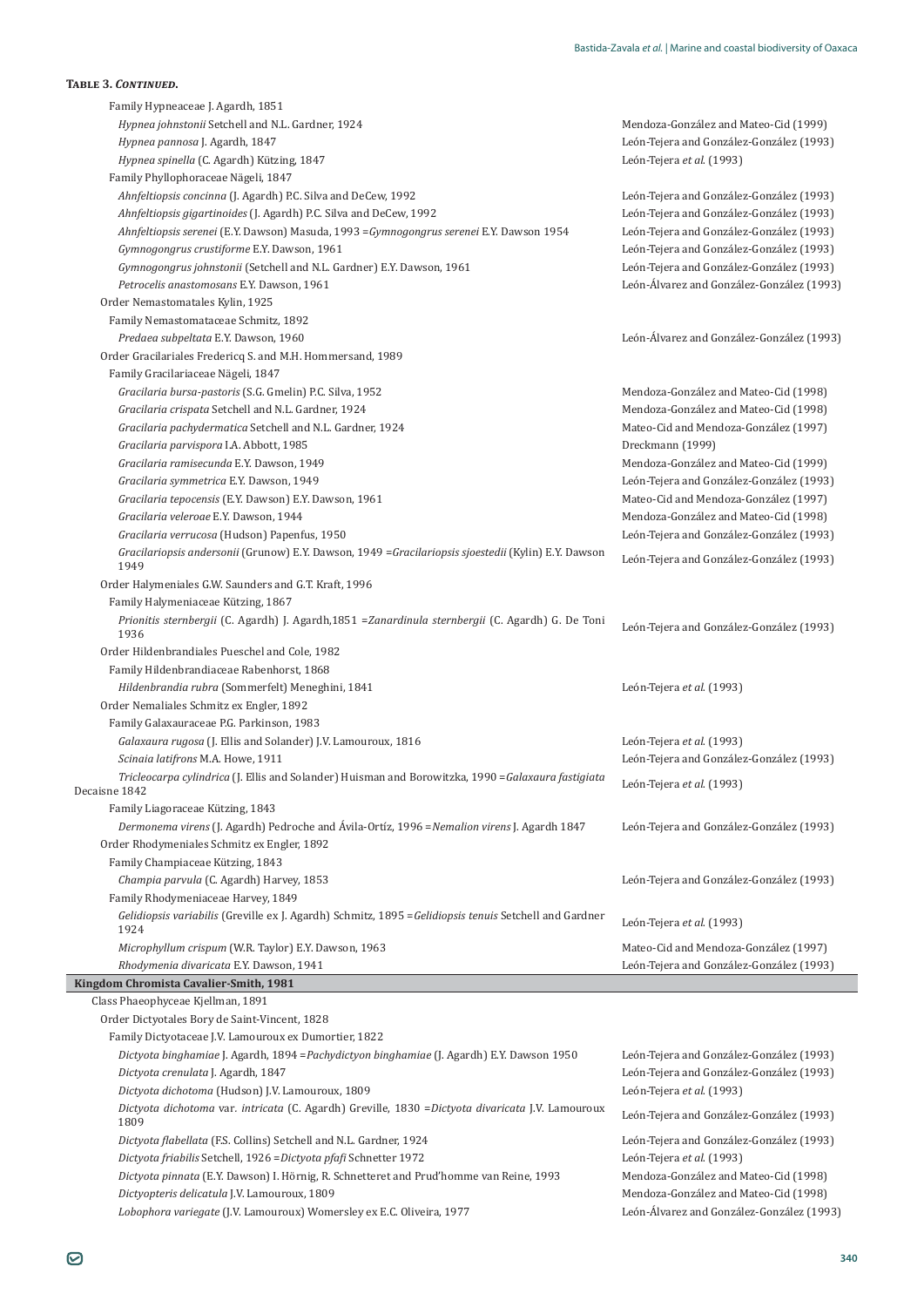| <b>TABLE 3. CONTINUED.</b>                                                                                                                                      |                                           |
|-----------------------------------------------------------------------------------------------------------------------------------------------------------------|-------------------------------------------|
| Padina caulescens Thivy ex W.R. Taylor, 1945                                                                                                                    | Mateo-Cid and Mendoza-González (1997)     |
| Padina crispata Thivy ex W.R. Taylor, 1945                                                                                                                      | León-Tejera and González-González (1993)  |
| Padina durvillaei Bory Saint-Vincent, 1827                                                                                                                      | León-Tejera et al. (1993)                 |
| Padina gymnospora (Kützing) Sonder, 1871                                                                                                                        | León-Tejera et al. (1993)                 |
| Padina mexicana E.Y. Dawson, 1944                                                                                                                               | Mendoza-González and Mateo-Cid (1998)     |
| P. mexicana var. erecta Ávila-Ortiz, 2003                                                                                                                       | Ávila-Ortiz (2003)                        |
| Order Ectocarpales Bessey, 1907                                                                                                                                 |                                           |
| Family Acinetosporaceae Hamel ex J. Feldmann, 1937                                                                                                              |                                           |
| Feldmannia cylindrica (Saunders) Hollenberg and I.A. Abbott, 1966                                                                                               | León-Tejera et al. (1993)                 |
| Feldmannia indica (Sonder) (Sonder) Womersley and A. Bailey, 1970                                                                                               | León-Tejera and González-González (1993)  |
| Hincksia mitchelliae (Harvey) P.C. Silva ex Silva, Meñez and Moe, 1987                                                                                          | León-Tejera and González-González (1993)  |
| Hincksia rallsiae (Vickers) ex P.C. Silva, Meñez and Moe, 1987                                                                                                  | Mateo-Cid and Mendoza-González (1997)     |
| Family Chordariaceae Greville, 1830                                                                                                                             |                                           |
| Kuetzingiella elachistaeformis (Heydrich) M. Balakrishnan and Kinkar, 1981 = Feldmannia<br>elachistaeformis (Heydrich) Pham-Hoàng Hô 1969                       | León-Tejera et al. (1993)                 |
| Family Ectocarpaceae C. Agardh, 1828                                                                                                                            |                                           |
| Ectocarpus commensalis Setchell and N.L. Gardner, 1922 = Ectocarpus parvus (De A. Saunders) H.<br>Hollenberg 1971                                               | Mendoza-González and Mateo-Cid (1998)     |
| Ectocarpus siliculosus var. dasycarpus (Kuckuck) Gallardo, 1992 = Ectocarpus confervoides (Roth) Le<br>Jol. var. dasycarpa (Kuckuck) Rosenvinge and Lund 1941   | León-Tejera et al. (1993)                 |
| Ectocarpus siliculosus var. pygmaeus (J.E. Areschoug) Gallardo, 1992 = Ectocarpus confervoides<br>(Roth) Le Jolis. var. pygmaeus (J. Areschoug) Rosenvinge 1893 | León-Tejera et al. (1993)                 |
| Order Fucales Bory de Saint-Vincent, 1827                                                                                                                       |                                           |
| Family Sargassaceae Kützing, 1843                                                                                                                               |                                           |
| Sargassum howellii Setchell, 1937                                                                                                                               | Mendoza-González and Mateo-Cid (1998)     |
| Sargassum liebmanii J. Agardh, 1847                                                                                                                             | León-Tejera et al. (1993)                 |
| Order Ralfsiales Nakamura ex Lim and Kawai ex Lim, Sakaguchi, Hanyuda, Kogame, Phang and<br>Kawai, 2007                                                         |                                           |
| Family Ralfsiaceae Farlow, 1881                                                                                                                                 |                                           |
| Ralfsia confusa Hollenberg, 1969                                                                                                                                | León-Tejera et al. (1993)                 |
| Ralfsia hancockii E.Y. Dawson, 1944                                                                                                                             | León-Álvarez and González-González (1993) |
| Stragularia clavata (Harvey) G. Hamel, 1939                                                                                                                     | León-Álvarez and González-González (1993) |
| Order Scytosiphonales Feldmann, 1949                                                                                                                            |                                           |
| Family Chnoosporaceae Setchell and N.L. Gardner, 1925                                                                                                           |                                           |
| Chnoospora minima (Hering) Papenfuss, 1956                                                                                                                      | León-Tejera and González-González (1993)  |
| Family Scytosiphonaceae Farlow, 1881                                                                                                                            |                                           |
| Colpomenia ramosa W.R. Taylor, 1945                                                                                                                             | Mateo-Cid and Mendoza-González (1997)     |
| Diplura simulans Hollenberg, 1969                                                                                                                               | León-Tejera et al. (1993)                 |
| Rosenvingea antillarum (P.L. Crouan and H.M. Crouan) M.J. Wynne, 1997                                                                                           | Aguilar-Rosas et al. (2009)               |
| Rosenvingea floridana (W.R. Taylor) W.R. Taylor, 1955                                                                                                           | Mendoza-González and Mateo-Cid (1998)     |
| Order Scytothamnales A.F. Peters and M.N. Clayton, 1998                                                                                                         |                                           |
| Family Scytothamnaceae Womersley, 1987                                                                                                                          |                                           |
| Asteronema breviarticulatum (J. Agardh) Ouriques and Bouzon, 2000 = Ectocarpus breviarticulatus<br>J. Agardh 1847                                               | León-Tejera and González-González (1993)  |
| Order Sphacelariales Migula, 1909                                                                                                                               |                                           |
| Family Sphacelariaceae Decaisne, 1842                                                                                                                           |                                           |
| Hapalospongidion gelatinosum De A. Saunders, 1899                                                                                                               | León-Tejera et al. (1993)                 |
| Pseudolithoderma nigrum Hollenberg, 1969                                                                                                                        | León-Álvarez and González-González (1993) |
| Sphacelaria rigidula Kützing, 1843                                                                                                                              | León-Tejera et al. (1993)                 |
| Sphacelaria tribuloides meneghini 1840                                                                                                                          | León-Tejera et al. (1993)                 |

TABLE 4. Checklist of the sponges recorded in the marine areas of Oaxaca, Mexico.

| Phylum Porifera Grant, 1836                                                 | Reference                       |
|-----------------------------------------------------------------------------|---------------------------------|
| Class Demospongiae Sollas, 1885                                             |                                 |
| Order Astrophorida Sollas, 1887                                             |                                 |
| Family Thoosidae Cockerell, 1925                                            |                                 |
| Thoosa calpulli Carballo, Cruz-Barraza and Gómez, 2004                      | Carballo et al. (2008a)         |
| Order Chondrosida Boury-Esnault and López, 1985                             |                                 |
| Family Chondrillidae Gray, 1872                                             |                                 |
| Chondrilla montanusa Carballo, Gómez, Cruz-Barraza and Flores-Sánchez, 2003 | Carballo et al. (2003)          |
| Chondrosia tenochca Carballo, Gómez, Cruz-Barraza and Flores-Sánchez, 2003  | Carballo et al. (2003)          |
| Order Hadromeridae Topsent, 1894                                            |                                 |
| Family Clionaidae d'Orbigny, 1851                                           |                                 |
| Cliona mucronata Sollas, 1878                                               | Bautista-Guerrero et al. (2006) |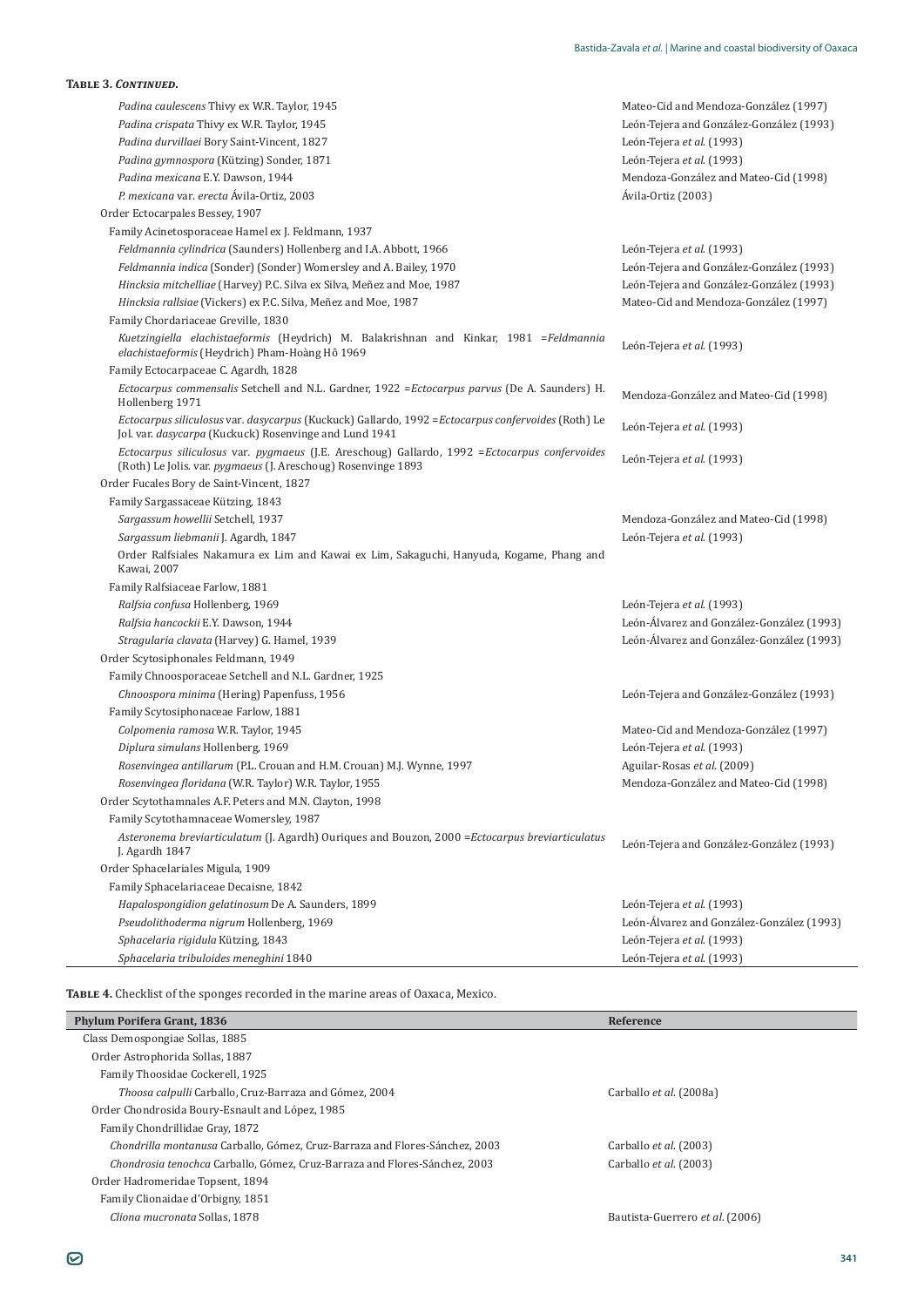| Cliona pocillopora Bautista-Guerrero, Carballo, Cruz-Barraza and Nava, 2006        | Bautista-Guerrero et al. (2006)  |
|------------------------------------------------------------------------------------|----------------------------------|
| Cliona tropicalis Cruz-Barraza, Carballo, Bautista-Guerrero and Nava, 2011         | Cruz-Barraza et al. (2011)       |
| Cliona vermifera Hancock, 1867                                                     | Carballo et al. (2008a)          |
| Cliona sp. Carballo, Bautista-Guerrero and Leyte-Morales, 2008                     | Carballo et al. (2008a)          |
| Cliothosa hancocki (Topsent, 1888)                                                 | Carballo et al. (2008a)          |
| Cliothosa tylostrongylata Cruz-Barraza, Carballo, Bautista-Guerrero and Nava, 2011 | Cruz-Barraza et al. (2011)       |
| Pione carpenteri (Hancock, 1867)                                                   | Carballo et al. (2008a)          |
| Order Haplosclerida Topsent, 1928                                                  |                                  |
| Family Callyspongiidae de Laubenfels, 1936                                         |                                  |
| Callyspongia californica Dickinson, 1945                                           | Dickinson (1945)                 |
| Family Niphatidae van Soest, 1980                                                  |                                  |
| Amphimedon texotli Cruz-Barraza and Carballo, 2008                                 | Cruz-Barraza and Carballo (2008) |
| Family Phloeodictyidae Carter, 1882                                                |                                  |
| Aka cryptica Carballo, Hepburn, Nava, Cruz-Barraza and Bautista-Guerrero, 2007     | Carballo et al. (2007)           |
| Order Poecilosclerida Topsent, 1928                                                |                                  |
| Family Mycalidae Lundbeck, 1905                                                    |                                  |
| Mycale (Carmia) cecilia de Laubenfels, 1936                                        | Carballo and Cruz-Barraza (2010) |
| Mycale (Carmia) aff. magnirhaphidifera van Soest, 1984                             | Carballo and Cruz-Barraza (2010) |
| Order Verongida Bergquist, 1978                                                    |                                  |
| Family Aplysinidae Carter, 1875                                                    |                                  |
| Aplysina gerardogreeni Gómez and Bakus, 1992                                       | Gómez and Bakus (1992)           |
|                                                                                    |                                  |

TABLE 5. Checklist of the cnidarians recorded in marine areas from Oaxaca, Mexico. Order according to Daly et al. (2007).

| Phylum Cnidaria Hatschek, 1888                    | Reference                           |
|---------------------------------------------------|-------------------------------------|
| Class Anthozoa Ehrenberg, 1834                    |                                     |
| SubClass Hexacorallia Haeckel1866                 |                                     |
| Order Scleractinia Bourne, 1900                   |                                     |
| SubOrder Astrocoeniina Vaughan and Wells, 1943    |                                     |
| Family Pocilloporidae Gray, 1842                  |                                     |
| Madracis pharensis (Heller, 1868)                 | Reyes-Bonilla and Cruz-Piñón (2000) |
| Pocillopora capitata Verril, 1864                 | Palmer (1928)                       |
| Pocillopora damicornis (Linnaeus, 1758)           | Squires (1959)                      |
| Pocillopora effusus Veron, 2000                   | Glynn and Ault (2000)               |
| Pocillopora elegans Dana, 1846                    | Reyes-Bonilla et al. (2005)         |
| Pocillopora eydouxi Milne-Edwards and Haime, 1860 | Palmer (1928)                       |
| Pocillopora inflata Glynn, 1999                   | Leyte-Morales (1997)                |
| Pocillopora meandrina Dana, 1846                  | Glynn and Leyte-Morales (1997)      |
| Pocillopora verrucosa (Ellis and Solander, 1786)  | Leyte-Morales (1997)                |
| SubOrder Fungiina Verrill, 1865                   |                                     |
| Family Agariciidae Gray, 1847                     |                                     |
| Gardineroseris planulata (Dana, 1846)             | Leyte-Morales (1997)                |
| Leptoseris papyracea (Dana, 1846)                 | Leyte-Morales et al. (2001)         |
| Pavona clavus (Dana, 1846)                        | Leyte-Morales (1997)                |
| Pavona gigantea Verril, 1869                      | Durham (1947)                       |
| Pavona varians Verril, 1964                       | Leyte-Morales (1997)                |
| Family Fungiacyathidae Chevalier, 1987            |                                     |
| Fungiacyathus marenzelleri (Vaughan, 1906)        | Reyes-Bonilla and Cruz-Piñón (2000) |
| Family Fungiidae Dana, 1846                       |                                     |
| Fungia distorta Michelin, 1842                    | Reyes-Bonilla et al. (2005)         |
| Family Poritidae Gray, 1842                       |                                     |
| Porites panamensis Verril, 1866                   | Palmer (1928)                       |
| Family Siderastreidae Vaughan and Wells, 1943     |                                     |
| Psammocora stellata (Verril, 1866)                | Glynn and Leyte-Morales (1997)      |
| SubOrder Faviina Vaughan and Wells, 1943          |                                     |
| Family Oculinidae Gray, 1847                      |                                     |
| Madrepora oculata Linnaeus, 1758                  | Reyes-Bonilla and Cruz-Piñón (2000) |
| Oculina profunda Cairns, 1991                     | Reyes-Bonilla and Cruz-Piñón (2000) |
| Family Rhizangiidae D'Orbigny, 1851               |                                     |
| Astrangia browni Palmer, 1928                     | Palmer (1928)                       |
| Astrangia costata Verril, 1866                    | Reyes-Bonilla and Cruz-Piñón (2000) |
| Astrangia dentata Verril, 1866                    | Reyes-Bonilla and Cruz-Piñón (2000) |
| Astrangia haimei Verril, 1866                     | Palmer (1928)                       |
| Astrangia tangolaensis Durham, 1947               | Durham (1947)                       |

 $\overline{\phantom{a}}$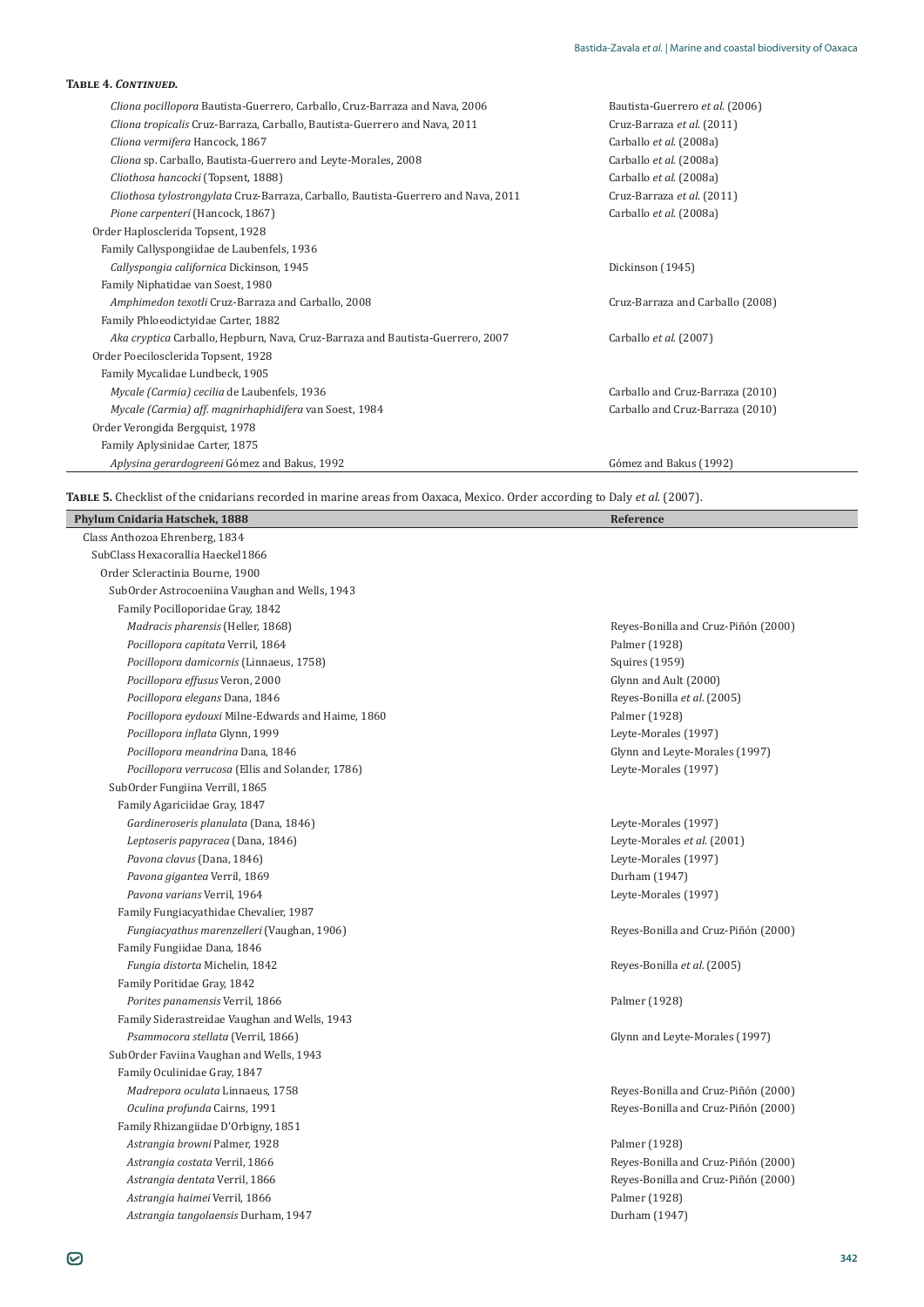*Coenangia conferta* Verril, 1870 **b** *Coenangia conferta* Verril, 1870 **b** *Coenangia conferta* Verril, 1870 SubOrder Caryophyllina Vaughan and Wells, 1943 Family Caryophylliidae Dana, 1846 *Caryophyllia diomedeae* Marenzeller, 1904 ǦǦÓ×ȋʹͲͲͲȌ *Coenocyathus bowersi* Vaughan, 1906 **bigger in the coenocyathus bowersi** Vaughan, 1906 **bigger in the coenocyathus bowersi** Vaughan, 1906 *Desmophyllum dianthus* (Esper, 1794)<br> *Lophelia pertusa* (Linnaeus, 1758)<br> *Lophelia pertusa* (Linnaeus, 1758) *Paracyathus humilis* Verrill, 1870 **b** *Paracyathus humilis* Verrill, 1870 **b** *Paracyathus humilis* Verrill, 1870 *Phyllangia consagensis* (Durham and Barnard, 1952) *Phyllangia consagensis* (2000) *Phyllangia consagensis* (2000) *Phyllangia dispersa* Verril, 1864 **b** *Phyllangia dispersa* Verril, 1864 **b** *Phyllangia dispersa* Verril, 1864 Family Flabellidae Bourne, 1905 *Javania cailleti* (Duchassaing and Michelotti, 1864) *Javania cailleti* Reves-Bonilla and Cruz-Piñón (2000) *Polymyces montereyensis* (Durham, 1947) *Polymyces montereyensis* (Durham, 1947) *Polymyces montereyensis* (Durham, 1947) Family Turbinoliidae Milne-Edwards and Haime, 1848 *Sphenotrochus hancocki* Durham and Barnard, 1952 *Sphenotrochus hancocki* Durham and Barnard, 1952 **1999 1999 1999 1999 1999 1999 1999 1999 1999 1999 1999 1999 1999 1999 1999 1999 1999** SubOrder Dendrophylliina Vaughan and Wells, 1943 Family Dendrophylliidae Gray, 1847 *Balanophyllia cedrosensis* Durham, 1947 **1986 1986 1997 1998 1998 1998 1998 1999 1999 1999 1999 1999 1999 1999 1999 1999 1999 1999 1999 1999 1999 1999 1999 1999 1999 1999** Cladopsammia eguchii (Wells, 1982) **bisering and Cruz-Piñón** (2000) **Neges-Bonilla and Cruz-Piñón** (2000) *Dendrophyllia oldroydae* Oldroyd, 1924 **bitter is a component of the component of the component of Reyes-Bonilla and Cruz-Piñón (2000)** *Endopachys grayi* Milne-Edwards and Haime, 1848 **Andone State 1966** Reyes-Bonilla and Cruz-Piñón (2000) *Tubastraea coccinea* Lesson, 1829 Reyes-Bonilla *et al*. (1997) SubClass Octocorallia Haeckel, 1866 Order Alcyonacea Lamouroux, 1816 Family Plexauridae Gray, 1859 Plexauriidae sp. (Luke, 1998) Luke (1998) Order Pennatulacea Verrill, 1865 Family Pennatulidae Ehrenberg, 1828 *Ptilosarcus undulatus* (Verrill, 1865) Luke (1998) Family Renillidae Gray, 1860 *Renilla* sp. (Luke, 1998) Luke (1998) Class Hydrozoa Owen, 1843 SubClass Hydroidolina Collins, 2000 Order Anthoathecata Cornelius, 1992 SubOrder Filifera Kühn, 1913 Family Bougainvilliidae Lütken, 1850 *Bougainvillia crassa* Fraser, 1938 **and** *Γαραία Bougainvillia crassa* Fraser (1938a) *Bougainvillia robusta*ȋ ǡͳͻ͵ͺȌȋ*species inquirenda*) ȋͳͻ͵ͺȌ Family Eudendriidae Agassiz, 1862 *Eudendrium ramosum* (Linnaeus, 1758) ȋͳͻ͵ͺȌ *Eudendrium tenellum* Allman, 1877 (*species inquirenda*) ȋͳͻ͵ͺȌ Family Hydractiniidae Agassiz, 1862 *Hydractinia apicata* (Kramp, 1959) Segura-Puertas (1984) *Hydractinia carolinae* Fraser, 1912 **b** *Fraser* (1938a) Family Oceaniidae Eschscholtz, 1829 *Garveia laxa* ȋ ǡͳͻ͵ͺȌȋ*species inquirenda*) ȋͳͻ͵ͺȌ *Tubiclava triserialis* ǡͳͻ͵ͺȋ*nomen dubium*) ȋͳͻ͵ͺȌ *Turritopsis nutricula* McCrady, 1857 *Turritopsis nutricula* McCrady, 1857 *Turritopsis nutricula* McCrady, 1857 Family Pandeidae Haeckel, 1879 *Halitholus pauper* Hartlaub, 1913 **biographic in the state of the state of Segura-Puertas (1984)** Segura-Puertas (1984) *Leuckartiara zacae* Bigelow, 1940 Segura-Puertas (1984) *Leuckartiara octona*ȋ ǡͳͺʹ͵Ȍ ȋͳͻ͵ͺȌ Family Proboscidactylidae Hand and Hendrickson, 1950 *Proboscidactyla ornata* (McCrady, 1859) **Segura-Puertas (1984)** Segura-Puertas (1984) Family Rathkeidae Russell, 1953 *Lizzia alvarinoae* Segura, 1980 Segura-Puertas (1984) *Lizzia ferrarii* Segura, 1980 Segura-Puertas (1984) *Lizzia gracilis* (Mayer, 1900) Segura-Puertas (1984) *Podocorynoides minima* (Trinci, 1903) *Podocorynoides minima* (Trinci, 1903) SubOrder Capitata Kühn, 1913 Family Corymorphidae Allman, 1872 *Euphysilla pyramidata* Kramp, 1955 Segura-Puertas (1984)

**Reyes-Bonilla and Cruz-Piñón (2000)**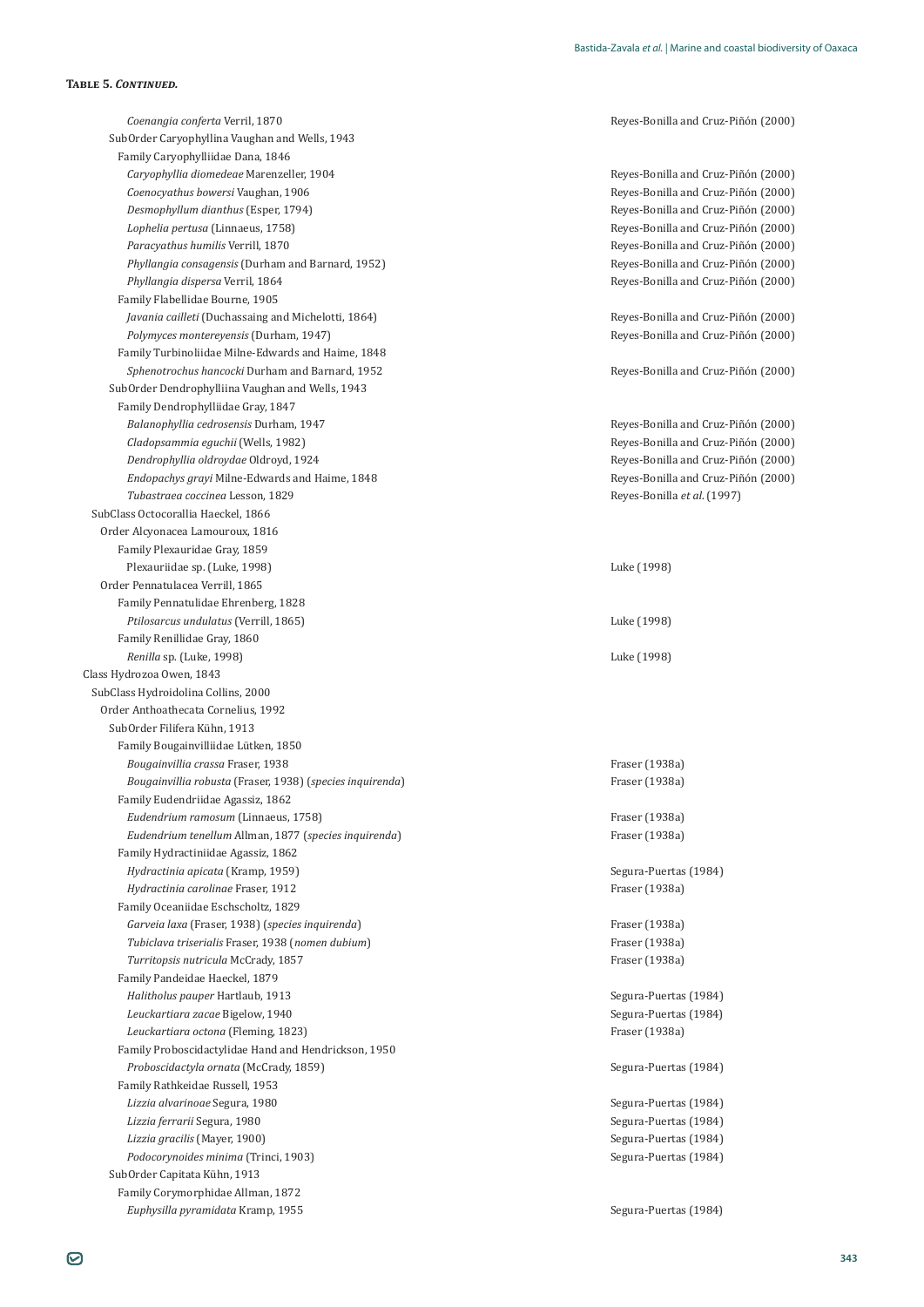Family Tubulariidae Fleming, 1828 *Ectopleura sacculifera Kramp, 1957* Segura-Puertas (1984) Family Zancleidae Russell, 1953 Zanclea costata Gegenbaur, 1857 **Segura-Puertas (1984)** Segura-Puertas (1984) Order Leptothecata Cornelius, 1982 SubOrder Conica Broch, 1910 Family Aequoreidae Eschscholtz, 1829 *Aequorea coerulescens* (Brandt, 1838) **Aequorea coerulescens** (1984) **Segura-Puertas (1984**) Family Eirenidae Haeckel, 1879 *Phialopsis diegensis* Torrey, 1909 Segura-Puertas (1984) Family Haleciidae Hincks, 1868 **Endothecium reduplicatum Fraser, 1935 Example 1948 Fraser (1948) Fraser** (1948) *Halecium beanii* (Johnston, 1838) **Fraser** (1938a) **Fraser** (1938a) *Halecium flabellatum Fraser, 1935 Fraser (1938a) Fraser (1938a) Halecium halecinum* (Linnaeus, 1758) Traser (1938a) Γενική Γενική Γενική Γενική Γενική Γενική Γενική Γενική Γ Family Halopterididae Millard, 1962 *Antennella secundaria* (Gmelin, 1791) Τελετικό διαφθείται του Γενικό Β΄ Γενικό Β΄ Γενικό Β΄ Γενικό Β΄ Γενικό Β΄ Γενικό Β΄ Γενικό Β΄ Γενικό Β΄ Γενικό Β΄ Γενικό Β΄ Γενικό Β΄ Γενικό Β΄ Γενικό Β΄ Γενικό Β΄ Γενικό Β΄ Γενικό *Monostaechas quadridens* (McCrady, 1859) *Monostaechas quadridens* (McCrady, 1859) Family Hebellidae Fraser, 1912 *Scandia expansa* Fraser. 1938 (*nomen dubium*) *imageria and the state of 1938b)* Fraser (1938b) Family Lafoeidae Hincks, 1868 *Filellum serpens* (Hassall, 1848) ȋͳͻ͵ͺȌ Family Lovenellidae Russell, 1953 *Eucheilota comata* (Bigelow, 1909) Segura-Puertas (1984) *Eucheilota menoni* A. Agassiz, 1862 Segura-Puertas (1984) *Lovenella nodosa* Fraser, 1938 **b b interval in the contract of the contract of the contract of the contract of the contract of the contract of the contract of the contract of the contract of the contract of the cont** Family Malagazziidae Bouillon, 1984 *Octophialucium bigelowi* Kramp, 1955 Segura-Puertas (1984) Family Plumulariidae Agassiz, 1862 *Plumularia adjecta* Fraser, 1948 **Fraser** (1948) **Fraser** (1948) *Plumularia biarmata* Fraser, 1938 *Plumularia biarmata* Fraser (1938a) *Plumularia floridana* Nutting, 1900 *Fraser (1938a)* **Fraser (1938a)** *Plumularia propinqua* Fraser, 1938 **intervalse in the contract of the contract of the contract of the Fraser** (1938a) Family Sertulariidae Linnaeus, 1758 *Dynamena crisioides* Lamouroux, 1824 **Fraser (1948)** Fraser (1948) *Dynamena disticha* (Bosc, 1802) ȋͳͻ͵ͺȌ *Sertularella conica* Allman, 1877 ȋͳͻ͵ͺȌ *Sertularia desmoides* Torrey, 1902 **b** *Sertularia desmoides* Torrey, 1902 *Sertularia distans* (Lamouroux, 1816) **Fraser (1948)** Fraser (1948) *Thuiaria tubuliformis* Nutting, 1904 **b intervalsion in the contract of the contract of the contract (1938a)** SubOrder Proboscoida Broch, 1910 Family Campanulariidae Johnston, 1836 *Clytia bakeri* Torrey, 1904 **b Fraser** (1938b) *Clytia fascicularis* Fraser, 1938 **and** *Clytia fascicularis* Fraser (1938a) *Clytia gracilis* (Sars, 1850) ȋͳͻ͵ͺȌ *Clytia hemisphaerica* (Linnaeus, 1767) ȋͳͻ͵ͺȌ *Clytia hesperia* (Torrey, 1904) (*species inquirenda*) Fraser (1948) *Clytia irregularis* Fraser, 1938 **in the contract of the contract of the contract of the contract of the contract of the contract of the contract of the contract of the contract of the contract of the contract of the con** *Clytia kincaidi* (Nutting, 1899) ȋͳͻ͵ͺȌ *Clytia paulensis* (Vanhöffen, 1910) *Clytia paulensis* (Vanhöffen, 1910) **Traser** (1938a) Fraser (1938a) *Clytia seriata* Fraser, 1938 *Clytia simplex* (Browne, 1902) Segura-Puertas (1984) *Clytia universitatis* Torrey, 1904 ȋͳͻ͵ͺȌ *Obelia dichotoma* (Linnaeus, 1758) ȋͳͻ͵ͺȌ *Obelia geniculata* (Linnaeus, 1758) ȋͳͻ͵ͺȌ SubClass Trachylina Parker, 1982 Order Narcomedusae Haeckel, 1879 Family Aeginidae Gegenbaur, 1857 Solmundella bitentaculata<sup>[Quoy and Gaimard, 1833]</sup> Family Cuninidae Bigelow, 1913 *Cunina frugifera* Kramp, 1948 Segura-Puertas (1984) *Cunina octonaria* McCrady, 1857 **Cuning and Contact Contact Contact Contact Contact Contact Contact Contact Contact Contact Contact Contact Contact Contact Contact Contact Contact Contact Contact Contact Contact Contact** *Cunina peregrina* Bigelow, 1909 Segura-Puertas (1984)

Segura-Puertas (1984)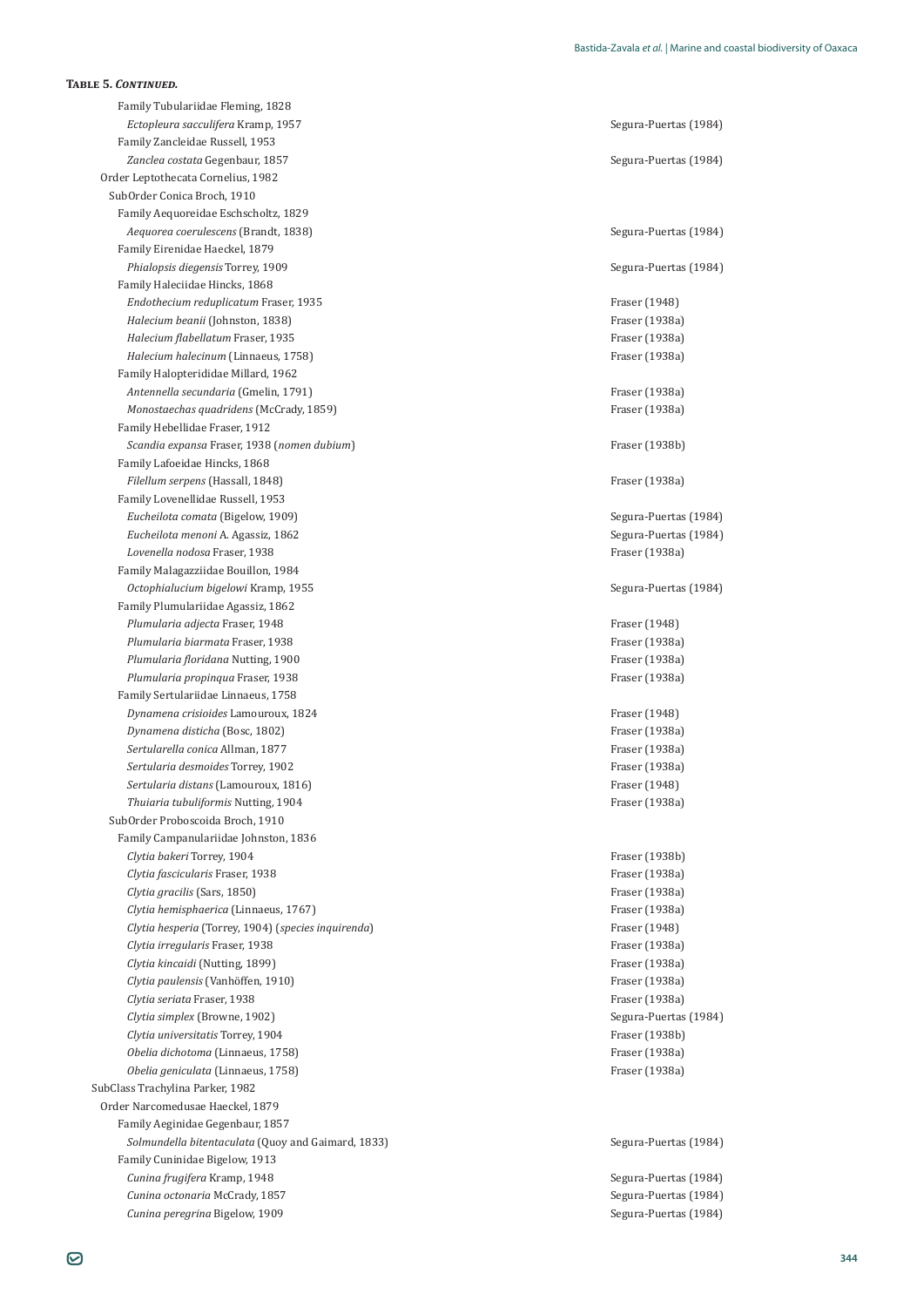|  |  | TABLE 5. CONTINUED. |
|--|--|---------------------|
|--|--|---------------------|

| Cunina tenella (Bigellow, 1909)                     | Segura-Puertas (1984) |
|-----------------------------------------------------|-----------------------|
| Family Solmarisidae Haeckel, 1879                   |                       |
| Pegantha martagon Haeckel, 1879                     | Segura-Puertas (1984) |
| Pegantha triloba Haeckel, 1879                      | Segura-Puertas (1984) |
| Order Trachymedusae Haeckel, 1866                   |                       |
| Family Geryoniidae Péron and Lesueur, 1810          |                       |
| Geryonia proboscidalis (Huxley, 1859)               | Segura-Puertas (1984) |
| Liriope tetraphylla (Chamisso and Eysenhardt, 1821) | Segura-Puertas (1984) |
| Family Rhopalonematidae Russell, 1953               |                       |
| Aglaura hemistoma Péron and Lesueur, 1810           | Segura-Puertas (1984) |
| Amphogona apicata Kramp, 1957                       | Segura-Puertas (1984) |
| Rhopalonema velatum Gegenbaur, 1857                 | Segura-Puertas (1984) |
| Sminthea eurygaster Gegenbaur, 1856                 | Segura-Puertas (1984) |
| Class Scyphozoa Götte, 1887                         |                       |
| Order Coronatae Vanhöffen, 1892                     |                       |
| Family Nausithoidae Bigelow, 1913                   |                       |
| Nausithoe punctata Kölliker, 1853                   | Segura-Puertas (1984) |
| Order Semaeostomeae Agassiz, 1862                   |                       |
| Family Pelagiidae Gegenbaur, 1856                   |                       |
| Pelagia noctiluca (Forsskal, 1775)                  | Segura-Puertas (1984) |
| Order Rhizostomeae Cuvier, 1799                     |                       |
| Family Cassiopeidae Agassiz, 1862                   |                       |
| Cassiopea sp. Péron and Lesueur, 1810               | Chávez (1979)         |
| Family Stomolophidae Haeckel, 1880                  |                       |
| Stomolophus meleagris Agassiz, 1862                 | Chávez (1979)         |

**TABLE 6.** Checklist of the platyhelmints recorded in marine areas from Oaxaca, Mexico. Order according to Cavalier-Smith (1998). When the speciesname of the record was changed, because it was synonymized, it was indicated with a '=' symbol, followed by original recorded name in parenthesis.

| Phylum Platyhelminthes Gegenbaur, 1859 em. Minot, 1876.        | Reference                   |
|----------------------------------------------------------------|-----------------------------|
| Class Monogenea (Van Beneden, 1858) Carus, 1863                |                             |
| SubClass Polyopisthocotylea Odhner, 1912                       |                             |
| Order Mazocraeidea Price, 1936                                 |                             |
| Family Gastrocotylidae Price, 1943                             |                             |
| Pseudaxine mexicana Meserve, 1938                              | Meserve (1938)              |
| Family Neothoracocotylidae Lebedev, 1969                       |                             |
| Thoracocotyle paradoxica Meserve, 1938                         | Meserve (1938)              |
| Class Trematoda Rudolphi, 1808                                 |                             |
| SubClass Digenea Carus, 1863                                   |                             |
| Order Plagiorchiida La Rue, 1957                               |                             |
| Family Acanthocolpidae Lühe, 1906                              |                             |
| Stephanostomum casum (Linton, 1910) McFarlane, 1934            | Manter (1940)               |
| Stephanostomum hispidum (Yamaguti, 1934) Manter, 1940          | Manter (1940)               |
| Family Apocreadiidae Skrjabin, 1942                            |                             |
| Homalometron mexicanum (Manter, 1937) (=Apocreadium mexicanum) | Manter (1937)               |
| Family Cryptogonimidae Ward, 1917                              |                             |
| Paracryptogonimus americanus Manter, 1940                      | Manter (1940)               |
| Family Plagiorchiidae Lühe, 1901                               |                             |
| Enodiotrema megachondrus Looss, 1901                           | Gámez-Vivaldo et al. (2006) |
| Family Pronocephalidae Looss, 1899                             |                             |
| Adenogaster serialis Looss, 1901                               | Gámez-Vivaldo et al. (2006) |

TABLE 7. Checklist of the nemerteans recorded in marine areas from Oaxaca, Mexico. Order according to Cavalier-Smith (1998).

| Phylum Nemertea Minot, 1876.  | Reference  |
|-------------------------------|------------|
| Class Anopla Schultze, 1851   |            |
| Subclass Heteronemertea       |            |
| Family Lineidae               |            |
| Euborlasia hancocki Coe, 1940 | Coe (1940) |
|                               |            |

TABLE 8. Checklist of the annelids in the marine areas of Oaxaca, Mexico. When the species-name of the record was changed, because it was synonymized, it was indicated with a '=' symbol, followed by original recorded name in parenthesis. EX= invasive species; Q= questionable species-names.

Phylum Annelida Lamarck, 1809 **Reference** Class Clitellata Lamarck, 1818 Family Ozobranchidae Pinto, 1921

*Ozobranchus branchiatus* (Menzies, 1791)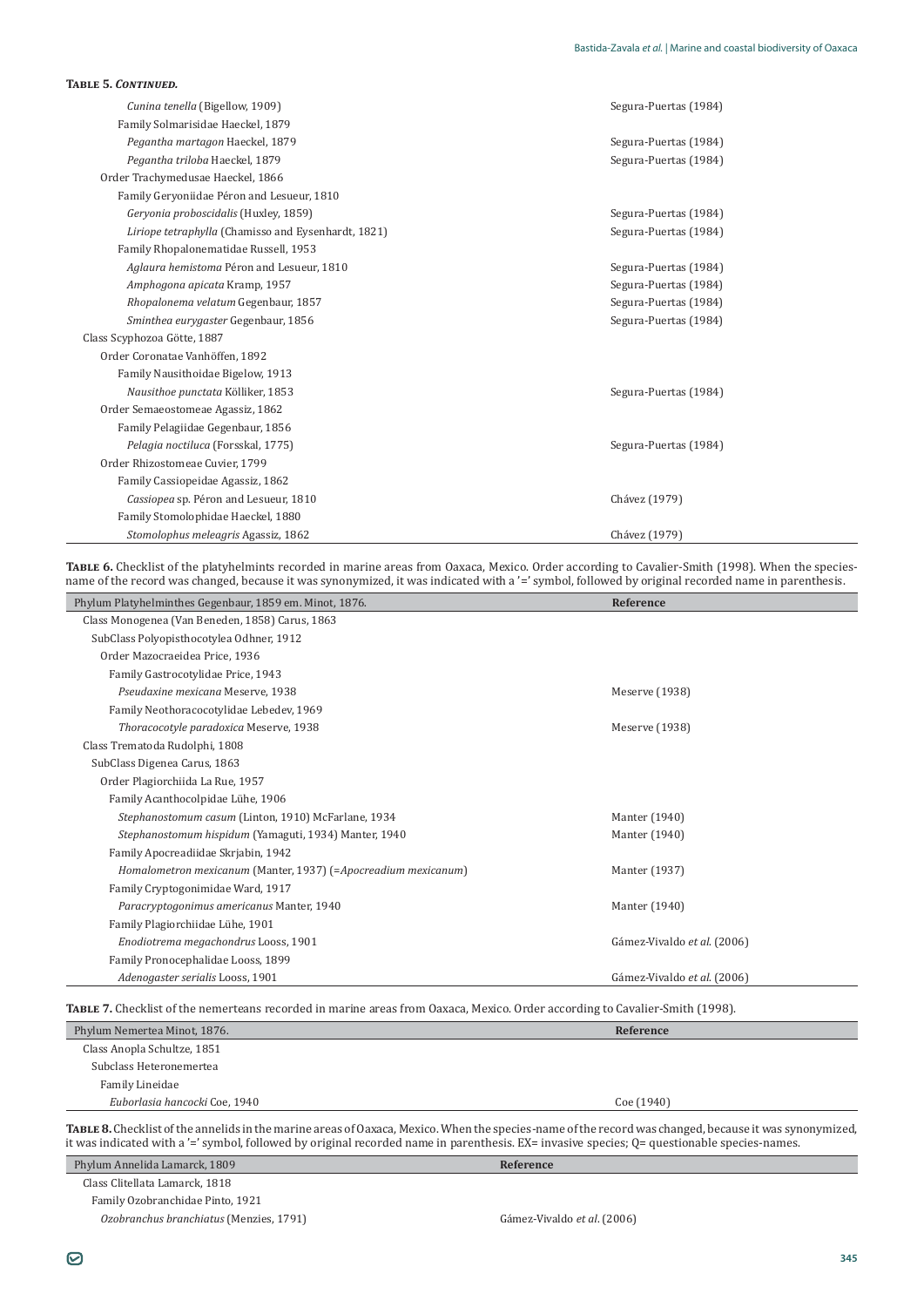Class Polychaeta Grube, 1850 Family Alciopidae Ehlers, 1864 *Alciopina parasitica* Claparède and Panceri, 1867 Q Fernández-Álamo (1987) *Krohnia lepidota* (Krohn, 1845) **Q** ǦǦÓȋʹͲͲͷȌ *Plotohelmis capitata* (Greeff, 1876) **Q** Fernández-Álamo (1987) *Rhynchonerella gracilis* Costa, 1862 **Q** Fernández-Álamo (1987)<br>*Rhynchonerella moebii* (Apstein, 1893) **Q** Fernández-Álamo (1987) *Rhynchonerella moebii* (Apstein, 1893) Q Family Ampharetidae Malmgren, 1867 *Amphicteis scaphobranchiata* Moore, 1906 Solís-Weiss *et al.* (2000) *Isolda pulchella*òǡ*in* Grube, 1858 **Q** Solís-Weiss *et al*. (2000) *Pterolysippe vanelli* (Fauvel, 1936) *sensu* Eliason, 1955 **0** Solís-Weiss *et al.* (2000) Family Amphinomidae Savigny, in Lamarck, 1818 *Chloeia viridis* Schmarda, 1861 **Q** Treadwell (1941) *Eurythoe complanata* (Pallas, 1766) **Q** Hartman (1940) *Linopherus ambigua* (Monro, 1933) Solís-Weiss *et al.* (2000) *Notopygos ornata* Grube, 1856 Gómez *et al*. (1997) *Pareurythoe californica* (Johnson, 1897) Gómez *et al*. (1997) Family Aphroditidae Malmgren, 1867 *Aphrodita* sp. Treadwell (1941) **Treadwell (1941)** Treadwell (1941) Family Capitellidae Grube, 1862 *Notomastus daueri*ǡͳͻͺʹ**Q** González-Ortiz *et al*. (1996) *Notomastus (Clistomastus) hemipodus* Hartman, 1947 **Q** Solís-Weiss *et al*. (2000) Family Chrysopetalidae Ehlers, 1864 *Chrysopetalum occidentale* Johnson, 1897 **Q** Gómez *et al*. (1997) Family Cirratulidae Carus, 1863 *Aphelochaeta multifilis* (Moore, 1909) **Q** Fauchald (1972) *Chaetozone setosa* Malmgren, 1867 **Q** Solís-Weiss *et al*. (2000) *Cirratulus* sp. Gómez *et al*. (1997) *Monticelling serratiseta* (Banse and Hobson, 1968) **Q** Solís-Weiss *et al.* (2000) *M. tesselata* (Hartman, 1960) **Q** Solís-Weiss *et al*. (2000) *Tharyx parvus* Berkeley, 1929 **Q** Solís-Weiss *et al*. (2000) Family Cossuridae Day, 1963 Cossura brunnea Fauchald, 1972 **Fauchald** (1972) Family Dorvilleidae Chamberlin, 1919 *Dorvillea cerasina* (Ehlers, 1901) **Q** Gómez *et al.* (1997) Family Eulepethidae Chamberlin, 1919 *Grubeulepis mexicana*ȋǡͳͻ͵ͻȌ Solís-Weiss *et al*. (2000) Family Eunicidae Berthold, 1827 *Eunice antennata* (Savigny *in* Lamarck, 1818) **Q** Hartman (1944) *Eunice cf. aphroditois* **Ruiz-Cancino** *et Eunice chicasi* de León-González, Rivera and Romero, 2004 **1998** Ruiz-Cancino et al. (2011) *Eunice filamentosa* Grube, 1856 **Q** *Grand Grand Grand Grand Grand Grand Grand Grand Grand Grand Grand Grand Grand Grand Grand Grand Grand Grand Grand Grand Grand Grand Grand Grand Grand Grand Grand Grand Grand Grand Gran Eunice cf. filamentosa* **Ruiz-Cancino et al. (2011) Ruiz-Cancino et al. (2011)** *Eunice gagzoi* Augener, 1922 **Q** Gómez *et al*. (1997) *Eunice lucei* Grube, 1856 Gómez *et al*. (1997) *Eunice mutilata* Webster, 1884 **Q** Gómez *et al*. (1997) *Eunice vittata* (Delle Chiaje, 1828) **Q** Solís-Weiss *et al.* (2000) *Eunice* sp. 2 Ǧ*et al*. (2011) *Lysidice cf. collaris* **with a collaris a** *lysidice cf. collaris lysidice cf. collaris* **<b>***et al.* **(2011)** *Lysidice ninetta* Audouin and Milne-Edwards, 1833 **Q** Gómez *et al.* (1997) *Marphysa aenea* (Blanchard, 1849) **Q** Hartman (1944) *Marphysa mixta* Fauchald, 1970 **Fauchald** (1970) *Marphysa* sp. *Allaharphysa* sp. *Parameters Parameters* **<b>***Parameters Parameters Parameters* **<b>***Parameters Parameters Parameters Parameters Parameters Parameters* **<b>***Parameters Paramet Nematonereis unicornis* (Grube, 1840) **Q** Gómez *et al*. (1997) *Nematonereis cf. unicornis* **by** *Nematonereis cf. unicornis* **in** *et al.* **(2011)** *Palola pallidus* Hartman, 1938 **Q b** *Ruiz-Cancino et al.* **(2011)** *Ruiz-Cancino et al.* **(2011)** *Palola siciliensis* (Grube, 1840) **Q** Rioja (1962) *Palola* sp. 1 **b** *Palola* **sp. 1 <b>b** *Palola* sp. 1 **c** *Palola* sp. 1 *Palola* sp. 1 *Palola* sp. 1 *Palola* sp. 1 *Palola* sp. 1 *Palola* sp. 1 *Palola* sp. 1 *Palola* sp. 1 *Palola* sp. 1 *Palola Palola* sp. 2 **b**etal canceled a specific specific specific specific specific specific specific specific specific specific specific specific specific specific specific specific specific specific specific specific specific Family Flabelligeridae Saint-Joseph, 1894 *Brada villosa*ȋǡͳͺͶ͵Ȍ**Q** Solís-Weiss *et al*. (2000) *Ilyphagus bythincola* Chamberlin, 1919 **1999** Chamberlin (1919) *Pherusa inflata* (Treadwell, 1914) **Q** Gómez *et al.* (1997)

*Eunice cf. aphroditois* Ǧ*et al*. (2011)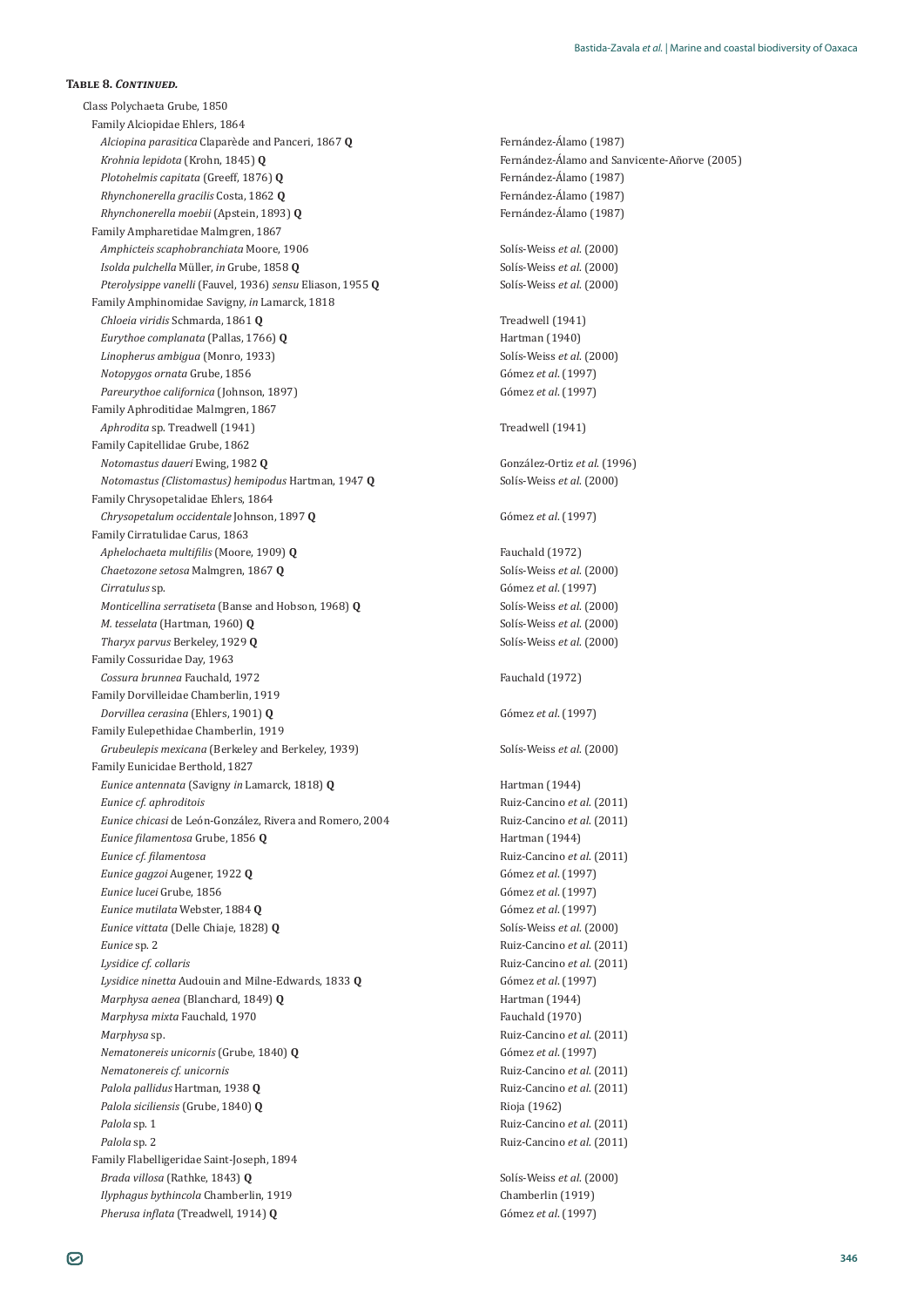*Piromis gracilis* Hartman, 1961 **Q C Hartman (1961) Hartman (1961)** Family Glyceridae Grube, 1850 *Glycera convoluta* Keferstein, 1862 **Q** Solís-Weiss *et al*. (2000) *Glycera papillosa* Grube, 1857 **Q** Solís-Weiss *et al*. (2000) *Glycera tesselata* Grube, 1840 **Q** Solís-Weiss *et al*. (2000) Family Goniadidae Kinberg, 1866 *Glycinde solitaria* (Webster, 1879) **Q** Solís-Weiss *et al*. (2000) *Goniada maculata* Örsted, 1843 **Q** Solís-Weiss *et al.* (2000) Family Hesionidae Grube, 1850 *Podarke pugettensis* Johnson, 1901 **Q** Gómez *et al*. (1997) Family Iospilidae Bergström, 1914 *Phalacrophorus uniformis* Reibisch, 1895 **Q** Fernández-Álamo (1987) Family Lopadorhynchidae Claparède, 1868 *Lopadorhynchus brevis* Grube, 1855 **Q** Fernández-Álamo (1987) *Lopadorhynchus henseni* Reibisch, 1893 Q Fernández-Álamo (2002) *Lopadorhynchus krohnii* (Claparède, 1870) **Q** Fernández-Álamo (2002) *Lopadorhynchus nationalis* Reibisch, 1895 **Q** Fernández-Álamo (1987) *Lopadorhynchus uncinatus* ǡͳͻͳͷ**Q** ȋͳͻͷȌ *Pelagobia longicirrata* Greeff, 1879 **Q** Fernández-Álamo (1987) Family Lumbrineridae Schmarda, 1861 *Lumbrineris latreilli* Audouin and Milne-Edwards, 1834 Q Hartman (1944) *Lumbrineris limicola* Hartman, 1944 **Q** Solís-Weiss *et al*. (2000) *Lumbrineris platylobata* Fauchald, 1970 Solís-Weiss *et al*. (2000) *Ninoe foliosa* Fauchald, 1972 Solís-Weiss *et al*. (2000) *Ninoe jessicae* Hernández-Alcántara, Pérez-Mendoza and Solís-Weiss, 2006 Hernández-Alcántara et al. (2006) *Scoletoma crassidentata* (Fauchald, 1970) Solís-Weiss *et al*. (2000) *Scoletoma tetraura* (Schmarda, 1861) **Q** Solís-Weiss *et al*. (2000) *Scoletoma uncinigera* (Hartmann-Schröder, 1959) Gómez *et al*. (1997) *Scoletoma zonata* (Johnson, 1901) **Q** Solís-Weiss *et al*. (2000) Family Magelonidae Cunningham and Ramage, 1888 *Magelona californica* Hartman, 1944 **Q** Solís-Weiss *et al*. (2000) *Magelona pacifica* Monro, 1933 *Magelona pacifica* Monro, 1933 *Magelona pitelkai* Hartman, 1944 **Q** Solís-Weiss *et al*. (2000) *Magelona tehuanensis* Hernández-Alcántara and Solís-Weiss, 2000 Hernández-Alcántara and Solís-Weiss (2000) Family Maldanidae Malmgren, 1867 *Maldanella fibrillata* Chamberlin, 1919 **Q** *Chamberlin* (1919) Maldanidae sp. Chamberlin, 1919<br>
Chamberlin (1919) Family Nephtyidae Grube, 1850 *Aglaophamus verrilli*ȋǡͳͺͺͷȌ**Q** Solís-Weiss *et al*. (2000) *Nephtys caecoides* Hartman, 1938 **Q** Hartman (1950) *Nephtys magellanica* Augener, 1912 **Q** Hartman (1940) *Nephtys paradoxa* Malm, 1874 **Q** Fauchald (1972) *Nephtys parva* Clark and Jones, 1955 **Q** Solís-Weiss *et al.* (2000) Family Nereididae Johnston, 1865 *Alitta succinea* (Frey and Leuckart, 1847) **Q** Solís-Weiss *et al*. (2000) *Ceratocephale oculata* Banse, 1977 **Q** Solís-Weiss *et al*. (2000) *Ceratonereis singularis* Treadwell, 1929 Gómez *et al*. (1997) *Gymnonereis crosslandi*ȋǡͳͻ͵͵Ȍ Solís-Weiss *et al*. (2000) *Neanthes pseudonoodti* Fauchald, 1977 Gómez *et al*. (1997) *Nereis angelensis* Fauchald, 1972 Solís-Weiss *et al*. (2000) *Nereis callaona* (Grube, 1857) Gómez *et al*. (1997) *Nereis mediator* Chamberlin, 1918 **Q Alcharge 1918** Hernández-Alcántara *et al.* (2003) *Nereis pelagica* Linnaeus, 1758 **Q** Solís-Weiss *et al*. (2000) *Nereis pseudoneanthes* Hartman, 1936 (=*N. mediator* after Hartman 1959) **Q** Hartman (1940) *Nicon* sp. Gómez *et al*. (1997) Gómez *et al*. (1997) *Perinereis elenacasoae* Rioja, 1947 Gómez *et al*. (1997) Pseudonereis gallapagensis Kinberg, 1866 **https://www.franchilder.org/2016** Hartman (1940) Family Oenonidae Kinberg, 1865 *Arabella iricolor* (Montagu, 1804) **Q** Solís-Weiss *et al*. (2000) *Oenone fulgida*ȋ*in* Lamarck, 1818) **Q** Gómez *et al*. (1997) Family Onuphidae Kinberg, 1865 *Diopatra obliqua* Hartman, 1944 **Hartman** (1944) *Diopatra ornata* Moore, 1911 **Q** Treadwell (1941)

**TABLE 8. CONTINUED.**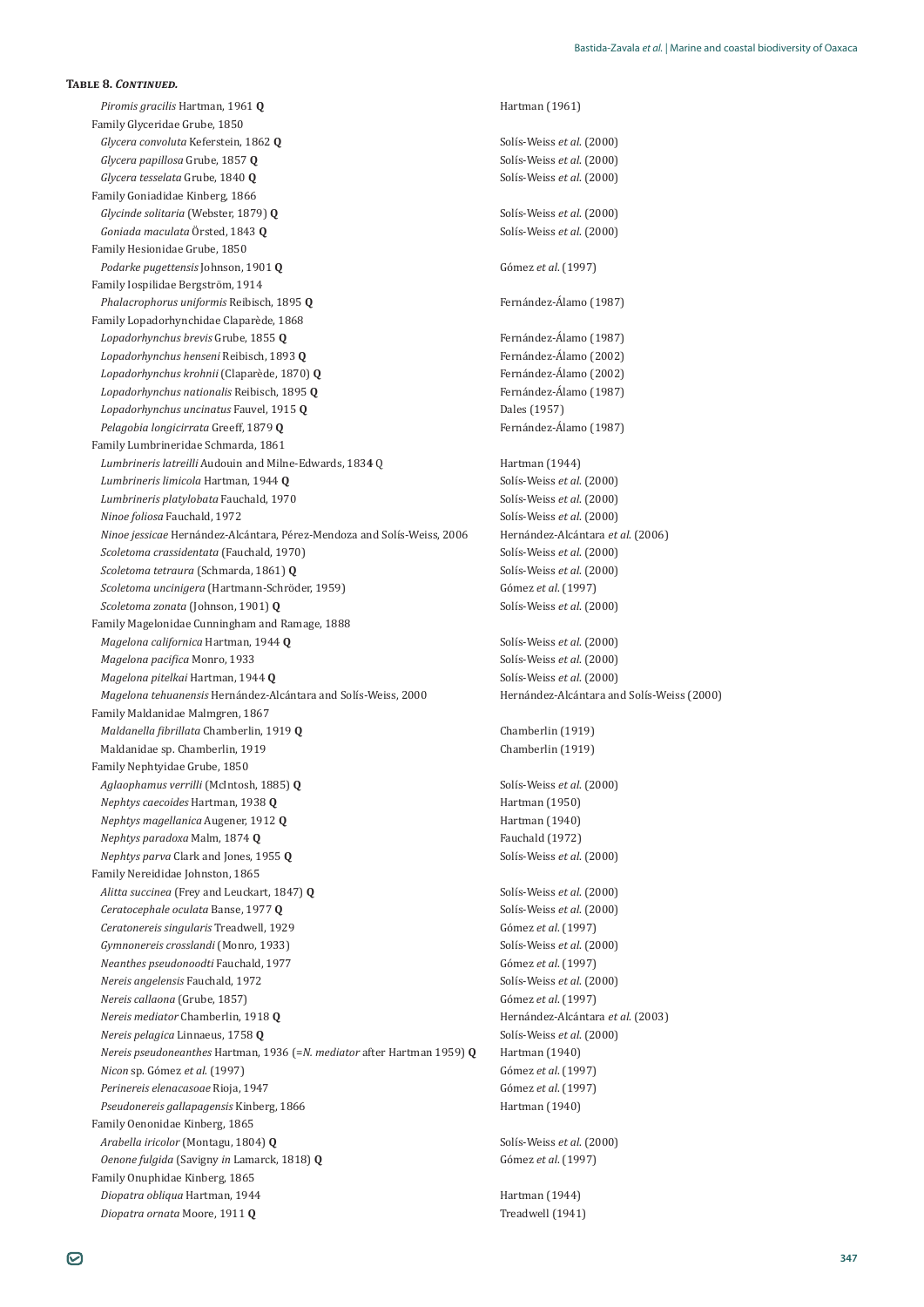*Diopatra tridentata* Hartman, 1944 **Q** González-Ortiz *et al*. (1997) *Kinbergonuphis cedroensis* (Fauchald, 1968) **Q** González-Ortiz *et al.* (1997) *Mooreonuphis nebulosa* (Moore, 1911) **Q** Fauchald (1968) *Mooreonuphis peruana* (Hartman, 1944) Solís-Weiss *et al*. (2000) *Onuphis vexillaria* Moore, 1911 **Q** Hartman (1944) *Sarsonuphis litabranchia* (Chamberlin, 1919) *Chamberlin* (1919) Family Opheliidae Malmgren, 1867 *Armandia agilis* (Andrews, 1891) **Q** Solís-Weiss *et al.* (2000) *Armandia brevis* (Moore, 1906) **Q** Gómez *et al*. (1997) *Armandia intermedia* ǡͳͻͲʹ**Q** Solís-Weiss *et al*. (2000) *Ophelia assimilis*ǡͳͻͷ͵**Q** González-Ortiz *et al*. (1996) *Ophelia pulchella*ǡͳͻͷ͵**Q** González-Ortiz *et al*. (1996) *Ophelina acuminata* Örsted, 1843 **Q** Solís-Weiss *et al.* (2000) *Polyophtalmus pictus* (Dujardin, 1839) **Q** Gómez *et al.* (1997) Family Orbiniidae Hartman, 1957 *Leitoscoloplos mexicanus* (Fauchald, 1972) Solís-Weiss *et al*. (2000) *Leitoscoloplos panamensis* (Monro, 1933) Solís-Weiss *et al.* (2000) *Leitoscoloplos pugettensis* (Pettibone, 1957) **Q** Solís-Weiss *et al*. (2000) *Scoloplos (Leodamas) ohlini*ȋǡͳͻͲͳȌ**Q** Solís-Weiss *et al*. (2000) *Scoloplos cf. capensis* sensu Solís-Weiss *et al*. (2000) Solís-Weiss *et al*. (2000) Family Paraonidae Cerruti, 1909 *Aricidea suecica*ǡͳͻʹͲ**Q** Solís-Weiss *et al*. (2000) *Aricidea (Acmira) lopezi* Berkeley and Berkeley, 1956 **Q** Fauchald (1972) *ȋȌϔ* Hartman, 1944 **Q** Solís-Weiss *et al*. (2000) *Aricidea (Aricidea) fragilis* Webster, 1879 **Q** Solís-Weiss *et al*. (2000) *Aricidea (Aricidea) longicirrata* Hartmann-Schröder, 1965 Q Solís-Weiss *et al*. (2000) *Cirrophorus furcatus* (Hartman, 1957) **Q** Solís-Weiss *et al*. (2000) *Levinsenia gracilis* (Tauber, 1879) **Q** Solís-Weiss *et al*. (2000) *Paradoneis lyra* (Southern, 1914) **Q** Solís-Weiss *et al*. (2000) Family Pectinariidae Quatrefages, 1866 *Cistenides brevicoma* (Johnson, 1901) **Q** Hartman (1941) Family Phyllodocidae Örsted, 1843 *Eteone* sp. Gómez *et al*. (1997) *Eulalia myriacyclum* (Schmarda, 1861) **Q** Gómez *et al*. (1997) *Nereiphylla castanea* (von Marenzeller, 1879) **Q** Gómez *et al.* (1997) *Phyllodoce (Anaitides) cortezi* (Kudenov, 1975) 6ómez *et al.* (1997) *Phyllodoce (Anaitides) lamelligera* (Linnaeus, 1791) **Q** Gómez *et al*. (1997) *Phyllodoce (Anaitides) williamsi*ǡͳͻ͵**Q** Gómez *et al*. (1997) Family Pilargidae de Saint-Joseph, 1899 *Hermundura salazarvallejoi* (de Léon-González, 1991) *Sigambra tentaculata* (Treadwell, 1941) **Q** Solís-Weiss *et al.* (2000) Family Poecilochaetidae Hannerz, 1956 *Poecilochaetus johnsoni*ǡͳͻ͵ͻ**Q** Solís-Weiss *et al*. (2000) Family Polynoidae Malmgren, 1867 *Halosydna glabra* Hartman, 1939 **biseries and all and Gomez** *et al.* **(1997) Gómez** *et al.* **(1997)** *Halosydna leucohyba* (Schmarda, 1861) **Q** Gómez *et al*. (1997) *Harmothoe* sp. Gómez *et al*. (1997) *Lepidasthenia* sp. Gómez *et al*. (1997) *Lepidonopsis humilis* (Augener, 1922) **Q** Gómez *et al*. (1997) *Thormora johnstoni* (Kinberg, 1855) Gómez *et al*. (1997) Family Sabellariidae Johnston, 1865 *Idanthyrsus cretus* Chamberlin, 1919 *Idanthyrsus cretus* Chamberlin, 1919 *Gómez et al.* (1997) *Idanthyrsus saxicavus* (Baird, 1863) **Q** Gómez *et al.* (1997) *Phragmatopoma moerchi digitata* Rioja, 1962 **Rioja (1962)** Rioja (1962) Family Sabellidae Malmgren, 1867 *Jasmineira pacifica* Annenkova, 1937 **Q** 60nzález-Ortiz *et al.* (1996) *Megalomma carunculata* Tovar-Hernández and Salazar-Vallejo, 2008 Tovar-Hernández and Salazar-Vallejo (2008) *Megalomma mushaensis* (Gravier, 1906) Q *Megalomma splendida* (Moore, 1905) **Q** Rioja (1962) *Notaulax nudicollis* (Kröyer, 1856) **Q** Gómez *et al*. (1997) *Potamethus mucronatus* (Moore, 1923) **Q** Solís-Weiss *et al.* (2000) *Potamilla neglecta* (Sars, 1851) **Q** Solís-Weiss *et al.* (2000)

*Diopatra splendidissima* Kinberg, 1865 González-Ortiz *et al*. (1997) ǡͳͻͻͳȌ Solís-Weiss *et al*. (2000) ǡͳͻͲȌ**Q** Gómez *et al*. (1997)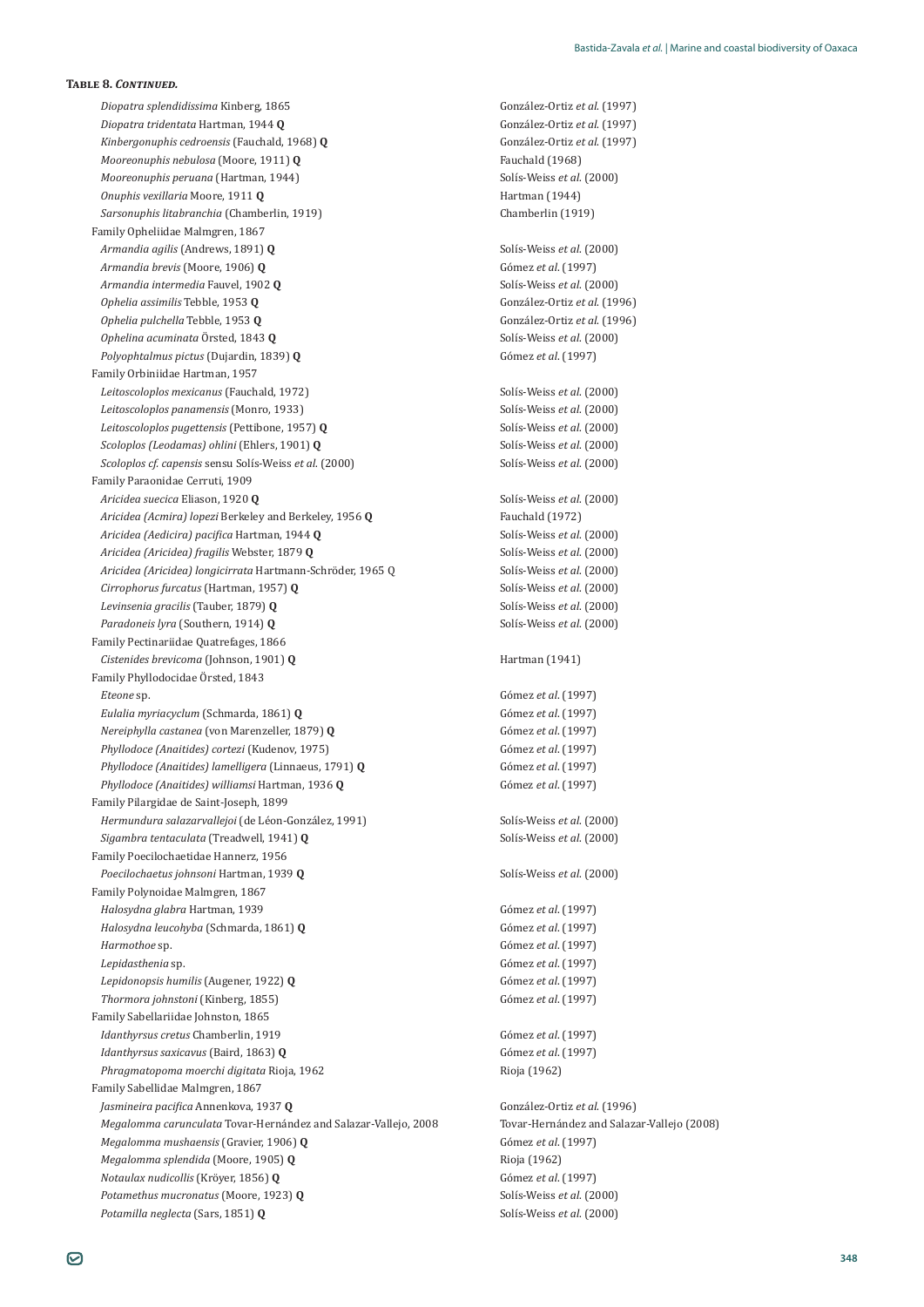*Pseudopotamilla debilis* Bush, 1905 **Q** Gómez *et al*. (1997) *Pseudopotamilla reniformes* (Müller, 1771) **Q** Gómez *et al.* (1997) Family Serpulidae Johnston, 1865 *Crucigera websteri* Benedict, 1887 **b Exercise 1887 b Exercise 1888 Bastida-Zavala** (2008) *Hydroides brachyacanthus* Rioja, 1941 Gómez *et al.* (1997) *Hydroides cruciger* Mörch, 1863<br> *Hydroides glandifer* Rioja, 1941<br>
Bastida-Zavala (2008) *Hydroides glandifer* Rioja, 1941 *Hydroides humilis* (Bush, 1905) **b**astida-Zavala (2008) *Hydroides ochoterenai* Rioja, 1941<br>*Hydroides sanctaecrucis Krøver in Mörch*. 1863 EX<br>Bastida-Zavala and ten Hove (2003) *Hydroides sanctaecrucis* Krøyer *in* Mörch. 1863 **EX** *Hydroides trompi* Bastida-Zavala and ten Hove, 2003 **Bastida-Zavala and ten Hove** (2003) *Pomatostegus stellatus* (Abildgaard, 1789) Gómez *et al*. (1997) *Pseudovermilia conchata*ǡͳͻͷ**Q** Gómez *et al*. (1997) *Pseudovermilia occidentalis* (McIntosh, 1885) 6ómez *et al.* (1997) *Pyrgopolon ctenactis* (Mörch, 1863) **b**astida-Zavala (2008) *Salmacina tribranchiata*ȋǡͳͻʹ͵Ȍ ǦȋʹͲͲͺȌ *Spirobranchus cf. gaymardi* **b** *m Spirobranchus cf. gaymardi* **b** *Cassimal* **<b>B** *COO8 Spirobranchus giganteus* (Pallas, 1766) **Q** Gómez *et al*. (1997) *Spirobranchus incrassatus* (Krøyer, 1856) Gómez *et al*. (1997) *Spirobranchus minutus* (Rioja, 1941) **b**astida-Zavala (2008) *Vermiliopsis infundibulum/glandigera* complex **beiding and all and all and all and all and all and all and all a** Family Sigalionidae Malmgren, 1867 *Sthenelanella uniformis* Moore, 1910 **Q** ȋͳͻ͵ͻȌ *Sthenolepis fimbriarum* (Hartman, 1939) *Solís-Weiss et al.* (2000) *Thalenessa lewisii*ȋǡͳͻ͵ͻȌ Solís-Weiss *et al*. (2000) Family Spionidae Grube, 1850 *Boccardia tricuspa*ȋǡͳͻ͵ͻȌ Gómez *et al*. (1997) *Boccardia* sp. Gómez *et al*. (1997) *Dipolydora socialis* (Schmarda, 1861) **Q** Hernández-Alcántara *et al*. (1994) *Dispio uncinata* Hartman, 1951 **Q** Hernández-Alcántara *et al*. (1994) *Minuspio delta* (Hartman, 1965) **Q** Hernández-Alcántara *et al*. (1994) *Paraprionospio pinnata* ȋǡͳͻͲͳȌ**Q** Hernández-Alcántara *et al*. (1994) *Prionospio dayi* (Foster, 1969) **Q** Hernández-Alcántara *et al*. (1994) *Prionospio pygmaeus* Hartman, 1961 **Q** Hernández-Alcántara *et al*. (1994) *Prionospio lighti* Maciolek, 1985 **Q** Solís-Weiss *et al*. (2000) *Prionospio steenstrupi* Malmgren, 1867 **Q** Hernández-Alcántara *et al*. (1994) *Prionospio (Minuspio) cf. lighti* Hernández-Alcántara *et al*. (1994) *Pseudopolydora* sp. Gómez *et al*. (1997) *Rhynchospio glutaea* (Ehlers, 1897) **O** González-Ortiz *et al.* (1996) *Scolelepis (Parascolelepis) texana* Foster, 1971 **Q** González-Ortiz *et al*. (1996) *Scolelepis (Scolelepis) squamata* (O.F. Muller, 1806) **Q** Hernández-Alcántara *et al*. (1994) *Spiophanes cf. kroeyeri* Hernández-Alcántara *et al*. (1994) *Spiophanes wigleyi* Pettibone, 1961 **Q** Hernández-Alcántara *et al*. (1994) Family Syllidae Grube, 1850 *Branchiosyllis exilis* (Gravier, 1900) Q *Branchiosyllis pacifica* Rioja, 1941 **Gómez** *et al.* (1997) *Brania heterocirra* Rioja, 1941 Gómez *et al*. (1997) *Haplosyllis brevicirra* Rioja, 1941 Gómez *et al*. (1997) Odontosyllis heterodonta Góngora-Garza and de León-G *Odontosyllis polycera* (Schmarda, 1861) **Q** Gómez *et al*. (1997) *Opisthosyllis brunnea* Langerhans, 1879 **Q** Gómez *et al*. (1997) *Opisthosyllis japonica*ǡͳͻ**Q** Gómez *et al*. (1997) *Parasphaerosyllis indica* Monro, 1937 **Q** Gómez *et al.* (1997) *Syllis alternata* Moore, 1908 **Q** Gómez *et al*. (1997) *Syllis cornuta* Rathke, 1843 **Q** Solís-Weiss *et al.* (2000) *Syllis elongata* (Johnson, 1901) **Q** Gómez *et al*. (1997) *Syllis fasciata* Malmgren, 1867 **Q** Gómez *et al*. (1997) *Syllis hyalina Syllis prolifera* Krohn, 1852 **Q** Solís-Weiss *et al*. (2000) *Trypanosyllis taeniaeformis* (Haswell, 1886) **Q** Gómez *et al*. (1997) Family Terebellidae Malmgren, 1867 *Lanicides taboguillae* (Chamberlin, 1919) **Gómez** *et al.* (1997) *Pista quadrilobata* (Augener, 1918) **Q** González-Ortiz *et al*. (1996)

Gómez et al. (1997) ǡͳͻͻ͵ Gómez *et al*. (1997) ǡͳͺ͵**Q** Gómez *et al*. (1997)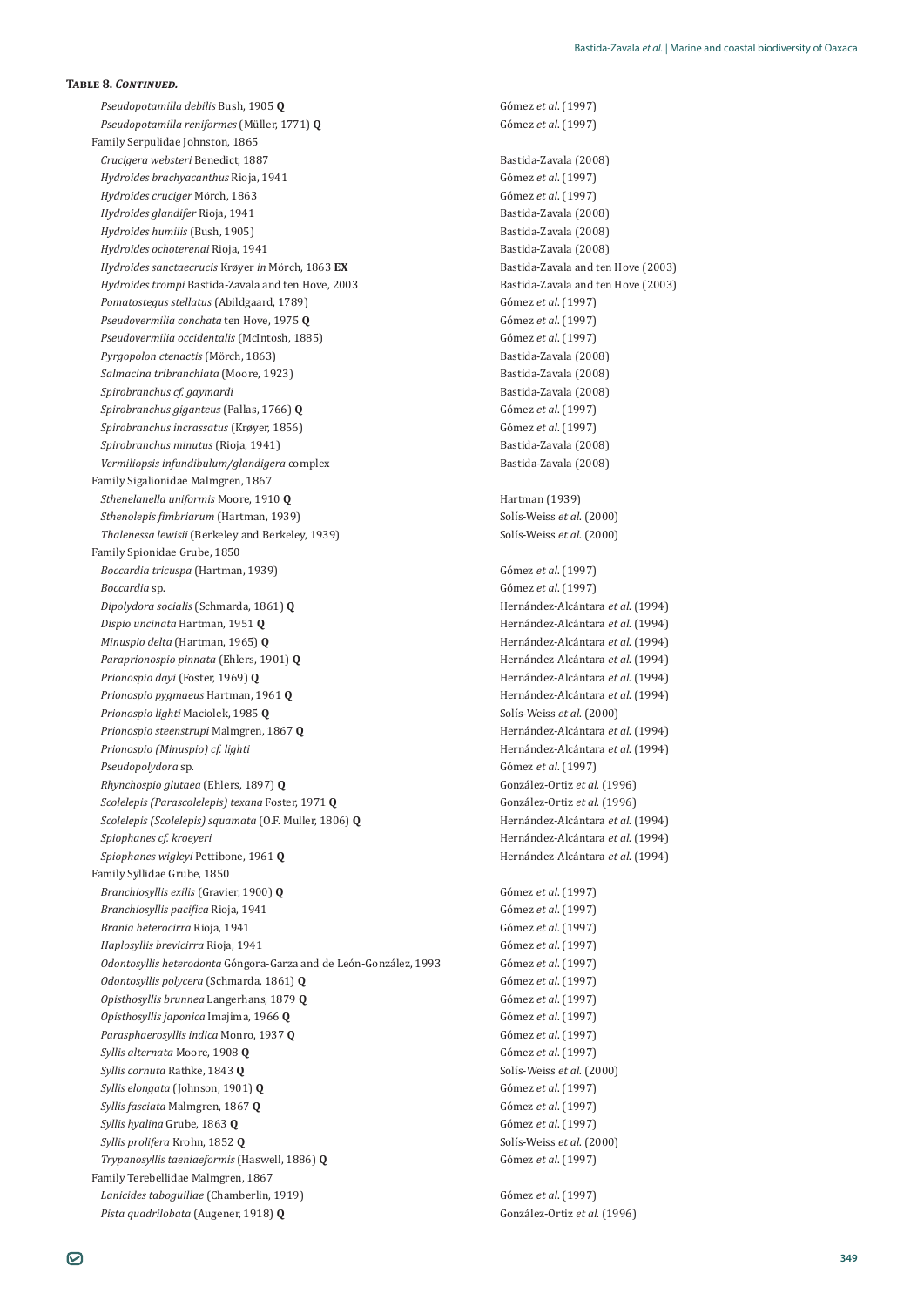| Polycirrus mexicanus (Rioja, 1947)              | Gómez et al. (1997)    |  |
|-------------------------------------------------|------------------------|--|
| Family Tomopteridae Johnston, 1865              |                        |  |
| Tomopteris (Johnstonella) dunckeri Rosa, 1908 Q | Fernández-Álamo (2000) |  |
| Tomopteris elegans Chun, 1888 Q                 | Fernández-Álamo (2000) |  |
| Tomopteris euchaeta Chun, 1887 0                | Fernández-Álamo (2000) |  |
| Tomopteris nationalis Apstein, 1900 0           | Fernández-Álamo (2000) |  |
| Tomopteris planktonis Apstein, 1900 0           | Fernández-Álamo (1987) |  |
| Family Typhloscolecidae Uljanin, 1878           |                        |  |
| Sagitella kowalewskii Wagner, 1872 Q            | Fernández-Álamo (1987) |  |
| Travisiopsis dubia Stop-Bowitz, 1948 0          | Fernández-Álamo (1987) |  |
| Typhloscolex mülleri Busch, 1851 0              | Fernández-Álamo (1987) |  |

TABLE 9. Checklist of the crustaceans recorded in the marine and coastal areas of Oaxaca, Mexico. The list follows the classification for higher taxa of Martin and Davis (2001), with updates to the Infraorder Brachyura by Ng *et al.* (2008). The arrangement of Genera and species is strictly alphabetical.

| Phylum Arthropoda Lamarck, 1812                          | Reference                                 |
|----------------------------------------------------------|-------------------------------------------|
| Subphylum Crustacea Brünnich, 1772                       |                                           |
| Class Malacostraca Latreille, 1802                       |                                           |
| Subclass Eumalacostraca Grobben, 1892                    |                                           |
| Superorder Eucarida Calman, 1904                         |                                           |
| Order Decapoda Latreille, 1802                           |                                           |
| Suborder Dendrobranchiata Bate, 1888                     |                                           |
| Family Penaeidae Rafinesque, 1815                        |                                           |
| Farfantepenaeus brevirostris (Kingsley, 1878)            | Sosa-Hernández et al. (1980)              |
| Farfantepenaeus californiensis (Holmes, 1900)            | Sosa-Hernández et al. (1980)              |
| Litopenaeus vannamei (Boone, 1931)                       | Sosa-Hernández et al. (1980)              |
| Rimapenaeus faoe (Obarrio, 1954)                         | Hendrickx (1996)                          |
| Rimapenaeus pacificus (Burkenroad, 1934)                 | Sosa-Hernández et al. (1980)              |
| Trachysalambria brevisuturae (Burkenroad, 1934)          | Sosa-Hernández et al. (1980)              |
| Family Sicyoniidae Ortmann, 1898                         |                                           |
| Sicyonia aliaffinis (Burkenroad, 1934)                   | Sosa-Hernández et al. (1980)              |
| Sicyonia disdorsalis (Burkenroad, 1934)                  | Sosa-Hernández et al. (1980)              |
| Sicyonia martini Pérez-Farfante and Boothe, 1981         | Pérez-Farfante (1985)                     |
| Family Solenoceridae Wood-Mason, 1891                    |                                           |
| Solenocera florea Burkenroad, 1938                       | Sosa-Hernández et al. (1980)              |
| Solenocera mutator Burkenroad, 1938                      | Hendrickx (1996)                          |
| Suborder Pleocyemata Burkenroad, 1963                    |                                           |
| Infraorder Anomura MacLeay, 1838                         |                                           |
| Family Albuneidae Stimpson, 1858                         |                                           |
| Albunea lucasia de Saussure, 1853                        | Boyko (2002)                              |
| Lepidopa deamae Benedict, 1903                           | Benedict (1903)                           |
| Lepidopa haigae Efford, 1971                             | Efford (1971)                             |
| Family Coenobitidae Dana, 1851                           |                                           |
| Coenobita compressus H. Milne-Edwards, 1837              | Ball (1972)                               |
| Family Diogenidae Ortmann, 1892                          |                                           |
| Calcinus californiensis Bouvier, 1898                    | Hendrickx and Harvey (1999)               |
| Calcinus obscurus Stimpson, 1859                         | Ayón-Parente and Hendrickx (2007)         |
| Clibanarius janethaigae Hendrickx and Esparza-Haro, 1997 | Hendrickx and Esparza-Haro (1997)         |
| Dardanus nudus Ayón-Parente and Hendrickx, 2009          | Ayón-Parente and Hendrickx (2009)         |
| Dardanus sinistripes (Stimpson, 1859)                    | Ball and Haig (1974)                      |
| Dardanus stimpsoni Ayón-Parente and Hendrickx, 2009      | Ayón-Parente and Hendrickx (2009)         |
| Paguristes cf. bakeri                                    | Hendrickx et al. (1997)                   |
| Petrochirus californiensis Bouvier, 1895                 | Hendrickx et al. (1997)                   |
| Family Galatheidae Samouelle, 1819                       |                                           |
| Pleuroncodes planipes Stimpson, 1860                     | Hendrickx et al. (1997)                   |
| Family Porcellanidae Haworth, 1825                       |                                           |
| Euceramus panatelus Glassell, 1938                       | Haig (1960)                               |
| Megalobrachium festai (Nobili, 1901)                     | Haig (1960)                               |
| Megalobrachium garthi Haig, 1957                         | Haig (1957)                               |
| Megalobrachium sinuimanus (Lockington, 1878)             | Ramírez-Luna et al. (2002)                |
| Neopisosoma dohenyi Haig, 1960                           | García-Madrigal and Andreu-Sánchez (2010) |
| Neopisosoma mexicanum (Streets, 1871)                    | Haig (1960)                               |
| Neopisosoma sp.                                          | Ramírez-Luna et al. (2002)                |
| Pachycheles biocellatus (Lockington, 1878)               | Haig (1960)                               |
|                                                          |                                           |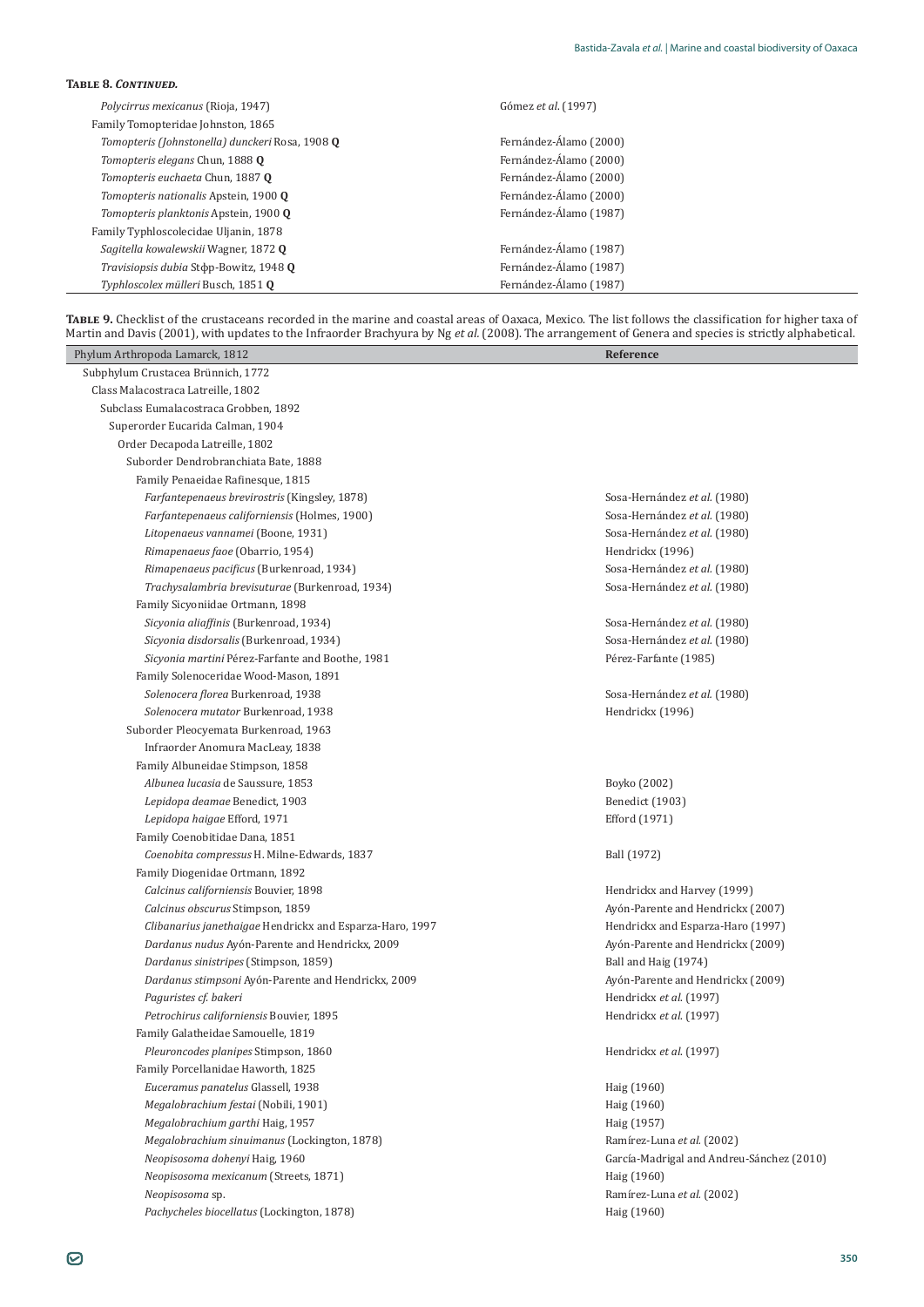*Pachycheles calculosus* Haig, 1960 **Haig (1960)** Haig (1960) *Pachycheles panamensis* Faxon, 1839 *Pachycheles panamensis* Faxon, 1839 *Pachycheles spinidactylus* Haig, 1960 Haig (1960) *Petrolisthes agassizii* Faxon, 1893 *Petrolisthes agassizii* Faxon, 1893 *Petrolisthes edwardsii* (Saussure, 1853) *Petrolisthes edwardsii* (Saussure, 1853) *Haig (1960) Petrolisthes glasselli* Haig, 1957 Haig (1968) *Petrolisthes gracilis* Stimpson, 1858 **Haig (1960)** Haig (1960) Petrolisthes haigae Chace, 1962 **Petrolisthes haig (1968)** Haig (1968) *Petrolisthes hians* Nobili, 1901 **Haig (1960)** Haig (1960) *Petrolisthes lewisi lewisi* (Glassell, 1936) **First According to According the Haig (1968)** Haig (1968) *Petrolisthes marginatus Stimpson, 1859* **Haig (1960)** Haig (1960) *Petrolisthes nobilii* Haig, 1960 Haig (1968) *Petrolisthes ortmanni* Nobili, 1901 **Haig (1968)** Haig (1968) *Petrolisthes polymitus* Glassell, 1937 **Access 1960 Haig (1960)** *Petrolisthes sanfelipensis* **Petrolisthes tonsorius** Haig, 1960 **Haig (1960)** Haig (1960) *Pisidia magdalenensis* (Glassell, 1936) **And Algeria and Algeria and Algeria** Haig (1968) *Porcellana cancrisocialis* Glassell, 1936 **and** *a* and *a* and *a* and *h* and *h* and *h* and *h* and *h* and *h* and *h* and *h* and *h* and *h* and *h* and *h* and *h* and *h* and *h* and *h* and *h* and *h* and *h* a *Porcellana hancocki Porcellana paguriconviva* Glassell, 1936 **And American Page 1968** Haig (1968) *Ulloaia perpusillia* Infraorder Brachvura Latreille, 1802 Family Aethridae Dana, 1851 *Hepatella amica* Smith, 1869 Garth (1966) *Hepatus kossmanni* Newman, 1878 Garth (1966) *Osachila lata* Faxon, 1893 *Osachila lata* Faxon, 1893 *Alemania Alemania Alemania Alemania Alemania Alemania Alemania Alemania Alemania Alemania Alemania Alemania Alemania Alemania Alemania Alemania Alemania Alemania* Family Calappidae De Haan, 1833 *Calappa convexa* Saussure, 1853 **Carth (1966)** Garth (1966) *Calappula saussurei* (Rathbun, 1898) Hendrickx (1997) *Cryptosoma bairdii* (Stimpson, 1860) **δειδέτει το περιοχή της Γεννής (Stimpson, 1860) Rathbun** (1937) *Platymera gaudichaudii* H. Milne-Edwards, 1837 6arth (1966) Family Dairidae Serène, 1965 *Daira americana* Stimpson, 1860 Ramírez-Luna *et al.* (2002) Family Daldorfiidae Ng and Rodriguez, 1986 *Daldorfia trigona* (A. Milne-Edwards, 1869) *Garth* (1959) Family Domeciidae Ortmann, 1893 *Domecia hispida* Eydoux and Souleyet, 1842 **1999 1999 1999 1999 1999 1999 1999 1999 1999 1999 1999 1999 1999 1999 1999 1999 1999 1999 1999 1999 1999 1999 1999 1999 1999 1** Family Dromiidae de Haan, 1833 *Hypoconcha panamensis* Smith in Verrill, 1869 Sosa-Hernández *et al.* (1980) *Moreiradromia sarraburei* (Rathbun, 1910) **Hendricks** *et al.* (1997) **Hendricks** *et al.* (1997) Family Dynomenidae Ortmann, 1892 *Hirsutodynomene ursula* (Stimpson, 1860) **δει** του επιστήματος του θατακούς του Βατιλισμού Βατιλισμού Βατιλισμού Β Family Epialtidae MacLeay, 1838 *Epialtus minimus* Lockington, 1877 **Ramírez-Luna** *et al.* (2002) Ramírez-Luna *et al.* (2002) *Herbstia camptacantha* (Stimpson, 1871) Garth (1958) *Herbstia tumida* (Stimpson, 1871) **Hendrickx** (1999) *Herbstia cf. tumida inclusion Hendrickx* and Vázquez-Cureño (1998) *Neodoclea boneti* Buitendijk, 1950 Garth (1958) *Notolopas lamellatus* Stimpson, 1871 Garth (1958) *Pelia pacifica* A. Milne-Edwards, 1875 *Garth (1958)* **Garth (1958)** *Pitho picteti* (Saussure, 1853) **Garth** (1959) Family Ethusidae Guinot, 1977 *Ethusa lata* Rathbun, 1894 ȋͳͻ͵Ȍ *Ethusa panamensis* Finnegan, 1931 **Carth (1966)** Garth (1966) Family Euryplacidae Stimpson, 1871

*Pachycheles setimanus* (Lockington, 1878) *Pachycheles setimanus* (Lockington, 1878) *Pachycheles setimanus* (Lockington, 1878) *Petrolisthes armatus* (Gibbes, 1850) García-Madrigal and Andreu-Sánchez (2010) *Petrolisthes crenulatus* Lockington, 1878 **b** *Petrolisthes crenulatus* Lockington, 1878 **b** *Petrolisthes crenulatus* Lockington, 1878 *Petrolisthes cf*. *edwardsii* García-Madrigal and Andreu-Sánchez (2010) *Petrolisthes hirtispinosus* Lockington, 1878 García-Madrigal and Andreu-Sánchez (2010) *Petrolisthes lewisi austrinus* Haig, 1960 García-Madrigal and Andreu-Sánchez (2010) *Petrolisthes robsonae* Glassell, 1945 García-Madrigal and Andreu-Sánchez (2010) García-Madrigal and Andreu-Sánchez (2010) Hendrickx et al. (1997) ǡͳͻ͵ͺ Ramírez-Luna *et al.* (2002)

*Euryplax polita* Smith, 1870 Garth (1961)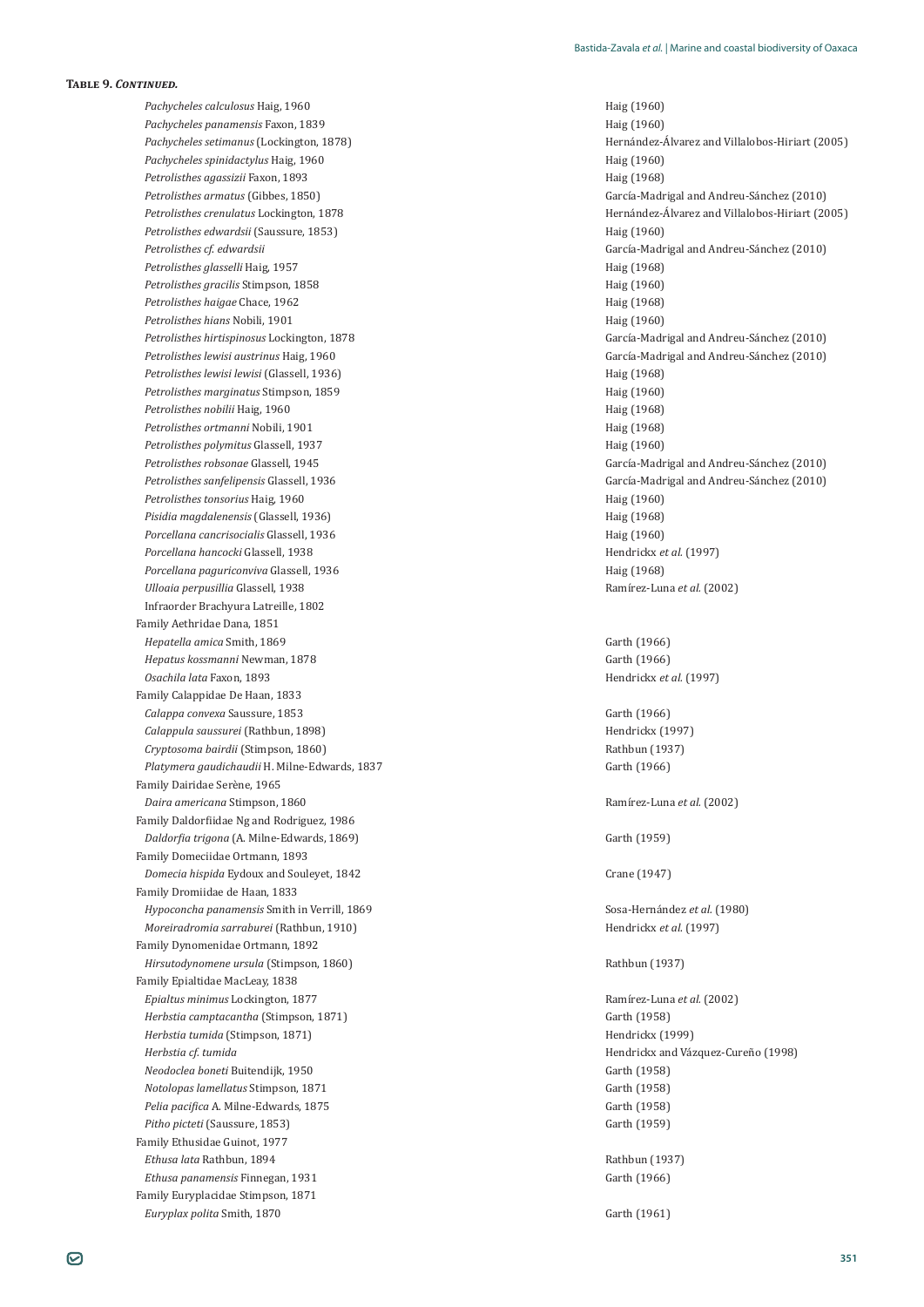Family Grapsidae MacLeay, 1838 *Geograpsus lividus* (H. Milne-Edwards, 1837) **Crane** (1947) **Crane** (1947) *Grapsus grapsus* (Linnaeus, 1758) ȋͳͻͶȌ *Pachygrapsus transversus* (Gibbes, 1850) ȋͳͻͶȌ *Planes minutus* (Linnaeus, 1758) Rathbun (1918) Family Inachidae MacLeay, 1838 *Podochela cf. casoae* Ramírez-Luna *et al*. (2002) *Podochela veleronis* Garth, 1958 Garth (1959) *Podochela ziesenhennei* Garth, 1940 Garth (1959) *Stenorhynchus debilis* (Smith, 1871) Garth (1958) Family Inachoididae Dana, 1851 *Collodes tenuirostris* Rathbun, 1893 **Carth (1959) Garth (1959)** *Euprognatha bifida* Rathbun, 1894 **Garth (1958)** Garth (1958) *Inachoides laevis* Stimpson, 1860 Garth (1959) *Paradasygyius depressus* (Bell, 1835) *Luke* (1977) *Pyromaia tuberculata* (Lockington, 1877) Hendrickx *et al.* (1997) Family Leucosiidae Samouelle, 1819 *Iliacantha hancocki* Rathbun, 1935 *Iliacantha hancocki* Rathbun, 1935 *Iliacantha schmitti* Rathbun, 1935 *Iliacantha schmitti* Rathbun (1937) *Persephona townsendi* (Rathbun. 1893) *Persephona townsendi* (Rathbun 1937) *Randallia bulligera* Rathbun, 1898 ȋͳͻ͵Ȍ *Uhlias ellipticus* Stimpson, 1871 Garth (1966) Family Majidae Samouelle, 1819 *Hemus finneganae* Garth, 1958 **Garth (1959)** Garth (1959) *Hemus* sp. Ramírez-Luna *et al*. (2002) *Microphrys platysoma* (Stimpson, 1860) Ramírez-Luna *et al*. (2002) *Microphrys triangulatus* (Lockington, 1877) Garth (1959) *Mithraculus denticulatus* (Bell, 1835) *Crane* (1947) *Crane* (1947) *Mithrax armatus* Saussure. 1853 *Mithrax armatus* Saussure. 1853 *Mithrax pygmaeus* Bell, 1835 **Accord Accord Carth (1959) Garth (1959)** *Mithrax* sp. Ramírez-Luna *et al*. (2002) *Teleophrys cristulipes* Stimpson, 1860 **b** *Crane (1947)* **Crane** (1947) *Thoe sulcata Stimpson, 1860* Rathbun (1925) Family Ocypodidae Rafinesque, 1815 *Ocypode occidentalis* Stimpson, 1860 Rathbun (1918) *Uca brevifrons* (Stimpson, 1860) ȋͳͻͷȌ *Uca princeps* (Smith, 1870) Maccagno (1928) Family Oziidae Dana, 1851 *Ozius perlatus* Stimpson, 1860 (*Ozius perlatus* Crane (1947) *Ozius tenuidactylus* (Lockington, 1877) *Crane* (1947) *Ozius verreauxii* de Saussure, 1853 *Crane* (1947) Family Panopeidae Ortmann, 1893 Chasmophora macrophthalma (Rathbun, 1898) Garth (1961) *Hexapanopeus orcutti* Rathbun, 1930 **Garth (1961)** Garth (1961) *Lophoxanthus lamellipes* (Stimpson, 1860) ȋͳͻͶȌ **Panopeus sp. 1** Ramírez-Luna *et al.* (2002) Family Parthenopidae MacLeay, 1838 *Heterocrypta macrobrachia* Stimpson, 1871 Garth (1958) *Solenolambrus arcuatus* Stimpson, 1871 Garth (1958) *Spinolambrus exilipes* (Rathbun, 1893) **6 Carrolation** 6 **Garth (1958) Garth (1958) Garth (1958)** Family Pilumnidae Samouelle, 1819 *Pilumnus gracilipes* A. Milne-Edwards, 1880 *Pilumnus gracilipes* A. Milne-Edwards, 1880 *Pilumnus gracilipes* A. Milne-Edwards, 1880 *Pilumnus gracilipes* A. Milne-Edwards, 1880 *Pilumnus gracilipes* A. Milne-Ed *Pilumnus limosus* Smith, 1869 Garth (1961) *Pilumnus pygmaeus* Boone, 1927 Garth (1961) *Pilumnus* sp. 1 Ramírez-Luna *et al.* (2002) *Pilumnus* sp. 2 Ramírez-Luna *et al*. (2002) *Pilumnus* sp. 3 **Amírez-Luna** *et al.* **(2002) Ramírez-Luna** *et al.* **(2002)** *Pilumnus* sp. 4 Ramírez-Luna *et al*. (2002) Family Portunidae Rafinesque, 1815 *Achelous asper* (A. Milne-Edwards, 1861) 6arth (1961) *Arenaeus mexicanus* (Gerstaecker, 1856) Garth (1961) *Callinectes arcuatus* Ordway, 1863 **Carth and Stephenson (1966)** Garth and Stephenson (1966) *Cronius ruber* (Lamarck, 1818) Garth (1961)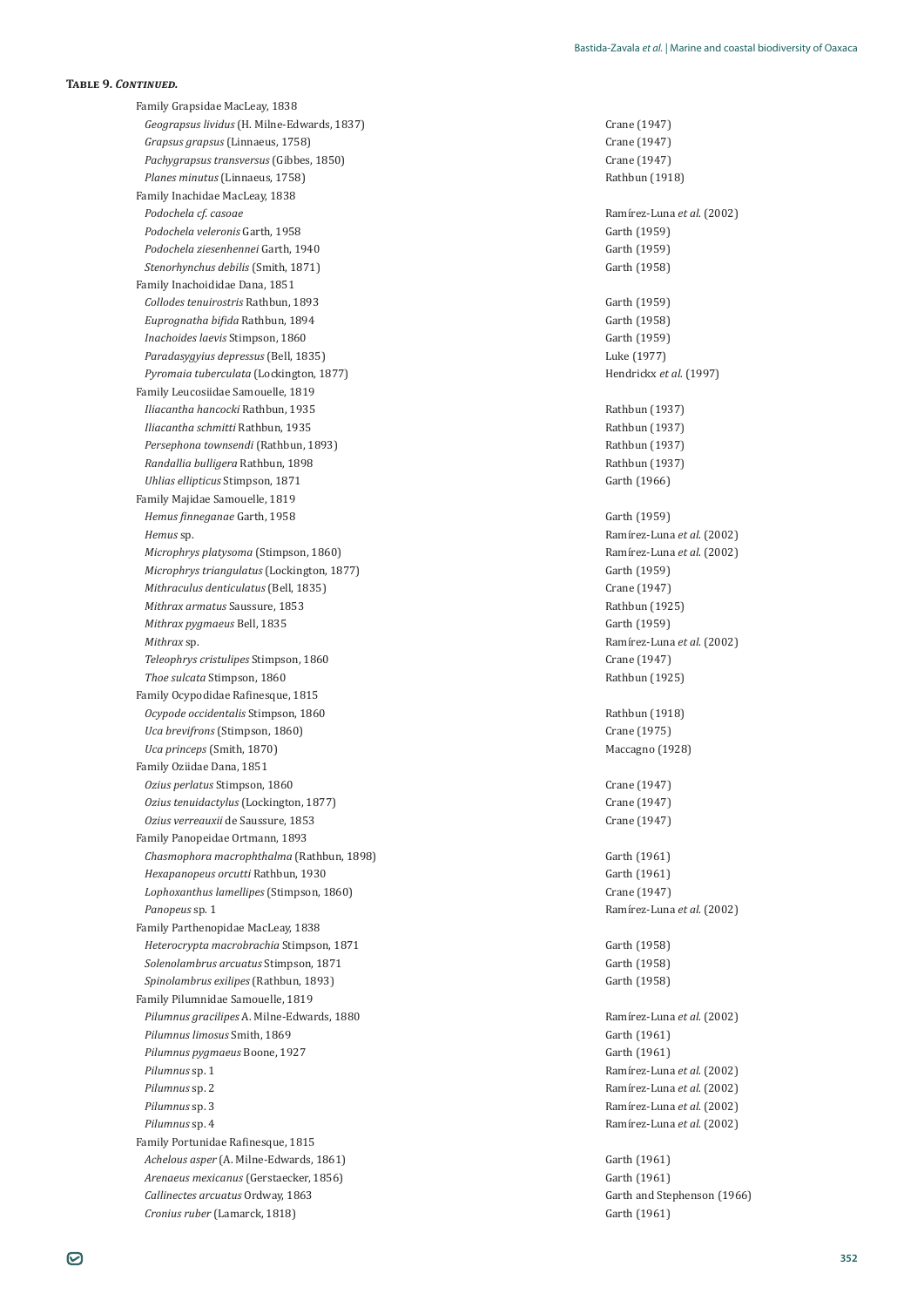*Euphylax dovii* Stimpson, 1860 Luke (1977) *Euphylax robustus* A. Milne-Edwards, 1874 *Carth (1961)* **Garth (1961)** *Portunus acuminatus* (Stimpson, 1871) Garth (1961) *Portunus affinis* (Faxon, 1893) **6** *Garth* (1961) *Portunus minimus* Rathbun, 1898 Sosa-Hernández *et al.* (1980) **Portunus tuberculatus (Stimpson, 1860)** Garth (1961) *Portunus xantusii* (Stimpson, 1860) Hendrickx *et al*. (1997) Portunidae sp. Luke (1977) Family Pseudorhombilidae Alcock, 1900 *Oediplax granulata* Rathbun, 1893 *Oediplax granulata* Rathbun, 1893 Family Trapeziidae Miers, 1886 *Quadrella nitida* Smith, 1869 **b** *Quadrella nitida* Smith, 1869 **b** *Quadrella nitida* Smith, 1869 **b** *Quadrella nitida* Smith, 1869 *Trapezia corallina* Gerstaecker, 1856 **biographic contract and contract contract contract contract contract contract contract contract contract contract contract contract contract contract contract contract contract cont** *Trapezia bidentata* (Forskål, 1775) **bidentata** (Forskål, 1775) *Trapezia formosa* Smith, 1869 **b** *Castro* (1996) *Castro* (1996) *Trapezia digitalis* Latreille, 1828 Ramírez-Luna *et al*. (2002) *Trapezia* sp. Ramírez-Luna *et al*. (2002) Family Xanthidae MacLeay, 1838 ?*Actaea angusta* Rathbun, 1898 Ramírez-Luna *et al*. (2002) *Cycloxanthops vittatus* (Stimpson, 1860) **δειδέτει το περιοχή της Γενι**άνης (1930) **Rathbun** (1930) *Edwardsium lobipes* (Rathbun, 1898) **Hendricks** *et al.* (1997) *Heteractaea lunata* (H. Milne-Edwards and Lucas, 1844) *Heteractaea lunata* (1998) *Liomera cinctimana* (White, 1847) ȋͳͻͶȌ *Microcassiope xantusii* (Stimpson, 1871) Garth (1961) Garth (1961) *Micropanope* sp. Ramírez-Luna *et al*. (2002) *Paractaea sulcata* (Stimpson, 1860) ȋͳͻͶȌ *Platyactaea dovii* (Stimpson, 1871) Ramírez-Luna *et al*. (2002) *Platypodia* sp. Ramírez-Luna *et al*. (2002) *Xanthodius* sternberghii Stimpson, 1859 **b** and a state of the control of the control of the control of the control of the control of the control of the control of the control of the control of the control of the control ? *Xanthodius stimpsoni* (A. Milne-Edwards, 1879) *Crane* (1947) *Crane* (1947) Ǥͳ Ramírez-Luna *et al*. (2002) Ǥʹ Ramírez-Luna *et al*. (2002) Ǥ͵ Ramírez-Luna *et al*. (2002) Infraorder Caridea Dana, 1852 Family Alpheidae Rafinesque, 1815 alpheus bellimanus Lockington, 1877 **/** *Alpheus bellimanus* **Lockington, 1877** *Alpheus galapagensis* **Sivertsen, 1933** *Alpheus galapagensis* Sivertsen, 1933 *Alpheus longinquus* Kim and Abele, 1988 Martínez-Guerrero (2007) *Alpheus lottini Alpheus normanni* Kingsley, 1879 **biseries and** *Alpheus normanni* Kingsley, 1879 *Alpheus websteri* Kingsley, 1880 Martínez-Guerrero (2007) *Automate dolichognatha* de Man, 1888 Martínez-Guerrero (2007) *Synalpheus digueti* Coutiére, 1909<br>
Martínez-Guerrero (2007)  $Synalpheus$  mexicanus Coutiére, 1909<br> **And Martínez-Guerrero** (2007) *Synalpheus nobilii* Coutiére, 1909<br> **Synalpheus nobilii** Coutiére, 1909 Family Hippolytidae Dana, 1852 *Heptacarpus yaldwyni* Wicksten, 1984 Wicksten (1984) Family Ogyrididae Holthuis, 1955 *Ogyrides alphaerostris* (Kingsley, 1880) Wicksten and Hendrickx (1992) *Ogyrides* sp. ȋͳͻͺ͵Ȍ Family Palaemonidae Rafinesque, 1815 *Macrobrachium acanthochirus* Villalobos-Figueroa, 1967 Villalobos-Figueroa (1967) *Macrobrachium americanum* Bate, 1868 Martínez-Guerrero (2007) *Macrobrachium hobbsi* Nates-Rodríguez and Villalobos-Hiriart, 1990 Villalobos-Hiriart and Nates-Rodríguez (1990) *Macrobrachium michoacanus* Nates-Rodríguez and Villalobos-Hiriart, 1990 Villalobos-Hiriart and Nates-Rodríguez (1990) *Macrobrachium occidentale* Holthuis, 1950 Martínez-Guerrero (2007) *Macrobrachium tenellum* (Smith, 1871) **Holthuis (1952)** Holthuis (1952) *Palaemon ritteri* Holmes, 1895 Martínez-Guerrero (2007) Family Pandalidae Haworth, 1825 *Plesionika beebei* Chace, 1937 *Plesionika beebei* Chace, 1978) *Plesionika mexicana* Chace. 1937 *Plesionika mexicana* Chace 1939) *Plesionika mexicana* Chace 1939 Family Processidae Ortmann, 1890 *Processa aequimana* (Paulson, 1875) Hendrickx *et al.* (1997)

Martínez-Guerrero (2007)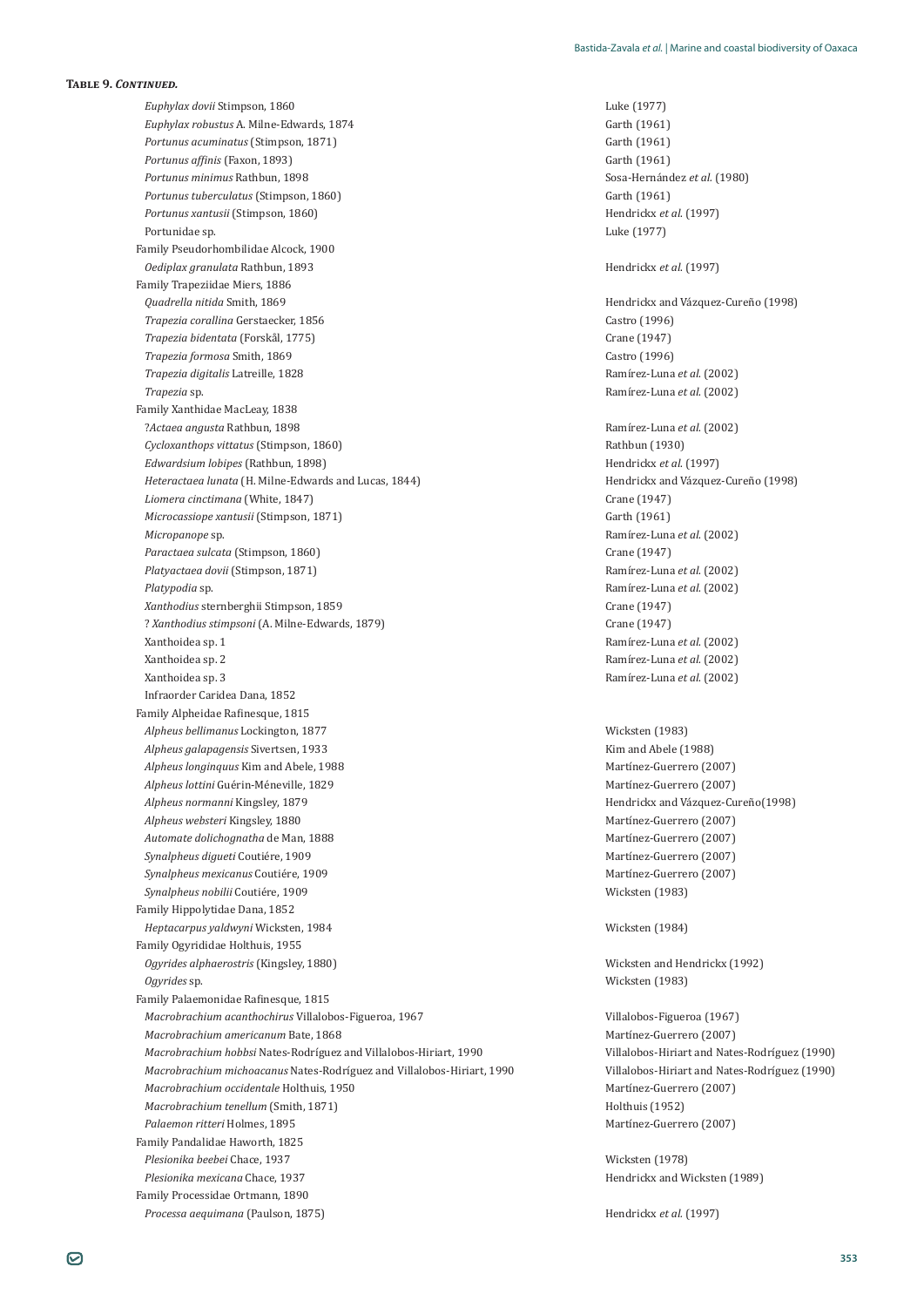Infraorder Palinura Latreille, 1802 Family Palinuridae Latreille, 1802 Panulirus gracilis Streets, 1871 **Anulicus** Graciae and Villalobos-Figueroa (1962) *Panulirus inflatus* (Bouvier, 1895) *Panulirus inflatus* (Bouvier, 1895) *Panulirus inflatus* (Bouvier, 1895) Family Scyllaridae Latreille, 1825 *Evibacus princeps* Smith, 1869 **Hendrickx** *et al.* (1997) Infraorder Thalassinidea Latreille, 1831 Family Axiidae Huxley, 1879 *Acanthaxius caespitosa* (Squires, 1979) **Hendricks** (2005) **Hendricks** (2005) Family Thalassinidae Latreille, 1831 *Corallianassa xutha* (Manning, 1988) Hernández-Aguilera (1998) Order Euphausiacea Dana, 1852 Family Euphausiidae Dana, 1852 *Euphausia distinguenda* Hansen, 1908 *Euphausia distinguenda* Hansen, 1908 *Euphausia diomedeae* Ortmann, 1894 *Euphausia diomedeae* Ortmann, 1894 *L Company Euphausia eximia* Hansen, 1911 **intervalse and the existence of the existence of the existence of the López-Cortés (1990)** *Euphausia lamelligera* Hansen, 1911 **intervalse and** *Euphausia lamelligera* Hansen, 1911 *Euphausia tenera* Hansen, 1905 *Euphausia tenera Hansen, 1905 Company Euphausia tenera Hansen, 1905 Nematobrachion flexipes* (Ortmann, 1893) *Nematobrachion flexipes* (Ortmann, 1893) *Nematoscelis atlantica* Hansen, 1916 *Nematoscelis atlantica* Hansen, 1916 *L***ópez-Cortés** (1990) *Nematoscelis gracilis* Hansen, 1910 *Nematoscelis gracilis* Hansen, 1910 *L i*<sub>Ω</sub> *Stylocheiron affine* Hansen, 1910 *Lopez-Cortés* (1990) *López-Cortés* (1990) *Stylocheiron carinatum* Sars, 1883 *López-Cortés* (1990) Superorder Peracarida Calman, 1904 Order Amphipoda Latreille, 1816 Family Ampeliscidae Costa, 1857 *Ampelisca agassizi* (Judd, 1896) Barnard (1954) *Ampelisca cristoides* Barnard, 1954 **Barnard (1954)** Barnard (1954) *Ampelisca mexicana* Barnard, 1954 **Barnard (1954)** Barnard (1954) *Ampelisca milleri* Barnard, 1954 **Barnard** (1954) Family Caprellidae Leach, 1814 *Caprella* sp. Family Maeridae Krapp-Schickel, 2008 *Elasmopus bastidai* García-Madrigal, 2010 García-Madrigal (2010) *Elasmopus karlae* García-Madrigal, 2010 García-Madrigal (2010) *Elasmopus lecroyae* García-Madrigal, 2010 García-Madrigal (2010) *Elasmopus marcelae* García-Madrigal, 2010 García-Madrigal (2010) *Elasmopus oaxaquensis* García-Madrigal, 2010 García-Madrigal (2010) *Elasmopus temor*i Barnard, 1979 García-Madrigal (2010) *Elasmopus tubar* Barnard, 1979 García-Madrigal (2010) *Elasmopus zoanthidea* Barnard, 1979 García-Madrigal (2010) *Maera umarae* García-Madrigal, 2010 García-Madrigal (2010) *Quadrimaera chinarra* (Barnard, 1979) García-Madrigal (2010) *Quadrimaera reishi* (Barnard, 1979) García-Madrigal (2010) Family Melitidae Bousfield, 1973 *Melita bousfieldi* García-Madrigal, 2010 **García-Madrigal** (2010) **García-Madrigal** (2010) Family Phoxocephalidae Sars, 1891 *Foxiphalus obtusidens* (Alderman, 1936) *Foxiphalus obtusidens* (Alderman, 1936) Order Isopoda Latreille, 1817 Family Aegidae White, 1850 *Rocinela signata* Schioedte and Meinert, 1879 **Brusca** *et al.* (1992) Family Cirolanidae Dana, 1852 *Anopsilana oaxaca* Carvacho and Haasmann, 1984 **1984 1984 1984 1984 1984** *Cirolana parva* Hansen, 1890 Brusca *et al.* (1995) *Excirolana braziliensis* Richardson, 1912 Glynn *et al.* (1975) Family Corallanidae Hansen, 1890 *Excorallana bruscai* Delaney, 1984 *Excorallana bruscai* Delaney, 1998) *Excorallana bruscai* Delaney, 1998) Family Holognathidae Thomson, 1904 *Cleantioides planicauda* (Benedict, 1899) Brusca and Wallerstein (1979) Family Idoteidae Samouelle, 1819 *Parasymmerus annamaryae* Brusca and Wallerstein, 1979 **(accompanal and Machinan** Carvacho and Haasmann (1984) Family Paranthuridae Menzies and Glynn, 1968 *Califanthura squamosissima* (Menzies, 1951) Poore (1984)

Gámez-Vivaldo et al. (2006)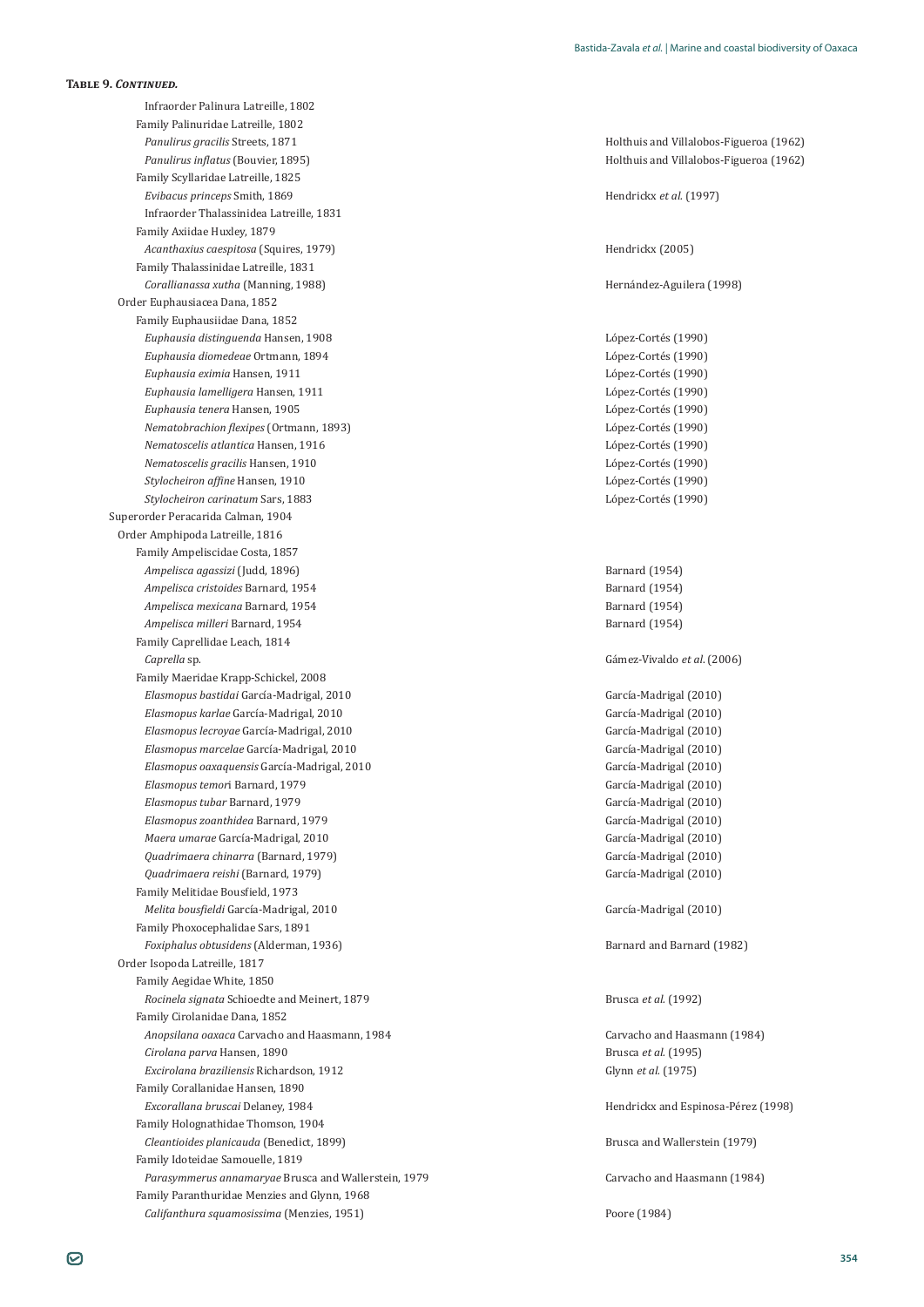Family Sphaeromatidae Latreille, 1825 *Dynoides crenulatus* Carvacho and Haasmann, 1984 **1984 1984 1984 1984 1984** *Dynoides saldanai* Carvacho and Haasmann, 1984 **1984 1984 1984 1984 1984 1984 1984 1984 1984 1984** *Striella balani* Glynn, 1968 **b b** *Striella balani* **Glynn, 1984 b** *Carvacho and Haasmann* (1984) Order Tanaidacea Dana, 1849 Family Apseudidae Leach, 1814 *Paradoxapseudes cf*. *garthi* Jarquín-González and García-Madrigal (2009) Family Leptocheliidae Lang, 1973 *Leptochelia cf*. *dubia* Jarquín-González and García-Madrigal (2009) Family Metapseudidae Lang, 1970 *Apseudomorpha* sp. Jarquín-González and García-Madrigal (2009) *Cyclopoapseude*s *cf*. *indecorus Synapseudes* sp. Howard (1952) *Synapseudes* sp. Jarquín-González and García-Madrigal (2009) Family Paratanaidae Lang, 1949 *Paratanais cf*. *denticulatus* Jarquín-González and García-Madrigal (2009) Family Parapseudidae Gutu, 1980 *Parapseudes pedispinis* (Boone, 1923) *Parapseudes pedispinis* (2009) *Jarquín-González and García-Madrigal* (2009) Family Tanaidae Dana, 1849 *Sinelobus stanfordi* (Richardson, 1901) Jarquín-González and García-Madrigal (2009) Subclass Hoplocarida Calman, 1904 Order Stomatopoda Latreille, 1817 Suborder Unipeltata Latreille, 1825 Family Eurysquillidae Manning, 1977 *Eurysquilla veleronis* (Schmitt, 1940) Schmitt (1940) Family Gonodactylidae Giesbrecht, 1910 *Neogonodactylus stanschi* (Schmitt, 1940) Schmitt (1940) *Neogonodactylus zacae* (Manning, 1972) Manning (1972) Family Lysiosquillidae Giesbrecht, 1910 *Lysiosquilla desaussurei* (Stimpson, 1857) (= *Cloridopsis dubia* after Appeltants *et al.* 2012) Manning (1972) *Lysiosquilla panamica* Manning, 1971 Barbosa-Ledesma *et al*. (2000) Family Pseudosquillidae Manning, 1977 *Pseudosquillisma adiastalta* (Manning, 1964) Manning (1972) Family Squillidae Latreille, 1802 *Meiosquilla swetti* (Schmitt, 1940) Manning (1972) *Squilla aculeata aculeata* Bigelow, 1891 Manning (1972) **Squilla biformis Bigelow, 1891** Manning (1972) **Squilla hancocki Schmitt, 1940** Schmitt (1940) *Squilla mantoidea* Bigelow, 1893 **Sosa-Hernández** *et al.* **(1980)** Sosa-Hernández *et al.* (1980) *Squilla panamensis* Bigelow, 1891 Manning (1972) *Squilla parva* Bigelow, 1891 Schmitt (1940) *Squilla tiburonensis* Schmitt, 1940 Sosa-Hernández *et al.* (1980) *Squilla* sp. Luke (1977) Luke (1977) Class Maxillopoda Dahl, 1956 Subclass Copepoda Milne-Edwards, 1840 Order Calanoidea Sars, 1903 Family Pontellidae Dana, 1852 *Labidocera acuta* (Dana, 1849) *Labidocera acuta* (Dana, 1849) *Alvarez-Silva et al.* **(2003)** *Labidocera darwinii* Lubbock. 1853 *Labidocera darwinii Lubbock.* 1853 *Alvarez-Silva et al.* **(2003)** *Pontella agassizii* Giesbrecht, 1895 **<u>διευτείας του εκτεφασία του εκτεφασία του εκτεφασία είναι εναι είναι του ε</u>** *Pontella tenuiremis* Giesbrecht, 1889 **b** *i contella tenuiremis* Giesbrecht, 1889 *Alvarez-Silva et al.* (2003) *Pontellina plumata (Dana, 1849)* **b**eta al. (2003) *Alvarez-Silva et al.* **(2003)** Order Siphonostomatoida Thorell, 1859 Family Caligidae Burmeister, 1835 *Caligus bonito* Wilson, 1905 ȋͳͻ͵Ȍ Subclass Thecostraca Gruvel, 1905 Order Lepadiformes Buckeridge and Newman, 2006 Family Lepadidae *Conchoderma virgatum* Spengler, 1789 Order Sessilia Lamarck, 1818 Family Chelonibiidae Pilsbry, 1916 *Chelonibia testudinaria* (Linnaeus, 1758)

Gámez-Vivaldo et al. (2006)

Gámez-Vivaldo et al. (2006)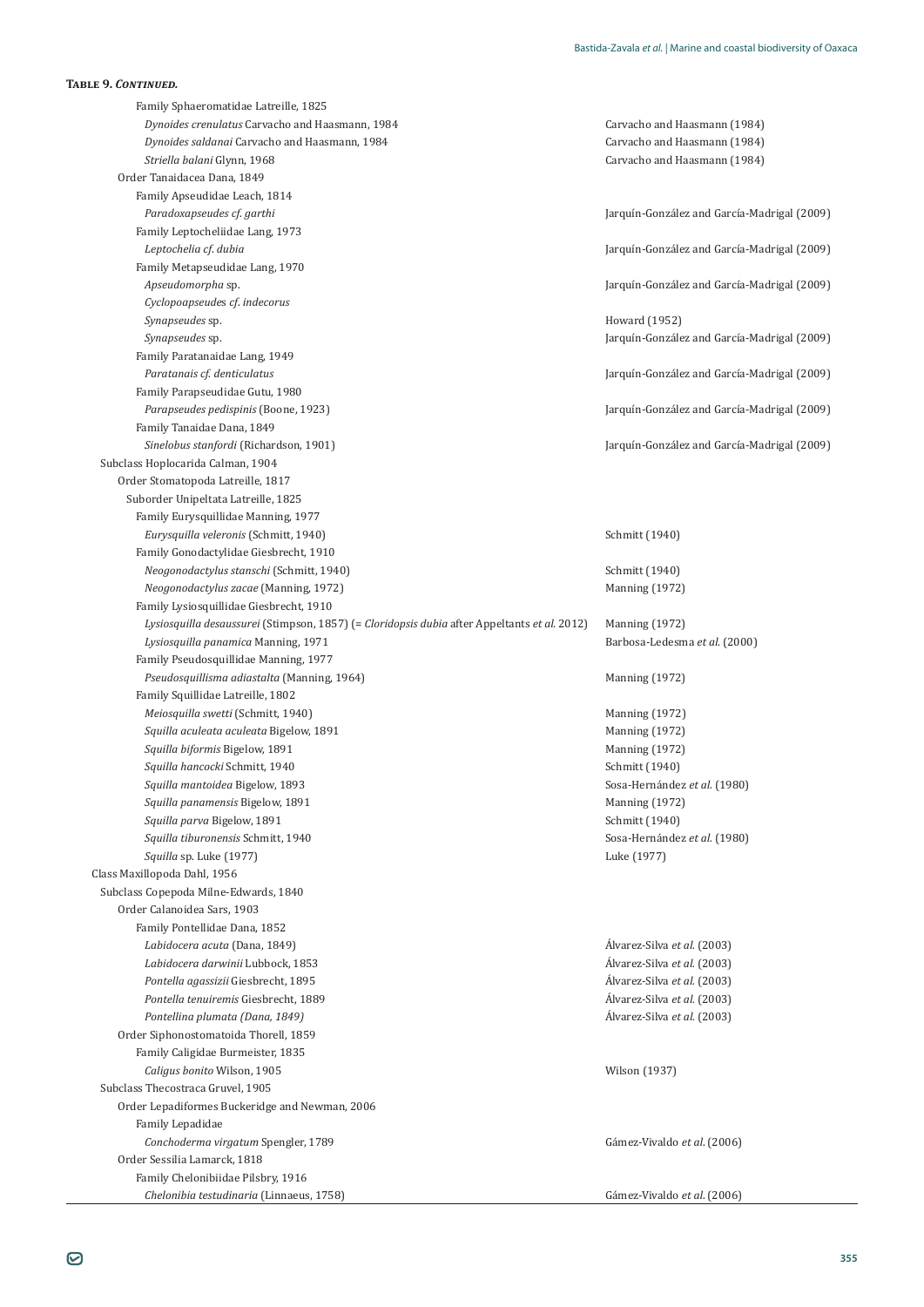**TABLE 10.** Checklist of the mollusks recorded in the marine areas of Oaxaca, Mexico. The systematic classification follows that of Keen (1971), modified<br>by Skoglund (2001, 2002).

| Phylum Mollusca Cuvier, 1795                                  | Reference                                    |
|---------------------------------------------------------------|----------------------------------------------|
| Class Bivalvia Linnaeus, 1758                                 |                                              |
| Subclass Anomalodesmata Dall, 1889                            |                                              |
| Order Pholadomyoida Newell, 1965                              |                                              |
| Superfamily Pandoroidea Rafinesque, 1815                      |                                              |
| Family Lyonsiidae Fisher, 1887                                |                                              |
| Entodesma lucasanum (Bartch and Rehder, 1939)                 | Keen (1971)                                  |
| Superfamily Thracioidea Stoliczka, 1870                       |                                              |
| Family Periplomatidae Dall, 1895                              |                                              |
| Periploma (Cricoploma) carpenteri Dall, 1896                  | Skoglund (2001)                              |
| Family Thraciidae Stoliczka, 1870                             |                                              |
| Cyathodonta dubiosa Dall, 1915                                | Keen (1971)                                  |
| Cyathodonta lucasana Conrad, 1849                             | Keen (1971)                                  |
| Subclass Heterodonta Neumayr, 1884                            |                                              |
| Order Carditoida Dall, 1889                                   |                                              |
| Superfamily Crassatelloidea                                   |                                              |
| Family Crassatellidae Férussac, 1822                          |                                              |
| Crassinella ecuadoriana Olsson, 1961                          | Rodríguez-Palacios et al. (1988)             |
| Order Myoida Stoliczka, 1870                                  |                                              |
| Superfamily Gastrochaeniodea J. E. Gray, 1840                 |                                              |
| Family Gastrochaenidae J. E. Gray, 1840                       |                                              |
| Gastrochaena (Rocellaria) ovata Sowerby, 1834                 | Rodríguez-Palacios et al. (1988)             |
| Superfamily Pholadoidea Lamarck, 1809                         |                                              |
| Family Pholadidae Lamarck, 1809                               |                                              |
| Martesia striata (Linnaeus, 1758)                             | Zamorano et al. (2010)                       |
| Order Veneroida H. Adams and A. Adams, 1856                   |                                              |
| Superfamily Cardioidea Lamarck, 1809                          |                                              |
| Family Cardiidae (Lamarck, 1809)                              |                                              |
| Americardia biangulata (Broderip and Sowerby, 1829)           | Holguín-Quiñones and González-Pedraza (1989) |
| Laevicardium clarionense (Hertlein and Strong, 1947)          | Ríos-Jara et al. (2009)                      |
| Laevicardium substriatum (Conrad, 1837)                       | Holguín-Quiñones and González-Pedraza (1989) |
| Papyridea aspersa (G.B. Sowerby I, 1833)                      | Rodríguez-Palacios et al. (1988)             |
| Trachycardium (Dallocardia) senticosum (G.B. Sowerby I, 1833) | Holguín-Quiñones and González-Pedraza (1989) |
| Trachycardium (Mexicardia) panamense (Sowerby, 1833)          | Holguín-Quiñones and González-Pedraza (1989) |
| Trachycardium (Mexicardia) procerum (Sowerby, 1833)           | Keen (1971)                                  |
| Trachycardium (Trachycardium) consors (Sowerby, 1833)         | Holguín-Quiñones and González-Pedraza (1989) |
| Trigoniocardia (Apiocardia) obovalis (G.B. Sowerby I, 1833)   | Ríos-Jara et al. (2009)                      |
| Superfamily Carditoidea Férussac, 1822                        |                                              |
| Family Carditidae Férussac, 1822                              |                                              |
| Cardites crassicostata (Sowerby, 1825)                        | Holguín-Quiñones and González-Pedraza (1989) |
| Cardites grayi (Dall, 1903)                                   | Holguín-Quiñones and González-Pedraza (1989) |
| Cardites laticostata (Sowerby, 1833)                          | Holguín-Quiñones and González-Pedraza (1989) |
| Carditamera affinis (Sowerby, 1833)                           | Holguín-Quiñones and González-Pedraza (1989) |
| Carditamera radiata (Sowerby, 1833)                           | Holguín-Quiñones and González-Pedraza (1989) |
| Cyclocardia beebei (Hertlein, 1958)                           | Piña-Arce and Herrera-Peña (1980)            |
| Superfamily Chamoidea Lamarck, 1809                           |                                              |
| Family Chamidae Lamarck, 1809                                 |                                              |
| Arcinella californica (Dall, 1903)                            | Holguín-Quiñones and González-Pedraza (1989) |
| Chama (Chama) buddiana C.B. Adams, 1852                       | Zamorano et al. (2008)                       |
| Chama (Chama) echinata Broderip, 1835                         | Holguín-Quiñones and González-Pedraza (1989) |
| Chama (Chama) mexicana Carpenter, 1857                        | Holguín-Quiñones and González-Pedraza (1989) |
| Chama (Chama) sordida Broderip, 1835                          | Rodríguez-Palacios et al. (1988)             |
| Pseudochama corrugata (Broderip, 1833)                        | Rodríguez-Palacios et al. (1988)             |
| Pseudochama inermis (Dall 1871)                               | Holguín-Quiñones and González-Pedraza (1989) |
| Pseudochama panamensis (Reeve, 1847)                          | Holguín-Quiñones and González-Pedraza (1989) |
| Superfamily Corbiculoidea J. E. Gray, 1847                    |                                              |
| Family Corbiculidae J.E. Gray, 1847                           |                                              |
| Polymesoda (Polymesoda) cordata (Martens, 1865)               | Skoglund (2001)                              |
| Superfamily Cyamioidea Sars, 1878                             |                                              |
| Family Sportellidae Dall, 1899                                |                                              |
| Basterotia peninsularis (Jordan, 1936)                        | Keen (1971)                                  |
| Superfamily Cyrenoidoidea H. Adams and A. Adams, 1857         |                                              |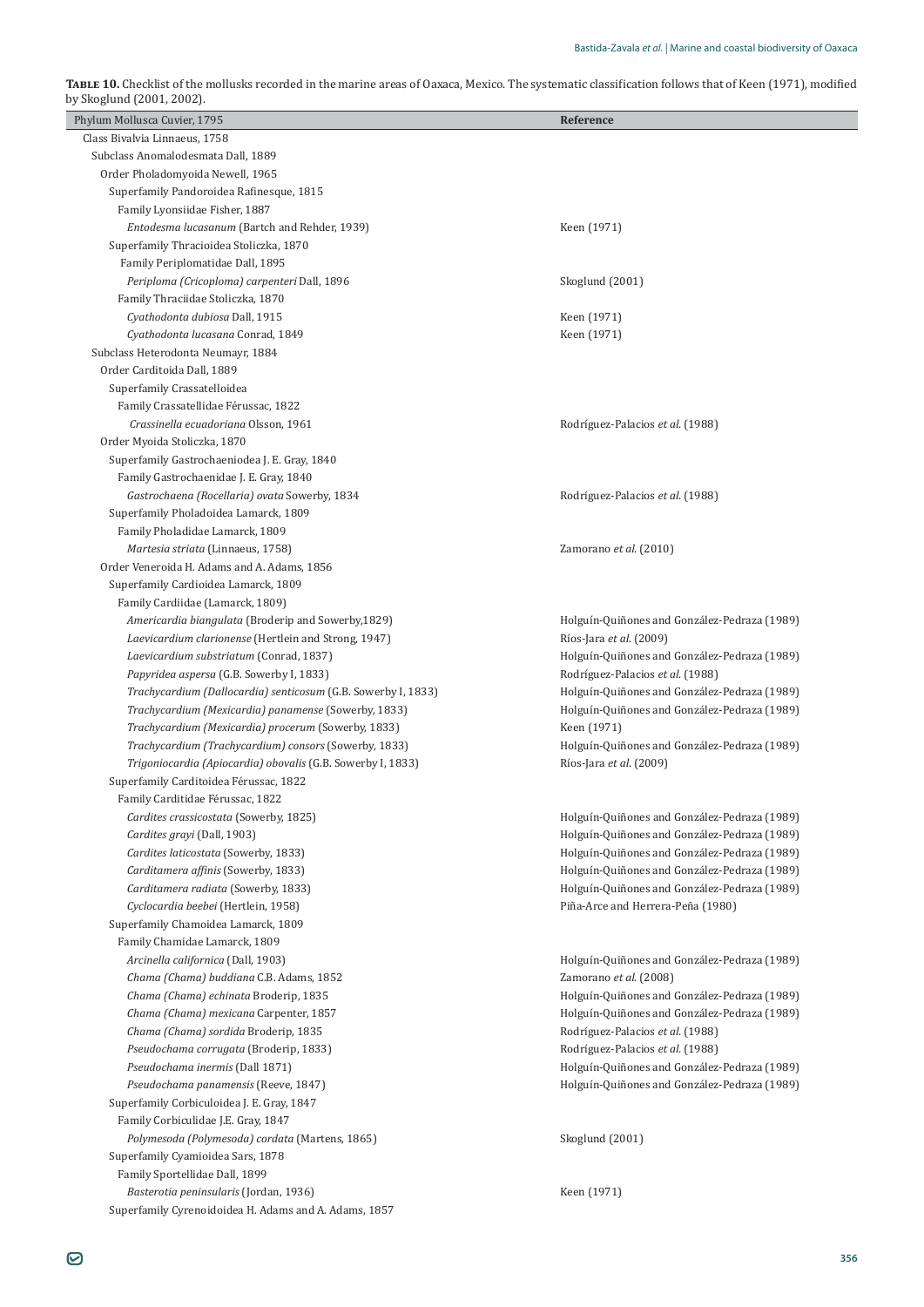Family Cyrenoididae H. Adams and A. Adams, 1857 *Cyrenoida insula* Morrison, 1946 Zamorano *et al*. (2008) Superfamily Galeommatoidea Gray, 1840 Family Lasaeidae Gray, 1842 *Kellia suborbicularis* (Montagu, 1803) *Kellia suborbicularis* (Montagu, 1803) *Rodríguez-Palacios et al.* **(1988)** Superfamily Lucinoidea Fleming, 1828 Family Lucinidae Fleming, 1828 *Codakia distinguenda* (Tryon, 1872) Rodríguez-Palacios *et al.* (1988) *Ctena mexicana* (Dall, 1901) **Ctena mexicana** (Dall, 1901) **Ríos-Jara** *et al.* **(2009)** *Lucina* (*Callucina*) *lampra* (Dall, 1901) **Comparison Ríos-Jara** *et al.* **(2009)** *Réen* (1971) *Lucina (Callucina) lampra* (Dall, 1901) *Pegophysema (Pegophysema) edentuloides* (Verrill, 1870) Piña-Arce and Herrera-Peña (1980) Family Ungulinidae H. Adams and A. Adams, 1856 *Diplodonta sericata* (Reeve, 1850) *Diplodonta sericata* (Reeve, 1850) *Holguín-Quiñones and González-Pedraza* **(1989)** Superfamily Mactroidea Lamarck, 1809 Family Mactridae Lamarck, 1809 *Harvella elegans* (Sowerby, 1825) Piña-Arce and Herrera-Peña (1980) *Mactrellona exoleta* (Gray, 1837) *Mulinia pallida* (Broderip and Sowerby, 1829) Ríos-Jara *et al*. (2009) Superfamily Solenoidea Lamarck, 1809 Family Solenidae Lamarck, 1809 *Solen mexicanus* Dall, 1899 *Keen (1971) Keen (1971) Solen pazensis* Lowe, 1935 **Keen (1971)** Keen (1971) *Solen pfeifferi* Dunker, 1862 **Keen (1971)** Superfamily Tellinoidea Blainville, 1814 Family Donacidae Fleming, 1828 *Donax (Chion) punctatostriatus* Hanley, 1843 **holguín-Quiñones and González-Pedraza** (1989) *Donax (Donax) asper* Hanley, 1845 Keen (1971) *Donax (Paradonax) gracilis* Hanley, 1845 Zamorano *et al.* (2010) Family Psammobiidae Fleming, 1828 *Gari fucata* (Hinds, 1845) Zamorano *et al.* (2010) Family Semelidae Stoliczka, 1870 *Semele (Amphidesma) formosa* (Sowerby, 1833) *Semele (Amphidesma) formosa* (Sowerby, 1833) *Ramírez-González and Barrientos-Luján (2007) Semele rosea tabogaensis*ȋ ǤǤǡͳͺ͵͵Ȍ Keen (1971) *Semele rubropicta* Dall, 1871 *Semele rubropicta* Dall, 1871 *Piña-Arce and Herrera-Peña* **(1980)** Family Solecurtidae d'Orbigny, 1846 *Tagelus bourgeoisae* Hertlein, 1951 Keen (1971) *Tagelus (Taguelus) dombeii* (Lamarck, 1818) Rodríguez-Palacios *et al.* (1988) *Tagelus (Taguelus) longisinuatus* Pilsbry and Lowe, 1932 *Zamorano et al.* (2010) Family Tellinidae Blainville, 1814 *Macoma (Psammacoma) lamproleuca* (Pilsbry and Lowe, 1932) **Ríos-Jara** *et al.* (2009) *Psammotreta (Psamotreta) viridotincta* (Carpenter, 1856) *Zamorano et al.* (2010) *Strigilla (Strigilla) chroma* Salisbury, 1934 *Strigilla (Strigilla et al.* (2009) *Strigilla (Strigilla) dichotoma* (Philippi, 1846) Ríos-Jara *et al*. (2009) *Tellina (Elpidollina) decumbens* Carpenter, 1865 **and** *Figure 3* Ríos-Jara *et al.* (2009) *Tellina (Eurytellina) prora* (Hanley, 1844) Piña-Arce and Herrera-Peña (1980) *Tellina (Lyratellina) lyra* Hanley, 1844 Piña-Arce and Herrera-Peña (1980) *Tellina (Moerella) amianta* Dall, 1900 *Tellina (Moerella) amianta* Dall, 1900 *Tellina (Phyllodella) insculpta* Hanley, 1844 **Piña-Arce and Herrera-Peña** (1980) *Tellina (Scissula) virgo* Hanley, 1844 Ríos-Jara *et al*. (2009) *Temnoconcha cognata* (C.B. Adams, 1852) *Temnoconcha cognata* (C.B. Adams, 1852) *Piña-Arce and Herrera-Peña* **(1980)** Superfamily Veneroidea Rafinesque, 1815 Family Petricolidae d'Orbigny, 1840 *Petricola (Petricola) lucasana* Hertlein and Strong, 1948 Keen (1971) Family Veneridae Rafinesque, 1815 *Chione (Chione) californiensis* (Broderip, 1835) *Chione (Chione californiensis* (Broderip, 1835) *Holguín-Quiñones and González-Pedraza* **(1989)** *Chione (Chione) guatulcoensis* Hertlein and Strong, 1948 Keen (1971) *Chione (Chione) subimbricata* (Sowerby, 1835) **1999** Holguín-Quiñones and González-Pedraza (1989) *Chione (?Chione) tumens* (Verrill, 1870) Ramírez-González and Barrientos-Luján (2007) *Chione (Chione) undatella* (Sowerby, 1835) and Holguín-Quiñones and González-Pedraza (1989) *Chione (Chionopsis) amathusia* (Philippi, 1844) Ríos-Jara *et al*. 2009 *Chione (Chionopsis) pulicaria* (Broderip, 1835) **1999** Holguín-Quiñones and González-Pedraza (1989) *Chione (Iliochione) subrugosa* (Wood, 1828) Holguín-Quiñones and González-Pedraza (1989)

ǡͳͺ͵Ȍ Ríos-Jara *et al*. (2009)

*Cyclinella producta*ȋǡͳͺͷȌ Holguín-Quiñones and González-Pedraza (1989)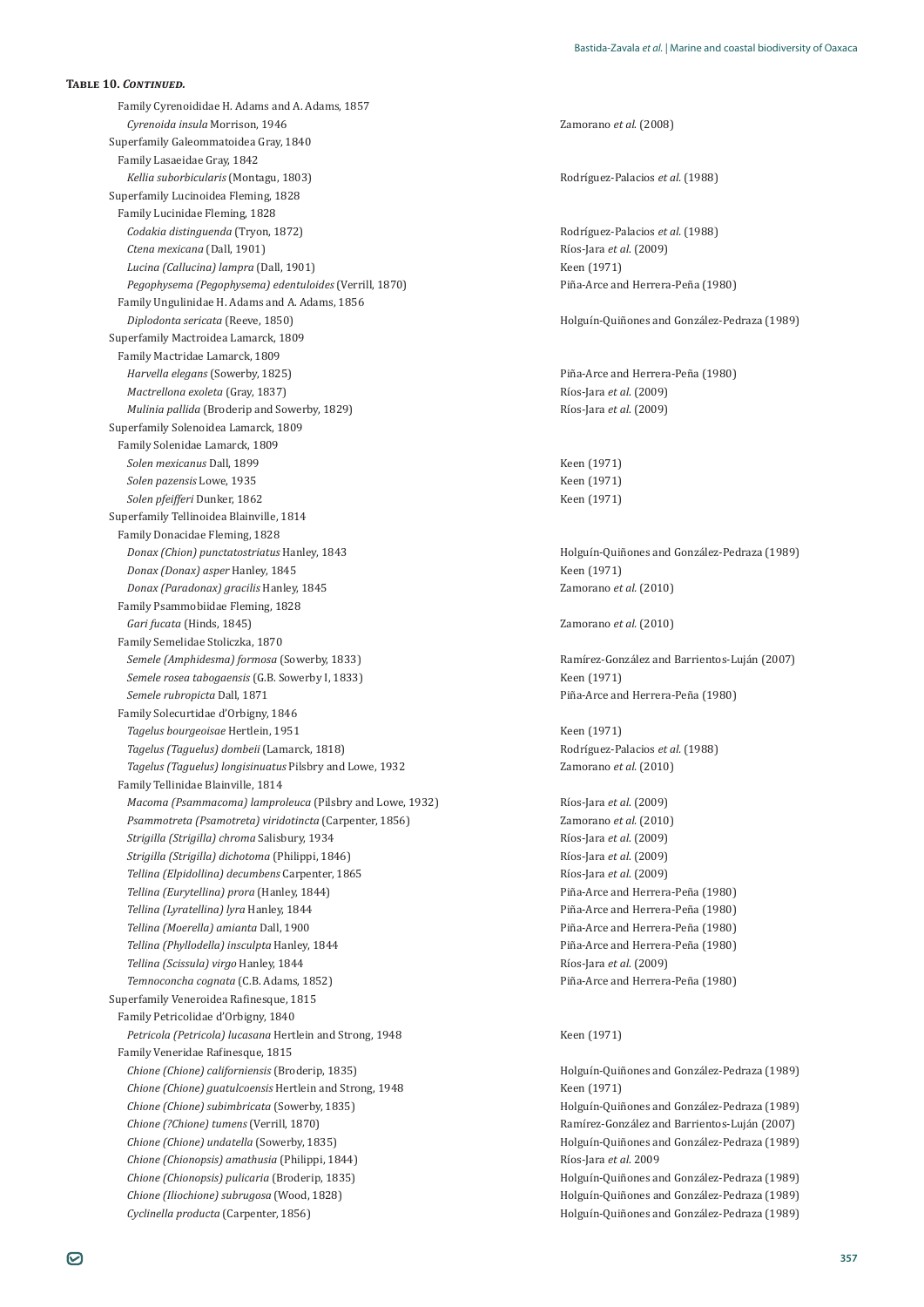*Cyclinella saccata* (Gould, 1851) Ríos-Jara *et al*. (2009) *Dosinia (Dosinia) dunkeri* (Philippi, 1844) Holguín-Quiñones and González-Pedraza (1989) *Dosinia (Dosinia) ponderosa* (Schumacher, 1817) Piña-Arce and Herrera-Peña (1980) *Megapitaria aurantiaca* (Sowerby, 1831) and Holguín-Quiñones and González-Pedraza (1989) *Megapitaria squalida* (Sowerby, 1835) **Megapitaria squalida** (Sowerby, 1835) **Holguín-Quiñones and González-Pedraza** (1989) *Mercenaria kellettii* (Hinds, 1845) Holguín-Quiñones and González-Pedraza (1989) *Periglypta multicostata* (Sowerby, 1835) **According the Multiple of Holguín-Quiñones and González-Pedraza (1989)** *Pitar (Pitar) consanguineus* (C.B. Adams, 1852) Keen (1971) *Pitar (Hysteroconcha) lupanaria* (Lesson, 1830)<br>*Pitar (Hysteroconcha) multispinosus* (Sowerby, 1851)<br>*Pitar (Hysteroconcha) multispinosus* (Sowerby, 1851)<br>*Holguín-Ouiñones and González-Pedraza (1989*) *Pitar (Hysteroconcha) multispinosus* (Sowerby, 1851) *Pitar (Lamelliconcha) alternatus* (Broderip, 1835) *Pitar (Lamelliconcha) alternatus* (Broderip, 1835) *Holguín-Quiñones and González-Pedraza* **(1989)** Pitar (Lamelliconcha) concinnus (Sowerby, 1835) **And American Constant Constant Constant Constant Constant Constant Constant Constant Constant Constant Constant Constant Constant Constant Constant Constant Constant Constan** *Pitar (Lamelliconcha) hesperius* Berry, 1960 Piña-Arce and Herrera-Peña (1980) *Pitar (Lamelliconcha) vinaceus* (Olsson, 1961) Holguín-Quiñones and González-Pedraza (1989) *Protothaca (Leukoma) asperrima* (Sowerby, 1835) **1998** Holguín-Quiñones and González-Pedraza (1989) *Protothaca (Protothaca) grata* (Say, 1831) **Holguín-Quiñones and González-Pedraza** (1989) *Puberella lilacina* (Carpenter, 1864) *Piña-Arce and Herrera-Peña* (1980) *Timoclea squamosa* (Carpenter, 1857) *Timoclea squamosa* (Carpenter, 1857) *Tivela (Tivela) byronensis* (Gray, 1838) **Tivela (Tivela) delessertii (G.B. Sowerby II, 1854 ex Deshayes MS)** Ríos-Jara *et al*. (2009) *Transennella modesta* (Sowerby, 1835) **Transennella modesta** (Sowerby, 1835) **Holguín-Quiñones and González-Pedraza** (1989) *Transennella puella* (Carpenter, 1864) **According to According the Carpenter** Rodríguez-Palacios *et al.* (1988) Subclass Protobranchia Pelseneer, 1889 Order Nuculoida Dall, 1889 Superfamily Nuculanoidea H. Adams and A. Adams, 1858 Family Nuculanidae Meek, 1864 *Adrana exoptata* (Pilsbry and Lowe, 1932) **Example 2** Keen (1971) Family Tindariidae Verril and Bush, 1897 *Tindaria compressa* Dall. 1908 *Tindaria compressa* Dall. 1908 Superfamily Nuculoidea Gray, 1824 Family Nuculidae Gray, 1824 *Nucula (Nucula) schencki* Hertlein and Strong, 1940 Keen (1971) Subclass Pteriomorphia Beurlen, 1944 Order Arcoida Stoliczka, 1871 Superfamily Arcoidea Lamarck, 1809 Family Arcidae Lamarck, 1809 *Acar bailyi* (Bartsch, 1931). 2amorano *et al.* (2008) *Acar gradata* (Broderip and Sowerby, 1829) **Rodríguez-Palacios** *et al.* **(1988)** Rodríguez-Palacios *et al.* (1988) *Acar rostae* Berry, 1954 **Rodríguez-Palacios** *et al.* (1988) *Arca (Arca) mutabilis* (Sowerby, 1833) **Arca** (*Arca)* Holguín-Quiñones and González-Pedraza (1989) *Arca (Esmerarca) reinhardi* (Lowe, 1935) *Arca (Esmerarca) reinhardi* (Lowe, 1935) *Ríos-Jara et al.* **(2009)** *Arca (Larkinia) multicostata* (Sowerby, 1833) **Arca (Exemple 2007)** Ramírez-González and Barrientos-Luján (2007) *Barbatia (Barbatia) lurida* (Sowerby, 1833) **Barbatia** Rodríguez-Palacios *et al.* (1988) *Barbatia (Calloarca) alternata* (Sowerby, 1833) **Barbatia** Rodríguez-Palacios *et al.* (1988) *Barbatia (Cucullaearca) reeveana*ȋǯǡͳͺͶȌ Zamorano *et al.* (2006) *Fugleria illota* (Sowerby, 1833) *Zamorano et al.* (2008) Lunarca brevifrons (G.B. Sowerby I, 1833) Family Noetiidae Steward, 1930 *Noetia (Noetia) reversa* (G.B. Sowerby I. 1833) Superfamily Glycymeridoidea Newton, 1916 Family Glycymerididae Dall, 1908 *Glycymeris (Axinactis) delessertii* (Reeve, 1843) *Holguín-Quiñones and González-Pedraza (1989) Holguín-Quiñones and González-Pedraza* (1989) *Glycymeris (Glycymeris) gigantea*ȋǡͳͺͶȌ Piña-Arce and Herrera-Peña (1980) *Glycymeris (Glycymeris) maculata* (Broderip, 1832) **Piña-Arce and Herrera-Peña** (1980) *Tucetona (Bellaxinea) multicostata* (Sowerby, 1833) *Holguín-Quiñones and González-Pedraza (1989) Holguín-Quiñones and González-Pedraza (1989) Tucetona (Tucetona) strigilata* (Sowerby, 1833) Holguín-Quiñones and González-Pedraza (1989) Order Limoida Waller, 1978 Superfamily Limoidea Rafinesque, 1815 Family Limidae Rafinesque 1815 *Lima tetrica* Gould, 1851 Holguín-Quiñones and González-Pedraza (1989) *Limaria pacifica* (d'Orbygny, 1846) *Kimaria pacifica* (d'Orbygny, 1846) *Holguín-Quiñones and González-Pedraza* (1989) Order Mytiloida Férrusac, 1822 Superfamily Mytiloidea Rafinesque, 1815

Holguín-Quiñones and González-Pedraza (1989)

Ríos-Jara et al. (2009)

Piña-Arce and Herrera-Peña (1980)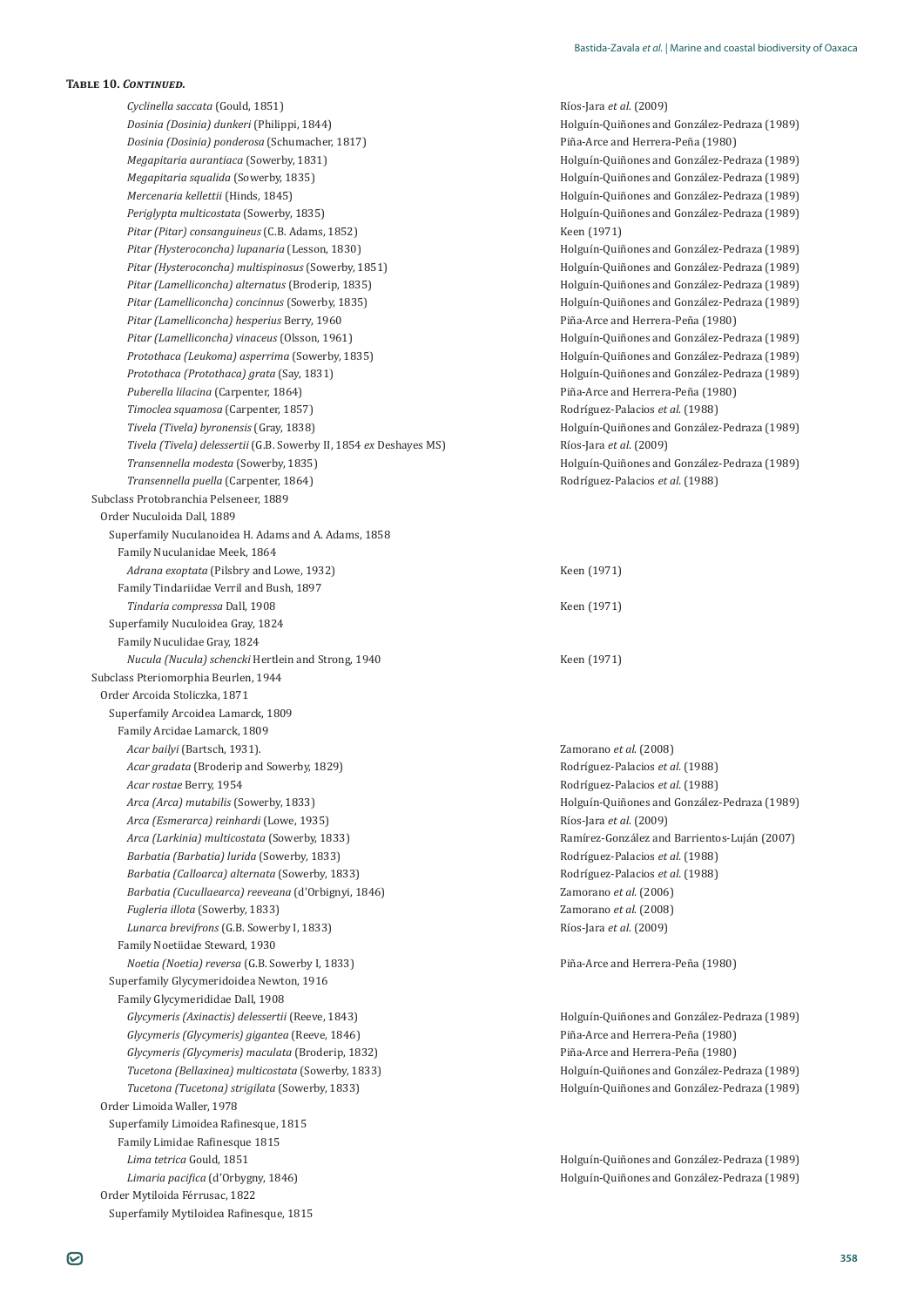Family Mytilidae Rafinesque, 1815 *Brachidontes adamsianus* (Dunker, 1857) *Brachidontes adamsianus* (1989) *Holguín-Quiñones and González-Pedraza* (1989) *Brachidontes semilaevis* (Menke, 1849) de León-Herrera (2000) *Choromytilus palliopunctatus*ȋǡͳͺͷȌ Holguín-Quiñones and González-Pedraza (1989) *Gregariella coarctata*ȋǡͳͺͷȌ Zamorano *et al*. (2008) *Lioberus splendidus*ȋǡͳͺͷȌ Zamorano *et al*. (2008) *Lithophaga (Diberus) plumula* (Hanley, 1843) *Rodríguez-Palacios et al.* **(1988)** *Lithophaga (Myoforceps) aristata* (Dillwyn, 1817) **Biographic Rodríguez-Palacios** *et al.* **(1988) Rodríguez-Palacios** *et al.* **(1988)** *Lithophaga (Labis) attenuata* (Deshayes, 1836) **Holguín-Quiñones and González-Pedraza** (1989) *Modiolus (Modiolus) americanus* (Leach, 1815) Rodríguez-Palacios *et al.* (1988) *Modiolus (Modiolus) capax* (Conrad, 1837) *Modiolus (Modiolus (Modiolus And González-Pedraza (1989) Holguín-Quiñones and González-Pedraza (1989) Mytella guyanensis* (Lamarck, 1819) Ríos-Jara *et al*. (2009) *Mytella speciosa* (Reeve, 1857) **Ríos-Jara** *et al.* (2009) *Mytella strigata* (Hanley, 1843) **Holguín-Quiñones and González-Pedraza** (1989) *Septifer zeteki* Hertlein and Strong, 1946 Rodríguez-Palacios *et al.* (1988) Order Ostreoida Férrusac, 1822 Superfamily Anomioidea Rafinesque, 1815 Family Anomiidae Rafinesque, 1815 *Anomia (Anomia) peruviana* d'Orbigny, 1846 **anomia anomia anomia de la mateixa de la mateixa (1989)** a Holguín-Quiñones and González-Pedraza (1989) Pododesmus (Pododesmus) pernoides (J.E. Gray, 1853) Superfamily Ostreoidea Rafinesque, 1815 Family Gryphaeridae Vialov, 1936 *Hyotissa hyotis* (Linnaeus, 1758) **Holguín-Quiñones and González-Pedraza** (1989) Family Ostreidae Rafinesque, 1815 *Crassostrea palmula* (Carpenter, 1857) **1989** Holguín-Quiñones and González-Pedraza (1989) *Crassostrea prismatica* (Gray, 1825) Holguín-Quiñones and González-Pedraza (1989) *Ostrea conchaphila* Carpenter, 1857 **According to According the Constant Holguín-Quiñones and González-Pedraza (1989)** *Myrakeena angelica* (Rochebrune, 1895) Rodríguez-Palacios *et al.* (1988) Superfamily Pectinoidea Rafinesque, 1815 Family Pectinidae Rafinesque, 1815 *Argopecten circularis* (Sowerby, 1835) *Argopecten circularis* (Sowerby, 1835) *Piña-Arce and Herrera-Peña* **(1980)** *Argopecten ventricosus* (G.B. Sowerby II, 1842) **Example 2 Ríos-Jara** *et al.* **(2009)** Ríos-*Delectopecten zacae* (Hertlein, 1935) **Access 1989** Holguín-Quiñones and González-Pedraza (1989) *Nodipecten subnodosus* (Sowerby, 1835) **1898 Ramírez-González and Barrientos-Luján** (2007) Family Spondylidae Gray, 1826 *Spondylus calcifer* Carpenter, 1857 **Access 1989 Holguín-Quiñones and González-Pedraza (1989)** *Spondylus limbatus* Superfamily Plicatuloidea Watson, 1930 Family Plicatulidae Watson, 1930 *Plicatula penicilata* Carpenter, 1857 *Plicatula penicilata* Carpenter, 1857 *Rodríguez-Palacios et al.* **(1988)** Order Pterioida Newell, 1965 Superfamily Pinnoidea Leach, 1819 Family Pinnidae Leach, 1819 *Atrina (Servatrina) maura* (Sowerby, 1835) **Atrina (Servatrina) maura** (1989) **Holguín-Quiñones and González-Pedraza** (1989) *Pinna rugosa* Sowerby, 1835 and Foreign and González-Pedraza (1989) **Holguín-Quiñones and González-Pedraza** (1989) Superfamily Pterioidea Gray 1847 Family Isognomonidae Woodring, 1925 *Isognomon (Melina) janus* Carpenter, 1857 *Isognomon (Melina) janus* Carpenter, 1857 *Isognomon (Melina) janus* Carpenter, 1857 *Isognomon (Melina) recognitus* (Mabille, 1895) Holguín-Quiñones and González-Pedraza (1989) انة Pterudae J.E. Gray 1841 Pamily *Pinctada mazatlanica* (Hanley, 1856) Holguín-Quiñones and González-Pedraza (1989) Class Gastropoda Cuvier, 1797 Subclass Caenogastropoda Cox 1960 Order Neotaenioglossa Haller, 1892 Superfamily Calyptraeoidea Lamarck, 1809 Family Calyptraeidae Blainville, 1824 *Calyptraea (Calyptraea) conica* Broderip, 1834 **holguín-Quiñones and González-Pedraza** (1989) *Calyptraea (Calyptraea) mamillaris* Broderip, 1834 **Ríos-Jara** *et al.* **(2009)** *Calyptraea (Trochita) spirata* (Forbes, 1852) Keen (1971) *Cheilea cepacea* (Broderip, 1834) **Cheilea cepacea** (Broderip, 1834) **Rodríguez-Palacios** *et al.* **(1988)** *Crepidula aculeata* (Gmelin, 1791) Holguín-Quiñones and González-Pedraza (1989) *Crepidula excavata* (Broderip, 1834) **Crepidula excavata** (Broderip, 1834) **Piña-Arce and Herrera-Peña** (1980) *Crepidula incurva* (Broderip, 1834) **Access 12 Access 12 Access 12 Access 12 Access 12 Access 12 Access 12 Access 12 Access 12 Access 12 Access 12 Access 12 Access 12 Access 12 Access 12 Access 12 Access 12 Access 12 Acc** 

Skoglund (2001)

Ríos-Jara et al. (2009)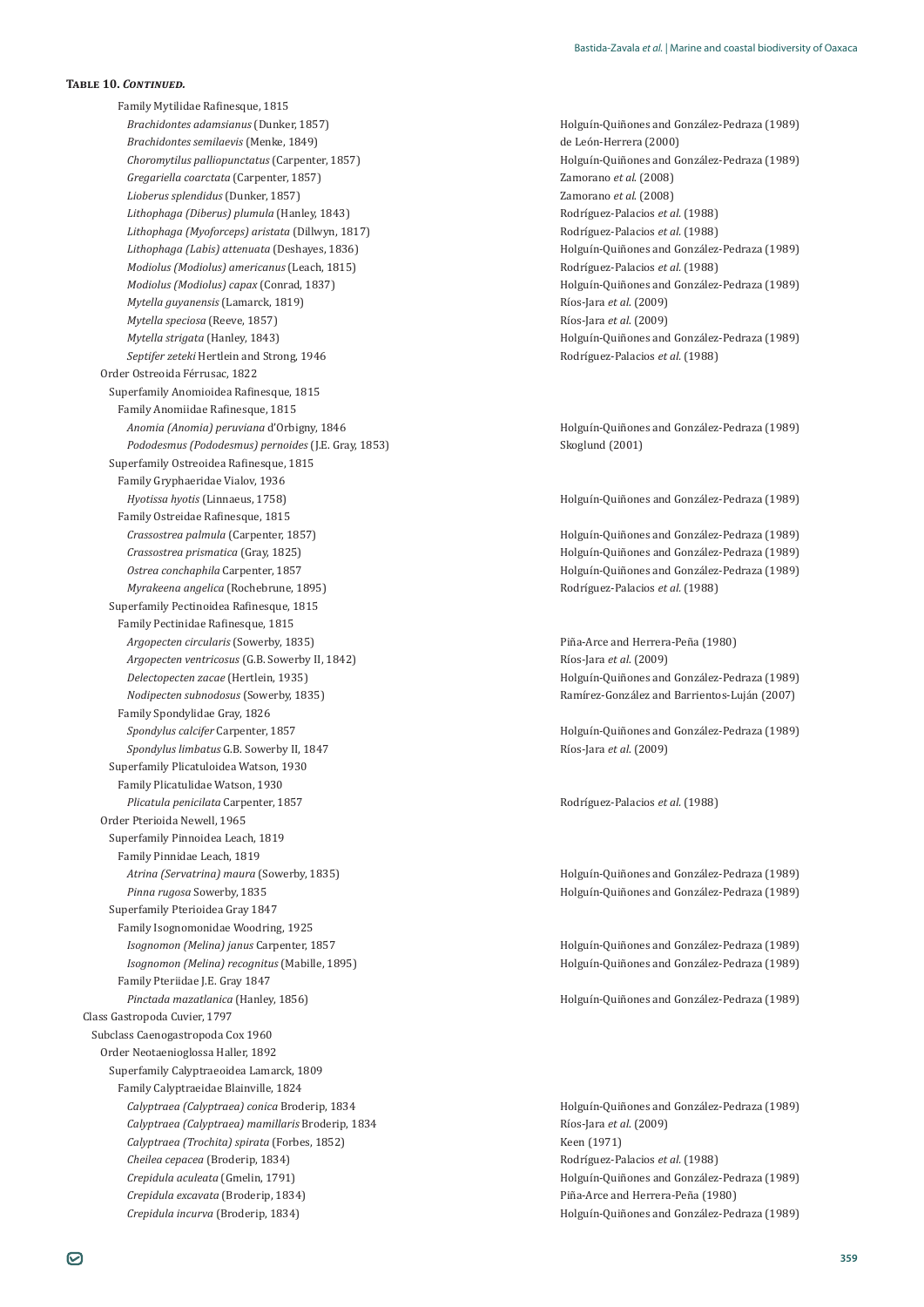*Crepidula lessonii*ȋǡͳͺ͵ͶȌ Ríos-Jara *et al*. (2009) *Crepidula onyx Crepidula striolata* Menke, 1851 Holguín-Quiñones and González-Pedraza (1989) *Crepidula uncata* Menke, 1847 Rodríguez-Palacios *et al.* (1988) *Crepipatella lingulata* (Gould, 1846) Rodríguez-Palacios *et al.* (1988) *Crucibulum (Crucibulum) cyclopium* Berry, 1969 Holguín-Quiñones and González-Pedraza (1989) *Crucibulum (Crucibulum) lignarium*ȋǡͳͺ͵ͶȌ Piña-Arce and Herrera-Peña (1980) *Crucibulum (Crucibulum) monticulus* Berry, 1969 Keen (1971) *Crucibulum (Crucibulum) personatum* Keen, 1958 Ríos-Jara *et al.* (2009) *Crucibulum (Crucibulum) scutellatum* (Wood, 1928) Rodríguez-Palacios *et al.* (1988) *Crucibulum (Crucibulum) spinosum* (Sowerby, 1824) Piña-Arce and Herrera-Peña (1980) *Crucibulum (Crucibulum) umbrella* ȋǡͳͺ͵ͲȌ Holguín-Quiñones and González-Pedraza (1989) *Crucibulum pectinatum*ǡͳͺͷ Rodríguez-Palacios *et al.* (1988) Family Capulidae Fleming, 1822 *Capulus sericeus* J. and R. Burch, 1961 Zamorano *et al*. (2008) Superfamily Cancellarioidea Gray, 1853 Family Cancellariidae Forbes and Hanley, 1851 *Cancellaria (Euclia) balboae* Pilsbry, 1931 **Keen (1971)** Keen (1971) Superfamily Cerithioidea Férussac 1822 Family Cerithiidae Férrusac 1822 *Cerithium (Thericium) maculosum* Kiener, 1841 Holguín-Quiñones and González-Pedraza (1989) *Cerithium (Thericium) stercusmuscarum* Valenciennes, 1833 Holguín-Quiñones and González-Pedraza (1989) Family Modulidae Fisher, 1884 *Modulus catenulatus* (Philippi, 1849) Zamorano *et al.* (2010) *Modulus cerodes* (A. Adams, 1851) Rodríguez-Palacios *et al.* (1988) Family Turritellidae Lovén 1847 *Turritella banksi* Reeve, 1849 *Turritella banksi* Ríos-Jara *et al.* (2009) *Turritella leucostoma* Valenciennes, 1832 *Turritella leucostoma* Valenciennes, 1832 *Piña-Arce and Herrera-Peña* (1980) *Vermicularia frisbeyae* McLean, 1970 Rodríguez-Palacios *et al.* (1988) *Vermicularia pellucida eburnea* (Reeve, 1842) *Zamorano et al.* (2008) Superfamily Conoidea Fleming, 1822 Family Conidae Fleming, 1822 *Conus (Asprella) arcuatus* Broderip and Sowerby, 1829 Piña-Arce and Herrera-Peña (1980) **Conus baccatus Sowerby, 1877** Skoglund (2002) *Conus fergusoni Conus purpurascens Conus (Conus) brunneus* Wood, 1828 Rodríguez-Palacios *et al.* (1988) *Conus (Conus) princeps* Linnaeus, 1758 Holguín-Quiñones and González-Pedraza (1989) *Conus (Leptoconus) recurvus* Broderip, 1833 *conus and González-Pedraza (1989) Holguín-Quiñones and González-Pedraza (1989) Conus (Stephanoconus) nux* Broderip, 1833 *Mosteria and González-Pedraza (1989)* Holguín-Quiñones and González-Pedraza (1989) *Conus (Ximeniconus) perplexus* Sowerby, 1857 Holguín-Quiñones and González-Pedraza (1989) *Conus (Ximeniconus) ximenes* Family Terebridae H. Adams and A. Adams, 1854 *Hastula (Impages) cinerea* (Born, 1778) Holguín-Quiñones and González-Pedraza (1989) *Terebra armillata* Hinds, 1844 Holguín-Quiñones and González-Pedraza (1989) *Terebra elata* Hinds, 1844 Holguín-Quiñones and González-Pedraza (1989) *Terebra robusta* Hinds, 1844 Piña-Arce and Herrera-Peña (1980) Family Turridae Swainson 1840 *Aaladrillia flucticulus* McLean and Poorman, 1971 **Keen (1971)** Keen (1971) *Calliclava craneana* (Hertlein and Strong, 1951) Keen (1971) *Calliclava rhodina* McLean and Poorman, 1971 Keen (1971) *Clathurella rigida*ȋǡͳͺͶ͵Ȍ Rodríguez-Palacios *et al.* (1988) *Crassispira (Crassispirella) discors* (Sowerby, 1834) **Band Rodríguez-Palacios** *et al.* (1988) *Crassispira (Dallspira) cerithoidea* (Carpenter, 1857) *Zamorano et al.* (2008) *Cruziturricula arcuata* (Reeve, 1843) *Cruziturricula arcuata* (Reeve, 1843) *Eleocyma ricaudae* Berry, 1969 Skoglund (2002) *Drillia (Clathrodrillia) allyniana* (Hertlein and Strong, 1951) Keen (1971) *Fusiturricula armilda* (Dall, 1908) *Fusiturricula armilda* (Dall, 1908) *Fusiturricula armilda* (Dall, 1908) *Gemmula hindsiana* Berry, 1958 Holguín-Quiñones and González-Pedraza (1989) *Knefastia funiculata* (Kiener, 1840, ex Valenciennes, MS) Keen (1971) *Knefastia olivacea* (Sowerby, 1833) *Knefastia olivacea* (Sowerby, 1833) *Piña-Arce and Herrera-Peña* **(1980)** *Kurzia arteaga* (Dall and Bartch, 1910) **Keen (1971)** Keen (1971) *Kylix contracta* McLean and Poorman, 1971 Keen (1971)

Rodríguez-Palacios et al. (1988)

Piña-Arce and Herrera-Peña (1980) Piña-Arce and Herrera-Peña (1980) Holguín-Quiñones and González-Pedraza (1989)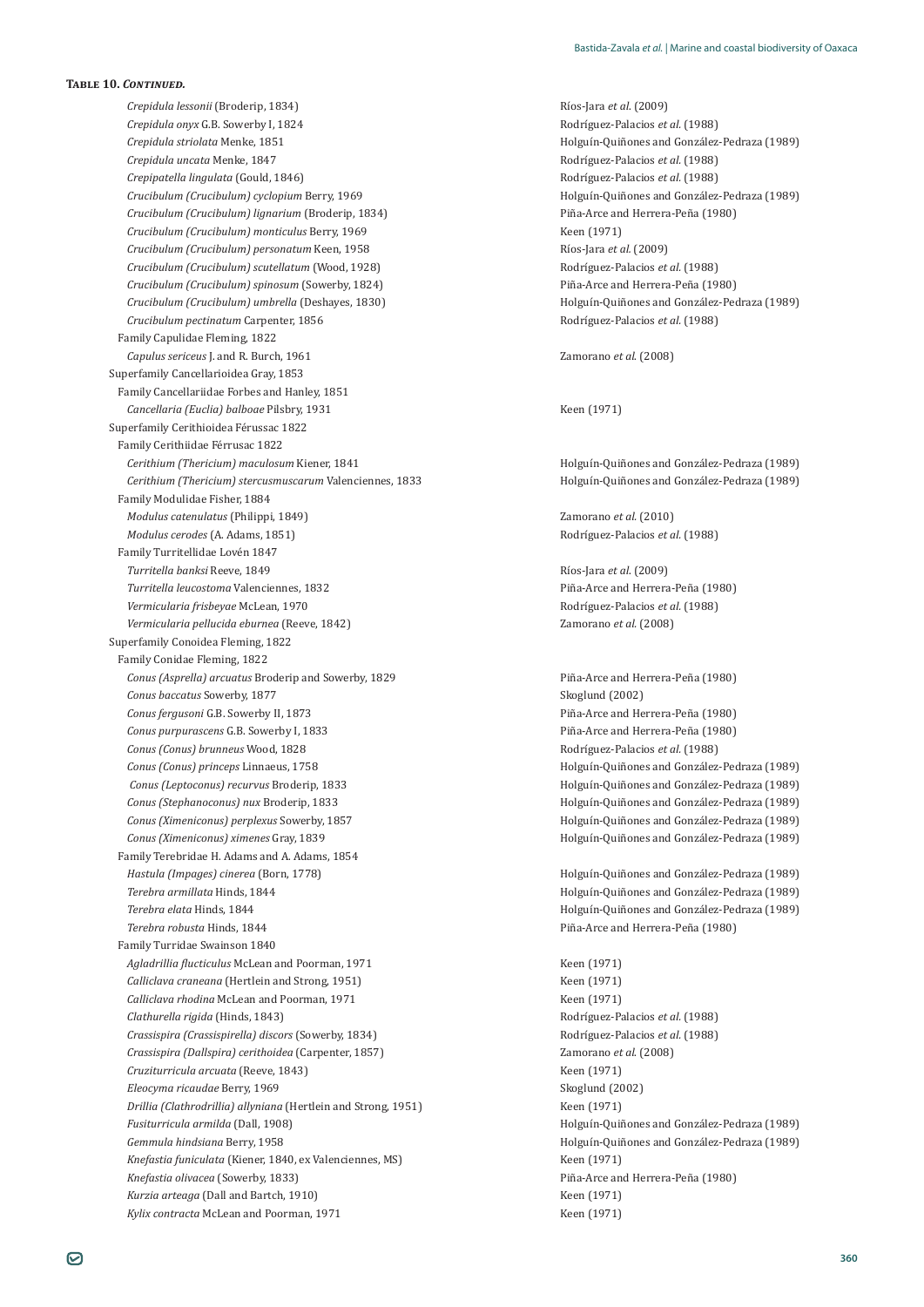*Leptadrillia elissa* (Dall, 1919) **Keen (1971)** Keen (1971) *Pilsbryspira (Pilsbryspira) garciacubasi* Shaski, 1971 Zamorano *et al.* (2008) *Polystira picta* (Reeve, 1843) **Polystira picta** (Reeve, 1843) **Holguín-Quiñones and González-Pedraza** (1989) *Pyrgocythara phaethusa* (Dall, 1919) **Keen (1971)** Keen (1971) *Splendrillia arga* McLean and Poorman, 1971 Skoglund (2002) Superfamily Cypraeoidea Rafinesque 1815 Family Cypraeidae Rafinesque 1815 *Erosaria (Erosaria) albuginosa* Gray, 1825 Holguín-Quiñones and González-Pedraza (1989) *Macrocypraea cervinetta* (Kiener, 1843)<br>*Mauritia arabicula* (Lamarck, 1811)<br>Holguín-Quiñones and González-Pedraza (1989) Family Ovulidae Fleming, 1822 *Jenneria pustulata* ([Lightfoot, 1786], ex Solander MS) Rodríguez-Palacios *et al.* (1988) *Neosimnia aequalis* (Sowerby, 1832) *Neosimnia aequalis* (Sowerby, 1832) *Simnialena rufa* (Sowerby, 1832) **Simnialena rufa** (Sowerby, 1832) **Rodríguez-Palacios** *et al.* **(1988)** Superfamily Eulimoidea Philippi 1853 Family Eulimidae Philippi, 1853 *Eulima (Eulima) raymondi* Rivers, 1904 **1994 1994 1994 1995 1996 1997 1998 1998 1998 1998 1999 1999 1999 1999 1999 1999 1999 1999 1999 1999 1999 1999 1999 1999 1999 1999** *Melanella drangai* (Hertlein and Strong, 1951) **Keen (1971)** Keen (1971) Superfamily Janthinoidea Lamarck, 1812 Family Epitoniidae Berry, 1910 *Amaea (Scalina) ferminiana* (Dall, 1908) **Amaea (Scalina) ferminiana** (Dall, 1909) **Holguín-Quiñones and González-Pedraza** (1989) *Amaea (Scalina) tehuanarum* DuShane and McLean, 1968 **Amaea** (Scalina) tehuanarum DuShane and McLean, 1968 *Epitonium (Lamelliscala) mitraeforme* (Sowerby, 1844) Keen (1971) *Opalia (Nodiscala) sanjuanensis* (Lowe, 1932) *Contra Rodríguez-Palacios et al.* **(1988)** *Rodríguez-Palacios et al.* (1988) Superfamily Littorinoidea Children, 1834 Family Littorinidae Children, 1834 *Littoraria (Littoraria) zebra Nodilittorina (Nodilittorina) aspera* (Philippi, 1846) Rodríguez-Palacios *et al.* (1988) *Nodilittorina (Fossarillitorina) modesta* (Philippi, 1846) Rodríguez-Palacios *et al.* (1988) Superfamily Muricoidea Rafinesque, 1815 Family Buccinidae Rafinesque, 1815 *Caducifer nigricostatus*ȋǡͳͺͶȌ Rodríguez-Palacios *et al.* (1988) *Cantharus (Cantharus) panamicus* (Hertlein and Strong, 1951) Rodríguez-Palacios *et al.* (1988) *Cantharus (Pollia) gemmatus* (Reeve, 1846) **1989** Holguín-Quiñones and González-Pedraza (1989) *Cantharus (Pollia) ringens*ȋǡͳͺͶȌ Ríos-Jara *et al*. (2009) *Cantharus (Pollia) sanguinolentus* (Duclos, 1833) *Holguín-Quiñones and González-Pedraza (1989) Cantharus (Solenosteira) gatesi*ȋǡͳͻ͵Ȍ Piña-Arce and Herrera-Peña (1980) *Colubraria procera* (Sowerby, 1832) **Example 2** Keen (1971) *Engina fusiformis* Pease, 1865 Rodríguez-Palacios *et al.* (1988) *Engina jugosa* (C.B. Adams, 1852) *Zamorano et al.* **(2008)** *Zamorano et al.* (2008) *Engina maura* (Sowerby, 1832) **Engina maura** (2006) *Engina tabogaensis* Bartsch, 1931 **And Alberta Conzález-Pedraza (1989)** Holguín-Quiñones and González-Pedraza (1989) *Northia northiae* (Griffith and Pidgeon, 1834, *ex* Gray MS) Keen (1971) *Phos (Cymatophos) crassus* Hinds, 1843 *Piña-Arce and Herrera-Peña* (1980) Family Columbellidae Swainson 1840 *Aesopus (Aesopus) sanctus*ǡͳͻͳͻ Rodríguez-Palacios *et al.* (1988) *Anachis (Anachis) scalarina* (Sowerby, 1832) *Zamorano et al.* (2006) *Anachis phanea* Dall, 1919 *Reen (1971) Keen (1971) Columbella fuscata*ǡͳͺ͵ʹ Holguín-Quiñones and González-Pedraza (1989) *Columbella haemastoma*ǡͳͺ͵ʹ Rodríguez-Palacios *et al.* (1988) *Columbella major*ǡͳͺ͵ʹ Holguín-Quiñones and González-Pedraza (1989) *Columbella socorroensis* Shaski, 1970 Rodríguez-Palacios *et al.* (1988) *Columbella sonsonatensis* (Mörch, 1860) Rodríguez-Palacios *et al.* (1988) *Columbella strombiformis* Lamarck, 1822 Holguín-Quiñones and González-Pedraza (1989) *Cosmiconcha palmeri*ȋǡͳͻͳ͵Ȍ Holguín-Quiñones and González-Pedraza (1989) *Costoanachis hilli* (Pilsbry and Lowe, 1932) **Rodríguez-Palacios** *et al.* **(1988)** Rodríguez-Palacios *et al.* (1988) *Costoanachis lentiginosa* (Hinds, 1844) Rodríguez-Palacios *et al.* (1988) *Costoanachis ritteri* (Hertlein and Strong, 1951) Keen (1971) *Costoanachis treva*ȋǡǡͳͻ͵ͺȌ Rodríguez-Palacios *et al.* (1988) *Cotonopsis (Cotonopsis) suteri* Jung, 1989 Skoglund (2002) *Mitrella baccata* (Gaskoin, 1851) **Holguín-Quiñones and González-Pedraza** (1989) *Mitrella caulerpae* Keen, 1971 Zamorano *et al.* (2006) *Mitrella lalage* Pilsbry and Lowe, 1932 **Keen** (1971)

*Molguín-Quiñones and González-Pedraza (1989)* 

 $Ríos$ -Jara *et al.* (2009)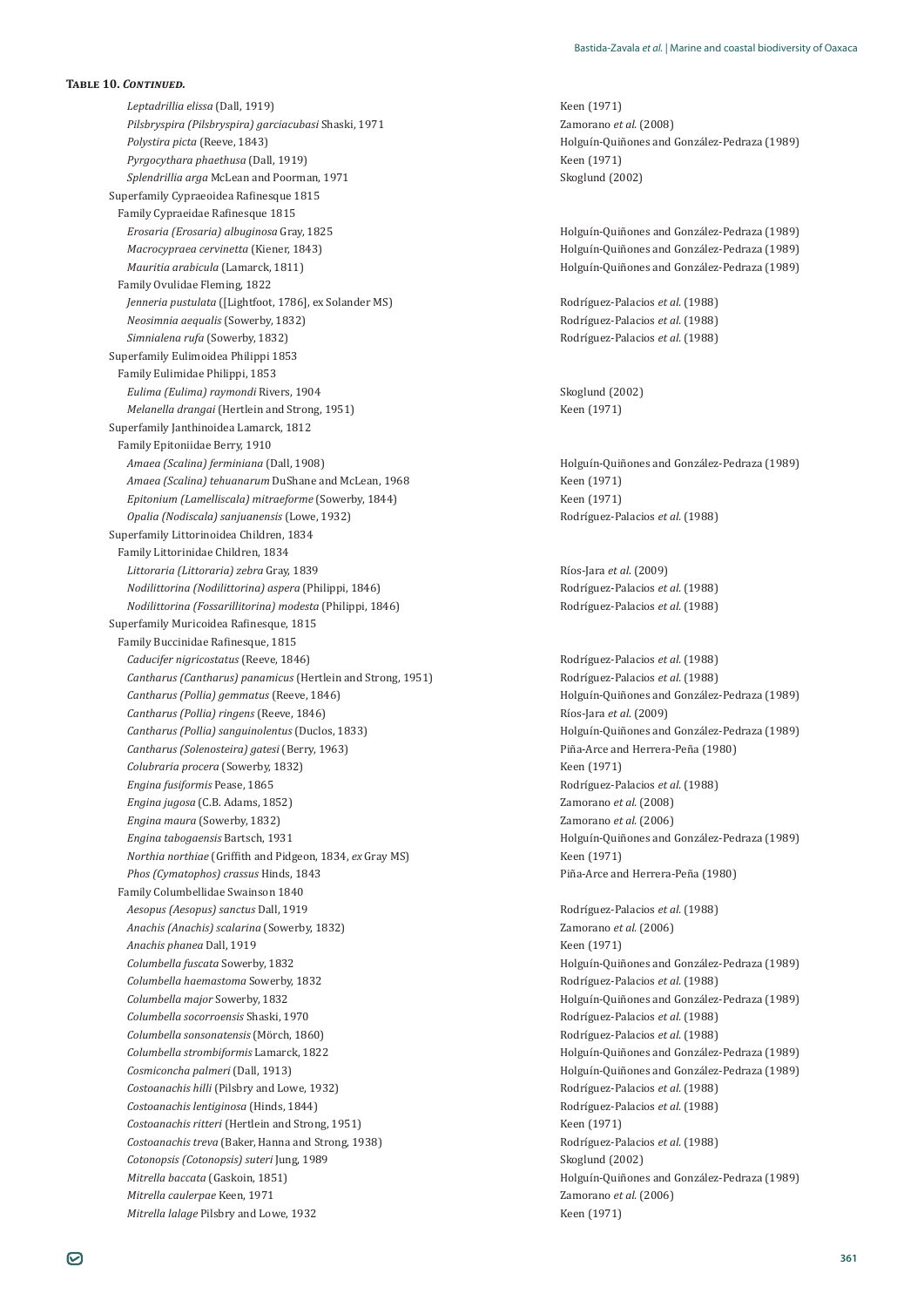*Mitrella ocellata* (Gmelin, 1791) **Rodríguez-Palacios** *et al.* (1988) *Mitrella santabarbarensis* (Gould and Carpenter, 1857) *Nassarina (Cigclirina) helenae* Keen, 1971 Keen (1971) *Nassarina (Cigclirina) perata* Keen, 1971 Keen (1971) *Parvanachis gaskoini* (Carpenter, 1857) *Parvanachis gaskoini* (Carpenter, 1857) **1988** *Radwinia tehuantepecensis* Shaski, 1970 Keen (1971) *Steironepion melanosticta* Pilsbry and Lowe, 1932 **b** Rodríguez-Palacios *et al.* (1988) *Zafrona incerta* (Stearns, 1892) Rodríguez-Palacios *et al.* (1988) Family Fasciolariidae Gray, 1853 *Fusinus (Fusinus) dupetitthouarsi* (Kiener, 1840) Piña-Arce and Herrera-Peña (1980) *Fusinus ambustus* (Gould, 1853) *Fusinus spectrum* (A. Adams and Reeve, 1848) *Piña-Arce and Herrera-Peña* (1980) *Latirus mediamericanus* Hertlein and Strong, 1951 **Rodríguez-Palacios** *et al.* (1988) *Leucozonia cerata* (Wood, 1828) Holguín-Quiñones and González-Pedraza (1989) *Leucozonia rudis*ȋǡͳͺͶȌ Rodríguez-Palacios *et al.* (1988) *Opeatostoma pseudodon* (Burrow, 1815) Holguín-Quiñones and González-Pedraza (1989) *Pleuroploca granosa* (Broderip, 1832) *Pleuroploca granosa* (Engles) *Holguín-Quiñones and González-Pedraza* (1989) *Pleuroploca princeps* (Sowerby, 1825) Holguín-Quiñones and González-Pedraza (1989) *Pleuroploca salmo* (Woods, 1828) Piña-Arce and Herrera-Peña (1980) Family Harpidae Bronn, 1840 *Harpa crenata* Swainson, 1822 Piña-Arce and Herrera-Peña (1980) *Morum (Morum) tuberculosum (Reeve, 1842, ex Sowerby, MS)* Rodríguez-Palacios *et al.* (1988) Family Melongenidae (McLean, 1996) *Melongena patula* (Broderip and Sowerby, 1829) Piña-Arce and Herrera-Peña (1980) Family Muricidae Rafinesque, 1815 *Acanthais brevidentata* (Wood, 1828) Holguín-Quiñones and González-Pedraza (1989) *Acanthais (Acanthais) pyramidalis* (Broderip, 1833) Rodríguez-Palacios *et al.* (1988) *Babelomurex costata*ȋǡͳͺ͵ʹȌ Rodríguez-Palacios *et al.* (1988) *Coralliophila (Coralliophila) neritoidea* (Lamarck, 1816) Rodríguez-Palacios *et al.* (1988) *Favartia (Favartia) erosa (Broderip. 1833) Zamorano et al. (2006) Favartia (Favartia) lappa* (Broderip, 1833) *Favartia (Favartia (Favartia (Favartia) lappa C Hexaplex erythrostomus* (Swainson, 1831) **Holguín-Quiñones and González-Pedraza (1989) Holguín-Quiñones and González-Pedraza (1989)** *Hexaplex regius* (Swainson, 1821) Piña-Arce and Herrera-Peña (1980) *Hexaplex (Trunculariopsis) brassica* (Lamarck, 1822) Piña-Arce and Herrera-Peña (1980) *Hexaplex (Trunculariopsis) princeps* (Broderip, 1833) **Booking** Rodríguez-Palacios *et al.* (1988) *Homalocantha oxyacantha* (Broderip, 1833) **Rodríguez-Palacios** *et al.* **(1988)** Rodríguez-Palacios *et al.* (1988) *Mancinella speciosa* (Valenciennes, 1832) and González-Pedraza (1989) **Holguín-Quiñones and González-Pedraza** (1989) *Mancinella triangularis* (Blainville, 1832) **Mancinella triangularis** (1989) **Holguín-Quiñones and González-Pedraza** (1989) *Muricanthus ambiguus* (Reeve, 1845) *Muricanthus ambiguus* (Reeve, 1845) *Muricanthus nigritus* (Philippi, 1845) Piña-Arce and Herrera-Peña (1980) *Muricanthus radix* (Gmelin, 1791) Ríos-Jara *et al*. (2009) *Muricopsis (Muricopsis) zeteki* Hertlein and Strong, 1951 Rodríguez-Palacios *et al.* (1988) *Neorapana muricata* (Broderip, 1832) **Meorapana muricata** (Broderip, 1832) **Holguín-Quiñones and González-Pedraza** (1989) *Neorapana tuberculata* (Sowerby, 1835) **1898 1825 1998 1999 1999 1999 1999 1999 1999 1999 1999 1999 1999 1999 1999 1999 1999 1999 1999 1999 1999 1999 1999 1999 1999 1999** *Phyllonotus peratus* Keen, 1960 Keen (1971) *Plicopurpura columellaris* (Lamarck, 1822) Holguín-Quiñones and González-Pedraza (1989) *Tripterotyphis fayae* (Keen and Campbell, 1964) *Zamorano et al.* (2008) *Tripterotyphis lowei lowei* (Pilsbry, 1931) *Tripterotyphis lowei lowei* (Pilsbry, 1931) *Quoyula madreporarum*ȋǡͳͺ͵ͶȌ Rodríguez-Palacios *et al.* (1988) *Stramonita biserialis* (Blainville, 1832) *Stramonita biserialis* (Blainville, 1832) *Piña-Arce and Herrera-Peña* **(1980)** *Thaisella kiosquiformis* (Duclos, 1832) *Thaisella kiosquiformis* (Duclos, 1832) *Trachypollia lugubris*ȋǤǤǡͳͺͷʹȌ Rodríguez-Palacios *et al.* (1988) *Vasula melones* (Duclos, 1832) **Keen (1971)** Keen (1971) *Vitularia salebrosa* (King and Broderip, 1832) *Zamorano et al.* (2010) *Vokesimurex recurvirostris* (Broderip, 1833) *Piña-Arce and Herrera-Peña* (1980) Family Nassariidae Iredale 1916 *Nassarius bailyi* (Pilsbry and Lowe, 1932) *Zamorano et al.* (2010) *Nassarius catallus* (Dall, 1908) *Nassarius catallus* (Dall, 1908) *Holguín-Quiñones and González-Pedraza* **(1989)** *Nassarius versicolor* (C.B. Adams, 1852) **1998 1998 1998 1998 1998 1998 1998 1998 1998 1998 1998 1998 1998 1998 1998 1998 1998 1998 1999 1999 1999 1999 1999 1999 1999 1999** Superfamily Naticoidea Guilding, 1834 Family Naticidae Guilding, 1834 *Natica (Naticarius) chemnitzii* Récluz in Reeve, 1855 Holguín-Quiñones and González-Pedraza (1989) *Natica (Naticarius) colima* Strong and Hertlein, 1937 **holguín-Quiñones and González-Pedraza** (1989)

Rodríguez-Palacios et al. (1988) Piña-Arce and Herrera-Peña (1980)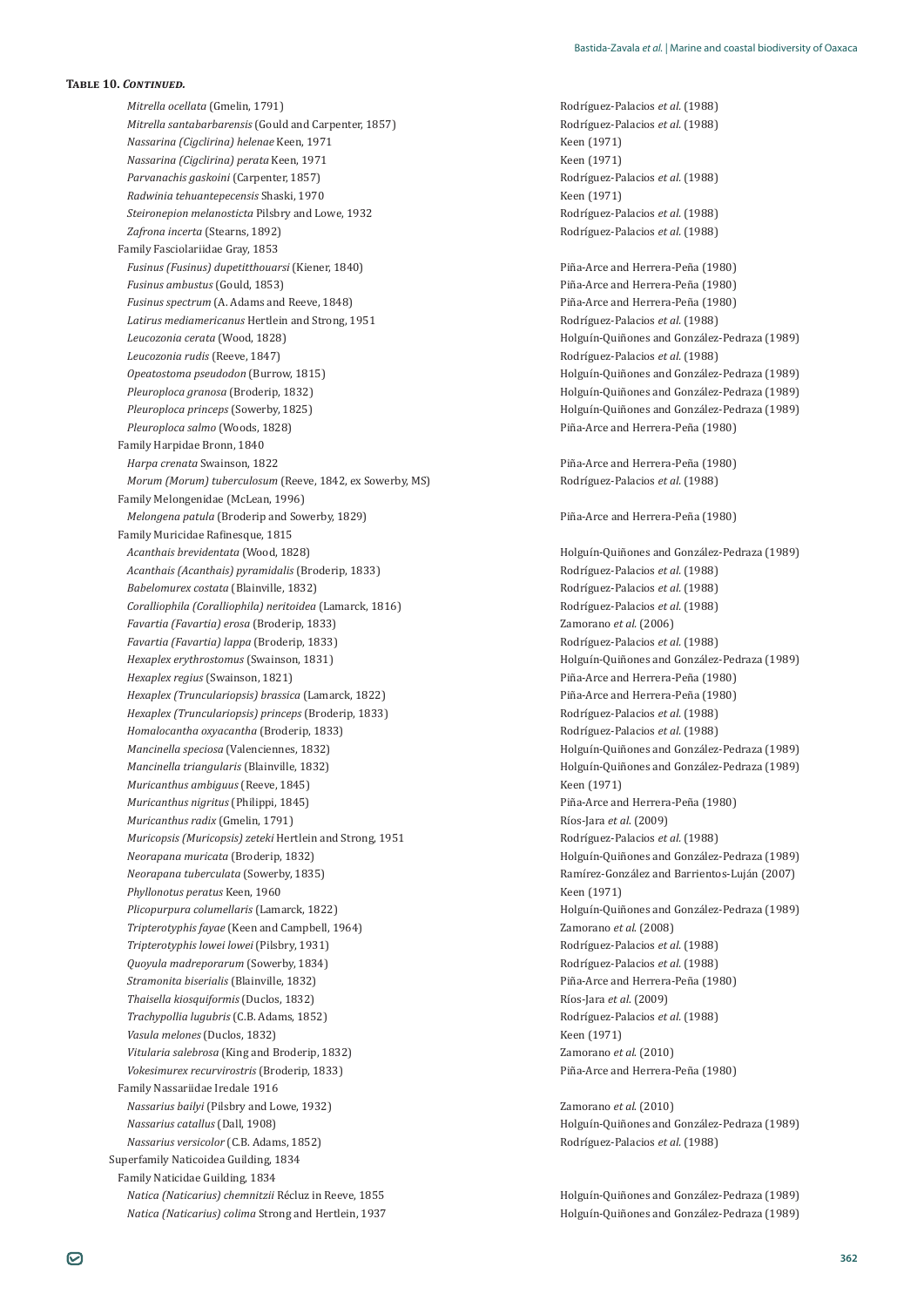*Natica (Naticarius) othello* Dall, 1908 **Access 120 Access 120 Access 120 Access** Keen (1971) *Natica (Stigmaulax) broderipiana* Récluz, 1844 and Econzález-Pedraza (1989) **Holguín-Quiñones and González-Pedraza** (1989) *Polinices uber* (Valenciennes, 1832) *Polinices uber* (Valenciennes, 1832) *Polinices uber* (Valenciennes, 1832) *Stigmaulax elenae* (Récluz, 1844) *Piña-Arce and Herrera-Peña* (1980) Superfamily Olivoidea Olsson, 1956 Family Cystiscidae Stimpson, 1865 *Persicula imbricata* (Hinds, 1844) Holguín-Quiñones and González-Pedraza (1989) *Persicula phrygia* (Hinds, 1844) Rodríguez-Palacios *et al.* (1988) Family Mitridae Swainson 1831 *Mitra (Fusimitra) swainsonii* Broderip, 1836 *Mitra (Fusimitra) swainsonii* Broderip, 1836 *Mitra (Nebularia) crenata* Broderip, 1836 *Mitra (Nebularia) crenata* Broderip, 1836 *Mitra (Nebularia) inca* d'Orbigny, 1841 *Mitra (Nebularia) lens* (Wood, 1828) Zamorano *et al*. (2008) Family Olivellidae Troschel, 1869 *Olivella (Olivella) altatae* (Marrat*in:* Sowerby, 1871) Zamorano *et al*. (2008) *Olivella (Olivella) dama* (Wood, 1828, ex Mawe MS) Holguín-Quiñones and González-Pedraza (1989) *Olivella (Olivella) gracilis* (Broderip and Sowerby, 1829) Holguín-Quiñones and González-Pedraza (1989) Family Olividae Latreille, 1825 *Agaronia testacea* (Lamarck, 1811) Holguín-Quiñones and González-Pedraza (1989) *Oliva (Strephona) incrassata* (Lightfoot, 1786) Holguín-Quiñones and González-Pedraza (1989) *Oliva (Strephona) polpasta* Duclos, 1833 *Piña-Arce and Herrera-Peña (1980) Piña-Arce and Herrera-Peña (1980) Oliva (Strephona) spicata* (Röding, 1798) Piña-Arce and Herrera-Peña (1980) *Oliva (Strephona) splendidula* Sowerby, 1825 Piña-Arce and Herrera-Peña (1980) Family Vasidae H. Adams and A. Adams, 1854 *Vasum caestus* (Broderip, 1833) **Access 1989** Holguín-Quiñones and González-Pedraza (1989) Superfamily Rissooidea Gray, 1847 Family Barleeidae Gray, 1857 *Barleeia bifasciata*ȋǡͳͻͷȌ Rodríguez-Palacios *et al.* (1988) *Lirobarleeia ingrami* (Hertlein and Strong, 1951) Keen (1971) Family Rissoidae Gray 1847 *Rissoina (Rissoina) axeliana* Hertlein and Strong, 1951 **Keen (1971)** Keen (1971) *Rissoina (Rissoina) stricta* Menke, 1850 Rodríguez-Palacios *et al.* (1988) Superfamily Stromboidea Rafinesque, 1815 Family Strombidae Rafinesque, 1815 *Strombus (Strombus) gracilior* Sowerby, 1825 Holguín-Quiñones and González-Pedraza (1989) *Strombus (Tricornis) galeatus* Swainson, 1823 **and González-Pedraza (1989)** Holguín-Quiñones and González-Pedraza (1989) *Strombus (Tricornis) peruvianus* Swainson, 1823 **and Fordal Conzález-Pedraza (1989)** Holguín-Quiñones and González-Pedraza (1989) Superfamily Tonnoidea Suter, 1913 Family Bursidae Thiele, 1925 Bursa (Colubrellina) corrugata corrugata (Perry, 1811) Ríos-Jara et al. (2009) *Marsupina nana* (Broderip and Sowerby, 1829) Piña-Arce and Herrera-Peña (1980) Family Cassidae Latreille, 1825 *Cypraecassis (Levenia) coarctata* (Sowerby, 1825) Holguín-Quiñones and González-Pedraza (1989) Family Ficidae Meek, 1864 *Ficus ventricosa* (Sowerby, 1825) Piña-Arce and Herrera-Peña (1980) Family Personidae Gray, 1854 *Distorsio (Distorsio) decussata* (Valencianes, 1832) *Piña-Arce and Herrera-Peña* (1980) Family Ranellidae Gray, 1854 *Monoplex lignarium* (Broderip. 1833) **Monoplex** *lignarium* (Broderip. 1833) **Holguín-Quiñones and González-Pedraza** (1989) *Monoplex wiegmanni* (Anton, 1839) *Monoplex wiegmanni* (Anton, 1839) *Piña-Arce and Herrera-Peña* **(1980)** *Turritriton gibbosum* (Broderip, 1833) **Turritrition gibbosum (Broderip, 1833**) **Holguín-Quiñones and González-Pedraza (1989**) Family Tonnidae Suter, 1913 *Malea ringens* (Swainson, 1822) Holguín-Quiñones and González-Pedraza (1989) Superfamily Triphoroidea Gray, 1847 Family Cerithiopsidae H. Adams and A. Adams, 1853 *Cerithiopsis guatulcoensis* Hertlein and Strong, 1951 Keen (1971) *Cerithiopsis oaxacana* Hertlein and Strong, 1951 Keen (1971) *Cerithiopsis perrini* Hertlein and Strong, 1951 Keen (1971) *Seila assimilata* (C.B.Adams, 1852) **Seila assimilata** (C.B.Adams, 1852) **Rodríguez-Palacios** *et al.* **(1988)** *Seila pulmoennsis*ǡͳͻͷ Rodríguez-Palacios *et al.* (1988) Family Triphoridae Gray, 1847 *Triphora chathamensis* Bartch, 1907 Rodríguez-Palacios *et al.* (1988) Superfamily Vanikoroidea Gray, 1840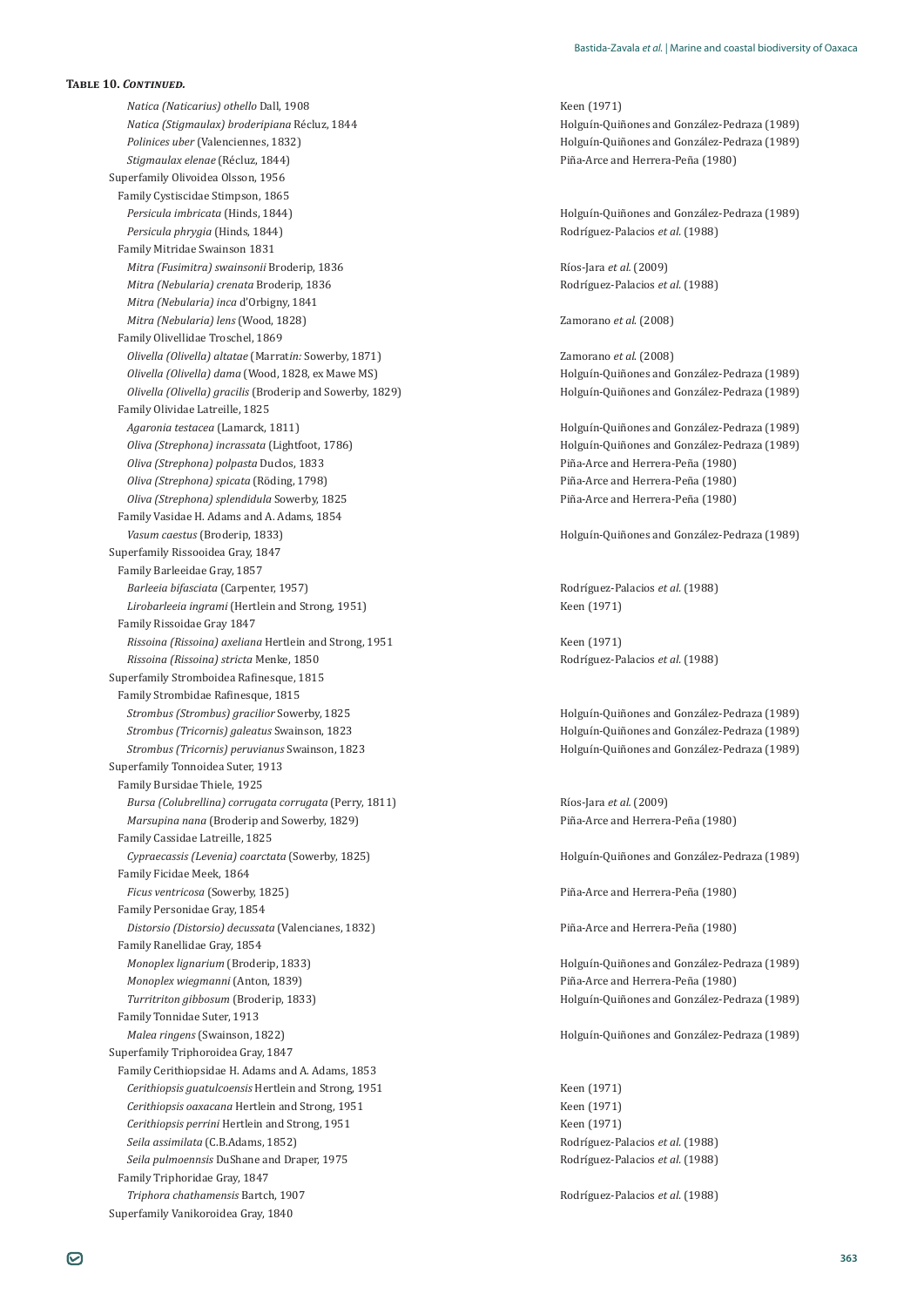Family Hipponicidae Troschel, 1861 *Hipponix antiquatus panamensis* C.B. Adams, 1852 **Antiquation Access 1989** Holguín-Quiñones and González-Pedraza (1989) *Hipponix grayanus* Menke, 1853 *Hipponix grayanus* Menke, 1853 *Hipponix grayanus* Menke, 1853 *Pilosabia pilosa* (Deshayes, 1832) **Pilosabia pilosa (Peshayes, 1832) Pilosabia pilosa (Peshayes, 1832) Pilosabia pilosa (Peshayes, 1832) Pilosabia pilosa (Peshayes, 1832) Pilosabia pilosa (Peshayes, 1832) Pilos** *Pilosabia planatus* (Carpenter, 1857) *Pilosabia planatus* (Carpenter, 1857) *Pilosabia planatus* (1988) Family Vanikoridae Gray, 1840 *Vanikoro aperta* (Carpenter, 1864) *Vanikoro aperta* (1988) *Rodríguez-Palacios et al.* **(1988)** Superfamily Velutinoidea Gray 1840 Family Triviidae Troschel 1863 *Trivia fusca* (Sowerby, 1832, ex Gray, MS) *Trivia pacifica* (Sowerby, 1832, ex Gray, MS) *Trivia (Pusula) sanguinea* (Sowerby, 1832) **Skoglund (2002)** Skoglund (2002) *Hespererato columbella* (Menke, 1847) **Rodríguez-Palacios** *et al.* (1988) *Hespererato scabriscula* (Sowerby, 1832) *Zamorano et al.* (2006) Superfamily Vermetoidea Rafinesque, 1815 Family Planaxidae Gray, 1850 *Planaxis obsoletus* Menke, 1851 Keen (1971) *Planaxis planicostatus* Sowerby, 1825 Holguín-Quiñones and González-Pedraza (1989) Family Potamididae H. Adams and A. Adams, 1854 *Cerithidea montagnei*ȋǯǡͳͺ͵ͻȌ Zamorano *et al.* (2010) *Cerithidea (Cerithideopsis) californica mazatlanica* ǡͳͺͷ Holguín-Quiñones and González-Pedraza (1989) *Cerithidea (Cerithideopsis) valida*ȋǤǤǡͳͺͷʹȌ Holguín-Quiñones and González-Pedraza (1989) Family Vermetidae Rafinesque, 1815 *Eualetes centiquadra* (Velencienes, 1846) Holguín-Quiñones and González-Pedraza (1989) *Petaloconchus (Petaloconchus) complicatus*ǡͳͻͲͺ Rodríguez-Palacios *et al.* (1988) Petaloconchus (Petaloconchus) flavescens (Carpenter, 1857) **and Franch and González-Pedraza (1989)** Holguín-Quiñones and González-Pedraza (1989) *Petaloconchus macrophagma* Carpenter, 1857 *Rodríguez-Palacios et al.* (1988) *Serpulorbis margaritaceus*ȋǡͳͺͶͶȌ Ríos-Jara *et al*. (2009) *Serpulorbis oryzata* (Mörch, 1862) Holguín-Quiñones and González-Pedraza (1989) *Tripsycha (Tripsycha) tripsycha* (Pilsbry and Lowe, 1932) **Rodríguez-Palacios** *et al.* (1988) *Vermetus (Thylaeodus) contortus* (Carpenter, 1857) *Keen (1983) Vermetus (Thylaeodus) indentatus* (Carpenter, 1857) **1998** Rodríguez-Palacios *et al.* (1988) Superfamily Xenophoroidea Troschel, 1852 Family Xenophoridae Troschel, 1852 *Xenophora (Xenophora) conchyliophora* (Born, 1780) Keen (1971) Subclass Heterobranchia Gray, 1840 Order Heterostropha Fischer, 1885 Superfamily Architectonicoidea J.E. Gray, 1850 Family Architectonicidae Gray, 1850 *Architectonica (Architectonica) nobilis* Röding, 1798 Holguín-Quiñones and González-Pedraza (1989) Superfamily Pyramidelloidea J.E. Gray, 1840 Family Pyramidellidae Gray, 1840 *Evalea gallegosiana* (Hertlein and Strong, 1951) Keen (1971) *Evalina tehuantepecana* (Hertlein and Strong, 1951) Keen (1971) *Pyrgiscus tehuantepecana* (Hertlein and Strong, 1951) Keen (1971) *Turbonilla (Mormula) guatulcoensis* Hertlein and Strong, 1951 Keen (1971) *Turbonilla (Pyrgolampros) soniliana* Hertlein and Strong, 1951 Keen (1971) *Turbonilla (Strioturbonilla) contrerasiana* Hertlein and Strong, 1951 Keen (1971) *Turbonilla (Strioturbonilla) oaxacana* Hertlein and Strong, 1952 Keen (1971) Subclass Neritimorpha Bandel, 1992 Superfamily Neritoidea Rafinesque, 1815 Family Neritidae Rafinesque, 1815 *Nerita (Cymostyla) scabricosta* Lamarck, 1822 Holguín-Quiñones and González-Pedraza (1989) *Nerita (Theliostyla) funiculata* Menke, 1851 Holguín-Quiñones and González-Pedraza (1989) *Theodoxus (Vittoclithon) luteofasciatus* (Miller, 1879) Holguín-Quiñones and González-Pedraza (1989) Subclass Opistobranchia H. Milne-Edwards, 1848 Order Anaspidea Fischer, 1883 Superfamily Aplysioidea Lamarck, 1809 Family Aplysiidae Lamarck, 1809 *Aplysia (Neaplysia) californica* Cooper. 1863 *Rodríguez-Palacios et al.* **(1988)** *Dolabella auricularia* (Lighfoot, 1786) Rodríguez-Palacios *et al.* (1988) Order Cephalaspidea Fischer, 1883 Superfamily Bulloidea Lamarck, 1801

ǡȌ Rodríguez-Palacios *et al.* (1988)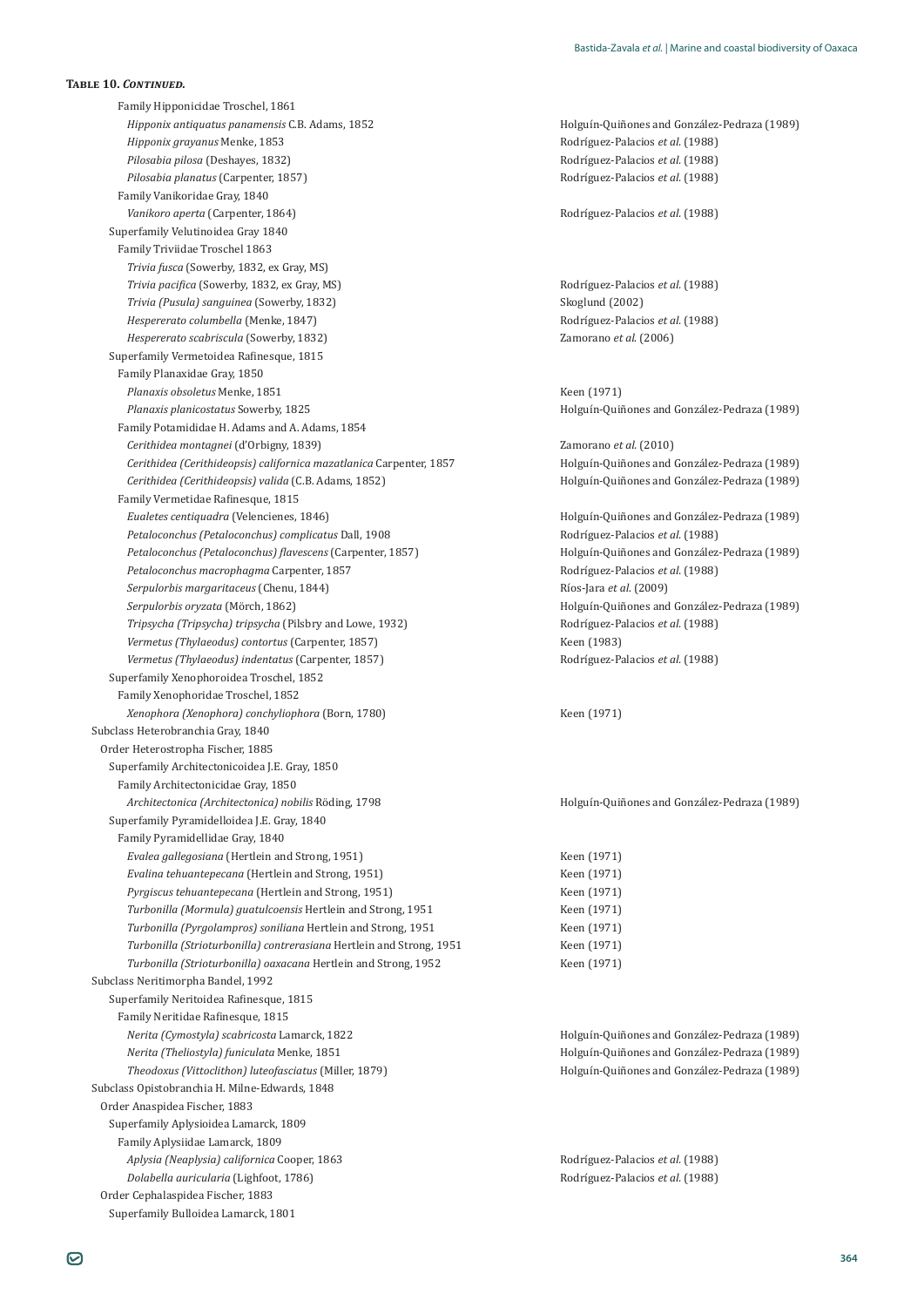Family Bullidae Rafinesque, 1815 *Bulla (Bulla) punctulata* A. Adams *in:* Sowerby, 1850 Holguín-Quiñones and González-Pedraza (1989) Order Gymnophila Baker 1955 Superfamily Onchidioidea Rafinesque, 1815 Family Onchidiidae Rafinesque, 1815 *Hoffmannola hansi* (Stearns, 1892) Rodríguez-Palacios *et al.* (1988) *Hoffmannola lesliei* (Stearns, 1892) Holguín-Quiñones and González-Pedraza (1989) Order Nudibranchia Blainville, 1814 Family Dendrodorididae O'donoghue, 1924 *Dendrodoris fumata* (Rüppell and Leuckart, 1830) *Dendrodoris fumata* (1988) Family Discodorididae Bergh, 1891 *Dialula sandiegensis*ȋǡͳͺ͵Ȍ Rodríguez-Palacios *et al.* (1988) Family Tritoniidae H. Adams and A. Adams, 1858 *Tritonia festiva* (Stearns, 1873) **According the Contract According Contract According to According the Contract According to According the Rodríguez-Palacios** *et al.* **(1988)** Subclass Patellogastropoda Lindberg, 1988 Superfamily Acmaeoidea Forbes, 1850 Family Lottiidae Gray, 1840 *Lottia acutapex* (Berry, 1960) Holguín-Quiñones and González-Pedraza (1989) **Lottia discors** (Philippi, 1849) **Holguín-Quiñones and González-Pedraza** (1989) *Lottia mesoleuca* (Menke, 1851) Holguín-Quiñones and González-Pedraza (1989) *Lottia mitella* (Menke, 1847) Holguín-Quiñones and González-Pedraza (1989) *Lottia pediculus* (Philippi, 1846) Holguín-Quiñones and González-Pedraza (1989) *Lottia strongiana* (Hertlein, 1958) Rodríguez-Palacios *et al.* (1988) *Macrarene spectabilospina* Shasky, 1970 Keen (1971) *Tectura fascicularis* (Menke, 1851) Holguín-Quiñones and González-Pedraza (1989) *Tectura ubiquita* (Lindberg and McLean, 1981) Skoglund (2002) Superfamily Eoacmaeoidea Nakano and Ozawa, 2007 Family Eoacmaeidae Nakano and Ozawa, 2007 *Eoacmaea semirubida*ȋǡͳͻͳͶȌ Rodríguez-Palacios *et al.* (1988) Superfamily Fissurelloidea Fleming 1822 Family Fissurellidae Fleming 1822 *Diodora inaequalis* (Sowerby, 1835) **1989** and González-Pedraza (1989) **Holguín-Quiñones and González-Pedraza** (1989) *Diodora saturnalis* (Carpenter, 1864) **Diodora saturnalis** (Carpenter, 1864) **Rodríguez-Palacios** *et al.* **(1988)** *Fissurella (Cremides) asperella* Sowerby, 1835 *Holguín-Quiñones and González-Pedraza (1989) Holguín-Quiñones and González-Pedraza (1989) Fissurella (Cremides) decemcostata* McLean, 1970 Holguín-Quiñones and González-Pedraza (1989) *Fissurella (Cremides) gemmata* Menke, 1847 Holguín-Quiñones and González-Pedraza (1989) *Fissurella (Cremides) microtrema* Sowerby, 1835 **and American Rodríguez-Palacios** *et al.* **(1988)** Rodríguez-Palacios *et al.* (1988) *Fissurella (Cremides) nigrocincta* Carpenter, 1856 **and Frank America** Holguín-Quiñones and González-Pedraza (1989) *Fissurella (Cremides) rubropicta* Pilsbry, 1890 Keen (1971) *Fissurella (Cremides) spongiosa* Carpenter, 1857 **and Frank Booking and González-Pedraza** (1989) *Lucapinella aequalis*ȋ ǤǤǡͳͺ͵ͷȌ Keen (1971) *Octomarginula natlandi* ȋǡͳͻͷͲȌ Rodríguez-Palacios *et al.* (1988) *Puncturella (Puncturella) punctocostata* Berry, 1947 Rodríguez-Palacios *et al.* (1988) Superfamily Patelloidea Rafinesque, 1815 Family Patellidae Rafinesque, 1815 *Scutellastra mexicana* (Broderip and G.B. Sowerby I, 1829) Subclass Pulmonata Cuvier, 1817 Order Hygrophila Férussac, 1822 Superfamily Siphonarioidea Gray, 1827 Family Siphonariidae Gray, 1827 *Siphonaria (Heterosiphonaria) maura* Sowerby, 1835<br> *Siphonaria (Heterosiphonaria) palmata* Carpenter, 1857<br>
Holguín-Quiñones and González-Pedraza (1989) *Siphonaria (Heterosiphonaria) palmata* Carpenter, 1857 *Willamia peltoides* (Carpenter, 1864) *Willamia peltoides* (Carpenter, 1864) Subclass Vetigastropoda Salvini-Plawen, 1980 Superfamily Trochoidea Rafinesque 1815 Family Trochidae Rafinesque 1815 *Tegula (Agathistoma) corteziana* McLean, 1970 de León-Herrera (2000) *Tegula (Agathistoma) globulus* (Carpenter, 1857) *Ramírez-González and Barrientos-Luján (2007)* Family Turbinidae Rafinesque 1815 *Astraea (Uvanilla) olivacea* (Wood, 1828) Holguín-Quiñones and González-Pedraza (1989) *Astraea (Uvanilla) unguis* (Wood, 1828) Holguín-Quiñones and González-Pedraza (1989) Class Polyplacophora Gray, 1821 Order Neoloricata Bergernhayn, 1955

Holguín-Quiñones and González-Pedraza (1989)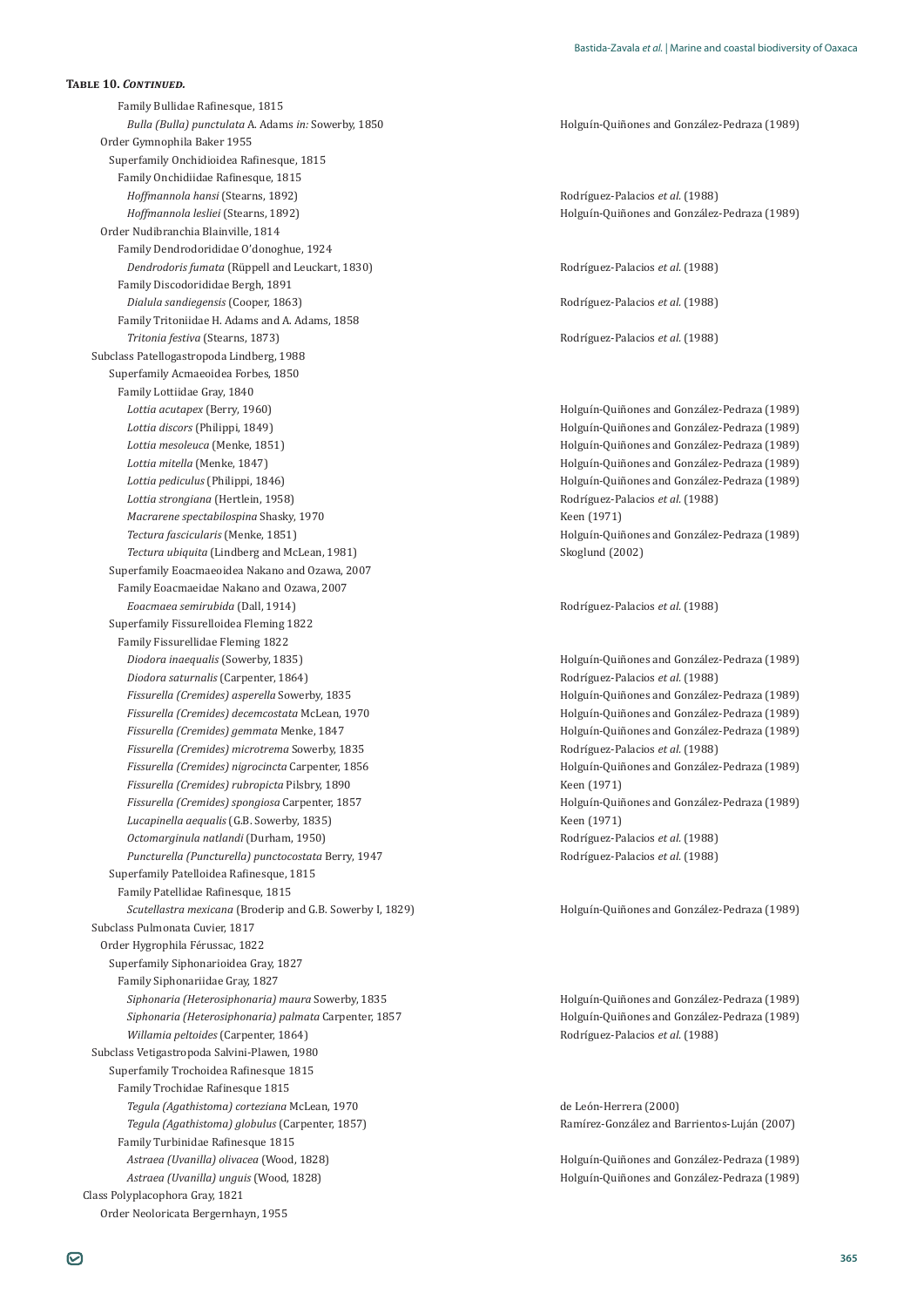| Superfamily Lepidopleuroidea Pilsbry, 1892                                  |                                              |
|-----------------------------------------------------------------------------|----------------------------------------------|
| Family Acanthochitonidae Pilsbry, 1893                                      |                                              |
| Acanthochitona angelica Dall, 1919                                          | Rodríguez-Palacios et al. (1988)             |
| Acanthochitona arragonites (Carpenter, 1857)                                | Reyes-Gómez et al. (2010)                    |
| Acanthochitona avicula (Carpenter, 1864)                                    | Holguín-Quiñones and González-Pedraza (1989) |
| Acanthochitona hirundiniformis (Carpenter, 1864)                            | Rodríguez-Palacios et al. (1988)             |
| Acanthochitona rodhea (Pilsbry, 1893)                                       | Rodríguez-Palacios et al. (1988)             |
| Family Callistoplacidae Pilsbry, 1893                                       |                                              |
| Callistoplax retusa (Sowerby in: Broderip and Sowerby, 1832)                | Reyes-Gómez et al. (2010)                    |
| Family Chitonidae Rafinesque, 1815                                          |                                              |
| Chiton (Chiton) albolineatus Broderip and Sowerby, 1829                     | Rodríguez-Palacios et al. (1988)             |
| Chiton (Chiton) articulatus Sowerby in: Broderip and Sowerby, 1832          | Rodríguez-Palacios et al. (1988)             |
| Tonicia forbesii forbesii Carpenter, 1857                                   | Rodríguez-Palacios et al. (1988)             |
| Family Ischnochitonidae Dall 1889                                           |                                              |
| Callistochiton colimensis (A.G. Smith, 1961)                                | Rodríguez-Palacios et al. (1988)             |
| Callistochiton gabbi Pilsbry, 1893                                          | Rodríguez-Palacios et al. (1988)             |
| Chaetopleura (Pallochiton) lanuginosa mixta (Dall, 1919)                    | Zamorano et al. (2008)                       |
| Chaetopleura (Chaetopleura) hanselmani (Ferreira, 1982)                     | Reyes-Gómez et al. (2010)                    |
| Chaetopleura (Chaetopleura) lurida (Sowerby in: Broderip and Sowerby, 1832) | Rodríguez-Palacios et al. (1988)             |
| Ischnochiton (Ischnochiton) tenuisculptus (Carpenter, 1864)                 | Rodríguez-Palacios et al. (1988)             |
| Lepidochitona (Dendrochiton) lirulata (Berry, 1963)                         | Rodríguez-Palacios et al. (1988)             |
| Lepidochitona (Lepidochitona) beanii (Carpenter, 1857)                      | Rodríguez-Palacios et al. (1988)             |
| Lepidochitona (Lepidochitona) salvadorensis García Ríos, 2006               | Reyes-Gómez et al. (2010)                    |
| Lepidozona (Lepidozona) serrata (Carpenter, 1864)                           | Reyes-Gómez et al. (2010)                    |
| Stenoplax (Stenoplax) limaciformis (Sowerby in Broderip and Sowerby, 1832)  | Reyes-Gómez et al. (2010)                    |
| Stenoplax (Stenoplax) mariposa (Bartsch MS, Dall, 1919)                     | Reyes-Gómez et al. (2010)                    |
| Stenoplax (Stenoplax) rugulata (Sowerby In: Broderip and Sowerby, 1832)     | Rodríguez-Palacios et al. (1988)             |
| Class Cephalopoda Cuvier, 1795                                              |                                              |
| Subclass Coleoidea Bather, 1888                                             |                                              |
| Order Octopoda Leach, 1818                                                  |                                              |
| Superfamily Octopodoidea Orbigny, 1840                                      |                                              |
| Family Octopodidae Orbigny, 1840                                            |                                              |
| Octopus chierchiae Jatta, 1889                                              | Sánchez (2003)                               |
| Octopus hubbsorum Berry, 1953                                               | Sánchez (2003)                               |
| Octopus rubescens Berry, 1953                                               | Sánchez (2003)                               |
| Order Myopsida Naef, 1916                                                   |                                              |
| Family Loliginidae Lesuer, 1821                                             |                                              |
| Lolliguncula diomedeae Hoyle, 1904                                          | Sánchez (2003)                               |
| Lolliguncula panamensis Berry, 1911                                         | Sánchez (2003)                               |
| Order Oegopsida d'Orbigny, 1845                                             |                                              |
| Family Omastrephidae Steenstrup, 1857                                       |                                              |
| Dosidicus gigas (d'Orbigny, 1835)                                           | Sánchez (2003)                               |

| Phylum Bryozoa Ehrenberg, 1831              | Reference     |  |
|---------------------------------------------|---------------|--|
| Class Gymnolaemata Allman, 1856             |               |  |
| Order Cheilostomatida Busk, 1852            |               |  |
| Suborder Neocheilostomatina d'Hondt, 1985   |               |  |
| Infraorder Ascophora Levinsen, 1909         |               |  |
| Superfamily Schizoporelloidea Jullien, 1883 |               |  |
| Family Cryptosulidae Vigneaux, 1949         |               |  |
| Cryptosula pallasiana (Moll, 1803)          | Osburn (1953) |  |

TABLE 12. Checklist of the echinoderms recorded in the marine areas of Oaxaca, Mexico.

| Phylum Echinodermata Bruguiere, 1789 | Reference                    |
|--------------------------------------|------------------------------|
| Class Asteroidea Blainville, 1830    |                              |
| Order Paxillosida Perrier, 1884      |                              |
| Family Astropectinidae Gray, 1840    |                              |
| Astropecten armatus Gray, 1840       | Honey-Escandón et al. (2008) |
| Family Luidiidae Sladen, 1889        |                              |
| Luidia bellonae Lütken, 1864         | Honey-Escandón et al. (2008) |
| Luidia columbia (Gray, 1840)         | Honey-Escandón et al. (2008) |
| Luidia latiradiata (Gray, 1871)      | Solís-Marín et al. (1993)    |

 $\frac{1}{2}$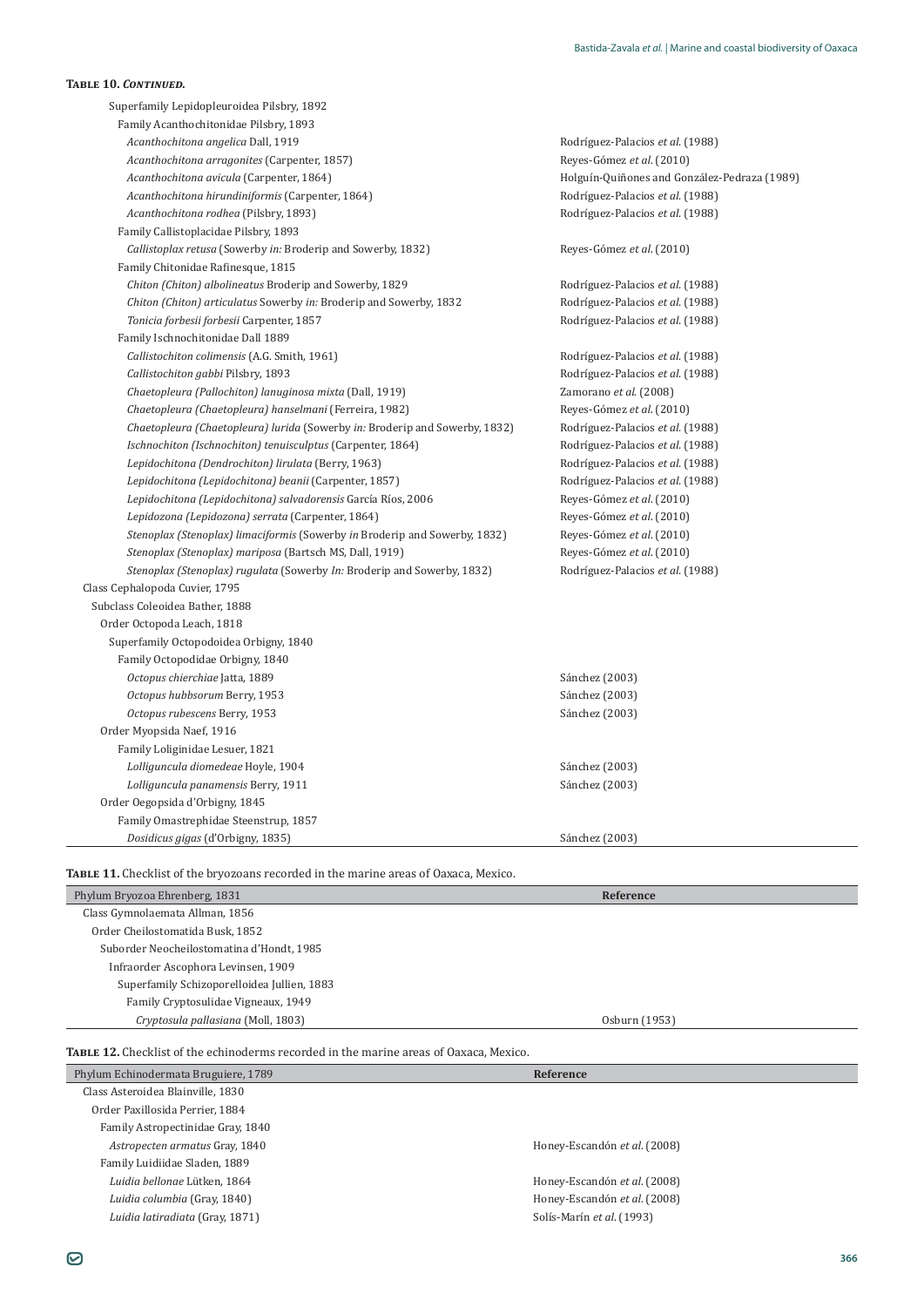*Luidia superba* A.H. Clark, 1917 *Luidia superba* A.H. Clark, 1917 *Luidia superba* A.H. Clark, 1917 *Luidia tessellata* Lütken, 1859 **bizania**ò del set al. (2008) **bizania**ò del set al. (2008) Family Porcellanasteridae Sladen, 1889 *Eremicaster crassus* (Sladen, 1883) **Exercías Exercías Exercías et al. (2008) Benítez-Villalobos** *et al.* **(2008)** Order Forcipulatida Perrier, 1884 Family Heliasteridae Viguier, 1878 *Heliaster microbrachius* Xantus, 1860 *Solís-Marín et al.* (1993) Order Valvatida Perrier, 1884 Family Asteropseidae Hotchkiss and A.M. Clark, 1976 *Asteropsis carinifera* (Lamarck, 1816) *Asteropsis carinifera* (Lamarck, 1816) Family Mithrodiidae Viguier, 1878 *Mithrodia bradleyi* Verrill, 1867 Benítez-Villalobos *et al*. (2008) Family Ophidiasteridae Verrill, 1870 *Leiaster teres* (Verrill, 1871) Benítez-Villalobos *et al*. (2008) *Pharia pyramidatus* (Gray, 1840) Zamorano and Leyte-Morales (2005) *Phataria unifascialis* (Gray, 1840) Zamorano and Leyte-Morales (2005) Family Oreasteridae Fisher, 1911 *Nidorellia armata* (Gray, 1840) Benítez-Villalobos *et al*. (2008) *Pentaceraster cumingi* (Gray, 1840) Benítez-Villalobos *et al*. (2008) Class Ophiuroidea Gray, 1840 Order Ophiurida Müller and Troschel, 1840 Family Amphiuridae Ljungman, 1867 *Ophiophragmus marginatus* (Lütken, 1859) *Deprodus and the marginatus* (2008) Family Ophiacanthidae Perrier, 1891 *Ophiacantha paucispina* Lütken and Mortensen, 1899 **1999 1999 1999 1999 1999 1999 1999 1999 1999 1999 1999 1999 1999 1999 1999 1999 1999 1999 1999 1999 1999 1999 1999 1999** Family Ophiactidae Matsumoto, 1915 *Ophiactis savignyi* (Müller and Troschel, 1842) **Benítez-Villalobos (2001) Benítez-Villalobos** (2001) *Ophiactis simplex* (Le Conte, 1851) **Benítez-Villalobos** (2001) Family Ophiocomidae Ljungman, 1867 *Ophiocoma aethiops* Lütken, 1859 *Camorano and Leyte-Morales (2005) Zamorano and Leyte-Morales (2005) Ophiocoma alexandri* Lyman, 1860 Zamorano and Leyte-Morales (2005) Family Ophiodermatidae Ljungman, 1867 *Diopederma daniana* (Verrill, 1867) **biopederma daniana** (Verrill, 1867) **biopederma daniana** (Verrill, 1867) *Ophiocryptus granulosus* Nielsen, 1932 **and 1998 Benítez-Villalobos** (2001) *Ophioderma teres* (Lyman, 1860) **b** *Ophioderma teres* (Lyman, 1860) **b** *COOS Ophioderma variegata* Lütken, 1856 *Ophioderma* sp. Family Ophionereididae Ljungman, 1867 *Ophionereis annulata* (Le Conte, 1851) *Zamorano and Leyte-Morales (2005)* Family Ophiotrichidae Ljungman, 1866 *Ophiothela mirabilis* Verrill, 1867 *Ophiothrix rudis* Lyman, 1874 Benítez-Villalobos (2001) *Ophiothrix spiculata* Le Conte, 1851 **Contes (2005)** Zamorano and Leyte-Morales (2005) Family Ophiuridae Lyman, 1865 Ophiolepis pacifica Lütken, 1856 *Ophiolepis variegata* Lütken, 1856 **biolepis variegata** Lütken, 1856 **biolepis variegata** Lütken, 1856 **biolepis variegata** *Ophiomusium glabrum* Lütken and Mortensen, 1899 *Community Boston Honey-Escandon et al.* (2008) Class Echinoidea Leske, 1778 Order Cassiduloida L. Agassiz and Desor, 1847 Family Cassidulidae L. Agassiz and Desor, 1846 *Ryncholampas pacificus* (A. Agassiz, 1863) *Benítez-Villalobos et al.* **(2008)** Order Spatangoida Claus, 1876 Family Brissidae Gray, 1825 *Meoma ventricosa grandis* Gray, 1851 ȋͳͻͺ͵Ȍ Family Loveniidae Lambert, 1905 *Lovenia cordiformis* Agassiz, 1872 ȋͳͻͺ͵Ȍ Family Schizasteridae Lambert, 1905 *Agassizia scrobiculata* Valenciennes, 1846 Benítez-Villalobos *et al*. (2008) Order Diadematoida Duncan, 1889 Family Diadematidae Gray, 1855 *Astropyga pulvinata* (Lamarck, 1816) **b** *Caso* (1978) *Diadema mexicanum* Agassiz, 1863 **1996 1997 1998 1998 1998 1998 1999 1998 1999 1999 1999 1999 1999 1999 1999 1999 1999 1999 1999 1999 1999 1999 1999 1999 1999 1999 1999** 

**TABLE 12.** *CONTINUED* 

Granja-Fernández and López-Pérez, 2011 Granja-Fernández and López-Pérez, 2011 Granja-Fernández and López-Pérez, 2011

Order Echinoida Claus, 1876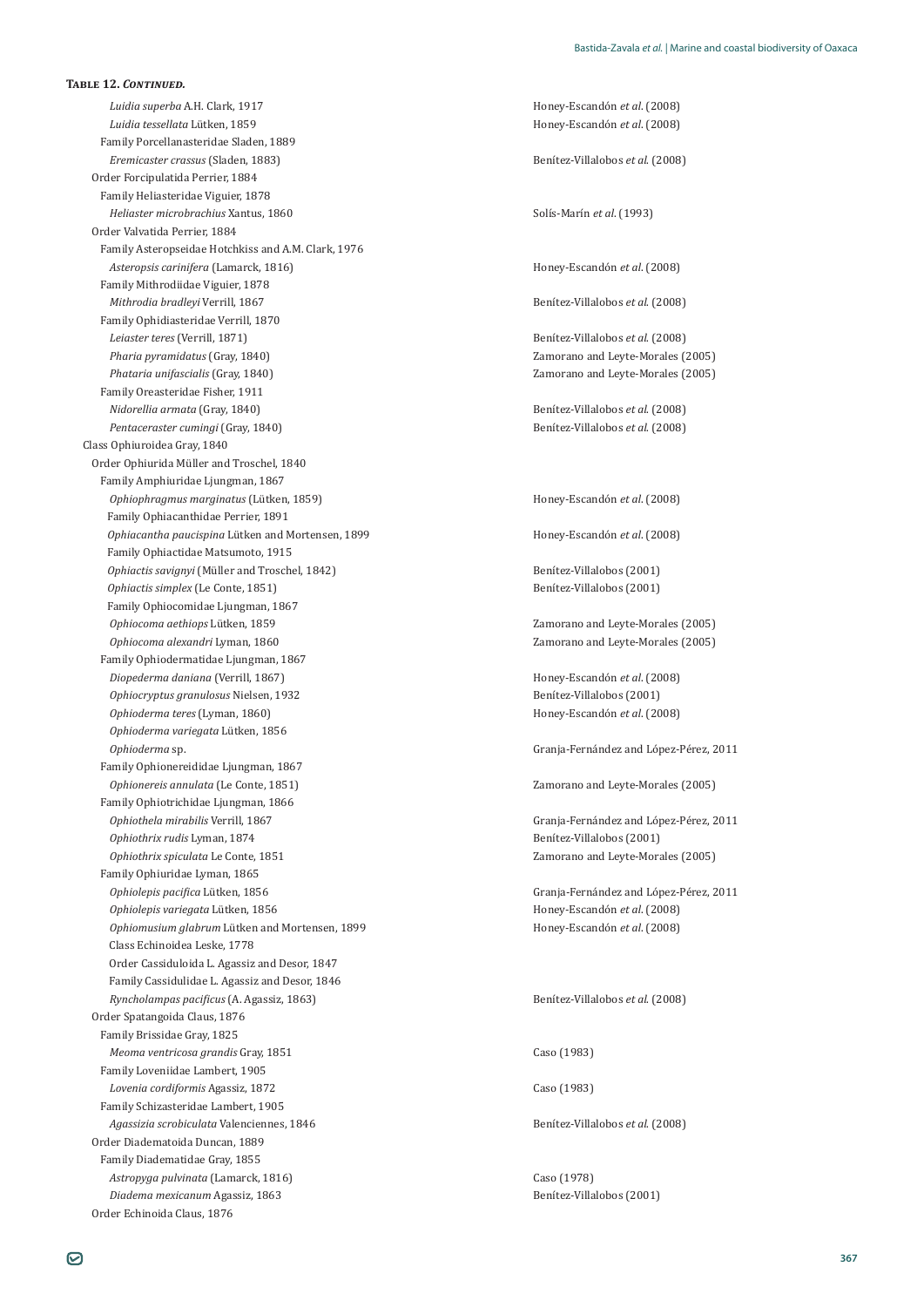| TABLE 12. CONTINUED.                                    |                                   |
|---------------------------------------------------------|-----------------------------------|
| Family Echinometridae Gray, 1825                        |                                   |
| Echinometra vanbrunti Agassiz, 1863                     | Caso (1978)                       |
| Family Toxopneustidae Troschel, 1872                    |                                   |
| Tripneustes depressus Agassiz, 1863                     | Benítez-Villalobos et al. (2008)  |
| Toxopneustes roseus (A. Agassiz, 1863)                  | Zamorano and Leyte-Morales (2005) |
| Order Clypeasteroida Agassiz, 1872                      |                                   |
| Family Mellitidae Stefanini, 1911                       |                                   |
| Encope micropora L. Agassiz, 1841                       | Caso (1980)                       |
| Order Cidaroida Claus, 1880                             |                                   |
| Family Cidariidae Gray, 1825                            |                                   |
| Eucidaris thouarsii (Valenciennes, 1846)                | Caso (1978)                       |
| Hesperocidaris asteriscus Clark, 1948                   | Zamorano and Leyte-Morales (2005) |
| Class Holothuroidea Blainville, 1834                    |                                   |
| Order Dendrochirotida Grube, 1840                       |                                   |
| Family Cucumariidae Ludwig, 1894                        |                                   |
| Pseudocnus californicus (Semper, 1868)                  | Deichmann (1941)                  |
| Staurocucumis abyssorum (Theél, 1886)                   | Deichmann (1941)                  |
| Family Psolidae Perrier, 1902                           |                                   |
| Lissothuria ornata Verril, 1867                         | Deichmann (1941)                  |
| Family Phyllophoridae Östergren, 1907                   |                                   |
| Euthyodiniella zacae (Deichmann 1938)                   | Deichmann (1938)                  |
| Family Sclerodactylidae Panning, 1949                   |                                   |
| Afrocucumis ovulum (Selenka, 1867)                      | Deichmann (1941)                  |
| Pentamera zacae Deichmann, 1938                         | Deichmann (1938)                  |
| Order Aspidochirotida Grube, 1840                       |                                   |
| Family Holothuriidae Ludwing, 1894                      |                                   |
| Holothuria (Stauropora) fuscocinerea Jaeger, 1833       | Zamorano and Leyte-Morales (2005) |
| Holothuria (Selenkothuria) lubrica Selenka, 1867        | Deichmann (1958)                  |
| Holothuria (Selenkothuria) portovallartensis Caso, 1954 | Deichmann (1958)                  |
| Holothuria (Selenkothuria) theeli Deichmann, 1938       | Deichmann (1938)                  |
| Holothuria (Semperothuria) imitans Ludwig, 1875         | Zamorano and Leyte-Morales (2005) |
| Holothuria (Thymiosycia) arenicola Semper, 1868         | Zamorano and Leyte-Morales (2005) |
| Holothuria (Thymiosycia) impatiens (Forskaal, 1775)     | Benítez-Villalobos (2001)         |
| Family Stichopodidae Haeckel, 1896                      |                                   |
| Isostichopus fuscus (Ludwig, 1875)                      | Honey-Escandón et al. (2008)      |

TABLE 13. Checklist of the fish recorded in the marine areas of Oaxaca, Mexico. A= amphidromous; C= catadromous.

| Phylum Chordata Bateson, 1885                          | Reference                  |
|--------------------------------------------------------|----------------------------|
| Class Chondrichthyes Goodrich, 1909                    |                            |
| Order Carcharhiniformes Compagno, 1973                 |                            |
| Family Carcharhinidae Jordan and Evermann, 18961       |                            |
| Carcharhinus albimarginatus Rüppell, 1837              | Compagno et al. (1995)     |
| Carcharhinus falciformis (Müller and Henle, 1839)      | Compagno et al. (1995)     |
| Carcharhinus galapagensis (Snodgrass and Heller, 1905) | Compagno et al. (1995)     |
| Carcharhinus leucas (Müller and Henle, 1839) A         | Compagno et al. (1995)     |
| Carcharhinus limbatus (Müller and Henle, 1839) A       | Compagno et al. (1995)     |
| Carcharhinus longimanus (Poey, 1861)                   | Compagno et al. (1995)     |
| Carcharhinus porosus (Ranzani, 1839)                   | Compagno et al. (1995)     |
| Galeocerdo cuvieri (Péron and Lesueur, 1822)           | Compagno et al. (1995)     |
| Nasolamia velox (Gilbert, 1898)                        | Compagno et al. (1995)     |
| Negaprion brevirostris (Poey, 1868)                    | Compagno et al. (1995)     |
| Prionace glauca (Linnaeus, 1758)                       | Compagno et al. (1995)     |
| Rhizoprionodon longurio (Jordan and Gilbert, 1882)     | Compagno et al. (1995)     |
| Family Sphyrnidae Gill, 1872                           |                            |
| Sphyrna corona Springer, 1940                          | Compagno et al. (1995)     |
| Sphyrna lewini (Griffith and Smith, 1834)              | Tapia-García et al. (1995) |
| Sphyrna media Springer, 1940                           | Compagno et al. (1995)     |
| Sphyrna mokarran (Rüppell, 1837)                       | Compagno et al. (1995)     |
| Sphyrna tiburo (Linnaeus, 1758)                        | Compagno et al. (1995)     |
| Sphyrna zygaena (Linnaeus, 1758)                       | Compagno et al. (1995)     |
| Family Triakidae Gray, 1851                            |                            |
| Mustelus dorsalis Gill, 1864                           | Compagno et al. (1995)     |
| Mustelus lunulatus Jordan and Gilbert, 1882            | Tapia-García et al. (1995) |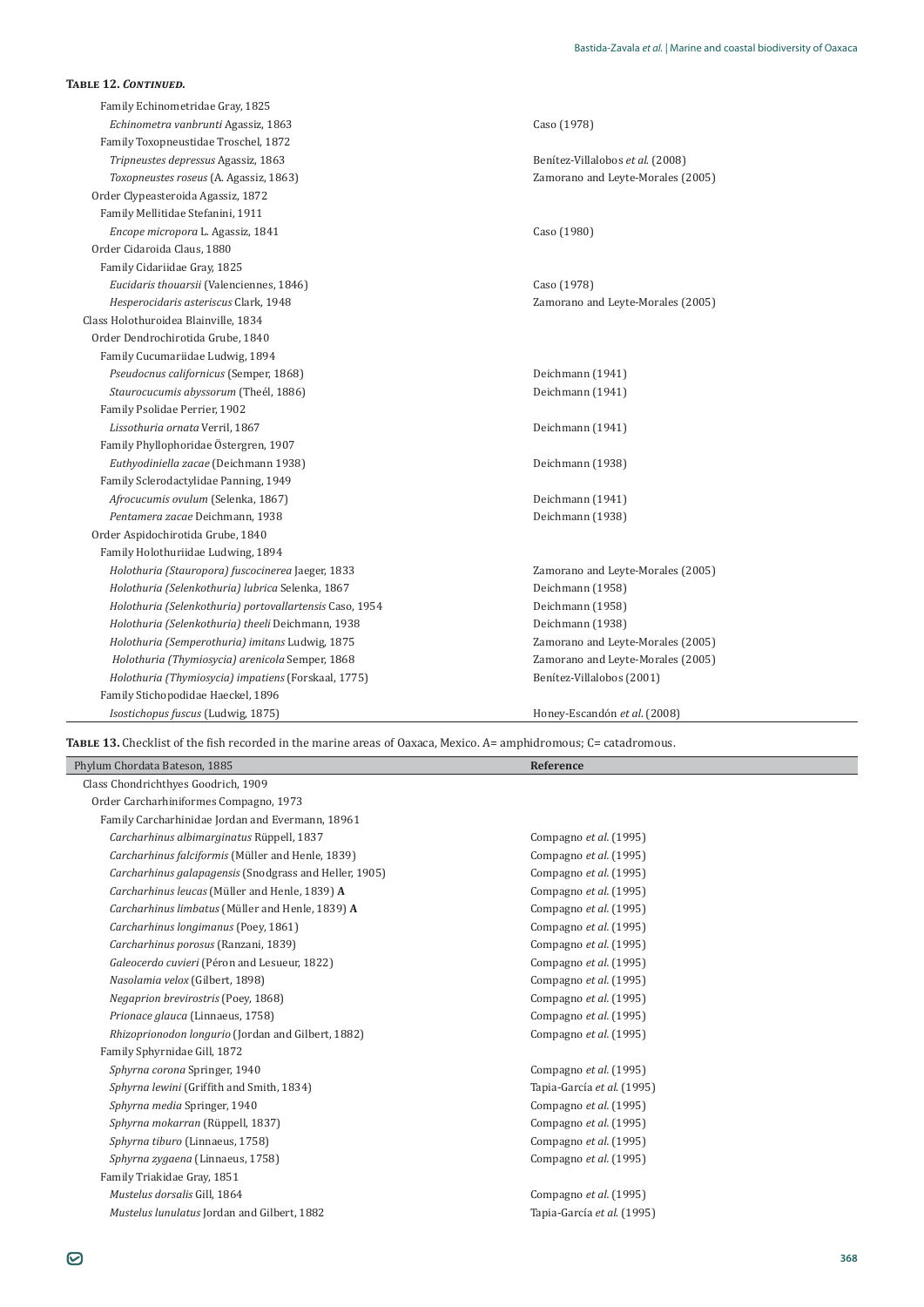Order Heterodontiformes Garman, 1885 Family Heterodontidae Gray, 1851 *Heterodontus francisci* (Girard, 1855) *et al.* (1995) *Heterodontus mexicanus* Taylor and Castro-Aguirre, 1972 Compagno et al. (1995) Order Lamniformes Berg, 1940 Family Alopiidae Bonaparte, 1938 *Alopias pelagicus* Nakamura, 1935 **and** *et al.* (1995) **compagno** *et al.* **(1995)** *Alopias superciliosus* (Lowe, 1841) *et al.* (1995) Family Lamnidae (Müller and Henle, 1838) *Isurus oxyrhinchus* Rafinesque, 1810 *Isurus oxyrhinchus* Rafinesque, 1810 Order Orectolobiformes Compagno, 1973 Family Ginglymostomatidae Gill, 1862 *Ginglymostoma cirratum* (Bonnaterre, 1788) *et al.* (1995) Family Rhincodontidae Müller and Henle, 1839 *Rhincodon typus* Smith, 1828 **et al.** (1995) **et al.** (1995) Order Pristiformes Buen, 1926 Family Pristidae Bonaparte, 1838 *Pristis microdon* Latham, 1794 **A A** *Castro-Aguirre and Espinoza-Pérez* (1996) *Pristis pectinata* Latham, 1794 **A A** *A L Castro-Aguirre and Espinoza-Pérez (1996) Pristis perotteti* Muller and Henle, 1841 **A A** Robertson and Allen (2008) Order Rajiformes Berg, 1940 Family Dasyatididae Jordan, 1888 *Dasyatis brevis* (Garman, 1880) **b** *Dasyatis brevis* (Garman, 1880) **b** *Dasyatis brevis* (Garman, 1880) *Dasyatis dipterura* (Jordan and Gilbert, 1880) **Robertson and Allen** (2008) *Dasyatis longa* (Garman, 1880) **b** *Dasyatis longa* (Garman, 1880) **b** *Dasyatis longa* (Garman, 1880) *Kimantura pacifica* (Beebe and Tee-Van, 1941) *McEachran and Notarbartolo-di-Sciara* (1995) *Pteroplatytrygon violacea* (Bonaparte, 1832) **bigger and all intervalse controlled and all intervalse controlled and Espinoza-Pérez (1996)** Family Gymnuridae Fowler, 1934 *Gymnura crebripunctata* (Peters, 1869) **δειλείτες** διαφερεύθες του Μεταλλού Μεταλλού Ματροφής (1995) *Gymnura marmorata* (Cooper, 1864) *Gymnura marmorata* (Cooper, 1864) *Gymnura marmorata* (1995) Family Myliobatididae Bonaparte, 1838 *Aetobatus narinari* (Euphrasen, 1790) *Aetobatus narinari* (Euphrasen, 1790) *McEachran and Notarbartolo-di-Sciara* (1995) *Manta birostris* (Dondorff, 1798) *McEachran and Notarbartolo-di-Sciara* (1995) *Mobula japonica* (Müller and Henle, 1841) *Mobula japonica* (Müller and Henle, 1841) *McEachran and Notarbartolo-di-Sciara* (1995) *Mobula tarapacana* (Philippi, 1892) *McEachran and Notarbartolo-di-Sciara* (1995) *Mobula thurstoni* (Lloyd, 1908) **b** *McEachran and Notarbartolo-di-Sciara* (1995) *Rhinoptera steindachneri* Evermann and Jenkins, 1891 **1995 1996 1996 1996 1996 1996 1996 1996 1996 1996 1996 1996 1996 1996 1996 1996 1996 1996 1996 1996 1996 1996 1996 1996** Family Rajidae Blainville, 1816 *Raja cortezensis* McEachran and Miyake, 1988 *Raja cortezensis* McEachran and Notarbartolo-di-Sciara (1995) *Raja equatoralis* Jordan and Bollman, 1890 Tapia-García *et al*. (1995) *Raja velezi* Chirichigno, 1973 **bila matematica mentru controllar controllar metallicity of McEachran and Notarbartolo-di-Sciara (1995)** Family Rhinobatidae Müller and Henle, 1837 *Rhinobatos glaucostigma* Jordan and Gilbert, 1884 *McEachran and Notarbartolo-di-Sciara* (1995) *Rhinobatos leucorhynchus Rhinobatos planiceps* Garman, 1880 *Zapteryx exasperata* (Jordan and Gilbert, 1880) Tapia-García *et al*. (1995) *Zapteryx xyster* Jordan and Evermann, 1896 **1996 1996 1996 1997 1998 1998 1998 1998 1998 1999 1999 1999 1999 1999 1999 1999 1999 1999 1999 1999 1999 1999 1999 1999 1999 1** Family Urolophidae Müller and Henle, 1841 *Urobatis concentricus* Osburn and Nichols, 1916 **b b b a** *McEachran and Notarbartolo-di-Sciara (1995) Urobatis halleri* (Cooper, 1863) *Urobatis halleri* (Cooper, 1863) *McEachran and Notarbartolo-di-Sciara* (1995) Family Urotrygonidae McEachran, Dunn and Miyake, 1996 *Urotrygon aspidura* (Jordan and Gilbert, 1882) *McGachran and Notarbartolo-di-Sciara* (1995) Urotrygon chilensis (Günther, 1871) *Urotrygon munda Urotrygon nana* Miyake and McEachran, 1988 **Tapia-García** *et al.* (1995) *Urotrygon rogersi* (Jordan and Starks, 1895) Tapia-García *et al*. (1995) Order Torpediniformes Buen, 1926 Family Narcinidae Gill, 1862 *Diplobatis ommata* (Jordan and Gilbert, 1890) *McEachran and Notarbartolo-di-Sciara* (1995) *Narcine entemedor* Jordan and Starks, 1895 **Tapia-García** *et al.* (1995) *Narcine vermiculatus* Breder, 1928 Tapia-García *et al*. (1995) Class Actinopterygii Klein, 1885 Order Albuliformes Greenwood, 1977

Tapia-García et al. (1995) Tapia-García et al. (1995) Castro-Aguirre and Espinoza-Pérez (1996)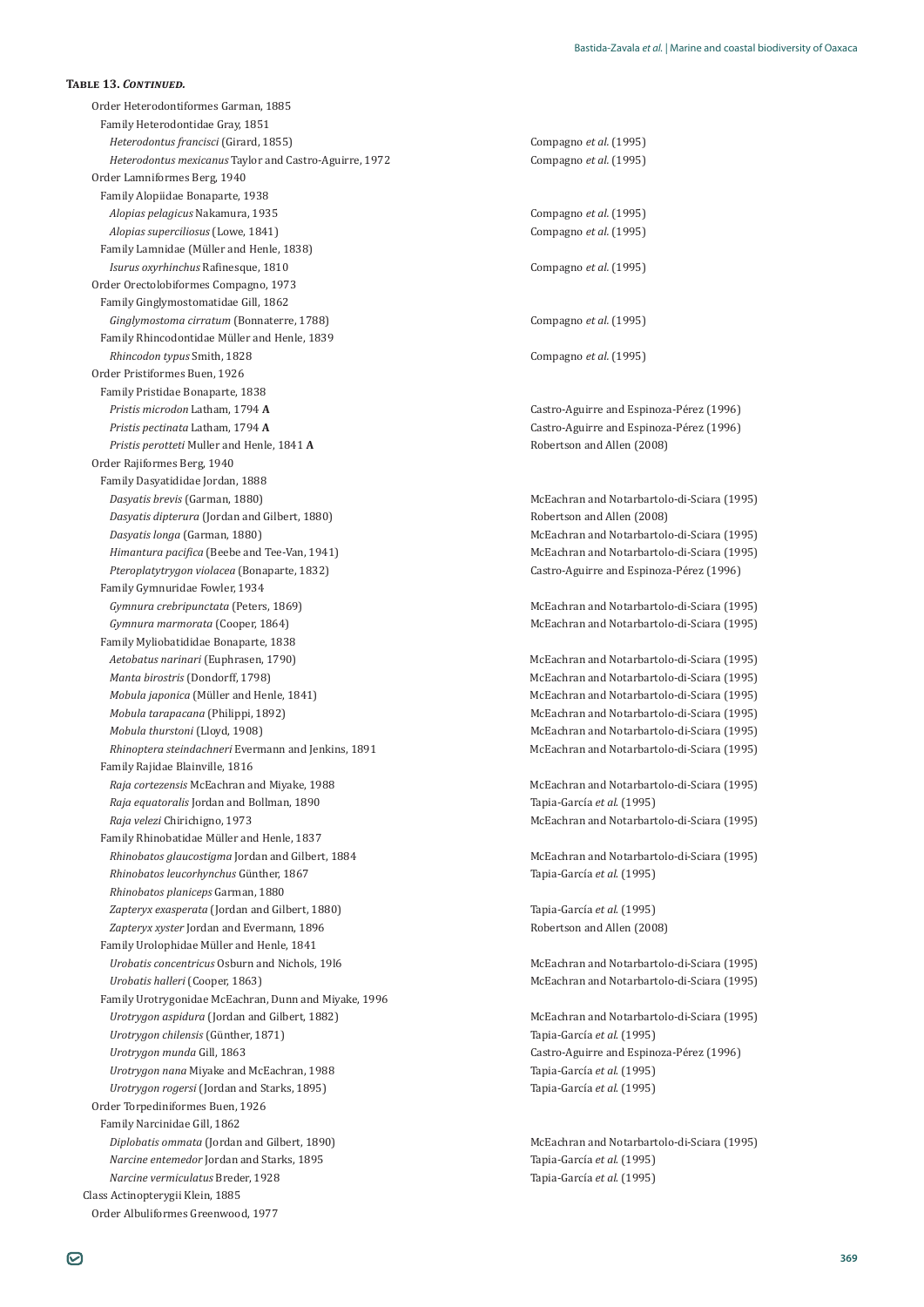Family Albulidae Bleeker, 1859 *Albula esuncula* (Garman, 1899) **Robertson and Allen (2008)** Robertson and Allen (2008) *Albula vulpes* (Linnaeus, 1758) **A** ȋͳͻͻȌ Order Anguilliformes Regan, 1909 Family Chlopsidae Clausen, 1959 *Chlopsis apterus* (Beebe and Tee-Van, 1938)<br> *Chlopsis kazuko* Lavenberg, 1988<br>
Robertson and Allen (2008) *Chlopsis kazuko* Lavenberg, 1988 Family Congridae Kaup, 1856 *Arisoma gilberti* (Ogilby, 1898) Allen *et al.* (1995) *Bathycongrus macrurus* (Gilbert, 1891) Allen *et al.* (1995) *Bathycongrus varidens* (Garman, 1899) Allen *et al.* (1995) *Chiloconger dentatus* (Garman, 1899) Robertson and Allen (2008) *Chiloconger obtusus* (Garman, 1899) *Gnathophis cinctus* (Garman, 1899) Allen *et al.* (1995) *Gorgasia punctata* Meek and Hildebrand, 1923 **Allen** *et al.* (1995) *Heteroconger pellegrini* Castle, 1999 *Japonoconger proriger* (Gilbert, 1891) *Paraconger californiensis* Kanazawa, 1961 Allen *et al.* (1995) *Paraconger similis* (Wade, 1946) *Rhynchoconger nitens* (Jordan and Bollman, 1890) Allen *et al.* (1995) *Xenomystax atrarius* Gilbert, 1891 Allen *et al.* (1995) Family Moringuidae Clausen, 1959 **Neoconger vermiformis Gilbert, 1890** Robertson and Allen (2008) Family Muraenidae Gunther, 1870 *Echidna nebulosa* (Ahl, 1789) Allen *et al.* (1995) *Echidna nocturna* (Cope, 1872) **Allen** *et al.* (1995) *Gymnomuraena zebra* (Shaw, 1797) **Robertson and Allen (2008)** Robertson and Allen (2008) *Gymnothorax castaneus* (Jordan and Gilbert, 1882) Allen *et al.* (1995) *Gymnothorax equatorialis* (Hildebrand, 1946) Allen *et al.* (1995) *Gymnothorax eurygnathos* Bohlke, 2001 Robertson and Allen (2008) *Gymnothorax phalarus* Bussing, 1998 **Robertson and Allen (2008)** Robertson and Allen (2008) *Gymnothorax panamensis* (Steindachner, 1876) Tapia-García *et al*. (1995) *Muraena argus* (Steindachner, 1870) Allen *et al.* (1995) *Muraena clepsydra* Gilbert, 1898 Allen *et al.* (1995) *Muraena lentiginosa* Jenyns, 1842 Allen *et al.* (1995) *Uropterygius macrocephalus* (Bleeker, 1865) Allen *et al.* (1995) Family Muraenesocidae Cope, 1872 *Cynoponticus coniceps* (Jordan and Gilbert, 1881) Allen *et al.* (1995) Family Ophichthidae Jordan and Evermann, 1896 *Apterichtus equatorialis* (Myers and Wade, 1941) Allen *et al.* (1995) *Bascanichthys bascanoides* Osborn and Nichols, 1916 **Allen** *et al.* (1995) *Bascanichthys panamensis* Meek and Hildebrand, 1923 **Allen** *et al.* (1995) *Callechelys cliffi* Böhlke and Briggs, 1954 **Allen** *et al.* (1995) *Callechelys eristigma* McCosker and Rosenblatt, 1972 **Allen** *et al.* (1995) *Echiophis brunneus* (Castro-Aguirre and Suárez de los Cobos, 1983) Allen *et al.* (1995) *Herpetoichthys fossatus* (Myers and Wade, 1941) Allen *et al.* (1995) *Ichthyapus selachops* (Jordan and Gilbert, 1882) Allen *et al.* (1995) *Letharchus rosenblatti* McCosker, 1974 **Allen** *et al.* (1995) **Allen** *et al.* (1995) *Myrichthys aspetocheiros* McCosker and Rosenblatt. 1993 **Allen** *et al.* (1995) *Myrichthys tigrinus* Girard, 1859 Allen *et al.* (1995) *Myrophis vafer* Jordan and Gilbert, 1881 Allen *et al.* (1995) *Ophichthus apachus* McCosker and Rosenblatt, 1998 **1998** Robertson and Allen (2008) *Ophichthus frontalis* Garman, 1899 Allen *et al.* (1995) *Ophichthus longipenis* McCosker and Rosenblatt, 1998 **1998** Robertson and Allen (2008) *Ophichthus mecopterus* McCosker and Rosenblatt, 1998 *Contract Robertson and Allen* (2008) *Ophichthus triserialis* (Kaup, 1856) Tapia-García *et al*. (1995) *Ophichthus zophochir* Jordan and Gilbert, 1882 Tapia-García *et al*. (1995) *Paraletharchus pacificus* (Osburn and Nichols, 1916) **Allen** *et al.* (1995) *Phaenomonas pinnata* Myers and Wade, 1941 **Allen** *et al.* (1995) *Quassiremus nothochir* (Gilbert, 1890) Allen *et al.* (1995) *Scytalichthys miurus* (Jordan and Gilbert, 1882) Allen *et al.* (1995) Order Atheriniformes Gouan, 1770 Family Atherinopsidae Fowler, 1903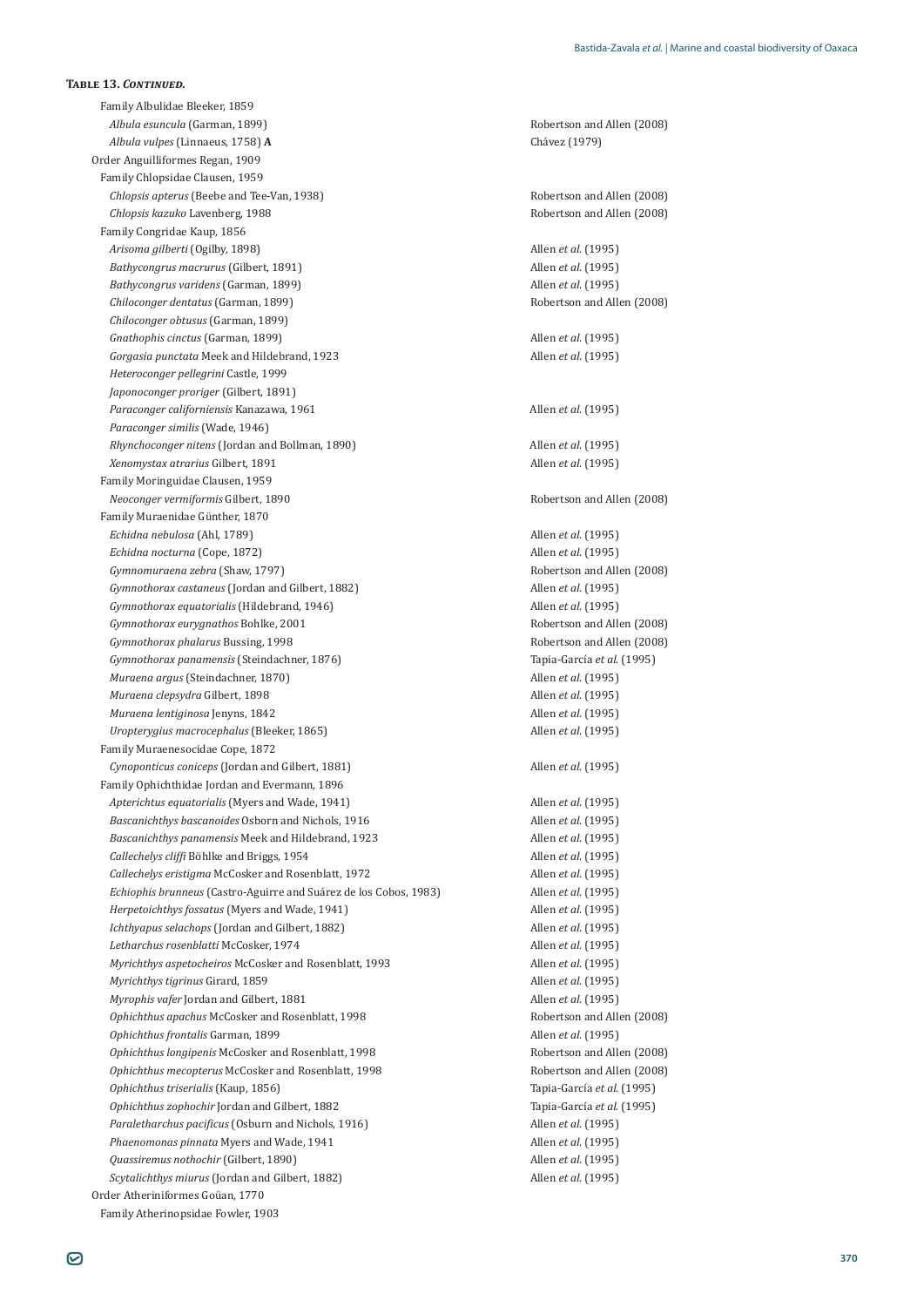Atherinella eriarcha (Jordan and Gilbert, 1881) Allen *et al.* (1995) Atherinella guatemalensis (Günther, 1864) A *Atherinellanepenthe* (Myers and Wade, 1942) Allen *et al.* (1995) *Atherinella nesiotes* Myers and Wade, 1942 Allen *et al.* (1995) Order Aulopiformes Rosen, 1973 Family Synodontidae Gill, 1872 *Synodus evermanni* Jordan and Bollman, 1889 Tapia-García *et al.* (1995) *Synodus lacertinus* Gilbert, 1890 Allen *et al.* (1995) *Synodus scituliceps* Jordan and Gilbert, 1881 **Tapia-García** *et al.* (1995) *Synodus sechurae* Hildebrand, 1946 Allen *et al.* (1995) Order Batrachoidiformes Goodrich, 1909 Family Batrachoididae Jordan and Everman, 1898 Batrachoides boulengeri (Gilbert and Starks, 1904) *Batrachoides boulengeri* (Gilbert and Starks, 1904) *Batrachoides walkeri* Collette and Russo, 1981 **A** Allen *et al.* (1995) *Porichthys ephippiatus* Walker and Rosenblatt, 1988 Allen *et al.* (1995) *Porichthys greenei* Gilbert and Starks, 1904 **Allen** *et al.* (1995) *Porichthys margaritatus* (Richardson, 1844) Tapia-García *et al*. (1995) Order Beloniformes Berg, 1940 Family Belonidae Gill, 1832 *Ablennes hians* (Valenciennes, 1846) Allen *et al.* (1995) *Platybelone argalus* (Lesueur, 1821) Allen *et al.* (1995) *Strongylura exilis* (Girard, 1854) **A** Allen *et al.* (1995) *Tylosurus acus pacificus* (Steindachner, 1876) *Allen et al.* (1995) *Tylosurus crocodiles fodiator* Jordan and Gilbert, 1882 Allen *et al.* (1995) Family Exocoetidae Risso, 1827 *Cheilopogon xenopterus* (Gilbert, 1890) Allen *et al.* (1995) *Cypselurus callopterus* (Günther, 1866) *Exocoetus monocirrhus* Richardson, 1846 Allen *et al.* (1995) *Exocoetus volitans* Linnaeus, 1758 Allen *et al.* (1995) *Fodiator rostratus* (Günther, 1866) *Hirundichthys marginatus* (Nichols and Breder, 1928) Allen *et al.* (1995) *Hirundichthys speculiger* Valenciennes, 1846 Allen *et al.* (1995) *Prognichthys tringa* Breder, 1928 Allen *et al.* (1995) Family Hemirhamphidae Gill, 1859 *Euleptorhamphus viridis* (Van Hasselt, 1823) **Allen** *et al.* (1995) *Hemiramphus saltator* Gilbert and Starks, 1904 Allen *et al.* (1995) *Hyporhamphus gilli* Meek and Hildebrand, 1923 **Allen** *et al.* (1995) *Hyporhamphus naos* Banford and Collette, 2001 **1996 Robertson and Allen (2008) Robertson and Allen (2008)** *Hyporhamphus rosae* (Jordan and Gilbert, 1880) **A** Allen *et al.* (1995) *Hyporhamphus snyderi* Meek and Hildebrand, 1923 **Allen** *et al.* (1995) *Hyporhamphus unifasciatus* (Ranzani, 1842) Allen *et al.* (1995) *Oxyporhamphus micropterus micropterus* (Valenciennes, 1847) Allen *et al.* (1995) Order Beryciformes Regan, 1909 Family Holocentridae Richardson, 1846 *Myripristis leiognathus* Valenciennes, 1846 Allen *et al.* (1995) *Sargocentron suborbitalis* (Gill, 1863) Order Clupeiformes Bleeker, 1959 Family Engraulidae Ridewood, 1905 *Anchoa analis* (Miller, 1945) Allen *et al.* (1995) *Anchoa argentivittata* (Regan, 1904) Allen *et al.* (1995) *Anchoa curta* (Jordan and Gilbert, 1882) **A** *Chávez* (1979) *Anchoa exigua* (Jordan and Gilbert, 1882) **Allen** *Anchoa exigua* (Jordan and Gilbert, 1882) **Allen** *Anchoa exigua* (1995) *Anchoa exigua* (Jordan and Gilbert, 1882) *Anchoa ischana* (Jordan and Gilbert, 1882) ȋͳͻͻȌ *Anchoa lucida* (Jordan and Gilbert, 1882) **b b b change of the Change of Change (1979) Change of the Change of Change of Change of Change of Change of Change of Change of Change of Change of Change of Change of C** *Anchoa mundeola* (Gilbert and Pierson, 1898) Allen *et al.* (1995) *Anchoa nasus* (Kner and Steindachner, 1867) Tapia-García *et al*. (1995) *Anchoa scofieldi* (Jordan and Culver, 1895) *Chávez* (1979) *Anchoa walkeri*ǡͳͻͲ**A** Tapia-García *et al*. (1995) *Anchovia macrolepidota* (Kner and Steindachner, 1864) *Chávez* (1979) *Cetengraulis mysticetus* (Günther, 1867) Family Clupeidae Cuvier, 1817 *Etrumeus teres*ȋǡͳͺͶʹȌ Ǧ*et al.* (1999) *Harengula thrissina* (Jordan and Gilbert, 1882) Tapia-García *et al*. (1995)

*Allen et al.* (1995) òǡͳͺȌ Allen *et al.* (1995) òǡͳͺȌ Allen *et al.* (1995) Allen *et al.* (1995) Tapia-García et al. (1995)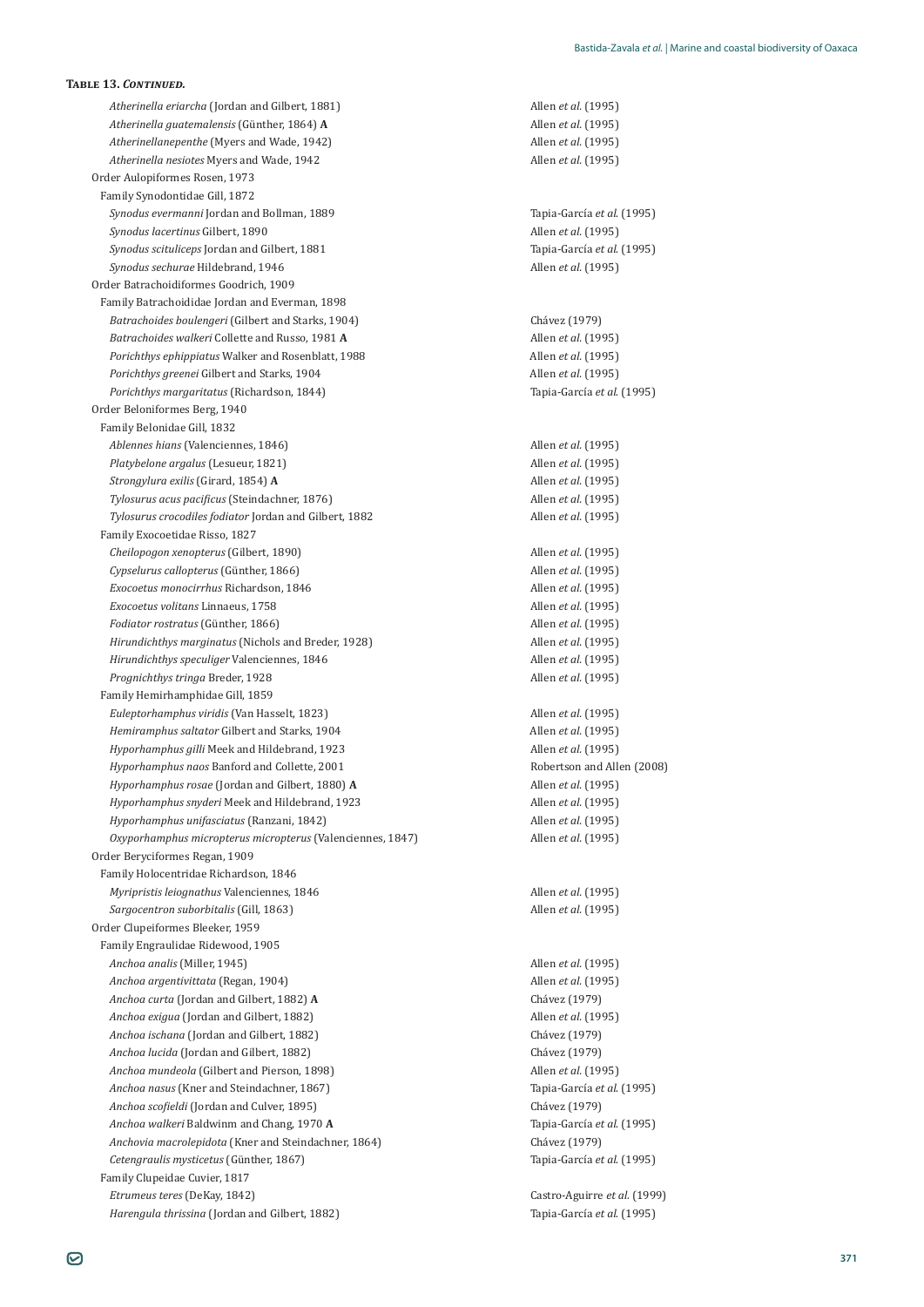*Lile gracilis* Castro-Aguirre and Vivero, 1990 **Allen** *et al.* (1995) *Lile nigrofasciata* Castro-Aguirre, Ruiz-Campos and Balart, 2002 **Robertson and Allen (2008)** *Lile stolifera* (Jordan and Gilbert, 1882) **Channel Communist Channel Channel Channel Channel Channel Channel Channel Channel Channel Channel Channel Channel Channel Channel Channel Channel Channel Channel Channel Channel** *Neoopisthopterus tropicus* (Hildebrand, 1946) Robertson and Allen (2008) *Opisthonema bulleri* (Regan, 1904) ȋͳͻͻȌ Opisthonema libertate (Günther, 1866) *Opisthonema medirastre* Berry and Barrett, 1963 Opisthopterus dovii (Günther, 1868) *Pliosteostoma lutipinnis* (Jordan and Gilbert, 1881) Tapia-García *et al*. (1995) *Sardinops caeruleus* (Girard, 1854) Allen *et al.* (1995) *Sardinops sagax* (Jenyns, 1842) Family Pristigasteridae Myers, 1960 *Ilisha fuerthii* (Steindachner, 1875) *Castro-Aguirre et al.* (1999) Order Cyprinodontiformes Berg, 1940 Family Anablepidae Garman, 1895 *Anableps dowei* Gill, 1861 **A** Tapia-García *et al.*1995 Family Poeciliidae Swainson, 1839 *Poecilia sphenops* Valenciennes, 1846 **A** ȋͳͻͻȌ *Poeciliopsis fasciata* (Meek, 1904) **A** ȋͳͻͻȌ *Poeciliopsis turrubarensis* (Meek, 1912) **A** *Castro-Aguirre* (1982) Order Elopiformes Greenwood, Rosen, Weitzman and Myers, 1966 Family Elopidae Whitehead, 1962 **and** *Elopidae* Whitehead, 1962 *Elops affinis* Regan, 1909 **b** *Castro-Aguirre and Espinoza-Pérez* (1996) Order Gadiformes Goodrich, 1909 Family Bregmacerotidae Gill, 1872 *Bregmaceros bathymaster* Jordan and Bollman, 1890 **Robertson and Allen (2008)** Robertson and Allen (2008) Family Moridae Moreau, 1881 *Laemonema verecundum* (Jordan and Cramer 1897) Allen *et al.* (1995) *Physiculus nematopus* Gilbert, 1890 Allen *et al.* (1995) *Physiculus talarae* Hildebrand and Barton, 1949 **Allen** *et al.* (1995) Family Merlucciidae Adams, 1864 *Merluccius angustimanus* Garman, 1899 Allen *et al.* (1995) Order Gonorynchiformes Berg, 1940 Family Chanidae Jordan, 1887 *Chanos chanos* (Forsskäl, 1775) **A** ȋͳͻͻȌ Order Lampriformes (Berg, 1940) Family Regalecidae Clausen, 1959 *Regalecus glesne* Ascanius, 1772 Allen *et al.* (1995) Order Lophiiformes Garman, 1899 Family Antennariidae Gill, 1863 *Antennarius avalonis* Jordan and Starks, 1907 Allen *et al.* (1995) *Antennarius sanguineus Antennarius strigatus* Family Lophiidae Moreau, 1881 *Lophiodes caulinaris* (Garman, 1899) Tapia-García *et al*. (1995) *Lophiodes spilurus* (Garman, 1899) Allen *et al.* (1995) Family Ogcocephalidae Jordan, 1895 *Zalieutes elater* (Jordan and Gilbert, 1882) Tapia-García *et al*. (1995) Order Ophidiiformes Berg, 1937 Family Carapidae Jordan and Fowler, 1902 *Echiodon exsilium* Rosenblatt, 1961 **Robertson and Allen (2008)** Robertson and Allen (2008) *Encheliophis dubius* (Putnam, 1874) **b** *Castro-Aguirre et al.* **1999** *Encheliophis vermicularis*òǡͳͺͶʹ Robertson and Allen (2008) Family Ophidiidae Rafinesque 1810 *Brotula clarkae* Hubbs, 1944 Tapia-García *et al*. (1995) *Cherublemma emmelas* (Gilbert, 1890) Allen *et al.* (1995) *Lepophidium pardale* (Gilbert, 1890) Tapia-García *et al*. (1995) *Lepophidium prorates* (Jordan and Bollman, 1890) Allen *et al.* (1995) *Neobythites stelliferoides* Gilbert, 1890 **Robertson and Allen (2008)** Robertson and Allen (2008) *Ophidion imitator* Lea, 1997 **Robertson and Allen (2008)** Robertson and Allen (2008) *Ophidion galeoides* Gilbert, 1890 Allen *et al.* (1995) *Otophidium indefatigable* Jordan and Bollman, 1889 Allen *et al.* (1995) Order Perciformes Bleeker, 1859

Tapia-García *et al.* (1995)<br>Tapia-García *et al.* (1995) Tapia-García et al. (1995) Allen *et al.* (1995) Allen *et al.* (1995)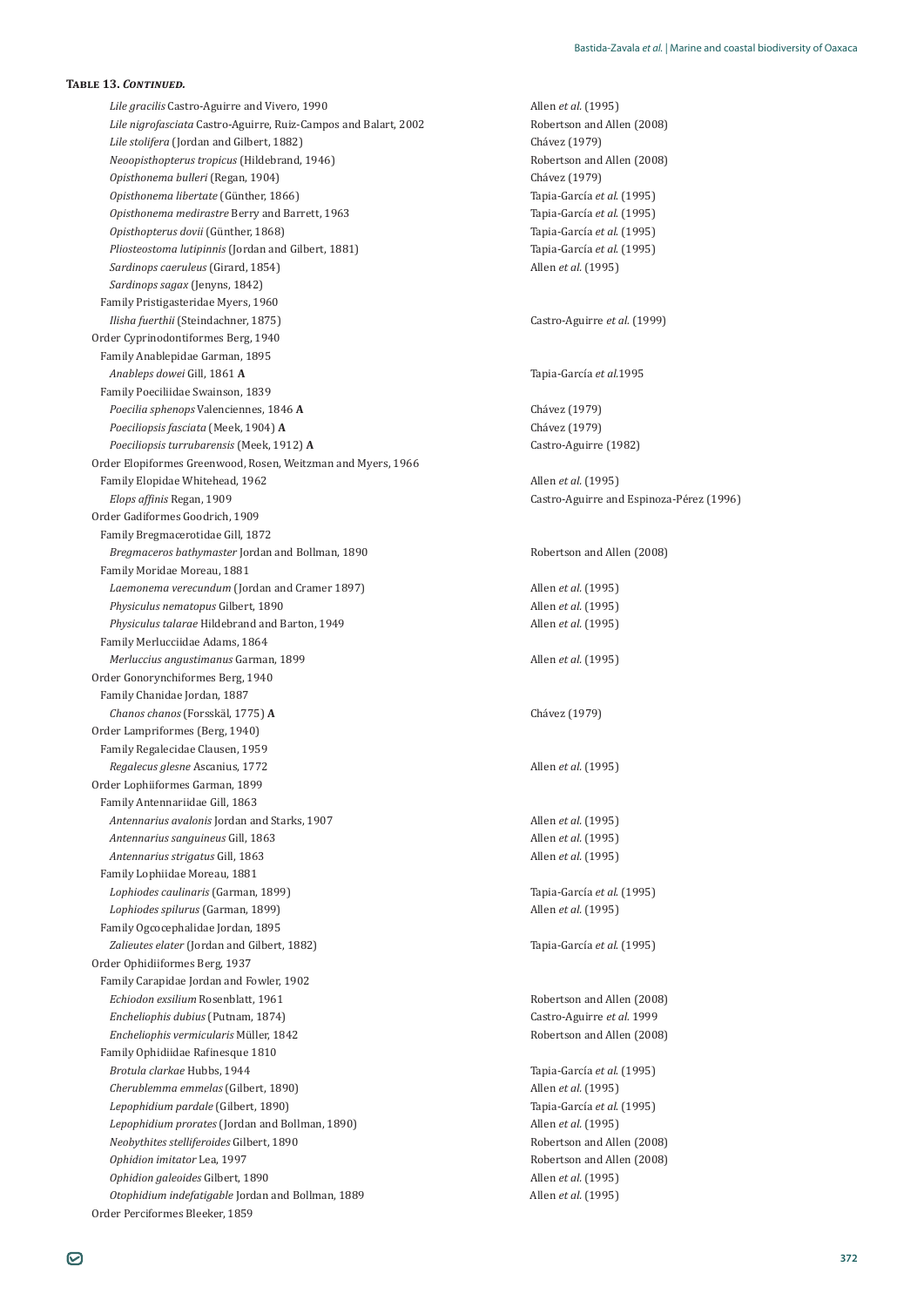Family Acanthuridae Bleeker, 1859 *Acanthurus nigricans* (Linnaeus, 1758) Allen *et al.* (1995) *Acanthurus triostegus* (Linneeus, 1758) Allen *et al.* (1995) *Acanthurus xanthopterus* Valenciennes, 1835 **Allen** *et al.* (1995) *Prionurus laticlavius* (Valenciennes, 1846) Allen *et al.* (1995) *Prionurus punctatus* Gill, 1862 Allen *et al.* (1995) Family Ammodytidae Lee, 1989 *Ammodytoides gilli* (Bean, 1895) **Robertson and Allen (2008)** Robertson and Allen (2008) Family Apogonidae Jordan and Gilbert, 1882 *Apogon pacificus* (Herre, 1935) *Apogon pacificus* (Herre, 1935) *Apogon retrosella* (Gill, 1862) **Robertson and Allen (2008)** Robertson and Allen (2008) Family Blenniidae Rafinesque 1810 *Ophioblennius steindachneri* Jordan and Evermann, 1898 **1998** Robertson and Allen (2008) *Plagiotremus azaleus* (Jordan and Bollman, 1890) Robertson and Allen (2008) Family Chaenopsidae Bleeker, 1859 *Chaenopsis coheni* Böhlke, 1957 Allen *et al.* (1995) Family Callionymidae Bleeker, 1859 *Synchiropus atrilabiatus* (Garman, 1899) **Robertson and Allen (2008**) **Robertson and Allen** (2008) Family Carangidae Rafinesque, 1815 *Alectis ciliaris* (Bloch, 1788) Tapia-García *et al*. (1995) *Caranx caballus Caranx caninus Caranx lugubris* Poey, 1860 Allen *et al.* (1995) *Caranx melampygus* Cuvier, 1833 **Allen** *et al.* (1995) *Caranx otrynter Caranx sexfasciatus* Quoy and Gaimard, 1824 Allen *et al.* (1995) *Caranx speciosus* Forsskål, 1775 Allen *et al.* (1995) *Caranx vinctus* (Jordan and Gilbert, 1882) *Charanx vinctus* (1979) *Chloroscombrus orqueta* Jordan and Gilbert, 1882 Tapia-García *et al*. (1995) *Decapterus macrosoma* Bleeker, 1851 Allen *et al.* (1995) *Decapterus muroadsi* (Temmink and Schlegel, 1844) Allen *et al.* (1995) *Elegatis bipinnulata* (Quoy and Gaimard, 1825) Allen *et al.* (1995) *Hemicaranx leucurus* (Günther, 1864) *Hemicaranx zelotes* Gilbert, 1898 Tapia-García *et al*. (1995) *Naucrates ductor* (Linnaeus, 1758) Allen *et al.* (1995) *Oligoplites altus*ȋ òǡͳͺͺȌ ȋͳͻͻȌ *Oligoplites refulgens* Gilbert and Starks, 1904 **Allen** *et al.* (1995) *Oligoplites saurus* (Bloch and Schneider, 1801) ȋͳͻͻȌ *Selar crumenophthalmus* (Bloch, 1793) *Selar crumenophthalmus* (Bloch, 1793) Selene brevoortii (Gill, 1863) *Selene orstedii* Lütken, 1880 **1995 1996 1996 1996 1996 1996 1996 1996 1996 1996 1996 1996 1996 1996 1996 1996 1996 1996 1996 1996 1996 1996 1996 1996 1996 1996 1996** *Selene peruviana* (Guichenot, 1866) Tapia-García *et al*. (1995) *Seriola peruana* Steindachner, 1876 Allen *et al.* (1995) *Seriola rivoliana* Valenciennes, 1833 **Allen** *et al.* (1995) **Allen** *et al.* **(1995)** *Trachinotus kennedyi* Steindachner, 1875 Allen *et al.* (1995) *Trachinotus paitensis* Cuvier, 1832 **Allen** *et al.* (1995) **Allen** *et al.* **(1995)** *Trachinotus rhodopus* Family Centropomidae Poey, 1868 *Centropomus armatus Centropomus medius* Gunther, 1864 Allen *et al.* (1995) *Centropomus nigrescens Centropomus robalito* Jordan and Gilbert, 1882 **b** *Chávez* (1979) *Centropomus viridis* Lockington, 1877 Allen *et al.* (1995) Family Chaetodontidae Bonaparte, 1832 *Chaetodon humeralis Johnrandallia nigrirostris* (Gill, 1862) Allen *et al.* (1995) Family Cirrhitidae Rafinesque, 1810 *Cirrhitus oxycephalus* (Bleeker, 1855) Allen *et al.* (1995) *Cirrhitus rivulatus* Valenciennes, 1846 Allen *et al.* (1995) *Oxycirrhites typus* Bleeker, 1857 Allen *et al.* (1995) Family Coryphaenidae Rafinesque, 1810 *Coryphaena equiselis* Linnaeus, 1758 Allen *et al.* (1995) *Coryphaena hippurus* Linnaeus, 1758 Allen *et al.* (1995)

Tapia-García et al. (1995) *Allen et al.* (1995) Tapia-García et al. (1995) Chávez (1979) Tapia-García et al. (1995) Allen *et al.* (1995) Chávez (1979)  $A$ llen *et al.* (1995) Tapia-García et al. (1995)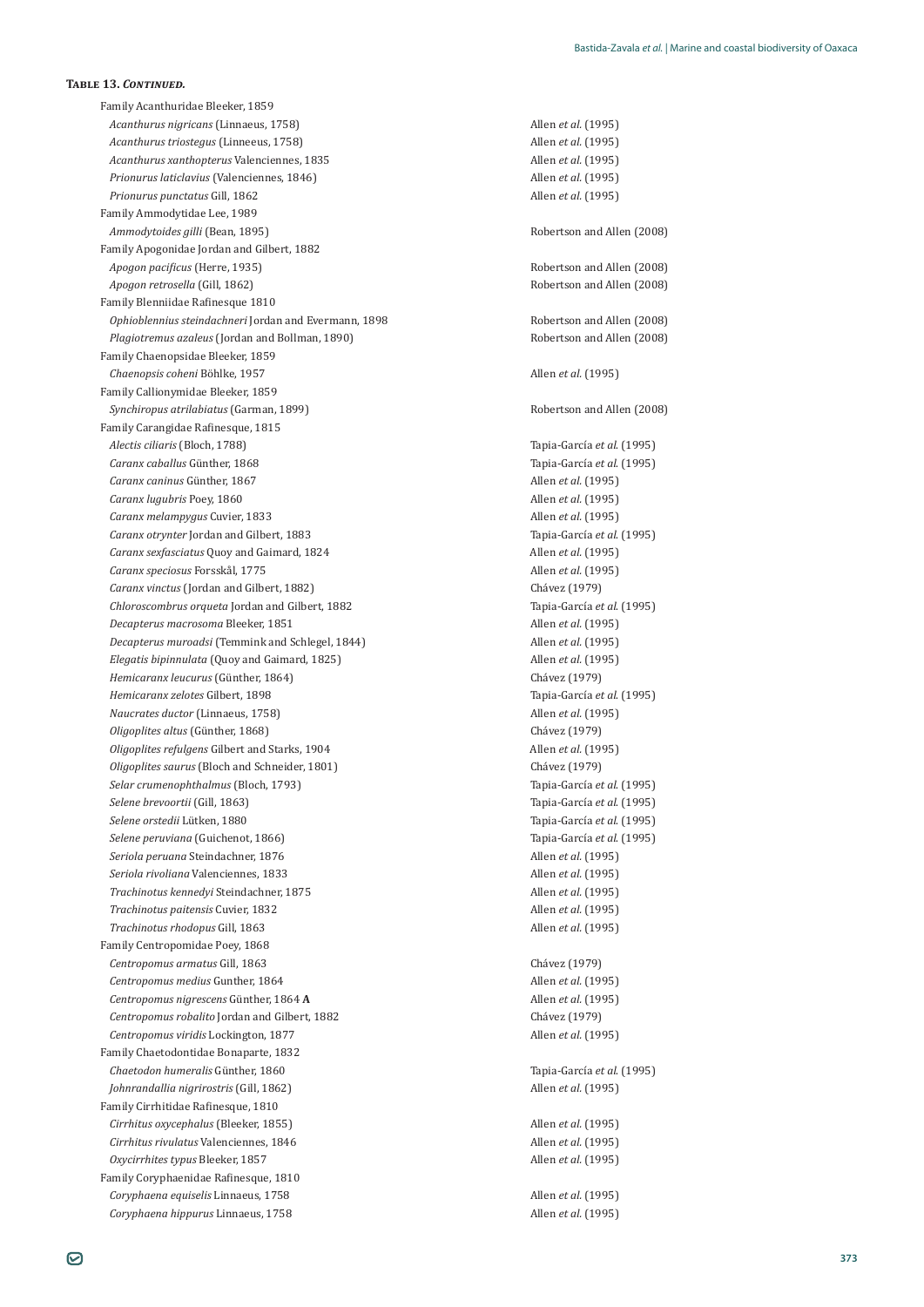Family Dactyloscopidae Bleeker, 1859 *Dactylagnus mundus Dactyloscopus amnis* Miller and Briggs, 1962 **Robertson and Allen (2008)** Robertson and Allen (2008) *Dactyloscopus byersi* Dawson, 1969 **1988 Robertson and Allen (2008) Robertson and Allen** (2008) *Dactyloscopus fimbriatus* (Reid, 1935) *Dactyloscopus fimbriatus* (Reid, 1935) *Dactyloscopus lunaticus* Gilbert, 1890 Robertson and Allen (2008) *Dactyloscopus minutus* Dawson, 1975 **1986 1986 1986 1986 1997 1998 1998 1998 1998 1999 1999 1999 1999 1999 1999 1999 1999 1999 1999 1999 1999 1999 1999 1999 1999 1999 1** *Dactyloscopus pectoralis* Gill, 1861 Robertson and Allen (2008) *Gillellus searcheri* Dawson, 1977 **Contained and Allen (2008)** Robertson and Allen (2008) *Gillellus semicinctus* Gilbert, 1890 **Robertson and Allen** (2008) *Heteristius cinctus* (Osburn and Nichols, 1916) **Reparament Construction** Robertson and Allen (2008) Family Echeneidae Gill, 1972 *Echeneis naucrates* Linnaeus, 1758 Allen *et al.* (1995) *Phtheirichthys lineatus* (Menzies, 1791 **Allen** *et al.* (1995) *Remora australis* Bennett, 1840 Allen *et al.* (1995) *Remora brachyptera* (Lowe, 1839) **Allen** *et al.* (1995) *Remora osteochir* Cuvier, 1829 **Allen** *et al.* (1995) **Allen** *et al.* **(1995)** *Remora remora* (Linnaeus, 1758) Allen *et al.* (1995) *Remorina albescens* (Temminck and Schlegel, 1850) Allen *et al.* (1995) Family Eleotridae Bleeker, 1859 *Dormitator latifrons* (Richardson, 1845) **A** Allen *et al.* (1995) *Eleotris picta* Kner, 1863 **A** Allen *et al.* (1995) *Erotelis armiger* (Jordan and Richardson *In:* Jordan, 1895) Allen *et al.* (1995) Gobiomorus maculatus (Günther, 1859) A *Gobiomorus polylepis* Family Ephippidae Parenti, 1981 *Chaetodipterus zonatus* (Girard, 1858) Tapia-García *et al*. (1995) *Parapsettus panamensis* (Steindachner, 1876) Allen *et al.* (1995) Family Gempylidae Lee, 1989 *Gempylus serpens* Cuvier, 1829 **Allen** *et al.* (1995) **Allen** *et al.* **(1995)** *Lepidocybium flavobrunneum* (Smith 1843) **Allen** *et al.* (1995) *Nealotus tripes* Johnson, 1865 Allen *et al.* (1995) Family Gerreidae Gill, 1972 *Diapterus aureolus* (Jordan and Gilbert, 1882) Tapia-García *et al*. (1995) *Diapterus peruvianus* (Cuvier, 1830) *Diapterus peruvianus* (Cuvier, 1830) *Castro-Aguirre* (1982) *Eucinostomus argenteus* Baird and Girard, 1855 **A** Allen *et al.* (1995) *Eucinostomus currani* Zahuranec, 1980 **A** Tapia-García *et al*. (1995) Eucinostomus dowii (Gill, 1863) *Eucinostomus entomelas* Zahuranec, 1980 **b** *Chávez* (1979) *Eucinostomus gracilis* (Gill, 1862) **A** Tapia-García *et al*. (1995) Eugerres axillaris (Günther, 1864) Eugerres brevimanus (Günther, 1864) *Eugerres lineatus* (Humbolt and Valenciennes, 1821) Allen *et al.* (1995) *Gerres cinerus* (Walbaum, 1792) **A** *Chávez* (1979) Family Gobiidae Fleming, 1822 *Aboma etheostoma* Jordan and Starks, 1895 **Robertson and Allen (2008)** Robertson and Allen (2008) *Awaous trasandeanus* (Gunther, 1861) **A** Allen *et al.* (1995) *Bathygobius ramosus* Ginsburg, 1947 **Allen** *et al.* (1995) *Allen <i>et al.* (1995) *Bollmannia ocellata* Gilbert, 1892 Allen *et al.* (1995) *Bollmannia stigmatura* Gilbert, 1892 Allen *et al.* (1995) *Ctenogobius manglicola* (Jordan and Starks *In:* Jordan, 1895) Allen *et al.* (1995) Ctenogobius sagittula (Günter, 1862) *Elacatinus puncticulatus* (Ginsburg, 1938) Enypnias seminudus (Günther, 1861) *Evermannia zosterura* (Jordan and Gilbert, 1882) *Chávez* (1979) *Evorthodus minutus* Meek and Hildebrand, 1928 Allen *et al.* (1995) *Gobionellus microdon* (Gilbert, 1892) **A** *Chávez* (1979) *Gobiosoma nudum* (Meek and Hildebrand, 1928) Allen *et al.* (1995) Gobiosoma paradoxum (Günther, 1861) *Microgobius brevispinnis Microgobius cyclolepis* Gilbert, 1890 Allen *et al.* (1995) *Microgobius emblematicus* (Jordan and Gilbert, 1882) Allen *et al.* (1995) *Microgobius erectus*

Robertson and Allen (2008) Tapia-García et al. (1998) ǡͳͻͷ͵ **A** Allen *et al.* (1995) Tapia-García et al. (1995) *Allen et al.* (1995) *Allen et al.* (1995) *Allen et al.* (1995) ǡͳͻ͵ͺȌ Allen *et al.* (1995) *Allen et al.* (1995) *Allen et al.* (1995) ǡͳͻ͵ͻ Allen *et al.* (1995)

ǡͳͻ͵ͺ Allen *et al.* (1995)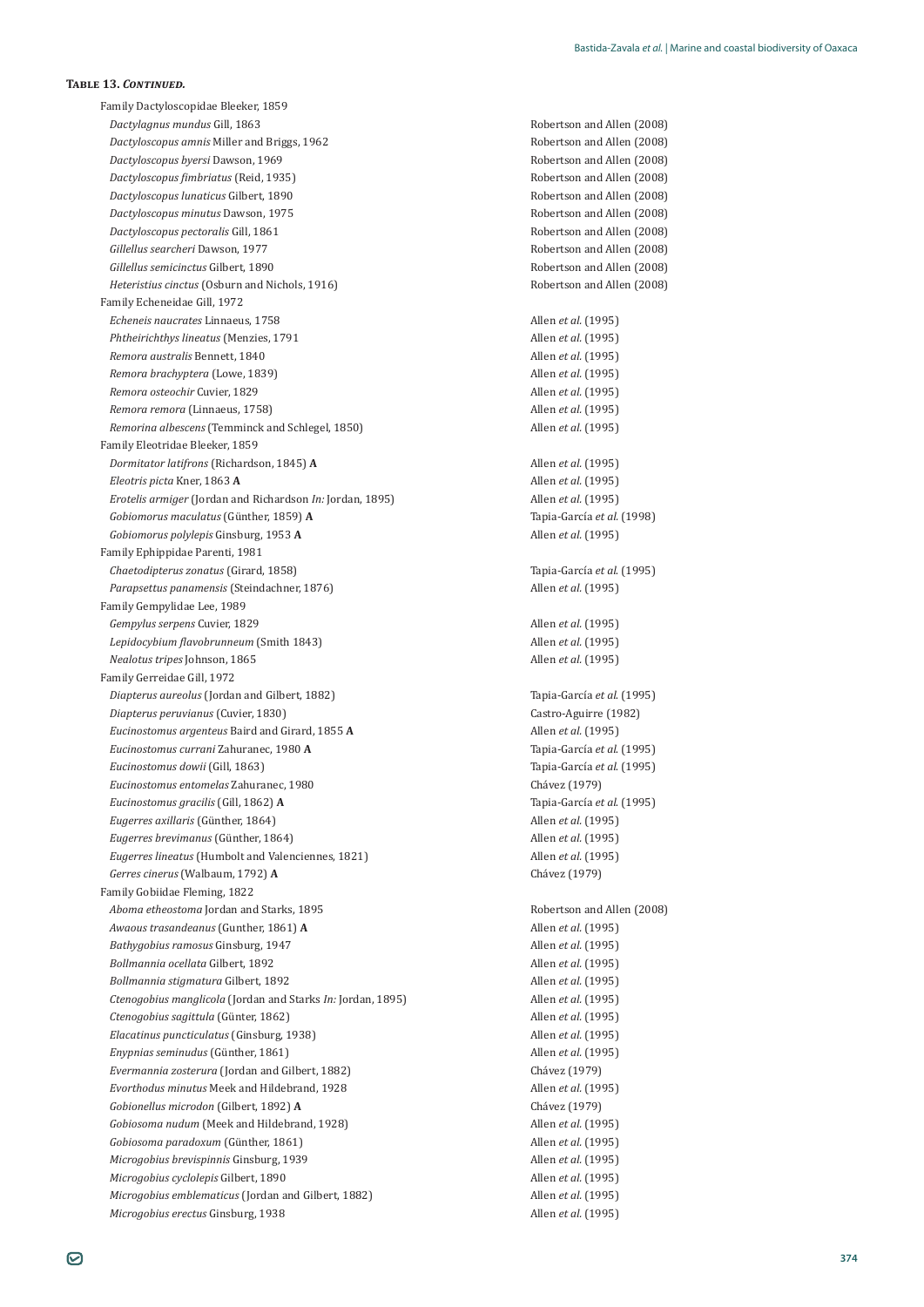*Microgobius miraflorensis* Gilbert and Starks, 1904 **by Change Changes** Chávez (1979) *Microgobius tabogensis* Meek and Hildebrand, 1928 Allen *et al.* (1995) *Parrella maxillaris* Family Haemulidae Richarson, 1848 *Anisotremus caesius* (Jordan and Gilbert, 1882) Allen *et al.* (1995) Anisotremus dovii (Günther, 1864) *Anisotremus interruptus* (Gill, 1862) *Anisotremus pacifici* (Günther, 1864) *Anisotremus taeniatus* Gill, 1861 **Allen** *et al.* (1995) **Allen** *et al.* (1995) *Conodon serrifer* Jordan and Gilbert, 1882 Allen *et al.* (1995) *Haemulon flaviguttatum* Gill, 1862 **Allen** *et al.* (1995) *Haemulon maculicauda* (Gill, 1862) **Allen** *et al.* (1995) **Allen** *et al.* (1995) *Haemulon scudderi* Gill, 1862 Allen *et al.* (1995) *Haemulon sexfasciatum* Gill, 1862 Allen *et al.* (1995) *Haemulon steindachneri* (Jordan and Gilbert, 1882) Allen *et al.* (1995) *Haemulopsis axillaris* ((Steindachner, 1869) Tapia-García *et al*. (1995) *Haemulopsis elongatus* (Jordan and Gilbert, 1879) Tapia-García *et al*. (1995) *Haemulopsis leuciscus* (Günther, 1864) *Haemulopsis nitidus* (Steindachner, 1869) Tapia-García *et al*. (1995) *Microlepidotus brevipinnis* (Steindachner, 1869) Allen *et al.* (1995) *Orthopristis cantharinus* (Jenyns, 1840) Allen *et al.* (1995) Orthopristis chalceus (Günther, 1864) *Pomadasys bayanus* (Jordan and Evermann, 1898) **A** Allen *et al.* (1995) *Pomadasys branickii* (Steindachner, 1879) Allen *et al.* (1995) *Pomadasys macracanthus* (Günther, 1864) *Pomadasys panamensis* (Steindachner, 1875) Tapia-García *et al*. (1995) *Xenichthys xanti Xenistius californiensis* (Steindachner, 1875) Allen *et al.* (1995) Family Istiophoridae Lee, 1989 *Istiophorus platypterus* (Shaw, 1792) Allen *et al.* (1995) *Makaira indica* (Cuvier *In*: Cuvier and Valenciennes, 1832) **Allen** *et al.* (1995) *Makaira mazara* (Jordan and Snyder, 1901) Allen *et al.* (1995) *Tetrapturus angustirostris* Tanaka, 1915 Allen *et al.* (1995) *Tetrapturus audax* (Philippi, 1887) Allen *et al.* (1995) Family Kuhliidae Gill, 1972 *Kuhlia mugil* (Forster *In*: Bloch and Schneider, 1801) Robertson and Allen (2008) Family Kyphosidae Gill, 1972 *Kyphosus analogus* (Gill, 1862) Allen *et al.* (1995) *Kyphosus elegans* (Peters, 1869) Allen *et al.* (1995) *Sectator ocyurus* (Jordan and Gilbert, 1882) Allen *et al.* (1995) Family Labridae Cuvier, 1816 *Bodianus diplotaenia* (Gill, 1862) Allen *et al.* (1995) *Decodon melasma* Gomon, 1974 Allen *et al.* (1995) *Halichoeres aestuaricola* Bussing, 1972 Allen *et al.* (1995) *Halichoeres chierchiae* Di Caporiacco, 1947 **Allen** *et al.* (1995) Halichoeres dispilus (Günther, 1864) *Halichoeres melanotis* (Gilbert, 1890) Allen *et al.* (1995) *Halichoeres nicholsi* (Jordan and Gilbert, 1882) Allen *et al.* (1995) *Halichoeres notospilus* (Günther, 1864) *Iniistius pavo* (Valenciennes *in:* Cuvier and Valenciennes, 1840) *Novaculichthys taeniourus* (Lacépède, 1801) *Allen et al.* (1995) *Thalassoma grammaticum* Gilbert, 1890 Allen *et al.* (1995) *Thalassoma lucasanum* (Gill, 1862) Allen *et al.* (1995) Family Labrisomidae Bleeker, 1859 **Paraclinus mexicanus** (Gilbert, 1904) **Robertson and Allen (2008)** Robertson and Allen (2008) Family Lobotidae Springer and Raasch, (1995) *Lobotes pacificus* Gilbert 1898 **Allen** *et al.* (1995) *Lobotes surinamensis* (Bloch, 1790) ȋͳͻͻȌ Family Lutjanidae Springer and Raasch, (1995) *Hoplopagrus guentherii* Gill, 1862 Allen *et al.* (1995) Lutjanus aratus (Günther, 1864) *Lutjanus argentiventris* (Peters, 1869) Allen *et al.* (1995) *Lutjanus colorado* Jordan and Gilbert, 1882 Tapia-García *et al*. (1995)

ǡͳͻ͵ͺ Allen *et al.* (1995) Chávez (1979)<br>Allen et al. (1995) *Allen et al.* (1995) Tapia-García et al. (1995) Tapia-García et al. (1995) Chávez (1979) Tapia-García et al. (1995) *Allen et al.* (1995) *Allen et al.* (1995) ±*et al.* (2007)

òǡͳͺͶȌ Allen *et al.* (1995)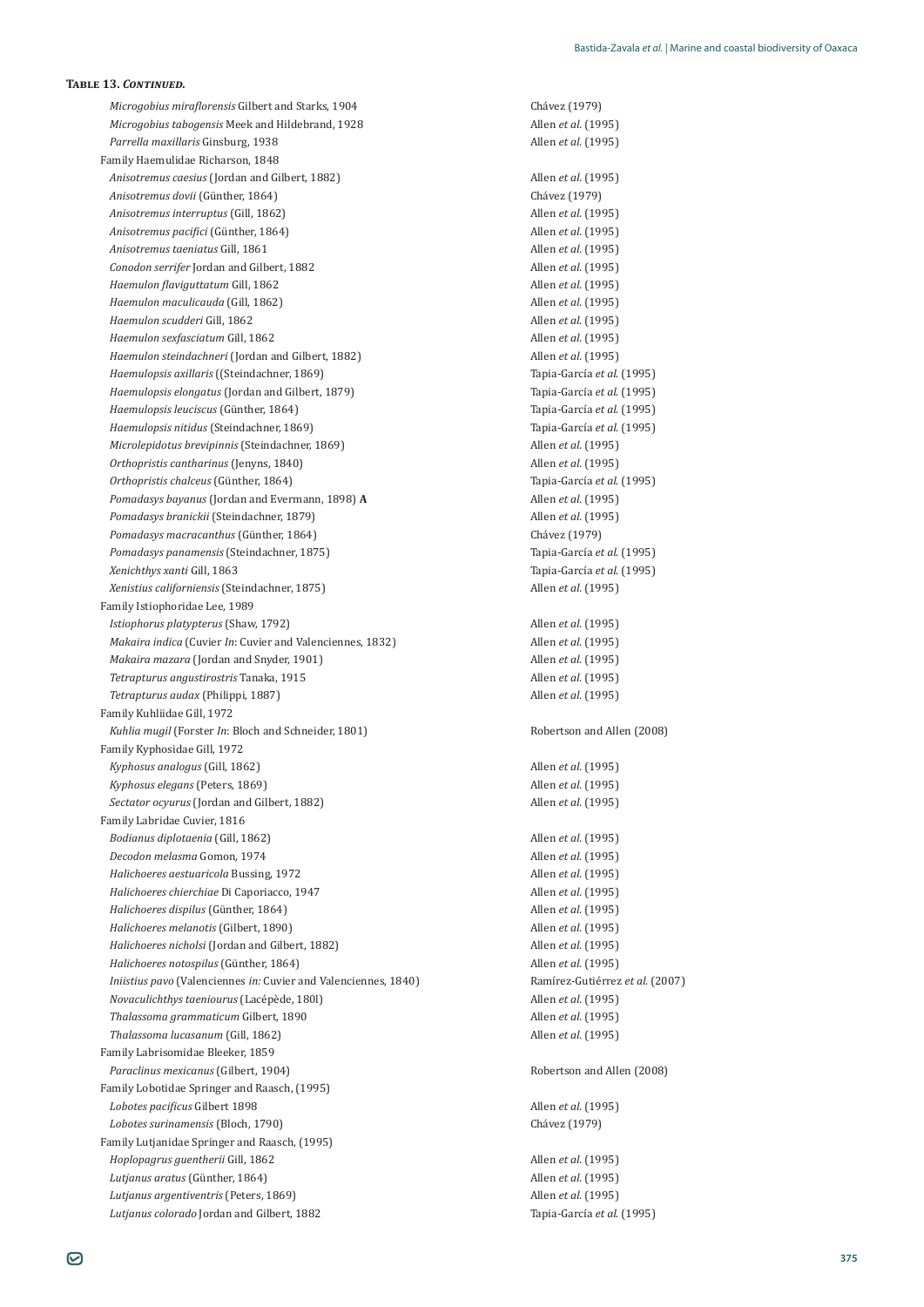*Lutjanus guttatus* (Steindachner, 1869) Tapia-García *et al*. (1995) *Lutjanus inermis* (Peters, 1869) Allen *et al.* (1995) *Lutjanus jordani* (Gilbert, 1897) Allen *et al.* (1995) *Lutjanus novemfasciatus* Gill, 1862 Allen *et al.* (1995) *Lutjanus peru* (Nichols and Murphy, 1922) Tapia-García *et al*. (1995) *Lutjanus viridis* (Valenciennes, 1846) Allen *et al.* (1995) Family Luvaridae Parenti, 1981 *Luvarus imperialis* Rafinesque, 1810 **Allen** *et al.* (1995) Family Malacanthidae Springer and Raasch, (1995) *ϔ* Gill, 1865 Allen *et al.* (1995) *Caulolatilus hubbsi*ǡͳͻͺ Allen *et al.* (1995) *Caulolatilus princeps* (Jenyns, 1840) Allen *et al.* (1995) Family Microdesmidae Bleeker, 1859 *Microdesmus affinis* Meek and Hildebrand, 1928 **Allen (2008)** Robertson and Allen (2008) *Microdesmus dipus Microdesmus dorsipunctatus* Dawson, 1968 **and** *a is castro-Aguirre et al.* (1999) Family Mugilidae Bonaparte, 1831 *Agonostomus monticola* (Bancroft, 1834) **C** Allen *et al.* (1995) *Chaenomugil proboscideus* (Günther, 1861) *Joturus pichardi* Poey, 1860 **C** Allen *et al.* (1995) *Mugil cephalus* Linnaeus, 1758 **C** ȋͳͻͻȌ *Mugil curema* Valenciennes, 1836 C<br>
Chávez (1979) *Mugil hospes* Jordan and Culver, 1895 **and** *Mugil hospes* [1979] *Mugil setosus* Gilbert, 1892 Allen *et al.* (1995) Family Mullidae Günther, 1859 *Mulloidichthys dentatus* (Gill, 1862) Tapia-García *et al*. (1995) *Pseudupeneus grandisquamis* (Gill, 1863) Family Nematistiidae Springer and Raasch, (1995) *Nemastistius pectoralis* Gill, 1862 Ǧ*et al.* (1999) Family Nomeidae Lee, 1989 *Nomeus gronovii* (Gmelin, 1789) Allen *et al.* (1995) *Psenes sio* Haedrich, 1970 Allen *et al.* (1995) Family Opistognathidae Springer and Raasch, (1995) Lonchopisthus sinuscalifornicus (Castro-Aguirre and Villavicencio-Garayzar, 1988) *Opistognathus punctatus* Peters, 1869 Robertson and Allen (2008) *Opistognathus scops* (Jenkins and Evermann, 1889) **Communist Robertson and Allen (2008)** Robertson and Allen (2008) Family Polynemidae Springer and Raasch, (1995) *Polydactylus approximans* (Lay and Bennett, 1839) **Chaves** (1979) *Polydactylus opercularis* (Gill, 1863) Family Polyprionidae Springer and Raasch, (1995) **Stereolepis gigas Ayres, 1859** Allen *et al.* (1995) Family Pomacanthidae Fraser-Brunner, 1933 *Holacanthus passer* Valenciennes, 1846 Allen *et al.* (1995) *Pomacanthus zonipectus* (Gill, 1862) Allen *et al.* (1995) Family Pomacentridae (Cuvier, 1816) *Abudefduf concolor* (Gill, 1862) Allen *et al.* (1995) *Abudefduf declivifrons* (Gill, 1862) **Robertson and Allen** (2008) *Abudefduf troschelii* (Gill, 1862) Allen *et al.* (1995) *Chromis alta* Greenfield and Woods, 1980 **Allen** *et al.* (1995) *Chromis atrilobata* Gill, 1862 Allen *et al.* (1995) *Microspathodon bairdii* (Gill, 1862) Allen *et al.* (1995) *Microspathodon dorsalis* (Gill, 1862) Allen *et al.* (1995) *Stegastes acapulcoensis* (Fowler, 1944) Allen *et al.* (1995) *Stegastes flavilatus* (Gill, 1862) Allen *et al.* (1995) *Stegastes rectifraenum* (Gill, 1862) Allen *et al.* (1995) Family Priacanthidae Springer and Raasch, (1995) *Cookeolus japonicus* (Cuvier *In: Cuvier and Valenciennes, 1829*) Allen *et al.* (1995) *Heteropriacanthus cruentatus* (Lacepède, 1801) **Allen** *et al.* (1995) *Pristigenys serrula* (Gilbert, 1891) Tapia-García *et al*. (1995) Family Ptereleotridae Thacker, 2000 Ptereleotris carinata Bussing, 2001 and *Ptereleotris carinata* Bussing, 2001 Family Scaridae Rafinesque, 1810 *Nicholsina denticulata* (Evermann and Radcliffe, 1917) **Allen** *et al.* (1995)

Castro-Aguirre et al. (1999) *Allen et al.* (1995) Tapia-García et al. (1995) Tapia-García et al. (1995)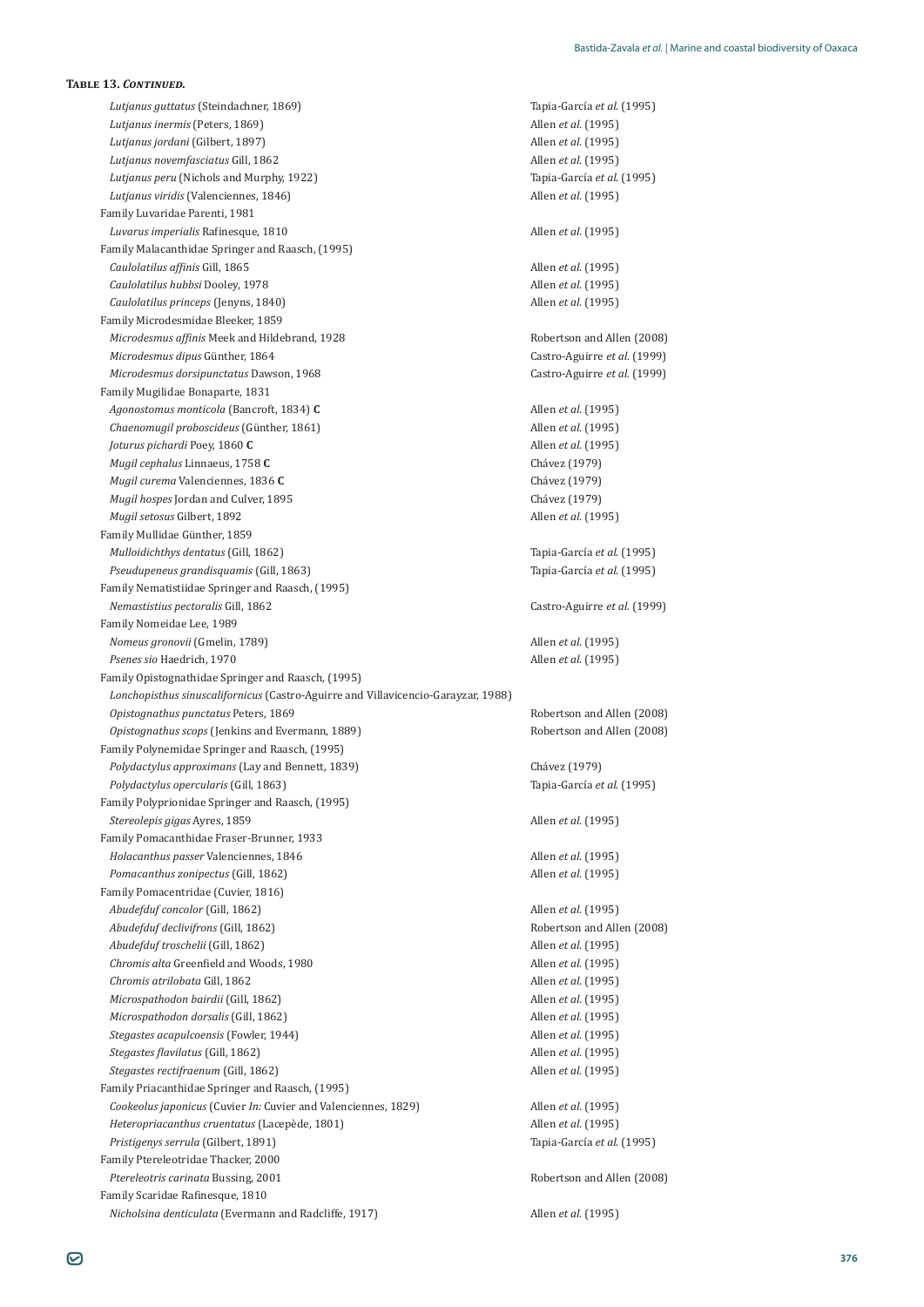*Scarus compressus* (Osburn and Nichols, 1916) Allen *et al.* (1995) *Scarus ghobban* Forsskål, 1775 Allen *et al.* (1995) *Scarus perrico* Jordan and Gilbert, 1882 Allen *et al.* (1995) *Scarus rubroviolaceus* Bleeker, 1847 Allen *et al.* (1995) Family Sciaenidae Regan, 1913 *Bairdiella armata Bairdiella ensifera* (Jordan and Gilbert, 1882) *Bairdiella icistia* (Jordan and Gilbert, 1882) Allen *et al.* (1995) *Corvula macrops* (Steindachner, 1876) Allen *et al.* (1995) *Cynoscion albus* (Günther, 1864) *Cynoscion nannus* Castro-Aguirre and Arvizu-Martínez, 1976 **Allen** *et al.* (1995) *Cynoscion phoxocephalus* Jordan and Gilbert, 1882 Tapia-García *et al*. (1995) *Cynoscion reticulatus* (Günther, 1864) Cynoscion squamipinnis (Günther, 1867) *Cynoscion stolzmanni* (Steindachner, 1879) Allen *et al.* (1995) *Elattarchus archidium* (Jordan and Gilbert, 1882) Tapia-García *et al*. (1995) *Isopisthus remifer* Jordan and Gilbert, 1882 Tapia-García *et al*. (1995) *Larimus acclivis* Jordan and Brisol, 1898 Tapia-García *et al*. (1995) Larimus argenteus (Gill, 1863) *Larimus effulgens* Gilbert, 1898 Tapia-García *et al*. (1995) *Larimus pacificus* Jordan and Bollman, 1890 **Tapia-García** *et al.* (1995) *Menticirrhus elongatus* (Günther, 1864) *Menticirrhus nasus* (Günther, 1868) *Menticirrhus paitensis* Hildebrand, 1946 **Allen** *et al.* (1995) **Allen** *et al.* (1995) *Menticirrhus panamensis* (Steindachner, 1877) Tapia-García *et al*. (1995) *Menticirrhus undulatus* (Girard, 1854) Allen *et al.* (1995) *Micropogonias altipinnis* (Günther, 1864) *Micropogonias ectenes* Jordan and Gilbert, 1882 Allen *et al.* (1995) *Micropogonias megalops* (Gilbert, 1890) Allen *et al.* (1995) *Odontoscion xanthops* Gilbert, 1898 Allen *et al.* (1995) *Ophioscion imiceps* (Jordan and Gilbert, 1882) Allen *et al.* (1995) *Ophioscion scierus* (Jordan and Gilbert, 1884) Allen *et al.* (1995) *Ophioscion strabo* Gilbert, 1897 Allen *et al.* (1995) *Paralonchurus goodei* Gilbert *In*: Jordan and Evermann, 1898 **Tapia-García** *et al.* (1995) *Paralonchurus rathbuni* (Jordan and Bollman, 1890) Allen *et al.* (1995) *Pareques fuscovittatus* (Kendall and Radcliffe, 1912) Allen *et al.* (1995) Stellifer chrysoleuca (Günther, 1867) *Stellifer ericymba* (Jordan and Gilbert, 1882) Allen *et al.* (1995) *Stellifer illecebrosus* Gilbert *In*: [ordan and Evermann, 1898 **1998** Tapia-García *et al.* (1995) *Umbrina analis Umbrina bussingi* López, 1980 Allen *et al.* (1995) *Umbrina dorsalis* Gill, 1862 Allen *et al.* (1995) *Umbrina xanti* Gill, 1862 Tapia-García *et al*. (1995) Family Scombridae Rafinesque, 1815 *Acanthocybium solandri* (Cuvier, 1832) **Allen** *et al.* (1995) *Auxis rochei eudorax* Collette and Aadland, 1996 **Allen** *et al.* (1995) *Allen et al.* (1995) *Auxis thazard brachydorax* Collette and Aadland, 1996 **Allen** *et al.* (1995) **Allen** *et al.* (1995) *Euthynnus lineatus* Kishinouye, 1920 Allen *et al.* (1995) *Katsuwonus pelamis* (Linnaeus, 1758) Allen *et al.* (1995) *Sarda orientalis* (Temminck and Schlegel, 1844) Allen *et al.* (1995) *Scomberomorus sierra* Jordan and Starks, 1895 Tapia-García *et al*. (1995) *Thunnus albacares* (Bonnaterre, 1788) **Allen** *et al.* (1995) *Thunnus obesus* (Lowe, 1839) **Allen** *et al.* (1995) Family Serranidae Swainson, 1839 *Alphestes immaculatus* Breder, 1936 **Allen** *et al.* (1995) **Allen** *et al.* (1995) *Alphestes multiguttatus* (Günther, 1867) *Cephalopholis panamensis* (Steindachner, 1877) Allen *et al.* (1995) *Dermatolepis dermatolepis* (Boulenger, 1895) Allen *et al.* (1995) *Diplectrum eumelum* Rosenblatt and Johnson, 1974 Allen *et al.* (1995) *Diplectrum euryplectrum* Jordan and Bollmann, 1890 Tapia-García *et al*. (1995) *Diplectrum labarum* Rosenblatt and Johnson, 1974 Tapia-García *et al*. (1995)  $Diplectrum macropoma$ <sup>(Günther, 1864)</sup> *Diplectrum maximum* Hildebrand, 1946 **Allen** *et al.* (1995)

Allen *et al.* (1995)<br>Allen *et al.* (1995) òǡͳͺͶȌ Allen *et al.* (1995) Tapia-García et al. (1995) *Allen et al.* (1995) Tapia-García et al. (1995) Tapia-García et al. (1995) Tapia-García et al. (1995) Tapia-García et al. (1995) *Allen et al.* (1995) *Allen et al.* (1995) *Allen et al.* (1995)

Tapia-García et al. (1995)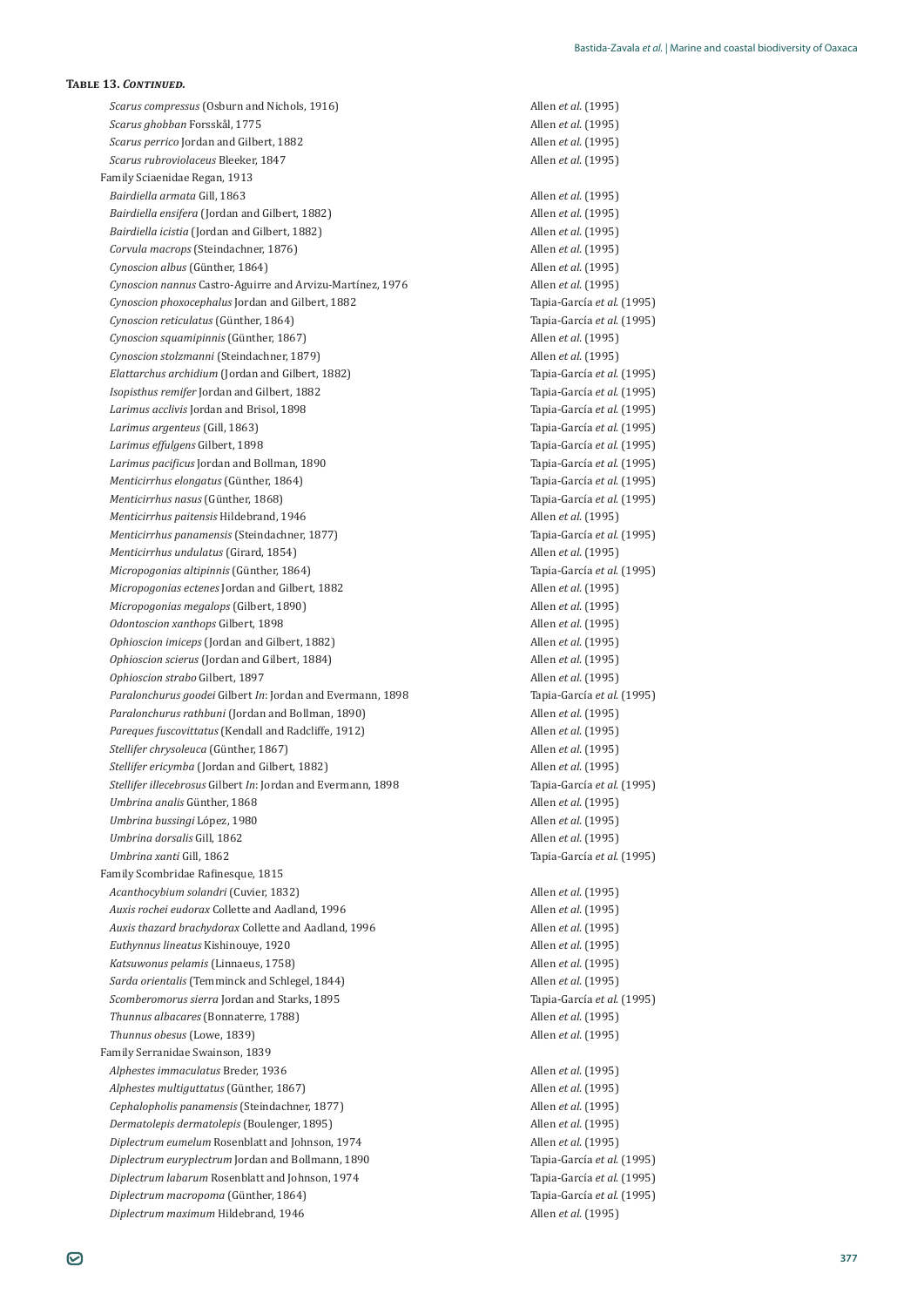*Diplectrum pacificum Meek and Hildebrand, 1925* Tapia-García *et al.* (1995) *Diplectrum rostrum* Bortone, 1974 Allen *et al.* (1995) *Epinephelus acanthistius* (Gilbert, 1892) Allen *et al.* (1995) *Epinephelus analogus* Gill, 1864 Tapia-García *et al*. (1995) *Epinephelus exsul* (Fowler, 1944) Allen *et al.* (1995) *Epinephelus itajara* (Lichtenstein, 1822) Allen *et al.* (1995) *Epinephelus labriformis* (Jenyns, 1840) Allen *et al.* (1995) *Hemanthias signifer* (Garman, 1899) Allen *et al.* (1995) *Hemanthias peruanus* (Steindachner, 1874) Allen *et al.* (1995) *Hyporthodus niphobles* (Gilbert and Starks, 1897) Allen *et al.* (1995) *Mycteroperca xenarcha* Jordan, 1888 Allen *et al.* (1995) *Paralabrax loro* Walford, 1936 **Allen** *et al.* (1995) **Allen** *et al.* **(1995)** *Paralabrax nebulifer* (Girard, 1854) Allen *et al.* (1995) *Paranthias colonus* (Valenciennes, 1846) Allen *et al.* (1995) *Pronotogrammus eos* Gilbert, 1890 **Allen** *et al.* (1995) *Pronotogrammus multifasciatus Rypticus bicolor* Valenciennes, 1846 Allen *et al.* (1995) *Rypticus nigripinnis* Gill, 1861 Tapia-García *et al*. (1995) *Serranus aequidens* (Gilbert, 1890) Allen *et al.* (1995) *Serranus huascarii* Boulenger, 1895 Allen *et al.* (1995) *Serranus psittacinus* Valenciennes, 1846 Allen *et al.* (1995) Family Sparidae Bonaparte, 1832 *Calamus brachysomus* (Lockington, 1880) Allen *et al.* (1995) Family Sphyraenidae Röse, 1793 *Sphyraena ensis* Jordan and Gilbert, 1882 Tapia-García *et al*. (1995) Family Stromateidae Lee, 1989 *Peprilus medius* (Peters, 1869) Tapia-García *et al*. (1995) *Peprilus snyderi* Gilbert and Starks, 1904 Tapia-García *et al*. (1995) Family Trichiuridae Rafinesque, 1810 *Trichiurus lepturus* Linnaeus, 1758 **A** Allen *et al.* (1995) Family Uranoscopidae Regan, 1913 *Astroscopus zephyreus* Gilbert and Starks *In:* Gilbert, 1897 Allen *et al.* (1995) *Kathetostoma averruncus* Jordan and Bollmann, 1890 Allen *et al.* (1995) Family Xiphiidae Regan, 1909 *Xiphias gladius* Linnaeus, 1758 Allen *et al.* (1995) Family Zanclidae Parenti, 1981 *Zanclus cornutus* (Linnaeus, 1758) Robertson and Allen (2008) Order Pleuronectiformes Bleeker, 1859 Family Achiridae Swainson, 1839 *Achirus mazatlanus* (Steindachner, 1869) **A** Tapia-García *et al*. (1995) Achirusscutum (Günther, 1862) *Achirus zebrinus* Clark, 1936 *Achirus zebrinus* Clark, 1995) *Achirus zebrinus* Clark, 1995  $Trinectes fonsecensis$  (Günther, 1862) Family Bothidae Norman, 1934 Bothus constellatus (Jordan and Goss, 1889) Tapia-García *et al.* (1995) Bothus leopardinus (Günther, 1862) *Engyphrys sanctilaurentia* Jordan and Bollman, 1890 Tapia-García *et al*. (1995) *Monolene asaedai* Clark, 1936 *Monolene asaedai* Clark, 1936 *Perissias taeniopterus* (Gilbert, 1890) Allen *et al.* (1995) Family Cynoglossidae Swainson, 1839 *Symphurus atramentatus* (Jordan and Bollman, 1890) Tapia-García *et al*. (1995) *Symphurus callopterus* Munroe and Mahadeva, 1989 **3.1 Allen** *et al.* (1995) *Symphurus chabanaudi* Mahadeva and Munroe, 1990 **Allen** *et al.* (1995) Symphurus elongatus (Günther, 1868) *Symphurus fasciolaris* Gilbert, 1892 Allen *et al.* (1995) *Symphurus gorgonae* Chabanaud, 1948 **1998 1998 1999 1999 1999 1999 1999 1999 1999 1999 1999 1999 1999 1999 1999 1999 1999 1999 1999 1999 1999 1999 1999 1999 1999 1999 1** *Symphurus leei* Jordan and Bollman, 1890 **Allen** *et al.* (1995) Allen *et al.* (1995) *Symphurus melanurus* Clark, 1936 *Symphurus melanurus* Clark, 1936 *Allen et al.* **(1995)** *Symphurus melasmatotheca* Munroe and Nizinski, 1990 Allen *et al.* (1995) *Symphurus oligomerus* Mahadeva and Munroe, 1990 **Allen** *et al.* (1995) *Symphurus prolatinaris* Munroe, Nizinski and Mahadeva, 1991 *Allen et al.* (1995) *Symphurus undecimplerus* Munroe and Nizinski, 1990 **Allen** *et al.* (1995) *Symphurus williamsi* Jordan and Culver *In*: Jordan, 1895 **Allen** *et al.* (1995)

ǡͳͺ͵ Allen *et al.* (1995) Tapia-García et al. (1995) Tapia-García et al. (1995) *Allen et al.* (1995) Tapia-García et al. (1995)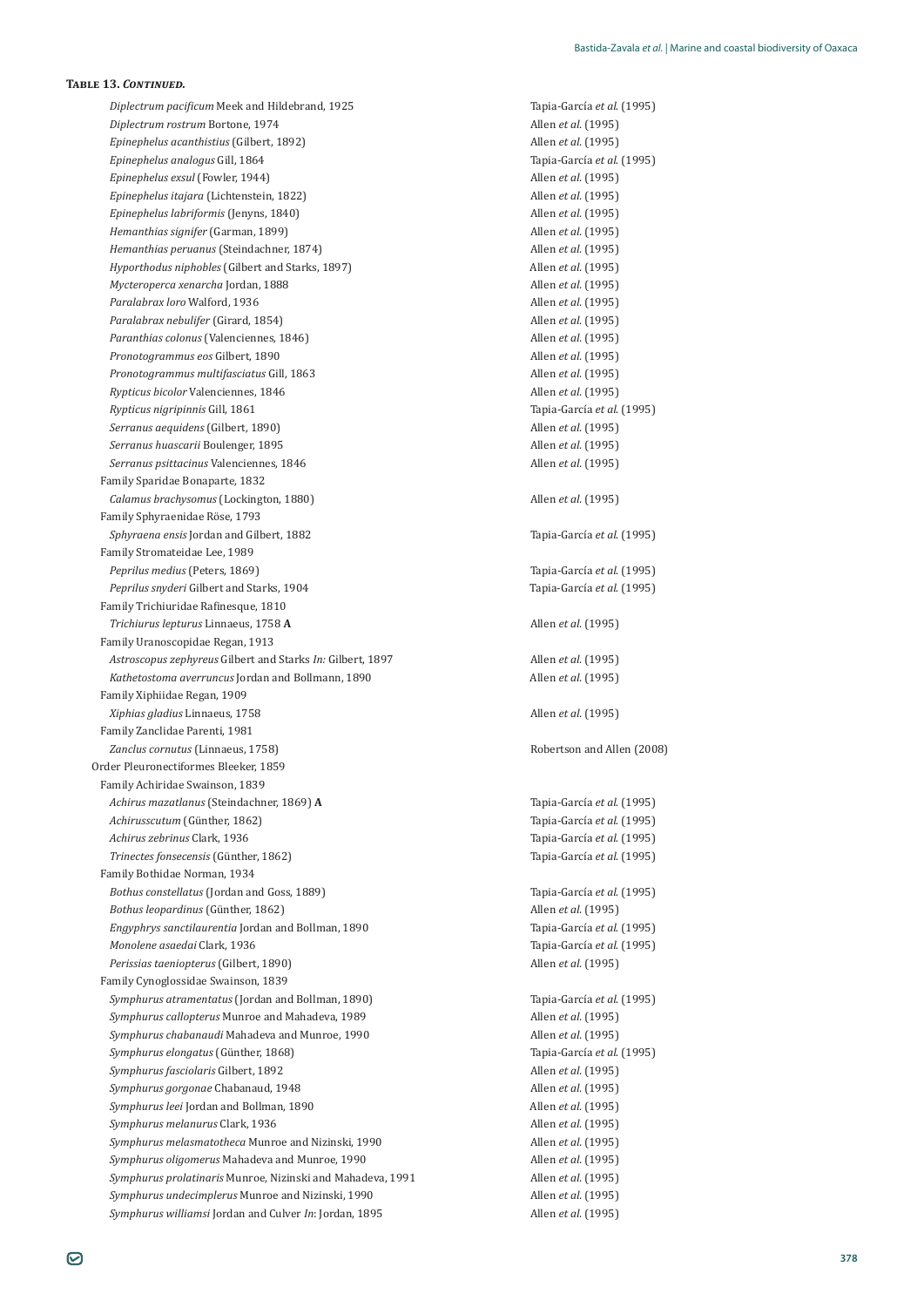Family Paralichthyidae Swainson, 1839 *Ancylopsetta dendritica* Gilbert, 1890 Tapia-García *et al*. (1995) *Citharichthys gilberti*ǡͳͺͺͻ**A** Tapia-García *et al*. (1995) *Citharichthys mariajorisae* van der Heiden and Mussot-Pérez, (1995) **Bobertson and Allen (2008)** *Citharichthys platophrys* Gilbert, 1891 Tapia-García *et al*. (1995) *Citharichthys stigmaeus* Jordan and Gilbert, 1882 Allen *et al.* (1995) *Citharichthys xanthostigma* Gilbert, 1890 Allen *et al.* (1995) *Cyclopsetta panamensis* (Steindachner, 1875) Tapia-García *et al*. (1995) *Cyclopsetta querna* (Jordan and Bollman, 1890) Tapia-García *et al*. (1995) *Etropus crossotus* Jordan and Gilbert, 1882 Tapia-García *et al*. (1995) *Etropus peruvianus* Hildebrand, 1946 **Allen** *et al.* (1995) *Allen et al.* (1995) *Hippoglossina bollmani* Gilbert, 1890 Allen *et al.* (1995) *Hippoglossina tetrophthalma* (Gilbert, 1890) Allen *et al.* (1995) *Paralichthys woolmani* Jordan and Williams, 1897 Tapia-García *et al*. (1995) *Syacium latifrons* Jordan and Gilbert, 1882 Tapia-García *et al*. (1995) Syacium ovale (Günther, 1864) Order Scorpaeniformes Garman, 1899 Family Scorpaenidae Risso, 1827 **Pontinus furcirhinus Garman, 1899** Allen *et al.* (1995) *Pontinus sierra* (Gilbert, 1890) Tapia-García *et al*. (1995) *Scorpaena histrio* Jenyns, 1840 Allen *et al.* (1995) *Scorpaena plumieri mystes* Jordan and Starks, 1895 Allen *et al.* (1995) *Scorpaena russula* Jordan and Bollman, 1889 Tapia-García *et al*. (1995) *Scorpaenodes xyris* (Jordan and Gilbert, 1882) Allen *et al.* (1995) Family Triglidae Regan, 1913 *Bellator gymnostethus* (Gilbert, 1892) Allen *et al.* (1995) *Bellator loxias* (Jordan, 1897) Tapia-García *et al*. (1995) *Bellator xenisma* (Jordan and Bollman, 1890) **Allen** *et al.* (1995) *Prionotus albirostris* Jordan and Bollman, 1890 Tapia-García *et al*. (1995) *Prionotus birostratus* Richardson, 1844 Tapia-García *et al*. (1995) *Prionotus horrens* Richardson, 1844 Tapia-García *et al*. (1995) *Prionotus ruscarius* Gilbert and Starks, 1904 Tapia-García *et al*. (1995) *Prionotus stephanophrys* Lockington, 1881 Tapia-García *et al*. (1995) Order Siluriformes Cuvier, 1817 Family Ariidae Günter, 1864 *Arius guatemalensis Ariusseemanni Bagre panamensis Bagre pinnimaculatus* Steindachner, 1876 **A** Allen *et al.* (1995) *Cathorops fuerthii* (Steindachner, 1877) **A** Allen *et al.* (1995) *Cathorops liropus* (Bristol, 1897) Tapia-García *et al.* (1998) *Notarius kessleri* (Steindachner, 1877) Allen *et al.* (1995) *Notarius planiceps* (Steindachner, 1877) Allen *et al.* (1995) Occidentarius platypogon (Günther, 1864) Sciades dowii (Gill, 1863) A Sciades troschelii (Gill 1863) Order Syngnathiformes Berg, 1940 Family Fistulariidae Blainville, 1818 *Fistularia commersonii* Rüppell. 1838 *Fistularia commersonii* Rüppell. 1838 **Allen** *et al.* **(1995)** *Fistularia corneta* Gilbert and Starks, 1904 Tapia-García *et al*. (1995) Family Syngnathidae Bonaparte, 1831 *Hippocampus ingens* Girard, 1858 Tapia-García *et al.* (1995) *Syngnathus auliscus* (Swain, 1882) Ǧ*et al*. (1999) Order Tetraodontiformes Berg, 1940 Family Balistidae Regan, 1902 *Balistes polylepis* Steindachner, 1876 Tapia-García *et al*. (1995) *Canthidermis maculatus* (Bloch, 1786) Allen *et al.* (1995) *Melichthys niger* (Bloch, 1786) Allen *et al.* (1995) *Pseudobalistes naufragium* (Jordan and Starks, 1895) Allen *et al.* (1995) *ϔ*(Gilbert and Starks, 1904) Allen *et al.* (1995) Family Diodontidae Bibron, 1855 *Diodon eydouxii* Brissout de Barneville, 1846 **1996 1846 1846 1846 1846 1846 1846 1846 1846 1846 1846 1846 1846 1846 1846 1846 1846 1846 1846 1846 1846 1846 1846 1846 1846** *Diodon holocanthus* Linnaeus, 1758 Tapia-García *et al*. (1995)

Tapia-García et al. (1995) *Allen et al.* (1995) Chávez (1979) Tapia-García *et al.* (1995) *Allen et al.* (1995) Allen *et al.* (1995) Allen *et al.* (1995)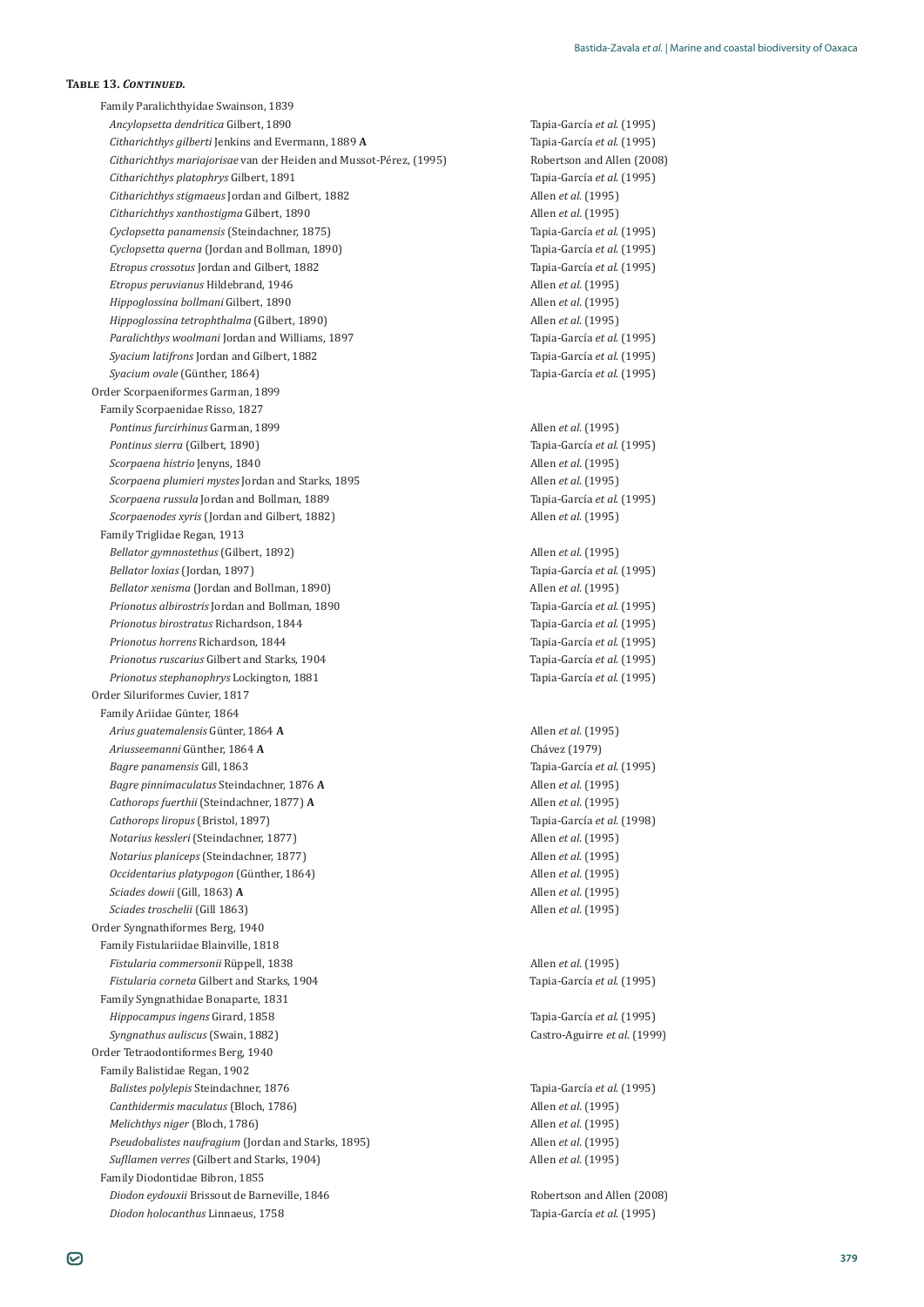| Diodon hystrix Linneaus, 1758                   | Tapia-García et al. (1995) |
|-------------------------------------------------|----------------------------|
| Family Molidae Parr, 1933                       |                            |
| Mola mola (Linnaeus, 1758)                      | Allen et al. (1995)        |
| Ranzania laevis (Pennant, 1776)                 | Allen <i>et al.</i> (1995) |
| Family Monacanthidae Parr, 1933                 |                            |
| Aluterus scriptus (Osbeck, 1765)                | Tapia-García et al. (1995) |
| Aluterus monocerus (Linnaeus, 1758)             | Allen et al. (1995)        |
| Cantherhines dumerilii (Hollard, 1854)          | Allen <i>et al.</i> (1995) |
| Family Ostraciidae Rafinesque, 1815             |                            |
| Ostracion meleggris Shaw, 1796                  | Robertson and Allen (2008) |
| Family Tetraodontidae Bonaparte, 1832           |                            |
| Arothron hispidus (Linnaeus, 1758)              | Allen <i>et al.</i> (1995) |
| Arothron meleagris (Lacépède, 1798)             | Allen <i>et al.</i> (1995) |
| Canthigaster punctatissima (Günther, 1870)      | Allen <i>et al.</i> (1995) |
| Lagocephalus lagocephalus (Linnaeus, 1758)      | Allen <i>et al.</i> (1995) |
| Sphoeroides annulatus (Jenyns, 1842)            | Chávez (1979)              |
| <i>Sphoeroides lobatus</i> (Steindachner, 1870) | Tapia-García et al. (1995) |
| Sphoeroides sechurae Hildebrand, 1946           | Allen <i>et al.</i> (1995) |
| Sphoeroides trichocephalus (Cope, 1870)         | Allen <i>et al.</i> (1995) |

TABLE 14. Checklist of amphibians and reptiles recorded in the marine and coastal areas of Oaxaca, Mexico.

| Phylum Chordata Bateson, 1885                             | Reference                |
|-----------------------------------------------------------|--------------------------|
| Class Amphibia Linnaeus, 1758                             |                          |
| Subclass Lisssamphibia Haeckel, 1866                      |                          |
| Order Anura (Fischer von Waldheim, 1813) Gray 1825        |                          |
| Family Bufonidae Gray, 1825                               |                          |
| Incilius marmoreus (Wiegmann, 1833)                       | Casas-Andreu et al. 2004 |
| Rhinella marina (Linnaeus, 1758)                          | Casas-Andreu et al. 2004 |
| Family Ranidae Rafinesque, 1814                           |                          |
| Lithobates berlandieri (Baird, 1854)                      | Casas-Andreu et al. 2004 |
| Lithobates forreri (Boulenger, 1883)                      | Casas-Andreu et al. 2004 |
| Class Reptilia (Linnaeus, 1758)                           |                          |
| Order Crocodylia Owen, 1842                               |                          |
| Family Crocodylidae Cuvier, 1807                          |                          |
| Crocodylus acutus Cuvier, 1807                            | Casas-Andreu et al. 2004 |
| Order Squamata Oppel, 1811                                |                          |
| Suborder Lacertilia Günther, 1867                         |                          |
| Family Corytophanidae Fitzinger, 1843                     |                          |
| Basiliscus vittatus Wiegmann, 1828                        | Casas-Andreu et al. 2004 |
| Family Iguanidae Frost and Etheridge, 1989                |                          |
| Ctenosaura oaxacana Gray, 1842                            | Casas-Andreu et al. 2004 |
| Ctenosaura pectinata Wiegmann, 1834                       | Casas-Andreu et al. 2004 |
| Iguana iguana Linnaeus, 1758                              | Casas-Andreu et al. 2004 |
| Suborder Serpentes Linnaeus, 1758                         |                          |
| Family Boidae Gray, 1825                                  |                          |
| Boa constrictor Linnaeus, 1758                            | Casas-Andreu et al. 2004 |
| Family Colubridae Oppel, 1811                             |                          |
| Drymarchon corais Boie, 1827                              | Casas-Andreu et al. 2004 |
| Leptophis diplotropis Günter, 1872                        | Casas-Andreu et al. 2004 |
| Oxybelis aeneus Wagler, 1824                              | Casas-Andreu et al. 2004 |
| Salvadora lemniscata Cope, 1895                           | Casas-Andreu et al. 2004 |
| Senticolis triaspis Cope, 1866                            | Casas-Andreu et al. 2004 |
| Stenorrhina freminvillei Duméril, Bibron et Duméril, 1854 | Casas-Andreu et al. 2004 |
| Symphimus leucostomous Cope, 1870 (1869)                  | Casas-Andreu et al. 2004 |
| Trimorphodon biscutatus Duméril, Bibron et Duméril, 1854  | Casas-Andreu et al. 2004 |
| Family Dipsadidae Bonaparte, 1838                         |                          |
| Conophis vittatus Peters, 1860                            | Casas-Andreu et al. 2004 |
| Leptodeira annulata Linnaeus, 1758                        | Casas-Andreu et al. 2004 |
| Leptodeira maculata Hallowell, 1861                       | Casas-Andreu et al. 2004 |
| Leptodeira nigrofasciata Günter, 1868                     | Casas-Andreu et al. 2004 |
| Manolepis putnami Jan, 1863                               | Casas-Andreu et al. 2004 |
| Rhadinaea decorate Günter, 1858                           | Casas-Andreu et al. 2004 |

Family Elapidae Boie, 1827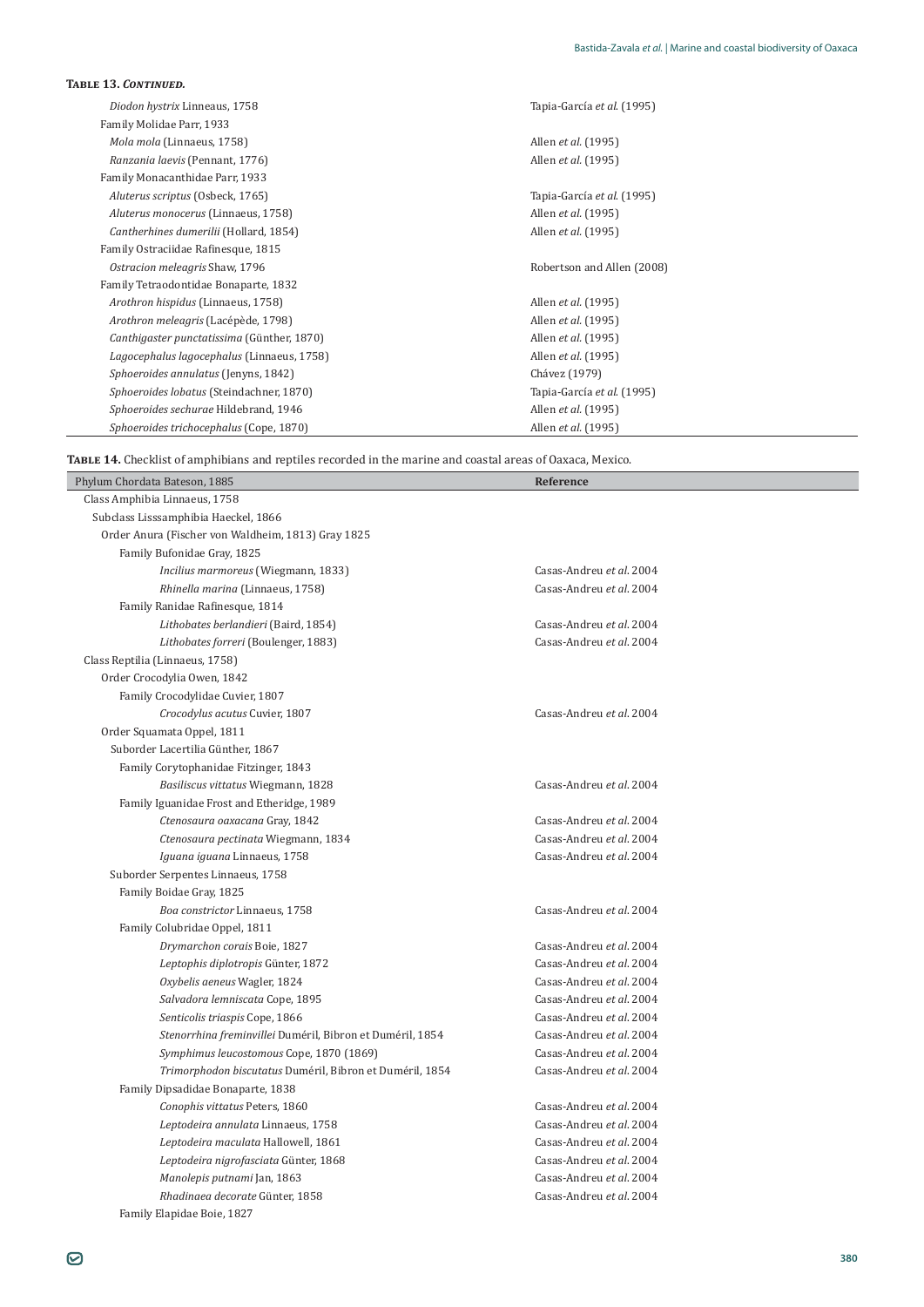| <b>TABLE 14. CONTINUED.</b>                    |                          |
|------------------------------------------------|--------------------------|
| Micrurus browni Schmidt et Smith, 1943         | Casas-Andreu et al. 2004 |
| Family Hydrophiidae Boie, 1827                 |                          |
| Pelamis platurus Linnaeus, 1766                | Casas-Andreu et al. 2004 |
| Family Leptotyphlopidae Stejnejer, 1892        |                          |
| Leptotyphlops goudotti Duméril et Bibron, 1844 | Casas-Andreu et al. 2004 |
| Family Loxocemidae Cope, 1861                  |                          |
| Loxocemus bicolor Cope, 1861                   | Casas-Andreu et al. 2004 |
| Order Testudines Linnaeus, 1758                |                          |
| Family Cheloniidae Bauer, 1893                 |                          |
| Chelonia agassizi (Boucourt, 1868)             | Casas-Andreu et al. 2004 |
| Caretta caretta Linnaeus, 1758                 | Casas-Andreu et al. 2004 |
| Eretmochelys imbricada Linnaeus, 1776          | Casas-Andreu et al. 2004 |
| Lepidochelys olivacea (Eschscholtz, 1829)      | Casas-Andreu et al. 2004 |
| Family Dermochelyidae Fitzinger, 1843          |                          |
| Dermochelys coriacea (Vandelli, 1761)          | Casas-Andreu et al. 2004 |
| Family Emydidae Rafinesque, 1815               |                          |
| Rhinoclemmys pulcherrima Gray, 1856            | Casas-Andreu et al. 2004 |
| Rhinoclemmys rubida Cope, 1869                 | Casas-Andreu et al. 2004 |
| Family Kinosternidae Agassiz, 1857             |                          |
| Kinosternon integrum Le Conte, 1854            | Casas-Andreu et al. 2004 |
| Kinosternon oaxacae Berry and Iverson, 1980    | Casas-Andreu et al. 2004 |

TABLE 15. Checklist of birds recorded in the marine and coastal areas of Oaxaca, Mexico.

| Class Aves Linnaeus, 1758                  | Reference                      |
|--------------------------------------------|--------------------------------|
| Order Anseriformes Wagler, 1831            |                                |
| Family Anatidae Vigors, 1825               |                                |
| Cairina moschata (Linnaeus, 1758           | Binford (1989)                 |
| Dendrocygna autumnalis (Linnaeus, 1758)    | Binford (1989)                 |
| Dendrocygna bicolor (Vieillot, 1816)       | Binford (1989)                 |
| Anas acuta Linnaeus, 1758                  | Binford (1989)                 |
| Anas americana Gmelin, 1789                | Binford (1989)                 |
| Anas clypeata Linnaeus, 1758               | Binford (1989)                 |
| Anas crecca Linnaeus, 1758                 | Binford (1989)                 |
| Anas discors Linnaeus, 1766                | Binford (1989)                 |
| Anas strepera Linnaeus, 1758               | Binford (1989)                 |
| Aythya affinis (Eyton, 1838)               | Binford (1989)                 |
| Aythya collaris (Donovan, 1809)            | Binford (1989)                 |
| Oxyura jamaicensis (Gmelin, 1789)          | Binford (1989)                 |
| Order Procellariiformes Fürbringer, 1888   |                                |
| Family Hydrobatidae Mathews, 1912          |                                |
| Oceanodroma melania (Bonaparte, 1854)      | Binford (1989)                 |
| Oceanodroma microsoma (Coues, 1864)        | Binford (1989)                 |
| Family Procellariidae Boie, 1826           |                                |
| Puffinus auricularis Townsend, 1890        | Navarro-Sigüenza et al. (2004) |
| Puffinus griseus (Gmelin, 1789)            | Navarro-Sigüenza et al. (2004) |
| Puffinus Ilherminieri Lesson, 1839         | Binford (1989)                 |
| Puffinus pacificus (Gmelin, 1789)          | Binford (1989)                 |
| Order Phaethontiformes Sharpe, 1891        |                                |
| Family Phaetodontidae Brandt, 1840         |                                |
| Phaeton aethereus Linnaeus, 1758           | Navarro-Sigüenza et al. (2004) |
| Order Suliformes Reichembach, 1849         |                                |
| Family Fregatidae Garrod, 1874             |                                |
| Fregata magnificens Mathews, 1914          | Binford (1989)                 |
| Family Sulidae Reichenbach, 1849           |                                |
| Sula granti Rothschild, 1902               | Binford (1989)                 |
| Sula leucogaster (Boddaert, 1783)          | Binford (1989)                 |
| Sula nebouxii Milne-Edwards 1882           | Navarro-Sigüenza et al. (2004) |
| Sula sula (Linnaeus, 1766)                 | Binford (1989)                 |
| Family Phalacrocoracidae Reichenbach, 1850 |                                |
| Phalacrocorax brasilianus (Gmelin, 1789)   | Navarro-Sigüenza et al. (2004) |
| Family Anhingidae Reichenbach, 1849        |                                |
| Anhinga anhinga (Linnaeus, 1766)           | Binford (1989)                 |
| Order Pelecaniformes Sharpe, 1891          |                                |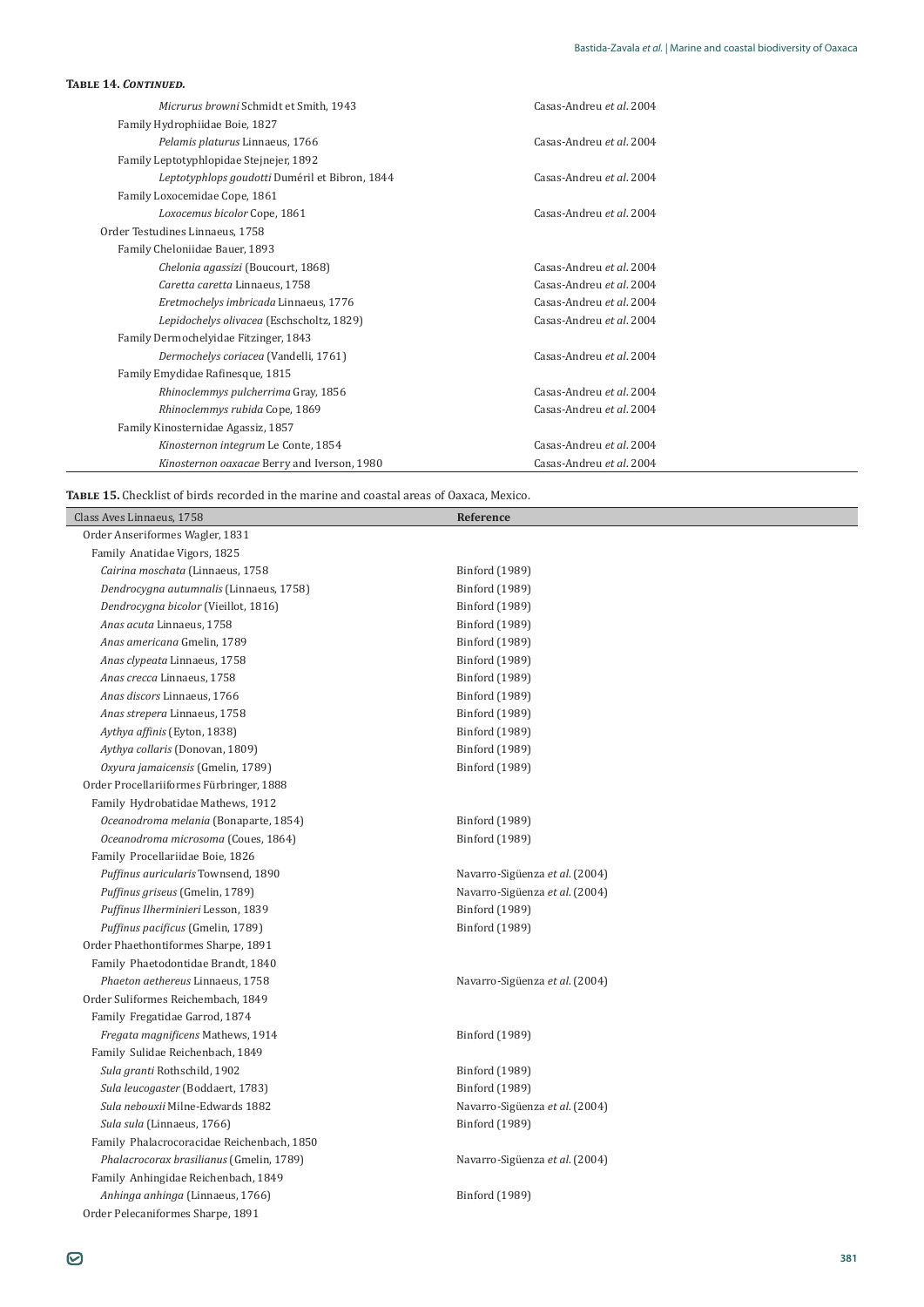Family Pelecanidae Rafinesque, 1815 *Pelecanus occidentalis* Linnaeus, 1766 Binford (1989) Family Ardeidae Leach, 1820 *Ardea alba* (Linnaeus, 1758) Binford (1989) *Ardea herodias* Linnaeus, 1758 **Binford** (1989) *Bubulcus ibis* (Linnaeus, 1758) Binford (1989) *Butorides virescens* (Linnaeus, 1758) Ǧò *et al*. (2004) Cochlearius cochlearius (Linnaeus, 1766) Binford (1989) *Egretta caerulea* (linnaeus, 1758) Binford (1989) *Egretta rufescens* (Gmelin, 1789) Binford (1989) *Egretta thula* (Molina, 1782) Binford (1989) *Egretta tricolor* (Müller, 1776) **Binford** (1989) *Nyctanassa violacea* (Linnaeus, 1758) Ǧò *et al*. (2004) *Nycticorax nycticorax* (Linnaeus, 1758) Binford (1989) *Tigrisoma mexicanum* Swainson, 1834 **1989 Binford** (1989) Family Threskiornithidae Richmond, 1917 *Eudocimus albus* (Linnaeus, 1758) Binford (1989) *Platalea ajaja* Linnaeus, 1758 Binford (1989) *Plegadis chichi* (Vieillot, 1817) Binford (1989) Order Ciconiiformes Bonaparte, 1854 Family Ciconiidae Gray, 1840 *Mycteria americana* Linnaeus, 1758 **Binford** (1989) Order Accipitriformes Vieillot, 1807 Family Cathartidae Lafresnaye, 1839 Cathartes aura (Linnaeus, 1758) Binford (1989) *Coragyps atratus* (Bechstein, 1793) **Binford** (1989) Family Pandionidae Bonaparte, 1854 Pandion haliaetus (Linnaeus, 1758) Binford (1989) Family Accipitridae Vieillot, 1816 *Buteo albonotatus* Kaup, 1847 **Binford** (1989) *Buteo jamaicensis* (Gmelin, 1788) Binford (1989) *Buteo magnirostris* (Gmelin, 1788) Binford (1989) *Buteo nitidus* (Latham, 1790) Binford (1989) *Buteo platypterus* (Vieillot, 1823) **Binford** (1989) *Buteogallus anthracinus* (Deppe, 1830) **Binford** (1989) *Buteogallus urubitinga* (Gmelin, 1788) Binford (1989) *Rostrhamus sociabilis* (Vieillot, 1817) Binford (1989) Order Falconiformes Sharpe, 1874 Family Falconidae Vigors, 1824 *Caracara cheirway* (Jacquin, 1784) Binford (1989) *Falco peregrinus* Tunstall, 1771 Binford (1989) *Falco sparverius* Linnaeus, 1758 Binford (1989) *Herpetotheres cachinnans* (Linnaeus, 1758) Binford (1989) Order Charadriiformes Huxley, 1867 Family Charadriidae Vigors, 1825 *Charadrius alexandrinus Linnaeus, 1758* Binford (1989) *Charadrius collaris* Vieillot, 1816 **Binford** (1989) *Charadrius semipalmatus* Bonaparte, 1825 Binford (1989) *Charadrius vociferus* Linnaeus, 1758 Binford (1989) *Charadrius wilsonia* Ord, 1814 Binford (1989) *Pluvialis dominica* (Müller, 1776) **Binford** (1989) *Pluvialis squatarola* (Linnaeus, 1758) Binford (1989) Family Haematopodidae Gray, 1840 *Haematopus palliatus* Temminck, 1820. **Binford** (1989) Family Jacanidae Stejneger, 1885 *Jacana spinosa* (Linnaeus, 1758) Binford (1989) Family Laridae Vigors, 1825 *Chlidonias niger* (Linnaeus, 1758) Binford (1989) *Gelochelidon nilotica* Gmelin, 1789 Binford (1989) *Hydroprogne caspia* Pallas, 1770 Binford (1989) *Larus argentatus* Pontoppidan, 1763 **and allam argentish argentish in the set al. (2004) and allam argentish in the set al.** (2004) *Larus californicus* Lawrence, 1854 Ǧò *et al*. (2004) *Larus delawarensis* Ord, 1815 Binford (1989)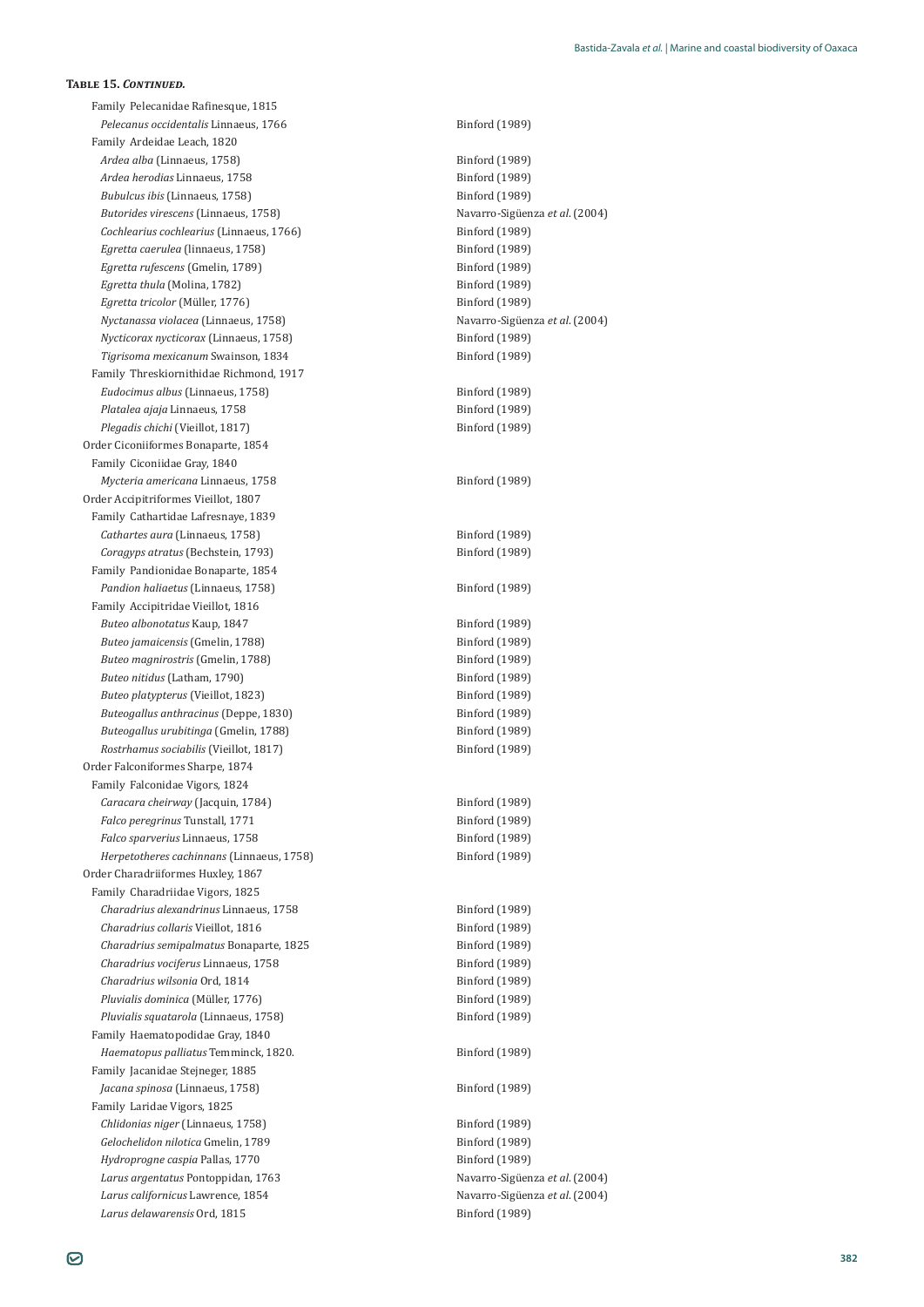Leucophaeus atricilla Linnaeus, 1758 **Binford** (1989) *Leucophaeus pipixcan* Wagler, 1831 **Binford (1989)** *Onychoprion fuscatus* Linnaeus, 1766 Binford (1989) *Rhynchops niger* Linnaeus, 1758 Binford (1989) *Stercorarius longicaudus* Vieillot, 1819 Binford (1989) *Stercorarius parasiticus* (Linnaeus, 1758) Binford (1989) *Sterna forsteri* Nuttall, 1832 **binford** (1989) *Sterna hirundo* Linnaeus 1758 **Binford** (1989) *Sternulla antillarum* (Lesson, 1847) Binford (1989) *Thalasseus elegans* Gambel, 1849 **Binford** (1989) *Thalasseus maximus* Boddaert, 1783 **binding the act of the Binford** (1989) *Thalasseus sandvicensis* Latham, 1787 **Binford** (1989) Family Recurvirostridae Bonaparte, 1854 *Himantopus mexicanus* (Müller, 1776) **Binford** (1989) *Recurvirostra americana* Gmelin, 1789 Binford (1989) Family Scolpacidae Vigors, 1825 Actitis macularius (Linnaeus, 1766) Binford (1989) *Arenaria interpres* (Linnaeus, 1758) Binford (1989) *Calidris alba* (Pallas, 1764) Binford (1989) *Calidris alpina* (Linnaeus, 1758) Binford (1989) Calidris canutus (Linnaeus, 1758) Binford (1989) *Calidris mauri* (Cabanis, 1857) **Binford** (1989) Calidris minutilla (Vieillot, 1819) **Binford** (1989) *Calidris pusilla* (Linnaeus, 1766) Binford (1989) Gallinago gallinago (Linnaeus, 1758) Binford (1989) *Limosa fedoa* (Linnaeus, 1758) Binford (1989) *Limosa haemastica* (linnaeus, 1758) Binford (1989) *Limnodromus griseus* (Gmelin, 1789) Binford (1989) *Limnodromus scolopaceus* (Sav. 1823) 6 **Binford** (1989) *Numenius americanus* Bechstein, 1812 **Binford** (1989) *Numenius phaeophus* (Linnaeus, 1758) Binford (1989) *Phalaropus fulicarius* (Linnaeus, 1758) Binford (1989) *Phalaropus lobatus* (Linnaeus, 1758) Binford (1989) *Phalaropus tricolor* (Vieillot, 1819) Binford (1989) *Tringa flavipes* (Gmelin, 1789) Binford (1989) *Tringa melanoleuca* (Gmelin, 1789) Binford (1989) *Tringa semipalmata* (Gmelin, 1789) Binford (1989) *Tringa solitaria* Wilson, 1813 **b** Binford (1989) Order Coraciiformes Forbes, 1884 Family Alcedinidae Rafinesque, 1815 *Chloroceryle americana* (Gmelin, 1788) Binford (1989) *Megaceryle alcyon* (Linnaeus, 1758) Binford (1989) *Megaceryle torquata* (Linnaeus, 1766) Binford (1989) Order Passeriformes Linnaeus, 1758 Family Hirundinidae Linnaeus, 1758 *Progne chalybea* (Gmelin, 1789) Binford (1989) *Progne subis* (Linnaeus, 1758) Binford (1989) *Stelgidopteryx serripennis* (Audubon, 1838) **Binford** (1989) *Tachycineta albilinea* (Lawrence, 1863) **Binford** (1989) Family Icteridae Linneus, 1758 *Quiscalus mexicanus* (Gmelin, 1788) Ǧò *et al*. (2004) Family Tyrannidae Vigors, 1825 *Myiozetetes similis* (Spix, 1825) Binford (1989) *Pitangus sulphuratus* (Linnaeus, 1766) Binford (1989) *Tyrannus melancholicus* Vieillot, 1819 **Binford** (1989)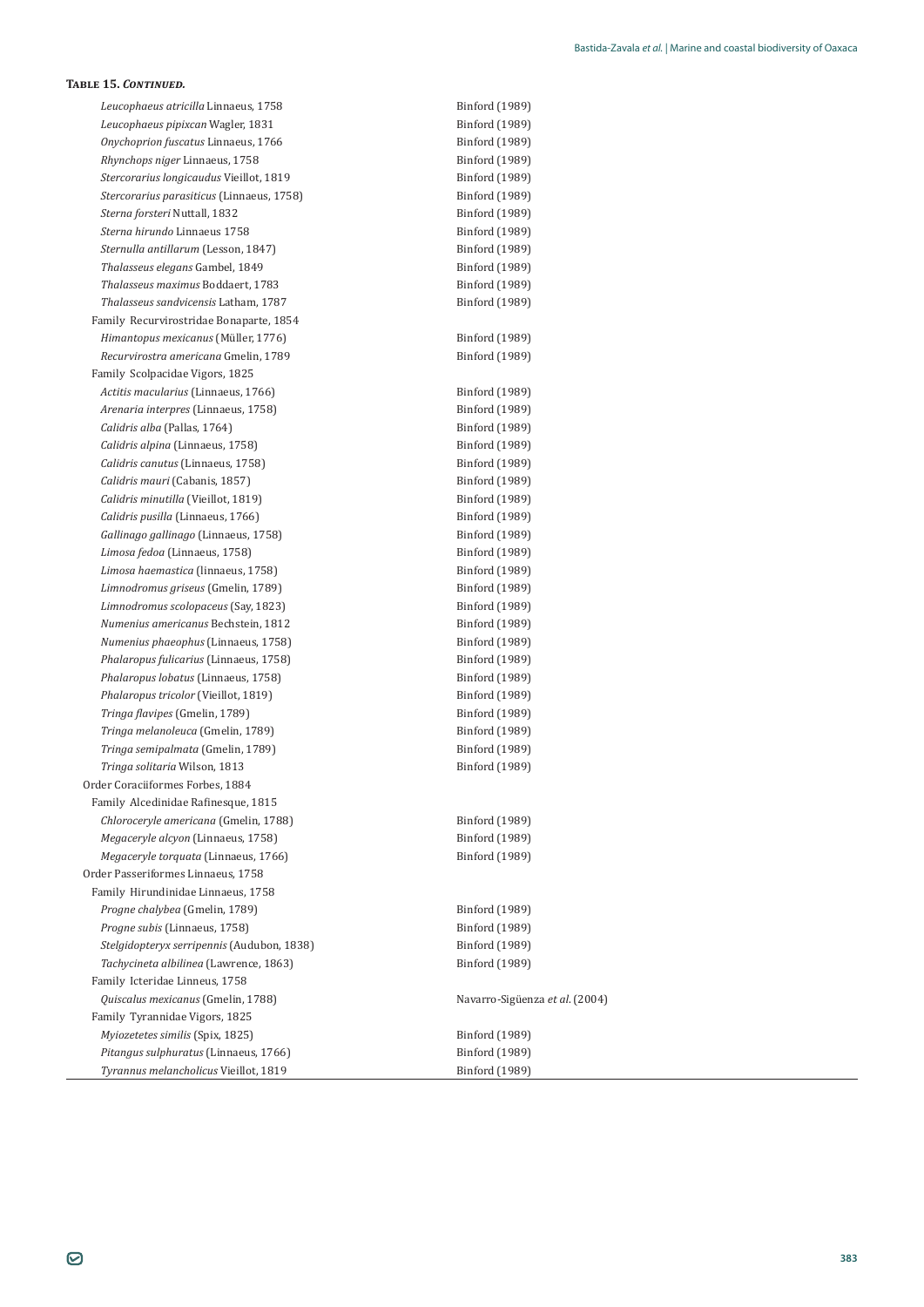**TABLE 16.** Checklist of marine mammals recorded in the marine areas of Oaxaca, Mexico,

| Class Mammalia Linnaeus, 1758<br>Order Cetacea Brisson, 1762<br>Suborder Mysticeti Cope, 1891<br>Family Balaenopteridae Gray, 1864<br>Lira-Torres (2007)<br>Balaenoptera musculus (Linnaeus, 1758)<br>Megaptera novaeangliae (Borowski, 1781)<br>Salinas and Ladrón-de-Guevara (1993)<br>Suborder Odontoceti Flower, 1869<br>Family Delphinidae Gray, 1821<br>Feresa attenuata Gray, 1875<br>Salinas and Ladrón-de-Guevara (1993)<br>Globicephala macrorhynchus Gray, 1843<br>Salinas and Ladrón-de-Guevara (1993)<br>Salinas and Ladrón-de-Guevara (1993)<br>Grampus griseus (Cuvier, 1812) |
|----------------------------------------------------------------------------------------------------------------------------------------------------------------------------------------------------------------------------------------------------------------------------------------------------------------------------------------------------------------------------------------------------------------------------------------------------------------------------------------------------------------------------------------------------------------------------------------------|
|                                                                                                                                                                                                                                                                                                                                                                                                                                                                                                                                                                                              |
|                                                                                                                                                                                                                                                                                                                                                                                                                                                                                                                                                                                              |
|                                                                                                                                                                                                                                                                                                                                                                                                                                                                                                                                                                                              |
|                                                                                                                                                                                                                                                                                                                                                                                                                                                                                                                                                                                              |
|                                                                                                                                                                                                                                                                                                                                                                                                                                                                                                                                                                                              |
|                                                                                                                                                                                                                                                                                                                                                                                                                                                                                                                                                                                              |
|                                                                                                                                                                                                                                                                                                                                                                                                                                                                                                                                                                                              |
|                                                                                                                                                                                                                                                                                                                                                                                                                                                                                                                                                                                              |
|                                                                                                                                                                                                                                                                                                                                                                                                                                                                                                                                                                                              |
|                                                                                                                                                                                                                                                                                                                                                                                                                                                                                                                                                                                              |
|                                                                                                                                                                                                                                                                                                                                                                                                                                                                                                                                                                                              |
| Sánchez-Díaz and Meraz-Hernando (2001)<br>Orcinus orca (Linnaeus, 1758)                                                                                                                                                                                                                                                                                                                                                                                                                                                                                                                      |
| Pseudorca crassidens (Owen, 1846)<br>Salinas and Ladrón-de-Guevara (1993)                                                                                                                                                                                                                                                                                                                                                                                                                                                                                                                    |
| Stenella attenuata (Gray, 1846)<br>Salinas and Ladrón-de-Guevara (1993)                                                                                                                                                                                                                                                                                                                                                                                                                                                                                                                      |
| Stenella longirostris (Gray, 1828)<br>Salinas and Ladrón-de-Guevara (1993)                                                                                                                                                                                                                                                                                                                                                                                                                                                                                                                   |
| Salinas and Ladrón-de-Guevara (1993)<br>Tursiops truncatus (Montagu, 1821)                                                                                                                                                                                                                                                                                                                                                                                                                                                                                                                   |
| Order Carnivora Bowdich, 1821                                                                                                                                                                                                                                                                                                                                                                                                                                                                                                                                                                |
| Family Otariidae (Gray, 1825) Gill, 1866                                                                                                                                                                                                                                                                                                                                                                                                                                                                                                                                                     |
| Zalophus californianus (Lesson, 1828)<br>Meraz-Hernando (2003)                                                                                                                                                                                                                                                                                                                                                                                                                                                                                                                               |

**ACKNOWLEDGMENTS:** We appreciate the support of the many people who provided bibliographic data, records in databases, or help in the field. Regarding invertebrates, we wish to thank Jani Jarquin-Gonzalez (ECOSUR, Chetumal), Zyanya Gema Mora-Vallin (UMAR, Puerto Angel), and Citlalli Guevara-Cruz (Instituto Tecnològico de Bahía de Banderas, Nayarit) for finding several published records of crustaceans, hydrozoans and polychaetes, and Jose Luis Carballo and Jose Maria Aguilar-Camacho (ICML, UNAM, Mazatlán) for providing their papers on sponges. We thank Alejandra Lizárraga Rodríguez for assistance on echinoderms and Blanca Sánchez, Felipe Becerril (INECOL, Xalapa), Benjamin Lobato, Virgilio Antonio, Betzabeth González and Víctor Sánchez (UMAR, Puerto Ángel) for tetrapods. Special thanks are given to the Biodiversity Heritage Library (BHL) for making available many of the Allan Hancock Foundation Publications. We thank Lucero Piña-Mejía and Cotsikayala Pacheco-Ramírez (UMAR, Puerto Ángel) for their help in references checking. We appreciate the comments and corrections of Ross MacCulloch, Rafael Riosmena, Sergio Salazar-Vallejo, José Luis Carballo, Francisco Solís, Luis Medrano and three anonymous referees. The projects FOSEMARNAT (2004-01-92) and CONABIO (HJ029 and HJ031) partially supported the compilation of the invertebrate and fish checklists. We thank Carmen Esqueda and Eduardo Rios-Jara (Universidad de Guadalajara) for the review of the mollusk section.

#### **LITERATURE CITED**

- Aguayo-Lobo, A., S. Gaona, G. López-Ortega and M. Salinas-Zacarías. 1990. Mamíferos marinos dulceacuícolas, semiacuáticos y con tendencia al agua; p. 8-9 *In* M.T. Gutiérrez-de Mac Gregor, A. Coll-Hurtado and A. García-de Fuentes (coord.). Atlas Nacional de México. Volume II, section IV. México: Instituto de Geografía, UNAM.
- Aguilar-Rosas, R., M.J. Ochoa-Izaguire, L.E. Aguilar-Rosas, O.A. Tovalín-Hernández and F. Páez-Osuna. 2009. Nuevos registros de macroalgas marinas para el estado de Sinaloa, México. Polibotánica 28(1): 1-14.
- Ahumada-Sempoal, M.A. 1998. La Familia Pinnidae (Callo de Hacha) de Oaxaca, México. Ciencia y Mar 2(6): 42-44.
- Alejo-Plata, M.C., G. Cerdenares-Ladrón-de-Guevara and J.E. Herrera-Galindo. 2001. Cefalópodos lolingínidos en la fauna de acompañamiento del camarón. *Ciencia y Mar* 5(13): 43-48.
- Allen, G.R., M.L. Bauchot, D.R. Bellwood, G. Bianchi, W.A. Bussing, J.H. Caruso, N.L. Chao, B.B. Collette, R.A. Fritzsche, M.F. Gomon, R.L. Haedrich, I.J. Harrison, P.A. Hastings, P.C. Heemstra, D.A. Hensley, D. Hoese, T. Inada, P.J. Kailola, F. Krupp, R.J. Lavenberg, J.E. McCosker, R.L. McKay, T.A. Munroe, I. Nakamura, V.H. Niem, N.V. Parin, C. Paulin, J.R. Paxton, S.G. Poss, R. Rodríguez-Sánchez, R.H. Rosenblatt, M. Schneider, W. Schneider, W.B. Scott, D.G. Smith, W.E. Smith-Vaniz, C. Sommer, W.C. Starnes, K.J. Sulak and P.J. Whitehead. 1995. Peces óseos; p. 799-1652 *In* W. Fischer, F. Krupp, W. Schneider, C. Sommer, K.E. Carpenter and V. Niem (ed.). *Guía FAO para la identificación de* especies para los fines de la pesca. Pacífico Centro-Oriental. Volumes II and III. Roma: FAO.
- Alvarez-Silva, C., M.G. Miranda-Arce and G. De Lara-Isassi. 2003. Familia Pontellidae (Crustacea: Copepoda) en la bahía La Ventosa, Oaxaca,  $M$ éxico: Sistemática y ecología. Revista de Biología Tropical 51(3): 737-742.
- Angel-Pèrez, C., S.J. Serrano-Guzman and M.A. Ahumada-Sempoal. 2007. Ciclo reproductivo del molusco Atrina maura (Pterioidea: Pinnidae) en un sistema lagunar costero, al sur del Pacífico tropical mexicano. *Revista de Biología Tropical* 55(3-4): 839-852.
- AOU. 1998. *Check-list of North American Birds*, 7th edition. Washington: American Ornithologists' Union.
- AOU. 2000. Forty-second supplement to the American Ornithologists' Union Check-list of North American birds. Auk 117(3): 847-858.
- Appeltans, W., P. Bouchet, G.A. Boxshall, C. De Broyer, N.J. de Voogd, D.P. Gordon, B.W. Hoeksema, T. Horton, M. Kennedy, J. Mees, G.C.B. Poore, G. Read, S. Stöhr, T.C. Walter and M.J. Costello (ed.) 2012. World *Register of Marine Species*. Accessible at http://www.marinespecies. org. Accessed between 2011 and 2012.
- Aurioles-Gamboa, D. 1993. Biodiversidad y estado actual de los mamíferos marinos en México. Revista de la Sociedad Mexicana de *Historia Natural* 44(1-4): 397-412.
- Ávila-Ortiz, A. 2003. New variety of Padina mexicana (Dictyotaceae) from tropical Mexican Pacific. Hidrobiológica 13(1): 69-74.
- Ayón-Parente, M. and M.E. Hendrickx. 2007. New records of crustaceans (Isopoda and Decapoda) along the Pacific coast of Mexico; p. 59-62 *In* M.E. Hendrickx (ed.). Contributions to the Study of East Pacific *Crustaceans*. Volume IV. Mazatlán: Instituto de Ciencias del Mar y Limnología, UNAM.
- Ayón-Parente, M. and M.E Hendrickx. 2009. A review of the Dardanus sinistripes (Stimpson, 1859) (Decapoda, Anomura, Diogenidae) species complex with the description of five new species from the Mexican Pacific. Zootaxa 2323(1): 1-71.
- Ball, E.E. 1972. Observations on the biology of the hermit crab, Coenobita *compressus* H. Milne Edwards (Decapoda; Anomura) on the west coast of the Americas. *Revista de Biología Tropical* 20(2): 265-273.
- Ball, E.E. and J. Haig. 1974. Hermit crabs from the tropical Eastern Pacific. I. Distribution, color and natural history of some common shallowwater species. *Bulletin of Southern California Academy of Sciences*  $73(2): 95-104.$
- Banks, R.C., R.T. Chesser, C. Cicero, J.L. Dunn, A.W. Kratter, I.J. Lovette, P.C. Rasmussen, J.V. Remsen, J.D. Rising and D.F. Stotz. 2007. Fortyeighth supplement to the American Ornithologists' Union Check-list of North American birds. Auk 124(3): 1109-1115.
- Banks, R.C., R.T. Chesser, C. Cicero, J.L. Dunn, A.W. Kratter, I.J. Lovette, P.C. Rasmussen, J.V. Remsen, J.D. Rising, D.F. Stotz and K. Winker. 2008. Forty-ninth supplement to the American Ornithologists' Union Check-list of North American birds. Auk 125(3): 758-768.
- Banks, R.C., C. Cicero, J.L. Dunn, A.W. Kratter, P.C. Rasmussen, J.V. Remsen, [.D. Rising and D.F. Stotz. 2002. Forty-third supplement to the American Ornithologists' Union Check-list of North American birds.  $Auk$  119(3): 897-906.
- Banks, R.C., C. Cicero, J.L. Dunn, A.W. Kratter, P.C. Rasmussen, J.V. Remsen, J.D. Rising and D.F. Stotz. 2004. Forty-fifth supplement to the American Ornithologists' Union Check-list of North American birds. *Auk* 121(3): 985-995.
- Banks, R.C., C. Cicero, J.L. Dunn, A.W. Kratter, P.C. Rasmussen, J.V. Remsen, J.D. Rising and D.F. Stotz. 2006. Forty-seventh supplement to the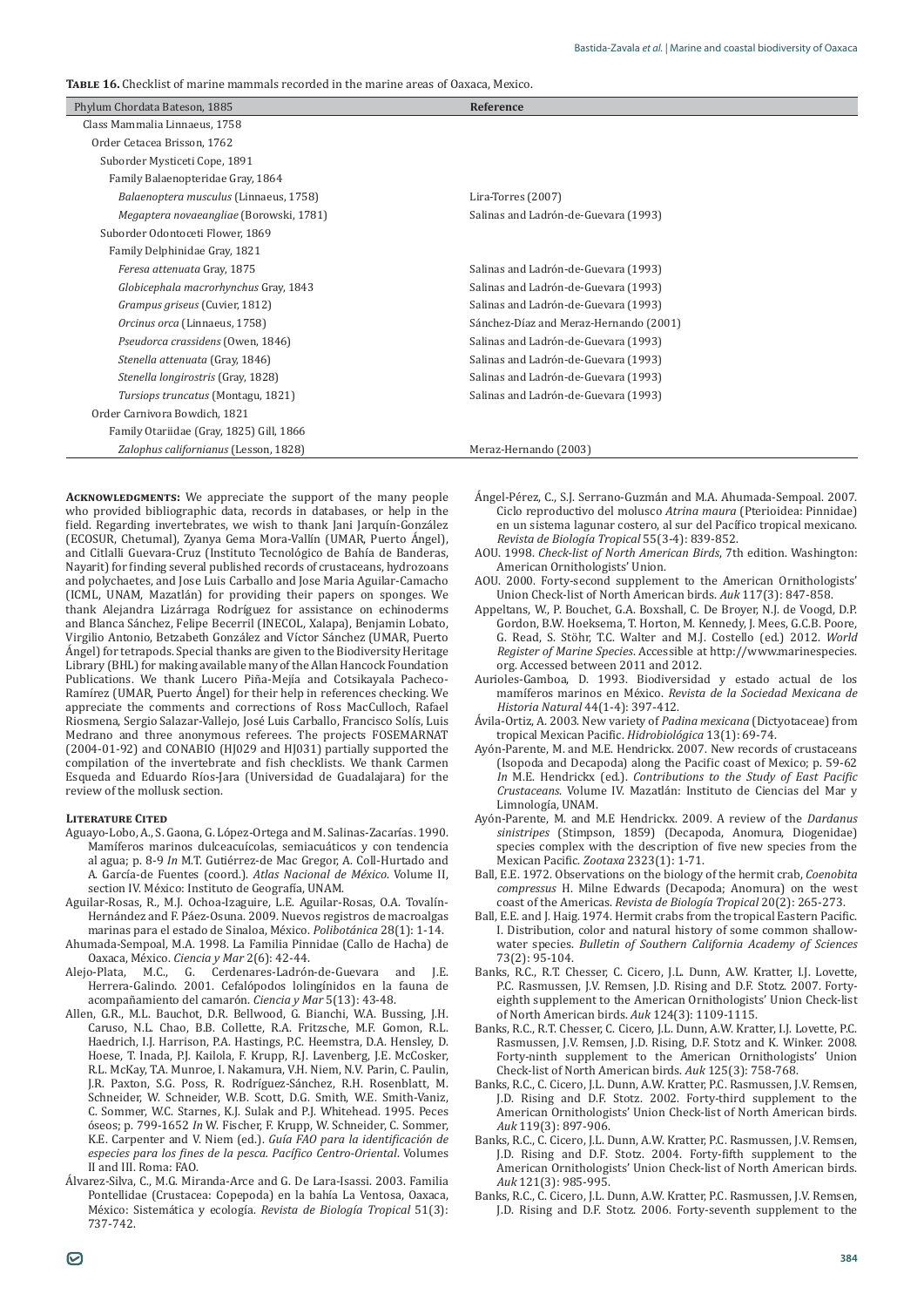American Ornithologists' Union Check-list of North American birds. *Auk* 123(3): 926-936.

- Barbosa-Ledesma, I.F., J.A. Gamboa-Contreras and J.A. Aké-Castillo. 2000. Stomatopods (Crustacea: Hoplocarida) from the Gulf of Tehuantepec, Mexico. *Revista de Biología Tropical* 48(2-3): 353-360.
- Barnard, J.L. 1954. Amphipoda of the Family Ampeliscidae collected in the Eastern Pacific Ocean by the Velero III and Velero IV. Allan *Hancock Pacific Expeditions* 18(1): 1-137.
- Barnard, J.L. and C.M. Barnard. 1982. Revision of *Foxiphalus* and *Eobrolgus* (Crustacea: Amphipoda: Phoxocephalidae) from American oceans. *Smithsonian Contributions to Zoology* 372(1): 1-35.
- Bastida-Zavala, J.R. 2008. Serpulids (Annelida: Polychaeta) from the Eastern Pacific, including a brief mention of Hawaiian serpulids. *Zootaxa* 1722(1): 1-61.
- Bastida-Zavala, J.R. and C. Guevara-Cruz. 2012. Estado del conocimiento de los poliquetos (Annelida: Polychaeta) del Pacífico sur de México; p. 335-355 In A.J. Sánchez, X. Chiappa-Carrara and R. Brito-Pérez (ed.). *Recursos Acuáticos Costeros del Sureste*. Volume I. Mérida, Yucatán: Red para el Conocimiento de los Recursos Costeros de México.
- Bastida-Zavala, J.R. and H.A. ten Hove. 2003. Revision of *Hydroides* Gunnerus, 1768 (Polychaeta: Serpulidae) from the Eastern Pacific Region and Hawaii. *Beaufortia* 53(4): 1-43.
- Bautista-Guerrero, E., J.L. Carballo, J.A. Cruz-Barraza and H.H. Nava. 2006. New coral reef boring sponges (Hadromerida: Clionaidae) from the Mexican Pacific Ocean. Journal of the Marine Biological Association of *the United Kingdon* 86(5): 963-970.
- Bautista-Romero, J., H. Reyes-Bonilla, D. Lluch-Cota and S. Lluch-Cota. 1994. Aspectos generales de la fauna marina; p. 247-275 *In* A. Ortega- Rubio and A. Castellanos-Vera (ed.). La Isla Socorro, Reserva de la *Biosfera Archipiélago de Revillagigedo, México*. La Paz, Baja California Sur: CIBNOR and World Wildlife Fund.
- Becerril-Morales, J. 2001. Sapos atropellados: mortalidad no natural del sapo marino (*Bufo marinus*; Bufonidae) en Puerto Angel, Oaxaca. *Ciencia y Mar* 5(14): 47-53.
- Benedict, J.E. 1903. Revision of the Crustacea of the Genus Lepidopa. *Proceedings of the United States National Museum 26*(1337): 889-895.
- Benítez-Villalobos, F. 2001. Comparación de la comunidad de equinodermos asociada a arrecifes en dos localidades de las Bahías de Huatulco, Oaxaca, México. Ciencia y Mar 5(14): 19-24.
- Benitez-Villalobos, F., E. Castillo-Lorenzano and G.S. Gonzales-Espinosa. 2008. Listado taxonómico de los equinodermos (Echinodermata: Asteroidea y Echinoidea) de la costa de Oaxaca en el Pacífico sur mexicano. *Revista de Biología Tropical* 56(Supplement 3): 75-81.
- Berry, J.F. and J.B. Iverson. 1980. A new species of mud turtle, genus *Kinosternon*, from Oaxaca, Mexico. *Journal of Herpetology* 14(4): 313- $320.$
- Binford, L. 1989. A distributional survey of the birds of the Mexican state of Oaxaca. Ornithological Monographs 43(1): 1-418.
- Boyko, C.B. 2002. A worldwide revision of the recent and fossil sand crabs of the Albuneidae Stimpson and Blepharipodidae, new Family ȋǣǣǣȌǤ*Bulletin of the American Museum of Natural History* 272(1): 1-396.
- Brandon-Pliego, D. 2007. Estudio poblacional de Crocodylus acutus (Cuvier, 1807) (Reptilia: Crocodylia) en Jamiltepec, Oaxaca. Ciencia *y Mar* 11(33): 29-37.
- ǡǤǤͳͻͺͲǤ*Common Intertidal Invertebrates of the Gulf of California*. 2<sup>nd</sup> edition, revised and expanded. Tucson: The University of Arizona Press. 513 p.
- Brusca, R.C., L.T. Findley, P.A. Hastings, M.E. Hendrickx, J. Torre and A. van der Heiden. 2005. Macrofaunal biodiversity in the Gulf of California; p: 179-202 *In* J.-L.E. Cartron, R.S. Felger and G. Ceballos (ed.). *Biodiversity, Ecosystems and Conservation in Northern Mexico*. Oxford: Oxford University Press.
- Brusca, R.C. and B.R. Wallerstein. 1979. The marine isopod crustaceans of the Gulf of California II. Idoteidae: New Genus and species, range extensions, and comments on evolution and taxonomy within the Family. *Proceedings of the Biological Society of Washington* 92(2): 253-271.
- Brusca, R.C., R. Wetzer and S.C. France. 1992. The Genus *Rocinela* (Crustacea: Isopoda: Aegidae) in the tropical eastern Pacific. Ζoological Journal of the Linnean Society 106(3): 231-275.
- Brusca, R.C., R. Wetzer and S.C. France. 1995. Cirolanidae (Crustacea: Isopoda: Flabellifera) of the tropical eastern Pacific. Proceedings of *San Diego Society of Natural History* 30(1): 1-96.
- Buitrón, B.E. and F.A. Solís-Marín. 1993. La biodiversidad en los equinodermos fósiles y recientes de México. Revista de la Sociedad *Mexicana de Historia Natural* 54(1): 209-231.
- Calder, D.R., W. Vervoort and F.G. Hochberg. 2009. Lectotype designations of new species of hydroids (Cnidaria, Hydrozoa), described by C.M. Fraser, from Allan Hancock Pacific and Caribbean Sea Expeditions. Zoologische Mededelingen Leiden 83(32): 919-1058.
- Carballo, J.L., E. Bautista-Guerrero and G.E. Leyte-Morales. 2008a. Boring sponges and the modeling of coral reefs in the east Pacific Ocean. *Marine Ecology Progress Series* 356(1): 113-122.
- Carballo, J.L. and J.A. Cruz-Barraza. 2010. A revision of the Genus Mycale (Poecilosclerida: Mycalidae) from the Mexican Pacific Ocean. *Contributions to Zoology* 79(4): 165-191.
- Carballo, J.L., J.A. Cruz-Barraza and P. Gomez. 2004. Taxonomy and description of clionaid sponges (Hadromerida, Clionaidae) from the Pacific Ocean of Mexico. Zoological Journal of the Linnean Society 141(3): 353-397.
- Carballo, J.L., J.A. Cruz-Barraza, H. Nava and E. Bautista-Guerrero. 2008b. *Esponjas perforadoras de sustratos calcáreos. Importancia en los*  ecosistemas arrecifales del Pacífico este. México: Conabio e Instituto de Ciencias del Mar y Limnología, 189 p.
- Carballo, J.L., P. Gómez, J.A. Cruz-Barraza and D.M. Flores-Sánchez. 2003. Sponges of the Family Chondrillidae (Porifera: Demospongiae) from the Pacific coast of Mexico, with the description of three new species. *Proceedings of the Biological Society of Washington* 116(2): 515-527.
- Carballo, I.L., L. Hepburn, H.H. Nava, I.A. Cruz-Barraza and E. Bautista-Guerrero. 2007. Coral boring Aka-species (Porifera: Phloeodictyidae) from Mexico with description of *Aka cryptica* sp. nov. Journal of the *Marine Biological Association of the United Kingdon* 87(6): 1477- 1484.
- Carvacho, A. and Y. Haasmann, 1984. Isópodos litorales de Oaxaca. Pacífico mexicano, *Cahiers de Biologie Marine* 25(1): 15-32.
- Carwardine, M. 1995. Whales, Dolphins and Porpoises. London: Eyewitness Handbooks, Dorling Kinderseley Publishers. 64 p.
- Casas-Andreu, G., F.R. Mendez-de-la-Cruz and X. Aguilar-Miguel. 2004. Anfibios y reptiles; p. 375-390 In A.J. García-Mendoza, M.J. Ordóñez and M. Briones-Salas (ed.). *Biodiversidad de Oaxaca*. México: Instituto de Biología, UNAM, Fondo Oaxaqueño para la Conservación de la Naturaleza and World Wildlife Fund.
- Caso, M.E. 1978. Los equinoideos del Pacífico de México. Parte 1. Órdenes Cidaroidea y Aulodonta; Parte 2. Órdenes Stiridonta y Ǥ *Anales del Centro de Ciencias del Mar y Limnología, UNAM, Publicaciones Especiales* 1(1): 1-244.
- Caso, M.E. 1980. Los equinoideos del Pacífico de México. Parte Tercera. Orden Clypeasteroida. Anales del Centro de Ciencias del Mar y *Limnología, UNAM, Publicaciones Especiales* 4(1): 1-252.
- Caso, M.E. 1983. Los equinoideos del Pacífico de México. Parte Cuarta. Ordenes Cassiduloida y Spatangoida. Anales del Instituto de Ciencias *del Mar y Limnología, UNAM, Publicaciones Especiales* 6(1): 1-200.
- Castillo-Rodriguez, Z.G. and F. Amezcua-Linares. 1992. Biologia y *Plicopurpura pansa* (Gould, 1853) (Gastropoda: Neogastropoda) en la costa de Oaxaca, México. *Anales del Instituto de Ciencias del Mar y Limnologia, UNAM* 19(2): 223-234.
- Castro, P. 1996. Eastern Pacific species of Trapezia (Crustacea, Brachyura: Trapeziidae), sibling species symbiotic with reef corals. *Bulletin of Marine Science* 58(2): 531-554.
- Castro-Aguirre, J. 1982. Los peces de las lagunas Oriental y Occidental, Oaxaca, México, y sus relaciones con la temperatura y la salinidad.  Ǥ*Anales de la Escuela Nacional de Ciencias Biológicas, México* 26(1-4): 85-100.
- Castro-Aguirre, J.L. and H. Espinosa-Pérez. 1996. Catálogo sistemático de las rayas y especies afines de México (Chondrichthyes: Elasmobranchii: *Rajiformes: Batoideiomorpha)*. Listados faunísticos de México. Volume VII. México: Instituto de Biología, UNAM. 75 p.
- Castro-Aguirre, J.L., H.S. Espinosa-Pérez and J.J. Schmitter-Soto. 1999. *Ictiofauna estuarino-lagunar y vicaria de México*. México: Limusa-Noriega, IPN. 771 p.
- Cavalier-Smith, T. 1998. A revised six-kingdom system of life. *Biological Review* 73: 203-266.
- Chamberlin, R.V. 1919. The Annelida Polychaeta of the Albatross Tropical Pacific Expedition 1891-1905. Memories of the Museum of *Comparative Zoology, Harvard College* 48: 1-514.
- Chávez, E.A. 1979. Análisis de la comunidad de una laguna costera en la costa sur occidental de México. Anales del Instituto de Ciencias del *Mar y Limnología, UNAM* 6(2): 15-44.
- Chesser, R.T., R.C. Banks, F.K. Barker, C. Cicero, J.L. Dunn, A.W. Kratter, I.J. Lovette, P.C. Rasmussen, J.V. Remsen, J.D. Rising, D.F. Stotz, and K. Winker. 2010. Fifty-first supplement to the American Ornithologists Union Check-List of North American Birds. Auk 127(3): 726-744.
- Cintra-Buenrostro, C.E. 2001. Los asteroideos (Echinodermata: Asteroidea) de aguas someras del Golfo de California, México. *Oceánides* 16(1): 49-90.
- Clark, A.M. 1989. An index of names of recent Asteroidea. Part. 1: Paxillosida and Notomyotida; p. 225-347 In M. Jangoux and J.M. Lawrence (ed.). *Echinoderm Studies*. Rotterdam: A.A. Balkema.
- Clark, A.M. 1993. An index of names of recent Asteroidea. Part 2: Valvatida; p. 187-366 In M. Jangoux and J.M. Lawrence (ed.). *Echinoderm Studies*. Rotterdam: A.A. Balkema.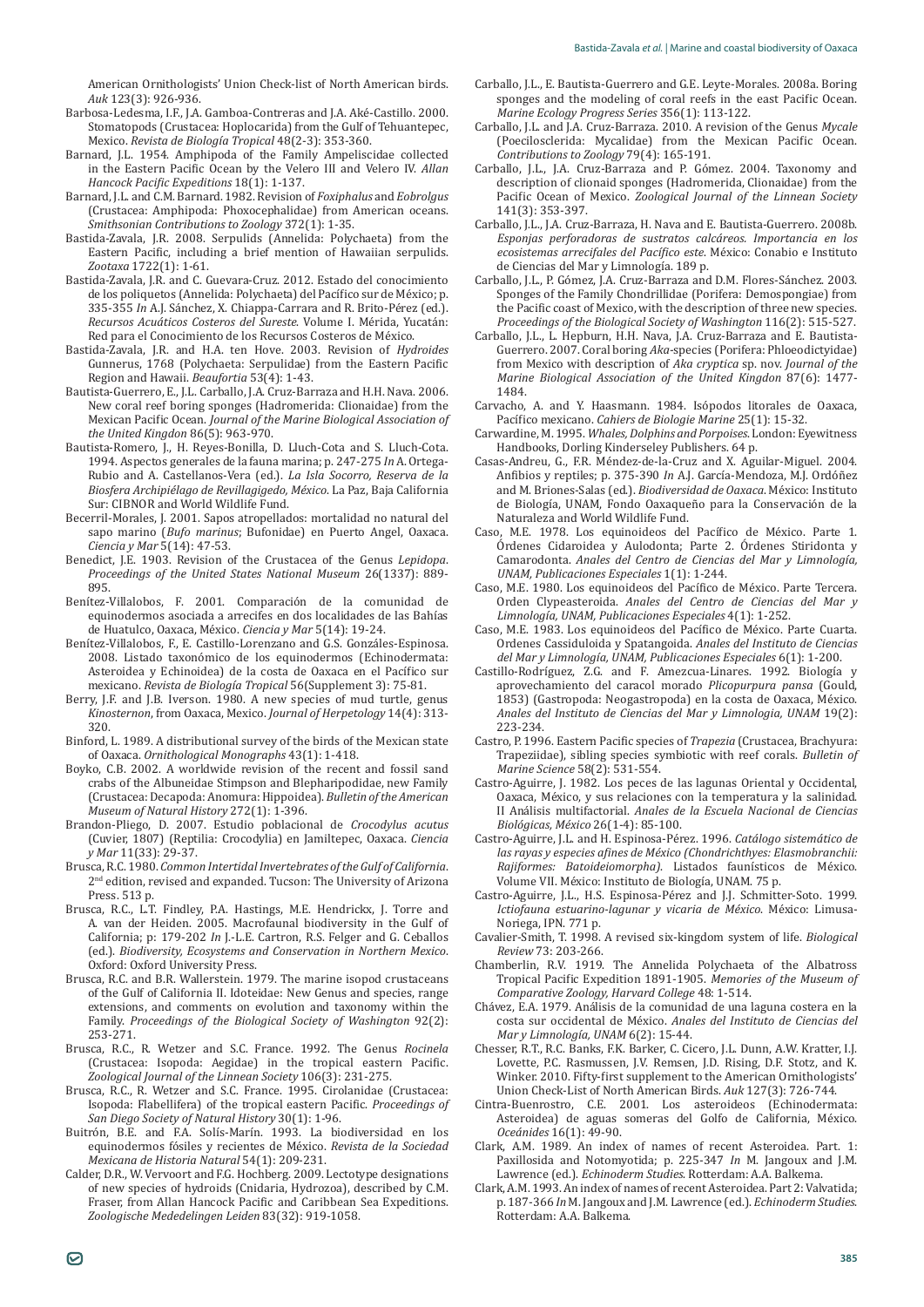- Clark, A.M. 1996. An index of names of recent Asteroidea, Part 3: Velatida and Spinulosida; p. 183-250 In M. Jangoux and J.M. Lawrence (ed.). *Echinoderm Studies*. Rotterdam: A.A. Balkema.
- Coan, E. and P. Valentich-Scott. 2012. Bivalve seashells of Tropical West *America: Marine Bivalve mollusks from Baja California to Peru*. Santa Barbara Museum of Natural History Monographs 6, Studies in Biodiversity 4. Santa Barbara, California: Santa Barbara Museum of Natural History. p. 407-426.
- Coe, W.R. 1940. Revision of the nemertean fauna of the Pacific coasts of North, Central and northern South America. Allan Hancock Pacific *Expeditions* 2(13): 247-324.
- Compagno, L.J.V., F. Krupp and W. Schneider. 1995. Tiburones; p. 647-744 *In* W. Fischer, F. Krupp, W. Schneider, C. Sommer, K.E. Carpenter and V. Niem (ed.). Guía FAO para la identificación de especies para los fines de *la pesca. Pacífico Centro-Oriental*, Volume II. Roma: FAO.
- CONABIO. 1998. La diversidad biológica de México: Estudio de país, 1998. México: Comisión Nacional para el Conocimiento y Uso de la Biodiversidad, 341 n.
- Crane, J. 1947. Eastern Pacific Expedition of the New York Zoological Society XXXVIII. Intertidal brachygnathous crabs from the West coast of tropical America with special reference to ecology. *Zoologica, New York Zoological Society* 32(9): 69-95.
- Crane, J. 1975. Fiddler Crabs of the World. Ocypodidae: Genus Uca. New Jersey: Princeton University Press, 736 p.
- Cruz-Barraza, J.A. and J.L. Carballo. 2008. Taxonomy of sponges (Porifera) associated with corals from the Mexican Pacific Ocean. Zoological *Studies* 47(6): 741-758.
- Cruz-Barraza, J.A., J.L. Carballo, E. Bautista-Guerrero and H. Nava. 2011. New species of excavating sponges (Porifera: Demospongiae) on coral reefs from the Mexican Pacific Ocean. Journal of the Marine *Biological Association of the United Kingdom* 91(5): 999-1013.
- Cruz-Piñón, G. and H. Reyes-Bonilla. 1999. Corales ahermatipicos del Pacífico tropical mexicano (Guerrero, Oaxaca y Chiapas). *Ciencia y Mar* 3(7): 39-46.
- Dales, R.P. 1957. Pelagic polychaetes of the Pacific Ocean. Bulletin of *Scripps Instution of Oceanography, University of California* 7: 99-168.
- de León-González, J.A., J.R. Bastida-Zavala, L.F. Carrera-Parra, M.E. García-Garza, A. Peña-Rivera, S.I. Salazar-Vallejo and V. Solis-Weiss (ed.). 2009. *Poliquetos (Annelida: Polychaeta) de México y América Tropical*. Monterrey: Universidad Autónoma de Nuevo León. 737 p.
- León-Herrera, M.G. 2000. Listado taxonómico de las especies de moluscos en la zona central del litoral Oaxaqueño. *Ciencia y Mar* 4(12): 49-51.
- Deichmann, E. 1938. Eastern Pacific Expeditions of the New York Zoological Society XVI. Holothurians from the western coasts of Lower California and Central America, and from the Galapagos islands. *Zoologica, New York Zoological Society* 23(18): 361-387.
- Deichmann, E. 1941. The holothurioidea collected by the Velero III during the years 1932-1938. Part I, Dendrochirota. Allan Hancock Pacific *Expeditions* 8(3): 60-194.
- Deichmann, E. 1958. The Holothurioidea collected by the Velero III and IV during the years 1932-1954. Part II, Aspidochirota. Allan Hancock Pacific Expeditions 11(2): 250-348.
- Dickinson, M.G. 1945. Sponges of the Gulf of California. Allan Hancock Pacific Expeditions 11(1): 1-252.
- Dreckmann, K.M. 1999. El género Gracilaria (Rhodophyta) en el Pacífico Centro-Sur de México. I. Gracilaria parvispora I. A. Abbot. *×* 9(1): 71-76.
- Durham, J.W. 1947. Coral from the Gulf of California and the North Pacific coast of America. *Geological Society of America, Memoir* 20(1): 1-68.
- Efford, I.E. 1971. The species of sand crabs in the Genus Lepidopa ȋǣ ȌǤ *Zoologischer Anzeiger Leipzig* 186(1/2): 59-102.
- Espinosa-Pérez, H., J.L. Castro-Aguirre and L. Huidobro-Campos. 2004. *Catálogo sistemático de tiburones (Elasmobranchii: Selachimorpha)*. Listados faunísticos de México. Volume IX. México: Instituto de Biología, UNAM. 134 p.
- Fauchald, K. 1968. Onuphidae (Polychaeta) from Western Mexico. *Allan Hancock Monographs in Marine Biology* 3(1): 1-82.
- Fauchald, K. 1970. Polychaetous annelids of the Families Eunicidae, Lumbrineridae, Iphitimidae, Arabellidae, Lysaretidae and Dovilleidae from Western Mexico. *Allan Hancock Monographs in Marine Biology*  $5(1): 1 - 335$
- Fauchald, K. 1972. Benthic polychaetous annelids from deep water off Western Mexico and adjacent areas in the Eastern Pacific Ocean. *Allan Hancock Monographs in Marine Biology* 7(1): 1-575.
- Felder, D.L. and D.K. Camp (ed.). 2009. Gulf of Mexico: Origin, Waters, and Biota. Volume I. Biodiversity. Corpus Christi: Texas A&M University Press. 1393 p.
- Fell, H.B. 1960. Synoptic keys to the Genera of Ophiuroidea. *Zoology Publications from Victoria University of Wellington* 26(1): 1-44.

Fernández-Álamo, M.A. 1987. Distribución y abundancia de los poliquetos

pelágicos (Annelida-Polychaeta) en el Golfo de Tehuantepec, México; p. 269-278 *In* S. Gómez-Aguirre and V. Arenas (ed.). *Contribuciones en*  Hidrobiología. México: UNAM.

- Fernández-Álamo, M.A. 2000. Tomopterids (Annelida: Polychaeta) from the eastern tropical Pacific Ocean. Bulletin of Marine Science 67(1):  $45 - 53$
- Fernández-Álamo, M.A. 2002. Composition and distribution of Lopadorhynchidae (Annelida-Polychaeta) in the eastern tropical Pacific Ocean; p. 41-59 In J. Farber (ed.). *Oceanography of the Eastern* Pacific II. México: CICESE.
- Fernández-Álamo, M.A. and L. Sanvicente-Añorve. 2005. Holoplanktonic polychaetes from the Gulf of Tehuantepec, Mexico. *Cahiers de Biologie Marine* 46(3): 227-239.
- Fernández-Alamo, M.A., L. Sanvicente-Añorve and G. Alameda-de-la-Mora. 2000. Copepod assemblages in the Gulf of Tehuantepec, *México. Crustaceana* 73(9): 1139-1153.
- Fragoso, D. and D. Rodríguez. 2002. Algas coralinas no geniculadas (Corallinales, Rhodophyta) en el Pacífico tropical mexicano. Anales *del Instituto de Biología, UNAM, serie Botánica* 73(2): 97-136.
- Fraser, C.M. 1938a. Hydroids of the 1934 Allan Hancock Pacific Expedition. *Allan Hancock Pacific Expeditions 4(1): 1-105*
- Fraser, C.M. 1938b. Hydroids of the 1932, 1933, 1935, and 1938 Allan Hancock Pacific Expeditions. Allan Hancock Pacific Expeditions 4(3): 129-153.
- Fraser, C.M. 1948. Hydroids of the Allan Hancock Pacific Expeditions since March, 1938. Allan Hancock Pacific Expeditions 4(5): 179-343.
- Fredericq, S., T.O. Cho, S.A. Earle, C.F. Gurgel, D.M. Krayesky, L.E. Mateo-Cid, A.C. Mendoza-Gonzáles, J.N. Norris and A.M. Suarez. 2009. Seaweeds of the Gulf of Mexico; p. 187-259 *In* D.L. Felder and D.K. Camp (ed.). Gulf of Mexico: Origin, Waters, and Biota. Volume I. Biodiversity. Corpus Christi: Texas A&M University Press.
- Frost, D.R. 2012. Amphibian species of the world: an online reference. Version 2012. Electronic database accessible from the American Museum of Natural History, New York, at http://research.amnh.org/ vz/herpetology/amphibia/. Accessed between 2011 and 2012.
- Galindo-Villegas, J., J.A. Gamboa and K.M. Dreckmann. 1997. Estudio de las macroalgas marinas del puerto de Salina Cruz, Oaxaca; redescubrimiento de *Predaea subpeltata Cryptonemia angustata* para el Golfo de Tehuantepec, Pacífico tropical mexicano. *Polibotánica* 4(1): 1-9.
- Gamboa-Contreras, J.A. and M. Tapia-Garcia. 1998. Invertebrados bentónicos de la plataforma continental interna; p. 103-128 In M. Tapia-García (ed.). *El Golfo de Tehuantepec: el ecosistema y sus*  recursos. México: UAM-Iztapalapa.
- Gámez-Vivaldo, S., D. Osorio-Sarabia, C. Penaflores-Salazar, A. Garcia-Hernández and J. Ramírez-Lezama. 2006. Identificación de parásitos ϐȋ*Lepidochelys olivacea*) que arribó a playas de Michoacán y Oaxaca, México. Veterinaria México 37(4):  $431 - 440$ .
- Garcia-Cubas, A. 1986. Malacologia en México. Revisión bibliográfica; p. 336-380 *In* Memoria de la II Reunión Nacional de Malacología y Conquiliología. Monterrey: Facultad de Ciencias, Universidad Autónoma de Nuevo León.
- Garcia-Grajales, J., G. Aguirre-León and A. Contreras-Hernández. 2007. Tamaño y estructura poblacional de *Crocodylus acutus* (Cuvier 1807) (Reptilia: Crocodylidae) en el estero la Ventanilla, Oaxaca, México. Acta Zoológica Mexicana 23(1): 53-71.
- García-Madrigal, M.S. 2008. Annotated checklist of the amphipods (Peracarida: Amphipoda) from the tropical eastern Pacific; p. 63-195 *In* M.E. Hendrickx (ed.). Contributions to the Study of East Pacific *Crustaceans*. Volume IV. Mazatlán: Instituto de Ciencias del Mar y Limnología, UNAM.
- García-Madrigal, M.S. 2010. Littoral Maeridae and Melitidae (Amphipoda: Gammaridea) from the Gulf of Tehuantepec, Mexico. *Zootaxa*  $2623(1): 1-51.$
- Garcia-Madrigal, M.S. and L.I. Andreu-Sanchez. 2010. Los cangrejos porcelánidos (Decapoda: Anomura) del Pacífico sur de México, lista de especies y clave de identificación para todas las especies del Pacífico oriental tropical. Ciencia y Mar 13(39): 23-54.
- Garcia-Madrigal, M.S., J. Jarquin-Gonzalez and E. Morales-Dominguez. 2012. Panorama del estado del conocimiento de los crustáceos del Pacífico sur de México; p. 396-414 In A.J. Sánchez, X. Chiappa-Carrara and R. Brito-Pérez (ed.). Recursos Acuáticos Costeros del Sureste. Volume I. Mérida, Yucatán: Red para el Conocimiento de los Recursos Costeros de México.
- García-Mendoza, A.J., M.J. Ordóñez and M. Briones-Salas (ed.). 2004. Biodiversidad de Oaxaca. México: Instituto de Biología-UNAM, Fondo Oaxaqueño para la Conservación de la Naturaleza and World Wildlife Fund. 605 p.
- Garth, J.S. 1958. Brachyura of the Pacific coast of America. Oxyrhyncha. *Allan Hancock Pacific Expedition 21(1-2): 1-499.*
- Garth, J.S. 1959. Eastern Pacific Expedition of the New York Zoological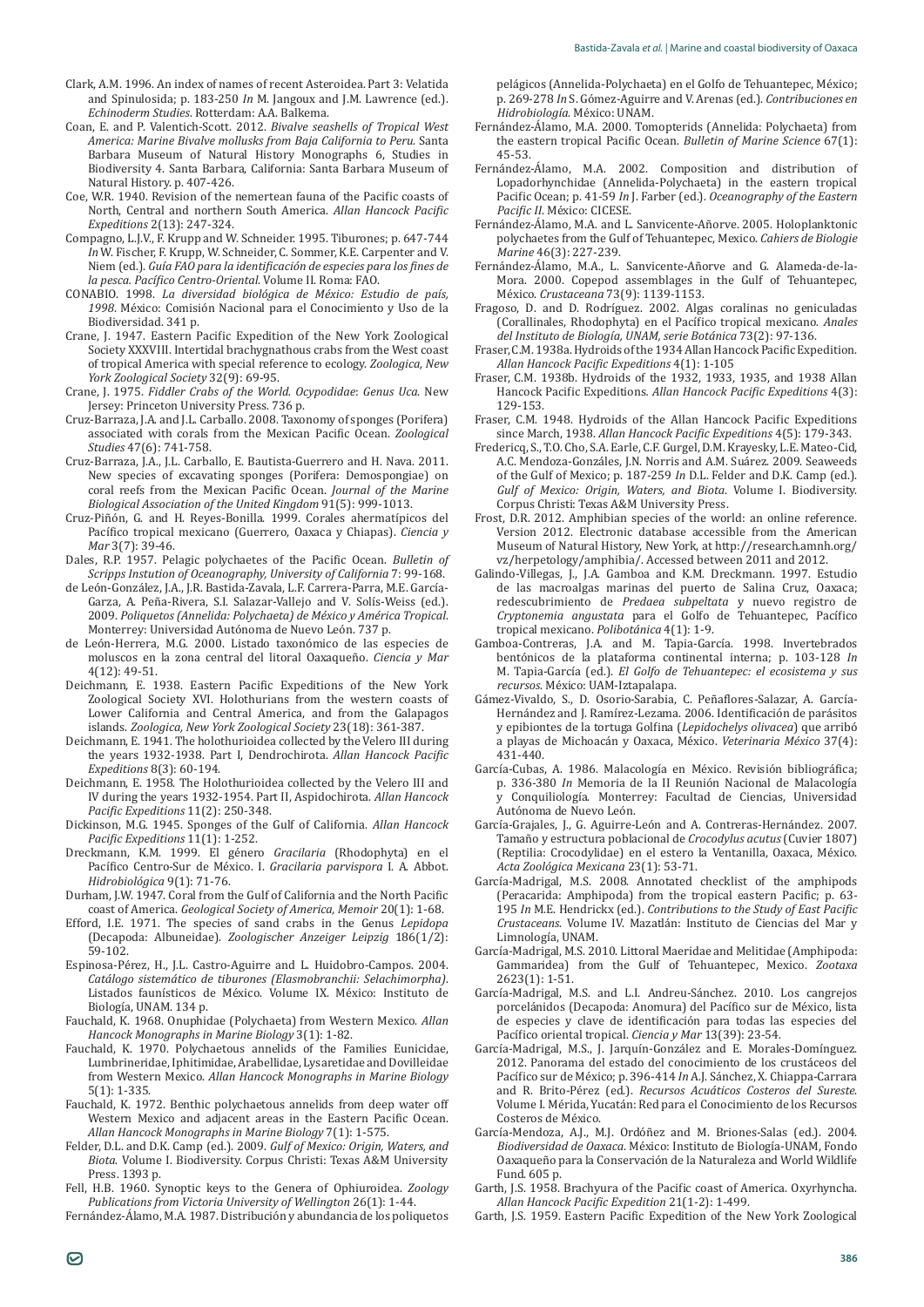Society XLIV. Non-intertidal Brachygnathous crabs from the West Coast of tropical America. Part 1: Brachygnatha, Oxyrhyncha. *Zoologica, New York Zoological Society* 44(7): 105-126.

- Garth, J.S. 1961. Eastern Pacific Expedition of the New York Zoological Society XLV. Non-Intertidal Brachygnathous crabs from the West Coast of tropical America. Part 2: Brachygnatha, Brachyrhyncha. *Zoologica, New York Zoological Society* 46(3): 133-159.
- Garth, J.S. 1966. Eastern Pacific Expedition of the New York Zoological Society XLIV. Oxystomatous and allied crabs from the west coast of tropical America. *Zoologica, New York Zoological Society* 51(1): 1-16.
- Garth, J.S. and W. Stephenson. 1966. Brachyura of the Pacific coast of America. Brachyrhyncha: Portunidae. *Allan Hancock Monographs in Marine Biology* 1(1): 1-154.
- Glynn, P.W. and J.S. Ault. 2000. A biogeographic analysis and review of the far eastern Pacific coral reef region. Coral Reefs 19(1): 1-23.
- Glynn, P.W., D.M. Dexter and T.E. Bowman. 1975. Excirolana braziliensis, a pan-american sand beach isopod: Taxonomic status, zonation and distribution. *Journal of Zoology* 175(4): 509-521.
- Glynn, P.W. and G.E. Leyte-Morales. 1997. Coral reefs of Huatulco, west México: reef development in upwelling Gulf of Tehuantepec. *Revista de Biología Tropical* 45(3): 1033-1048.
- Gómez, P. 2002. *Esponjas marinas del golfo de México y el Caribe*. México: AGT Editor. 134 p.
- Gómez, P. and G.J. Bakus. 1992. *Aplysina gerardogreeni* and *Aplysina aztecus* (Porifera: Demospongiae), new species from the Mexican Pacific. Anales del Instituto de Ciencias del Mar y Limnología, UNAM 19(2): 175-180.
- Gómez, P., J.L. Carballo, L.E. Vàzquez and J.A. Cruz. 2002. New records for the sponge fauna (Porifera: Demospongiae) of the Pacific coast of Mexico (eastern Pacific Ocean). Proceedings of the Biological Society *of Washington* 115(1): 223-237.
- Gómez, P., J.A. Mercado, L.M. Mitchel and S. Salazar-Vallejo. 1997. Poliquetos de fondos duros (Polychaeta) de bahías de Huatulco Puerto Angel, Oaxaca, México. *Revista de Biología Tropical* 45(3): 1067-1074.
- González, N.E. 1993. Moluscos endémicos del Pacífico de México; p. 223-252 *In* S.I. Salazar-Vallejo and N.E. González (ed.). *Biodiversidad marina y costera de México*. Chetumal, Quintana Roo: CONABIO and CIOROO.
- Gónzález-Bravo, B. and J.F. Meraz-Hernando. 2010. Listado de aves en las islas de Oaxaca y costa adyacente. *Ciencia y Mar* 14(42): 29-34.
- González-Ortíz, L., P. Hernández-Alcántara and V. Solís-Weiss. 1996. New records of polychaetes (Annelida: Polychaeta) from the Gulf of Tehuantepec. *Bulletin of Marine Science* 59(1): 235-240.
- González-Ortíz, L., P. Hernández-Alcántara and V. Solís-Weiss. 1997. Onuphidae of the Gulf of California and the Gulf of Tehuantepec, **Mexican Pacific. Bulletin of Marine Science 60(2): 389-395.**
- González-Pérez, G., M. Briones-Salas and A.M. Alfaro. 2004. Integración del conocimiento faunístico del estado; p. 449-466 *In* A.J. García-Mendoza, M.J. Ordóñez and M. Briones-Salas (ed.). *Biodiversidad de*  Oaxaca. México: Instituto de Biología-UNAM, Fondo Oaxaqueño para la Conservación de la Naturaleza and World Wildlife Fund.
- Granja-Fernández, M.R. and R.A. López-Pérez. 2011. Nuevos registros de ofiuroideos (Echinodermata: Ophiuroidea) para localidades de Zihuatanejo (Guerrero) y Puerto Escondido (Oaxaca), Pacifico mexicano. *Revista Mexicana de Biodiversidad* 82(4): 1320-1323.
- Green, G. and P. Gómez. 1986. Estudio taxonómico de las esponjas de la bahía de Mazatlán, Sinaloa, México. Anales del Instituto de Ciencias del *Mar y Limnología, UNAM* 13(3): 273-300.
- Guiry, M.D. and G.M. Guiry. 2010. AlgaeBase. World-wide electronic publication, National University of Ireland, Galway. Accessible at http://www.algaebase.org. Searched on 7 September 2010.
- Haig, J. 1957. Four new Porcelain crabs from the Eastern Pacific. Bulletin *of Southern California Academy of Sciences* 56(1): 31-41.
- Haig, J. 1960. The Porcellanidae (Crustacea Anomura) of the Eastern Pacific. Allan Hancock Pacific Expedition 24(1): 1-440.
- Haig, J. 1968. Eastern Pacific Expeditions of the New York Zoological Society. Porcellanid crabs (Crustacea: Anomura) from the West Coast of Tropical America. *Zoologica, New York Zoological Society* 53(2): 57-74.
- Hartman, O. 1939. Polychaetous annelids. Part I. Aphroditidae to Pisionidae. Allan Hancock Pacific Expedition 7(1): 1-156.
- Hartman, O. 1940. Polychaetous annelids. Part II. Chrysopetalidae to Goniadidae. Allan Hancock Pacific Expedition 7(3): 173-287.
- Hartman, O. 1941. Polychaetous annelids Part IV. Pectinariidae. With a review of all species from the Western Hemisphere. Allan Hancock Pacific Expedition 7(5): 325-344.
- Hartman, O. 1944. Polychaetous annelids Part V. Eunicea. Allan Hancock Pacific Expedition 10(1): 1-236.
- Hartman, O. 1950. Polychaetous annelids. Goniadidae, Glyceridae and Nephtyidae. Allan Hancock Pacific Expedition 15(1): 1-181.

Hartman, O. 1959. Catalogue of the polychaetous annelids of the world.

*Allan Hancock Foundation Publications, Occasional Paper* 23(1): 1-979.

- Hartman, O. 1961. Polychaetous annelids from California. Allan Hancock Pacific Expedition 25(1): 1-226.
- Hendricky, M.E. 1993. Crustáceos decápodos del Pacífico mexicano: p. 271-318 In S.I. Salazar-Vallejo and N.E. González (ed.). Biodiversidad *marina y costera de México*. México: CONABIO and CIQROO.
- Hendrickx, M.E. 1996. Los camarones Penaeoidea bentónicos (Crustacea: *Decapoda: Dendrobranchiata) del Pacífico mexicano. México:* CONABIO and Instituto de Ciencias del Mar y Limnología, UNAM. 148 p.
- Hendrickx, M.E. 1997. Los cangrejos braquiuros (Crustacea: Brachyura: *Dromiidae*, hasta Leucosiidae) del Pacífico mexicano. México: CONABIO and Instituto de Ciencias del Mar y Limnología, UNAM, 178 p.
- Hendrickx, M.E. 1999. Los cangrejos braquiuros (Crustacea: Brachyura: *Majoidea y Parthenopoidea) del Pacífico mexicano.* CONABIO and Instituto de Ciencias del Mar y Limnología, UNAM. 274 p.
- Hendrickx, M.E. 2005, Additional records of *Acanthaxius caespitosa* (Squires, 1979) (Decapoda; Thalassinoidea; Axiidae) from the eastern tropical Pacific. Crustaceana 77(10): 1277-1278.
- Hendrickx, M.E., R.C. Brusca and L.T. Findley. 2005. A distributional *checklist of the macrofauna of the Gulf of California, México*. Tucson: Arizona-Sonora Desert Museum, 429 p.
- Hendricky, M.E., M. Demestre, A. Esparza-Haro and L. Salgado-Barragán. 1997. Stomatopod and decapod crustacean collected during the CEEMEX P5 and CEEMEX P7 cruises to the Gulf of Tehuantepec, Mexico. *Oceánides* 11(2): 1-28.
- Hendrickx, M.E. and J.A. Esparza-Haro. 1997. A new species of *Clibanarius* (Crustacea: Anomura: Diogenidae) from the Eastern Tropical Pacific. *Zoosystema* 19(1): 111-119.
- Hendrickx, M.E. and M.C. Espinosa-Pérez. 1998. A new species of Excorallana Stebbing (Crustacea: Isopoda: Corallanidae) from the Pacific coast of Mexico, and additional records for *E. bruscai* Delaney. *Proceedings of the Biological Society of Washington* 112(2): 303-313.
- Hendrickx, M.E. and A.W. Harvey. 1999. Checklist of anomuran crabs (Crustacea: Decapoda) from the Eastern Tropical Pacific. Belgian *Journal of Zoology* 129(2): 327-352.
- Hendrickx, M.E. and L. Väzquez-Cureno. 1998. Composition and zoogeographical affinities of the stomatopod and decapod crustacean fauna collected during the CEEMEX P4 cruise in the Gulf of Tehuantepec, Mexico. *Bulletin de l'Institut Royal des Sciences Naturelles de Belgique, Biologie* 68(1): 135-144.
- Hendrickx, M.E. and M.K. Wicksten. 1989. Los Pandalidae (Crustacea: Caridea) del Pacífico mexicano, con una clave para su identificación. *Caldasia* 16(76): 71-86.
- Hernández-Aguilera, J.L. 1998. Sobre una colección de talasínidos (Crustacea: Decapoda) de la costa del Pacífico de México, con la descripción de una especie nueva del Género Buffarius. Ciencias *Marinas* 24(3): 303-312.
- Hernández-Alcántara, P., S.C. Frontana-Uribe and V. Solís-Weiss. 2003. Commented checklist of the polychaetes (Annelida: Polychaeta) from areas adjacent to islands of the Mexican Pacific and Gulf of California. *Bulletin of the Southern California Academy of Sciences* 102(1): 1-16.
- Hernández-Alcántara, P., L. Gonzáles-Ortíz and V. Solís-Weiss. 1994. Los espiónidos (Polychaeta: Spionidae) del Golfo de California y Golfo de Tehuantepec, México. Revista de Biología Tropical 42(3): 567-577.
- Hernández-Alcántara, P., A.Y. Pérez-Mendoza and V. Solís-Weiss. 2006. *Ninoe* and *Cenogenus* (Polychaeta: Lumbrineridae) from the Mexican Pacific. Scientia Marina 70(3): 81-90.
- Hernández-Alcántara, P. and V. Solís-Weiss. 2000. Magelonidae from the Mexican Pacific and Northern Gulf of Mexico, with the description of a new Genus (*Meredithia*) and four new species. *Bulletin of Marine Science* 67(1): 625-644.
- Hernández-Álvarez, M.C. and J.L. Villalobos-Hiriart. 2005. Ampliación de la distribución de cuatro especies de la Familia Porcellanidae (Crustaca: Decapoda) en el Pacífico Mexicano. Trópico Húmedo 21(42): 109-111.
- Herrera-Escalante, T., R.A. Lopez-Perez and G.E. Leyte-Morales. 2005. Bioerosion caused by the sea urchin *Diadema mexicanum* (Echinodermata: Echinoidea) at Bahías de Huatulco, Western Mexico. *Revista de Biología Tropical* 53(Supplement 3): 263-273.
- Holguín-Quiñones, O.E. and A.C. González-Pedraza. 1989. Moluscos de la *franja costera del Estado de Oaxaca, México*. Volume 7. La Paz, Baja California Sur: Atlas CICIMAR. 228 p.
- Holthuis, L.B. 1952. A general revision of the Palaemonidae (Crustacea Decapoda Natantia) of the Americas. II. The subFamily Palaemoninae. *Allan Hancock Foundation Publications, Occasional Paper* 12(1): 1-396.
- Holthuis, L.B. and A. Villalobos-Figueroa. 1962. *Panulirus gracilis* Streets y *Panulirus inflatus* (Bouvier), dos especies de langosta (Crustacea,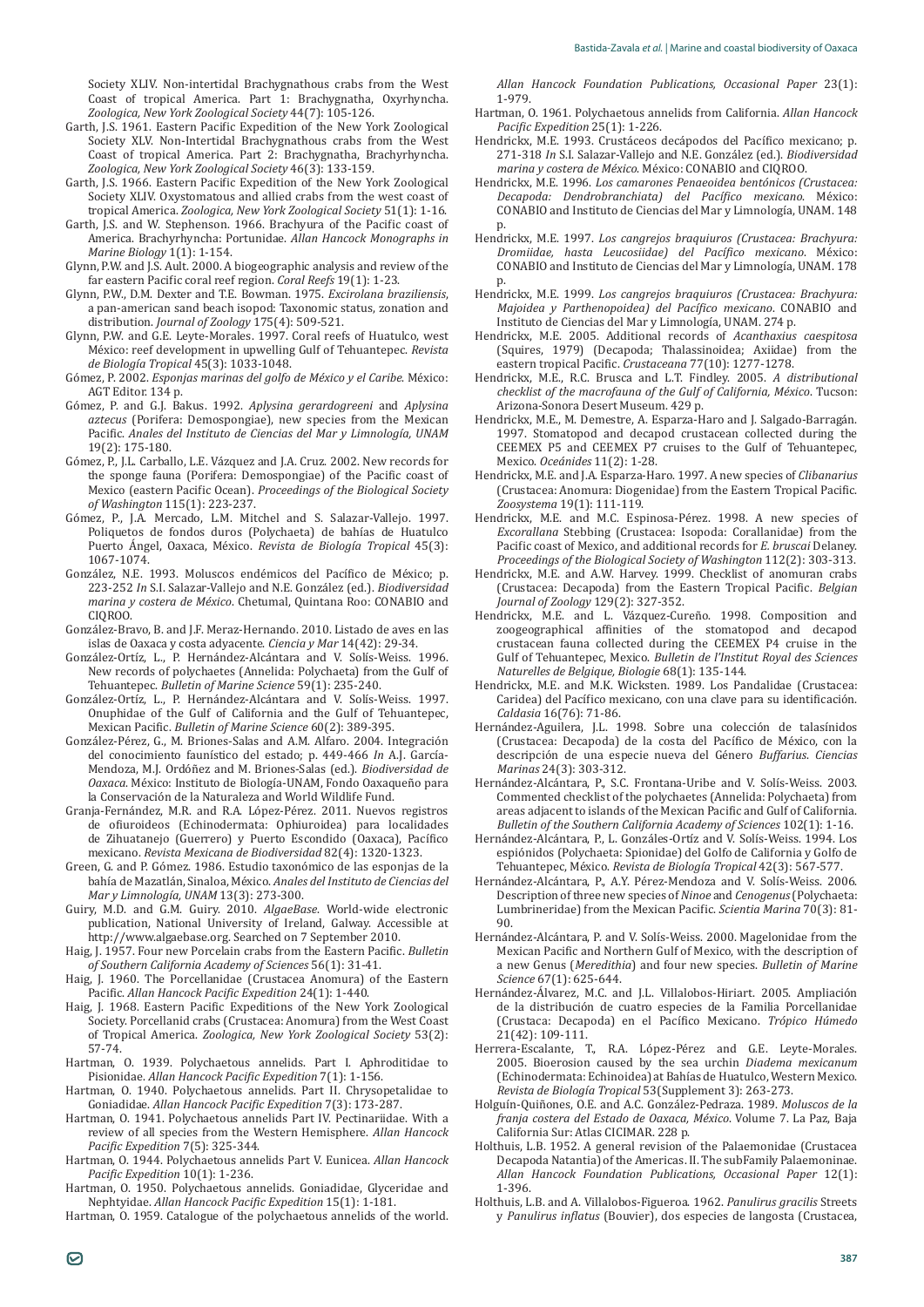Decapoda) de la costa del Pacífico de América. Anales del Instituto de *Biología, UNAM* 32(1-2): 251-276.

- Honey-Escandón, M., F.A. Solís-Marín and A. Laguarda-Figueras. 2008. Equinodermos (Echinodermata) del Pacífico Mexicano. Revista de *Biología Tropical* 56(3): 82-100.
- Howard, A.D. 1952. Molluscan shells occupied by tanaids. The Nautilus  $65(3)$ : 74-76.
- Ippi, S. and V. Flores. 2001. Las tortugas neotropicales y sus áreas de endemismo. Acta Zoológica Mexicana 84(3): 49-63.
- ITIS. 2012. Integrated Taxonomic Information System (ITIS). Accessible at http://www.itis.gov. Retrieved 2011-2012.
- Jarquín-González, J. and M.S. García-Madrigal. 2010. Tanaidáceos (Crustacea: Peracarida) de los litorales de Guerrero y Oaxaca, México. *Revista Mexicana de Biodiversidad* 81(Supplement): 51-61.
- Jefferson, T.A. and S. Leatherwood. 1995. Mamíferos marinos; p. 1671- 1745 *In* W. Fischer, F. Krupp, W. Schneider, C. Sommer, K.E. Carpenter and V. Niem (ed.). Guía FAO para la identificación de especies para los fines de la pesca. Pacífico Centro-Oriental. Volume III. Roma: FAO.
- Keen, A.M. 1971. *Sea Shells of Tropical West America: Marine Mollusk from Baja California to Peru.* 2nd edition. California: Stanford University Press. 1064 p.
- Kessler, W.S. 2006. The circulation of the eastern tropical Pacific: A Ǥ*Progress in Oceanography* 69(2-4): 181-217.
- Ketchum-Mejía, J.T. and H. Reyes-Bonilla. 1997. Biogeography of hermatypic corals of the archipelago Revillagigedo, Mexico; p. 471-476 In H.A. Lessios and I.G. Macintyre (ed.). Proceedings of the 8th *International Coral Reef Symposium.* Volume I. Panama: Smithsonian Tropical Research Institute.
- Kim, W. and L.G. Abele. 1988. The snapping shrimp Genus *Alpheus* from the Eastern Pacific (Decapoda: Caridea: Alpheidae). Smithsonian *Contribution to Zoology* 454(1): 1-119.
- Köhler, G. 2004. *Ctenosaura oaxacana. In* IUCN 2012. IUCN Red List of Threatened Species. Version 2012.1. Accessible at www.iucnredlist. org. Downloaded on 24 September 2012.
- Laguarda-Figueras, A., L.A. Hernández-Herrejón, F.A. Solís-Marín and A. Durán-González. 2009. Ofiuroideos del Caribe Mexicano y Golfo de México. México: CONABIO-UNAM. 249 pp.
- Lara-Isassi, G., S. Alvarez-Hernández and L. Collado-Vides. 2000. Ichtyotoxic activity of extracts from Mexican marine macroalgae. *Journal of Applied Phycology* 12(1): 45-52.
- León-Alvarez, D. and J. González-González. 1993. Algas costrosas del Pacífico tropical; p. 456-474 *In* S.I. Salazar-Vallejo and N.E. González (ed.). *Biodiversidad marina y costera de México*. México: CONABIO and CIQROO.
- León-Tejera, H., D. Fragoso, D. León, C. Candelaria, E. Serviere and J. González-González. 1993. Characterization of tidal pool algae in the Mexican Tropical Pacific coast. Hydrobiologia 260-261(1): 197-205.
- León-Tejera, H. and J. González-González. 1993. Macroalgas de Oaxaca; p. 486-498 *In* S.I. Salazar-Vallejo and N.E. González (ed.). *Biodiversidad* marina y costera de México. México: CONABIO and CIQROO.
- Leyte-Morales, G.E. 1997. La colección de corales de la Universidad del Mar. *Ciencia y Mar* 1(2): 3-16.
- Leyte-Morales, G.E., H. Reyes-Bonilla, C.E. Cintra-Buenrostro and P.W. Glynn. 2001. Range extensión of *Leptoseris papyracea* (Dana, 1846) to the west coast of Mexico. *Bulletin of Marine Science* 69(3): 1233-1237.
- Lira-Torres, I. 2007. Nuevo registro de Balaenoptera musculus Linnaeus, 1758 (Mysticeti: Balaenopteridae) para la costa de Oaxaca, México. *Revista Mexicana de Mastozoología* 11(1): 69-72.
- López-Cortés, D.J. 1990. Distribución de la Familia Euphausiidae (Euphausiacea: Crustacea) en el golfo de Tehuantepec, México. *Revista de Biología Tropical* 38(1): 21-28.
- López-Pèrez, R.A., J.R. Bastida-Zavala, M.S. Garcia-Madrigal, N.A. Barrientos-Luján, A.M. Torres-Huerta, A. Montoya-Márquez, F. Benítez-Villalobos and J.F. Meraz-Hernando. 2012. ¿Cuánto sabemos de la diversidad de la fauna marina y costera de Oaxaca?; p. 435-449 *In* A.J. Sánchez, X. Chiappa-Carrara and R. Brito-Pérez (ed.). Recursos *Acuáticos Costeros del Sureste*. Volume I. Mérida, Yucatán: Red para el Conocimiento de los Recursos Costeros de México.
- López-Pérez, R.A., F. Benítez-Villalobos, A.M. López-Ortíz, I. López-Pérez-Maldonado, M.R. Granja-Fernández and M.T. Dominguez-y-Gómez. 2008. La comunidad arrecifal en Isla Cacaluta; p. 243-255 In J.M. Domínguez-Licona (ed.). Diagnostico de los recursos naturales de la *Bahia y micro-cuenca de Cacaluta*. Oaxaca: Universidad del Mar.
- López-Pérez, R.A. and L.M. Hernández-Ballesteros. 2004. Coral community structure and dynamics in the Huatulco area, Western Mexico. *Bulletin of Marine Science* 75(3): 453-472.
- López-Pérez, R.A., L.M. Hernández-Ballesteros and T. Herrera-Escalante. 2002. Cambio en la dominancia de la comunidad arrecifal en Chachacual, Bahías de Huatulco, Oaxaca, México. Ciencia y Mar 6(16):  $33 - 38$

López-Pérez, R.A., I. López-Pérez-Maldonado, A.M. López-Ortiz, L.M.

Barranco-Servin, J. Barrientos-Villalobos and G.E. Leyte-Morales. 2010. Reef fishes of the Mazunte-Bahías de Huatulco reef track, Oaxaca, Mexican Pacific. Zootaxa 2422(1): 53-62.

- López-Pèrez, R.A., M.G. Mora-Pèrez and G.E. Leyte-Morales. 2007. Coral (Anthozoa: Scleractinia) recruitment at Bahías de Huatulco, western México: Implications for coral community structure and dynamics. Pacific Science 61(3): 355-369.
- Luke, S.R. 1977. Catalog of the benthic invertebrate collections I. Decapod Crustacea and Stomatopoda. Scripps Institution of Oceanography 77(9): 1-72.
- Luke, S.R. 1998. *Catalog of the benthic invertebrate collections of the Scripps Institution of Oceanography: Coelenterata. San Diego: Scripps* Institution of Oceanography, University of California. 62 p.
- Lynch, I.D. and H.M. Smith, 1966. New or unusual amphibians and reptiles from Oaxaca, Mexico, II. Transactions of the Kansas Academy *of Science* 69(1): 58-75.
- Maccagno, T. 1928. Crostacei decapodi. Le specie del Genere Uca Leach conservate nel Regio Museo Zoologico di Torino. Bollettino *dei Musei di Zoologia ed Anatomia Comparata della Real Universita di Torino* 41(11): 1-52.
- Manning, R.B. 1972. Stomatopoda. Eastern Pacific Expedition of the New York Zoological Society. Zoologica, New York Zoological Society 56(3): 95-113
- Manter, H.W. 1937. A new Genus of distomes (Trematoda) with lymphatic vessels. Allan Hancock Pacific Expeditions 2(3): 11-22
- Manter, H.W. 1940. Digenetic trematodes of fishes from the Galapagos Islands and the neighboring Pacific. Allan Hancock Pacific Expeditions 2(14): 325-498.
- Márquez, M.R. 1990. *Sea Turtles of the World. An annotated and Illustrated Catalogue of Sea Turtle Species Known to Date*. Rome: FAO Species Catalogue, 81 p.
- Martin, J.W. and G.E. Davis. 2001. An Updated Classification of the Recent Crustacea. Volume XXXIX. Los Angeles: Natural History Museum of Los Angeles County, Science Series. 124 p.
- Martinez-Guerrero, B. 2007. Nuevos registros de camarones carideos intermareales (Crustacea: Caridea) de la costa de Oaxaca, México; p. 47-53 *In* M.E. Hendrickx (ed.). Contributions to the Study of East Pacific Crustaceans. Volume IV. Mazatlán: Instituto de Ciencias del Mar y Limnología, UNAM.
- Mateo-Cid, L.E., R. Aguilar-Rosas, A.C. Mendoza-González and L.E. Aguilar-Rosas. 2008. Distribución y variación morfológica de Amphiroa *beauvoisii* (Corallinales, Rhodophyta) en México. Revista Mexicana de *Biodiversidad* 79(1): 7-22.
- Mateo-Cid, L.E. and A.C. Mendoza-González. 1997. Nuevos registros de algas marinas para Oaxaca, México. Polibotánica 4(1): 54-74.
- Mateo-Cid, L.E. and A.C. Mendoza-González. 2009. Revisión de las especies mexicanas de *Pneophyllum* Kützing (Corallinales, Rhodophyta). Revista de Biología Marina y Oceanografía 44(3): 603-618.
- Mateo-Cid, L.E., A.C. Mendoza-González, B. Gavio and S. Fredericq. 2005. *Grateloupia huertana* sp. nov. (Halymeniaceae, Rhodophyta), a peculiar new prostrate species from tropical Pacific Mexico. *Phycologia* 44(1): 4-16.
- Matsumoto, H. 1915. A new classification of Ophiuroidea with descriptions of new Genera and species. *Proceedings of the Academy*  of Natural Sciences of Philadelphia 67(1): 43-93.
- McEachran, J.D. and G. Notarbartolo-di-Sciara. 1995. Peces batiodeos; p. 746-792 *In* W. Fischer, F. Krupp, W. Schneider, C. Sommer, K.E. Carpenter and V. Niem (ed.). Guía FAO para la identificación de especies para los fines de la pesca. Pacífico Centro-Oriental. Volume II. Roma: FAO.
- Medrano-González, L., H. Rosales-Nanduca, M.J. Vázquez-Cuevas, J. Urbán-Ramírez, L. Rojas-Bracho, M.A. Salinas-Zacarías, L.F. Bourillón- Moreno, L. Viloria-Gómora, E.M. Peters-Recagno and A. Aguayo-Lobo. 2008. Diversidad, composiciones comunitarias y estructuras poblacionales de la mastofauna marina en el Pacífico mexicano y aguas circundantes; p. 469-492 In C. Lorenzo, E. Espinoza and J. Ortega (ed.). Avances en el estudio de los mamíferos de México. México: Asociación Mexicana de Mastozoología, Publicaciones Especiales, 2.
- Mellink, E., J. Luévano and I. Zuria. 1998. Nota sobre los Pelecaniformes, Ciconiiformes, gallitos marinos (Sterninae) y rayadores (Rynchopinae) de la costa chica de Oaxaca, México. Ciencias Marinas 24(4): 367-388.
- Mendoza-González, A.C. and L.E. Mateo-Cid. 1998. Avance de un estudio sobre las macroalgas marinas de Guerreo y Oaxaca, México. Ciencia *y Mar* 2(4): 15-29.
- Mendoza-González, A.C. and L.E. Mateo-Cid. 1999. Adiciones a la ficoflora marina bentónica de las costas de Oaxaca, México. Polibotánica  $10(1)$ : 39-58
- Mendoza-Vallejo, E., M. Castillo-Rivera, R. Zárate-Hernández and S. Ortiz-Burgos. 2009. Seasonal variations in the diversity, abundance, and composition of species in an estuarine fish community in the Tropical Eastern Pacific, Mexico. Ichthyological Research 56(4): 330-339.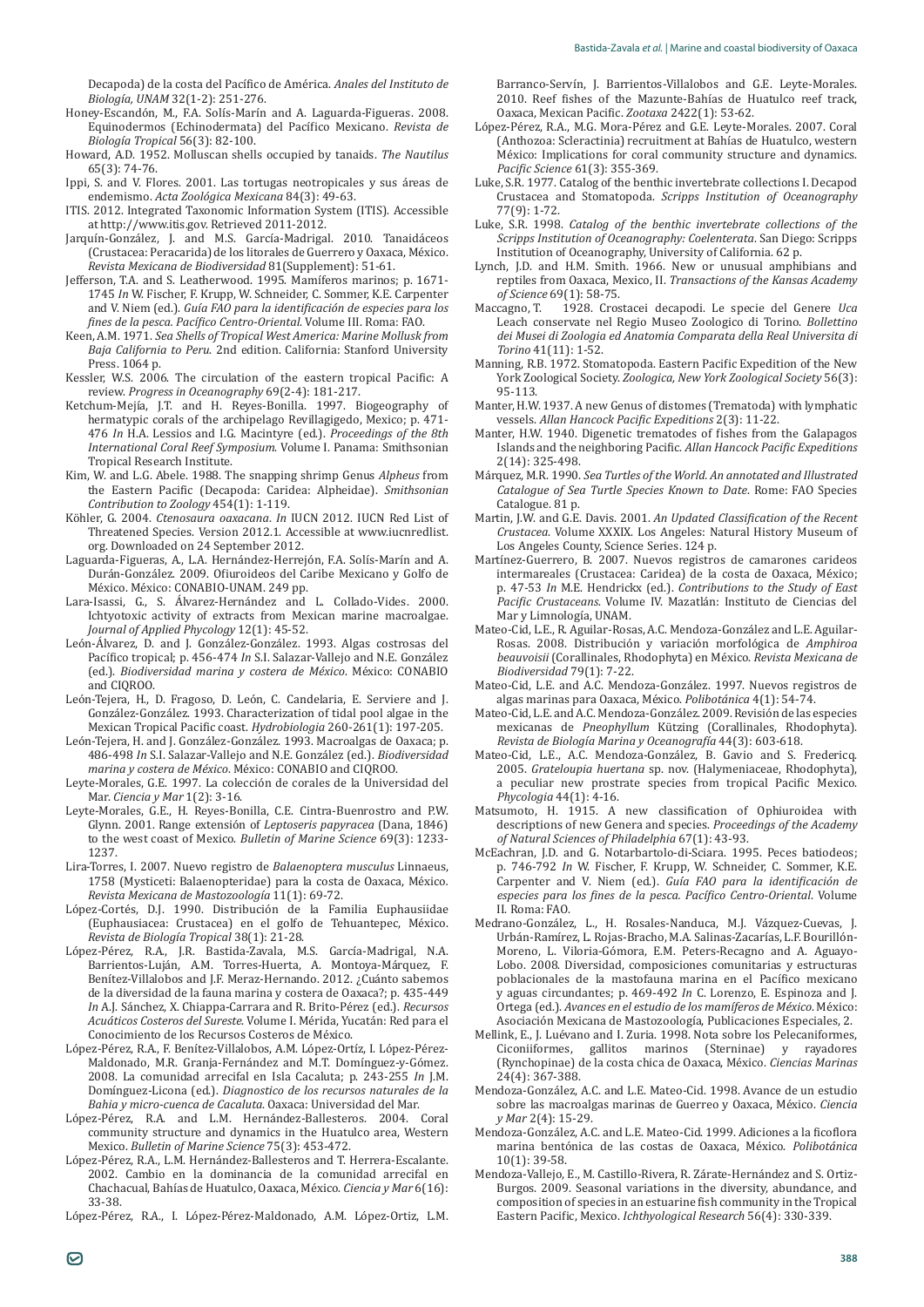- Meraz-Hernando, J.F. 2001. Getting to know Oaxaca's coastal island seabirds. *Birdscapes* 2(3): 36.
- Meraz-Hernando, J.F. 2003. Primer registro del lobo marino de California (*Zalophus californianus*) en Oaxaca, México. Ciencia y Mar 7(21): 50-53.
- Meraz-Hernando, J.F. 2007a. Varamiento de un ejemplar de la estenela giradora *Stenella longirostris* (Gray, 1828), en Oaxaca, México. *Ciencia v Mar* 11(32): 79-80
- Meraz-Hernando, J.F. 2007b. *Pelamis platurus* (Reptilia: Elapidae) en la costa de Oaxaca. *Ciencia y Mar* 11(33): 39-43.
- Meraz-Hernando, J.F. and J. Ávila-Barrientos. 2007a. Autodestrucción de nidos de *Lepidochelys olivacea* durante las arribadas en la playa La Escobilla; p. 56-61 *In* G. Fuentes-Mascorro, S.S. Martínez-Blas and F.A. López-Rojas (ed.). *Santuario La Escobilla*. Volume II. Oaxaca: Universidad Autónoma Benito Juárez de Oaxaca.
- Meraz-Hernando, J.F. and J. Ávila-Barrientos. 2007b. Efecto de la selección natural sobre la eclosión de los huevos de tortuga golfina (*Lepidochelys olivacea*); p. 47-55 *In* G. Fuentes-Mascorro, S.S. Martínez-Blas and F.A. López-Rojas (ed.). *Santuario La Escobilla*. Volume II, Oaxaca: Universidad Autónoma Benito Juárez de Oaxaca.
- Meraz-Hernando, J.F. and E. Ávila-Nahón. 2006. Observations on young ȋ*Crocodylus acutus*) at La Ventanilla, Oaxaca, Mexico. *Crocodile Specialist Group Newsletter* 25(2): 4-5.
- Meraz-Hernando, J.F. and F. Becerril-Morales. 2004. Primer reporte de un *Pseudorca crassidens* en Zipolite, Oaxaca. *Anales del Instituto de Biología, UNAM, serie Zoología* 75(1): 229-235.
- Meraz-Hernando, J.F. and B. González-Bravo. 2005. First summer records of Ospreys (*Pandion haliaetus*) along the coast of Oaxaca, Mexico. *Journal of Raptor Research* 39(2): 187-188.
- Meraz-Hernando, J.F., A. Montoya-Márquez, E. Ávila-Nahón and L. Reyes-Sánchez. 2008. Monitoreo del crecimiento del cocodrilo americano *Crocodylus acutus*, durante su primer año de vida en condiciones de cautiverio. Hidrobiológica 18(2): 125-136.
- Meraz-Hernando, J.F. and V. Sánchez-Díaz. 2008. Los mamíferos marinos en la costa central de Oaxaca. *Revista Mexicana de Biodiversidad*  $79(1)$ : 143-151.
- Meserve, F.G. 1938. Some monogenetic trematodes from the Galapagos Islands and the neighboring Pacific. Allan Hancock Pacific Expeditions  $2(5)$ : 31-90.
- Mortensen, T. 1928. *A monograph of the Echinoidea. I. Cidaroidea*. Copenhagen: C.A. Rietzel. 551 p.
- Mortensen, T. 1935. A monograph of the Echinoidea. II. Bothriocidaroidea, *Melonechinoidea, Lepidocentrotida and Stirodonta*. Copenhagen: C.A. Rietzel. 647 p.
- Mortensen, T. 1940. *A monograph of the Echinoidea. III. 1, Aulodonta*. Copenhagen: C.A. Rietzel. 370 p.
- Mortensen, T. 1943. A monograph of the Echinoidea. III. 2, 3 Camarodonta. Copenhagen: C.A. Rietzel. 553 p.
- Mortensen, T. 1948. *A monograph of the Echinoidea. IV. 1. Holectypoida, Cassiduloida*. Copenhagen: C.A. Rietzel. 371 p.
- Mortensen, T. 1950. *A monograph of the Echinoidea. V. 1, Spatangoida 1*. Copenhagen: C.A. Rietzel, 371 p.
- Mortensen, T. 1951. *A monograph of the Echinoidea. V. 2, Spatangoida 2*. Copenhagen: C.A. Rietzel. 593 p.
- Naranjo-Garcia, E. 2003. Historia de la malacología en México con énfasis en la malacología continental. *Revista de Biología Tropical* 51(3): 463-471.
- Navarro-Siguenza, A.G., E.A. Garcia-Trejo, A.T. Peterson and V. Rodriguez-Contreras. 2004. Aves; p. 391-421 In A.J. García-Mendoza, M.J. Ordóñez and M. Briones-Salas (ed.). *Biodiversidad de Oaxaca*. México: Instituto de Biología, UNAM, Fondo Oaxaqueño para la Conservación de la Naturaleza and World Wildlife Fund.
- Nelson, J.B. 1978. *The Sulidae*. Oxford: Oxford University Press. 1024 p. Nelson, J.B. 2005. *Pelicans, Cormorants, and their Relatives: the Pelecaniformes*. Oxford: Oxford University Press. 680 p.
- Ng, P.K.L., D. Guinot and P.J.F. Davie. 2008. Systema brachyurorum: Part I. An annotated checklist of extant Brachyuran crabs of the world. *The Raffles Bulletin of Zoology* 17(1): 1-286.
- Ocaña-Luna, A. and S. Gómez-Aguirre. 1999. *Stomolophus meleagris* (Scyphozoa: Rhizostomeae) en dos lagunas costeras de Oaxaca. *Anales del Instituto de Biología, UNAM, serie Zoología* 70(2): 71-77.
- Okolodkov, Y.B., J.R. Bastida-Zavala, A.L. Ibáñez, J.W. Chapman, E. Suárez-Morales, F. Pedroche and F.J. Gutierrez-Mendieta. 2007. Especies acuáticas no indígenas en México. Ciencia y Mar 11(32): 29-67.
- Olsen, K.M. 2000. *Gulls of Europe, Asia and North America*. London: A & C Black. 608 p.
- Osburn, R.C. 1953. Bryozoa of the Pacific Coast of America. Cyclostomata, Ctenostomata, Entoprocta, and Addenda. Allan Hancock Pacific *Expeditions* 14(3): 612-841.
- Pacheco-Sandoval, P. 1991. Oceanografía física; p. 151-176 In G. de la Lanza-Espino (ed.). Oceanografía de los mares mexicanos. México: AGT Editor.
- Palmer, R.H. 1928. Fossil and Recent corals and coral reefs of Western Mexico. Three new species. *Proceedings of the American Philosophical Society* 67(1): 21-31
- Paulson, D. 1993. Shorebirds of the Pacific Northwest. Seattle: University of Washington Press. 422 p.
- Pawson, D.L. and H.B. Fell. 1965. A revised classification of the *Dendrochirote holothurians*. *Brevioria* 214(1): 1-7.
- Pérez-Farfante, I. 1985. The rock shrimp Genus Sicyonia (Crustacea: Decapoda: Penaeoidea) in the Eastern Pacific. United States Fishery *Bulletin* 83(1): 1-79.
- Piña-Arce, C.D. and J. Herrera-Peña. 1980. Contribución al conocimiento y distribución de algunos moluscos en el Golfo de Tehuantepec. México: Dirección de Investigaciones Oceanográficas, Secretaría de Marina. 188 p.
- Poore, G.C.B. 1984. *Colanthura, Califanthura, Cruranthura* and *Cruregens*, related Genera of the Paranthuridae (Crustacea: Isopoda). Journal of *Natural History* 18(5): 697-715.
- Ramírez-González, A. and N.A. Barrientos-Luján. 2007. Moluscos de la zona inetermareal de Cacaluta. Bahias de Huatulco, Oaxaca, México: p. 280-282 *In* E. Ríos-Jara, M.C. Esqueda-González and C.M. Galván-Villa (ed.). *Estudios sobre la Malacología y Conquiliología en México*. Guadalajara: Universidad de Guadalajara.
- Ramirez-Gutièrrez, M., M. Tapia-Garcia, E. Ramos-Santiago and R. Ulloa. 2007. Fish community structure in San Agustín Bay, Huatulco, *Mexico. Revista Chilena de Historia Natural* 80(4): 419-430.
- Ramirez-Luna, S., G. de la Cruz-Aguero and N.A. Barrientos-Luján. 2002. Variación espacio temporal de Porcellanidae, Majoidea y Xanthoidea asociados a los corales del Género Pocillopora en bahías de Huatulco, México; p. 233-254 In M.E. Hendrickx (ed.). Contributions to the Study of East Pacific Crustaceans. Volume I. Mazatlán: Instituto de Ciencias del Mar y Limnología, UNAM.
- Rathbun, M.J. 1918. The Grapsoid crabs of America. *Bulletin of the United States National Museum* 97(1): 1-461.
- Rathbun, M.J. 1925. The Spider crabs of America. *Bulletin of the United States National Museum* 129(1): 1-613.
- Rathbun, M.J. 1930. The Cancroid crabs of America of the Families Euryalidae, Portunidae, Atelecyclidae, Cancridae and Xanthidae. *Bulletin of the United States National Museum* 152(1): 1-593
- Rathbun, M.J. 1937. The Oxystomatous and allied crabs of America. *Bulletin of the United States National Museum* 166(1): 1-272.
- Reguero-Reza, M. and A. Garcia-Cubas. 1993. Estado actual de la investigación sobre diversidad de moluscos en México. Revista de la *Sociedad Mexicana de Historia Natural* 44(1-4): 191-207.
- Reyes-Bonilla, H., L.E. Calderón-Aguilera, G. Cruz-Piñón, P. Medina-Rosas, R.A. López-Pèrez, M.D. Herrero-Pèrezrul, G.E. Leyte-Morales, A.L. Cupul-Magaña and J.D. Carriquiry-Beltrán. 2005. Atlas de los corales pétreos (Anthozoa: Scleractinia) del Pacífico Mexicano. Oaxaca: CICESE, CONABIO, CONACYT, Universidad de Guadalajara-Centro Universitario de la Costa and Universidad del Mar. 128 p.
- Reyes-Bonilla, H. and G. Cruz-Piñón. 2000. Biogeografía de los corales ahermatípicos (Scleractinia) del Pacífico de México. Ciencias Marinas  $26(3)$ : 511-531.
- Reyes-Bonilla, H. and G.E. Leyte-Morales. 1998. Corals and coral reefs of the Puerto Angel region, west coast of México. Revista de Biología *Tropical* 46(3): 679-681.
- Reyes-Bonilla, H. and R.A. López-Pérez. 1998. Biogeography of the stony corals (Scleractinia) of the Mexican Pacific. Ciencias Marinas 24(2): 211-224.
- Reyes-Bonilla, H., T.L. Pérez-Vivar and J.T. Ketchum-Mejía. 1997. Nuevos registros del coral ahermatípico *Tubastraea coccinea* Lesson, 1829 (Scleractinia: Dendrophyllidae) en el Pacífico de México. Revista de *Investigación Científica UABCS, serie Ciencias del Mar* 8(1): 31-34.
- Reyes-Gómez, A., N.A. Barrientos-Luján, J. Medina-Bautista and S. Ramírez-Luna. 2010. Chitons from the coralline area of Oaxaca, Mexico (Polyplacophora). *Bollettino Malacologico* 46(2): 111-125.
- Rioja, E. 1962. Estudios Anelidológicos XXVI: Algunos anélidos poliquetos de las costas del Pacífico de México. Anales del Instituto de Biología, *UNAM* 33(1-2): 131-229.
- Ríos-Jara, E., E. López-Uriarte, M. Pérez-Peña and E. Juárez-Carrillo. 2003. Nuevos registros de escafópodos para las costas de Jalisco y Colima, *México. Hidrobiológica* 13(2): 167-170.
- Rios-Jara, E., C.M. Navarro-Caravantes, C.M. Galvan-Villa and E. Lopez-Uriarte. 2009. Bivalves and gastropods of the Gulf of Tehuantepec, Mexico: A checklist of species with notes on their habitat and local distribution. *Journal of Marine Biology* 176801(1): 1-12. doi:10.1155/2009/176801
- Riosmena-Rodríguez, R., L. Paul-Chávez, G. Hernández-Carmona, J.M. López-Vivas and M. Casas-Valdez. 2009. Taxonomic reassessment of the Genus *Padina* (Dictyotales, Phaeophyta) from the Gulf of California. Algae 24(4): 213-229.
- Robertson, D.R. and G.R. Allen. 2008. Shorefishes of the Tropical Eastern *Pacific online information system. Version 1.0.* Smithsonian Tropical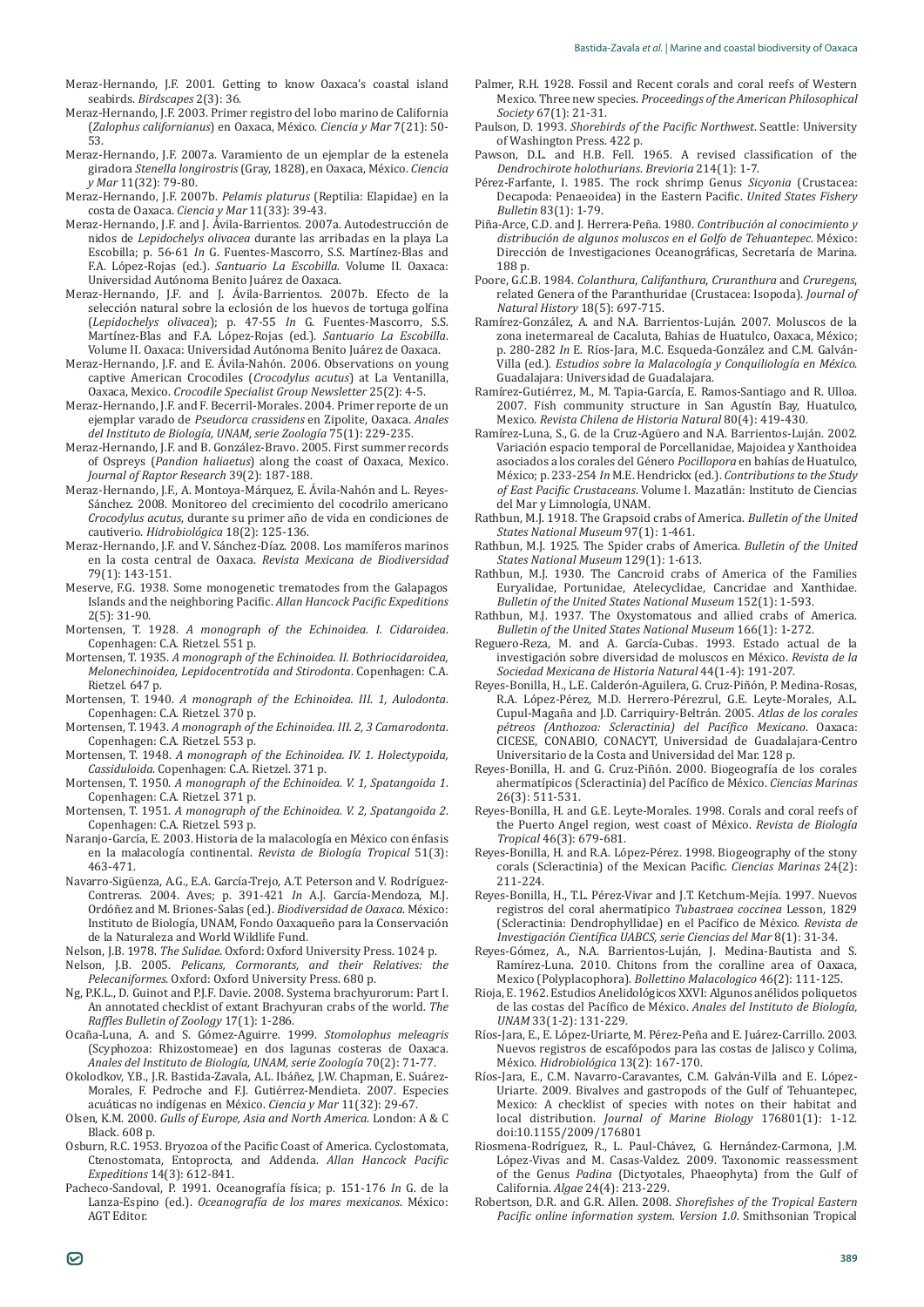Research Institute, Balboa, Panamá, Electronic Database accessible at http://www.stri.org/sftep. Captured on 15 October 2011.

- Rodríguez-Palacios, C.A., L.M. Mitchell-Arana, G. Sandoval-Díaz, P. Gómez and G. Green. 1988. Los moluscos de las bahías de Huatulco y Puerto Ángel, Oaxaca. Distribución, diversidad y abundancia. Universidad y *Ciencia* 5(9): 85-94.
- Ruiz-Cancino, G., L.F. Carrera-Parra and J.R. Bastida-Zavala. 2011. Eunícidos (Polychaeta: Eunicidae) del Pacífico sur de México. Ciencia *y Mar* 14(40): 27-60.
- Salazar-Vallejo, S.I. 1989. Bibliografía y lista de especies; p. 133-211 In S.I. Salazar-Vallejo, J.A. de León-González and H. Salaices-Polanco (ed.). *Poliquetos (Annelida: Polychaeta) de México*. La Paz: Libros Universitarios, UABCS.
- Salazar-Vallejo, S.I. and M.H. Londoño-Mesa, 2004. Lista de especies v bibliografía de poliquetos (Polychaeta) del Pacífico oriental tropical. *Anales del Instituto Biología, UNAM* 75(1): 9-97.
- Salazar-Vallejo, S.I., E. Escobar-Briones, N.E. González, E. Suárez-Morales, F. Alvarez, J.A. de León-González and M.E. Hendrickx. 2007. Iniciativa mexicana en taxonomía: Biota marina y costera. *Ciencia y Mar* 11(32): 69-77.
- Salinas, M. and P. Ladrón-de-Guevara. 1993. Riqueza y diversidad de los mamíferos marinos. *Ciencias* 7(special number): 85-93.
- Sánchez, P. 2003. Cephalopods from off the Pacific coast of Mexico: Biological aspects of the most abundant species. *Scientia Marina* 67(1): 81-90.
- Sánchez-Díaz, V. and J.F. Meraz-Hernando. 2001. Registro de depredación sobre *Dermochelys coriacea*, en las costas de Oaxaca por *Orcinus orca*. *Ciencia y Mar* 5(14): 51-54.
- Schaldach, W.J., B.P. Escalante and K. Winker. 1997. Further notes on the avifauna of Oaxaca, Mexico. Anales del Instituto de Biología, UNAM, *serie Zoología* 68: 91-135.
- Schmitt, W.L. 1940. The Stomatopods of the west coast of America. *Allan Hancock Pacific Expedition* 5(4): 129-225.
- Segura-Puertas, L. 1984. Morfología, sistemática y zoogeografía de medusas (Cnidaria: Hydrozoa y Scyphozoa) del Pacífico tropical oriental. *Instituto de Ciencias del Mar y Limnología, Publicaciones Especiales* 8(1): 1-320.
- Skoglund, C. 2001. Panamic Province molluscan literature: Additions and changes from 1971 through 2000. I Bivalvia. II Polyplacophora. *Festivus* 32(Supplement): 1-140.
- Skoglund, C. 2002. Panamic Province molluscan literature: Additions and changes from 1971 through 2001. III Gastropoda. Festivus 33(Supplement): 1-286.
- Smith, H.M. 1959. New and noteworthy reptiles from Oaxaca, Mexico. *Transactions of the Kansas Academy of Science* 62(4): 265-272.
- Solís-Marín, F.A., J.A. Arriaga-Ochoa, A. Laguarda-Figueras, S.C. Frontana-Uribe and A. Durán-González. 2009. Holoturoideos (Echinodermata: Holothuroidea) del Golfo de California. México: CONABIO-UNAM. 177 pp.
- Solís-Marín, F.A., M.D. Herrero-Pérezrul, A. Laguarda-Figueras and Torres-Vega. 1993. Asteroideos y equinoideos de México (Echinodermata); p. 91-105 *In* S.I. Salazar-Vallejo and N.E. González (ed.). *Biodiversidad marina y costera de México*. México: CONABIO and CIQROO.
- Solis-Marin, F.A., A. Laguarda-Figueras, A. Duràn-Gonzalez, C.G. Ahearn and J. Torres-Vega. 2005. Equinodermos (Echinodermata) del Golfo de California, México. Revista de Biología Tropical 53(3): 123-136.
- Solís-Marín, F.A., H. Reyes-Bonilla, M.D. Herrero-Pérezrul, O. Arizpe-Covarrubias and A. Laguarda-Figueras. 1997. Sistemática y distribución de los equinodermos de la bahía de La Paz. *Ciencias Marinas* 23(2): 249-263.
- Solís-Weiss, V., J.A. de León-González and L. González-Ortiz. 2000. Un análisis biogeográfico de los poliquetos (Annelida: Polychaeta) del golfo de Tehuantepec, México. Revista Peruana de Biología 7(1): 5-15.
- Sosa-Hernández, P., J.L. Hernández-Aguilera and J.L. Villalobos-Hiriart. 1980. *Estudio prospectivo de los crustáceos (Decapoda y Stomatopoda)*  del Golfo de Tehuantepec, México. México: Secretaría de Marina, Dirección General de Oceanografía, Investigaciones Oceanológicas. 50 p.
- Soule, D.F., J.D. Soule and H.W. Chaney. 1995. The Bryozoa; p. 1-344 In J.A. Blake, H.W. Chaney, P.H. Scott and A.L. Lissner (ed.). Taxonomic Atlas *of the Santa Maria Basin and Western Santa Barbara Channel*. Volume XIII. California: Santa Barbara Museum of Natural History
- Tapia-Garcia, M., M.C. Garcia-Abad, G. Gonzalez-Medina, M.C. Macuitl-Montes and G. Cerdenares-Ladrón-de-Guevara. 1995. Composición, distribución y abundancia de la comunidad de peces demersales del Golfo de Tehuantepec, México. *Tropical Ecology* 35(2): 229-252.
- Tapia-García, M. and B. Gutiérrez-Díaz. 1998. Recursos pesqueros de los estados de Oaxaca y Chiapas; p. 149-162 In M. Tapia-García (ed.). *El Golfo de Tehuantepec: el ecosistema y sus recursos*. México: UAM-Iztanalana.
- Tapia-Garcia, M. and R. Mendoza-Rodriguez. 2005. Composición y abundancia de la ictiofauna de las lagunas Superior e Inferior, Oaxaca, México. Actualidades Biológicas 27(82): 57-65.
- Tapia-Garcia, M., C. Suárez-Núñez, G. Cerdenares-Ladrón-de-Guevara, M.C. Macuitl Montes and M.C. Garcia Abad. 1998. Composición y distribución de la ictiofauna en la Laguna del Mar Muerto, Pacífico mexicano. *Revista de Biología Tropical* 46(2): 277-284.
- Torres, A., C. Esquivel and G. Ceballos. 1995. Diversidad y conservación de los mamíferos marinos de México. Revista Mexicana de Mastozoología  $1(1): 22-43.$
- Tovar-Hernández, M.A. and S.I. Salazar-Vallejo. 2008. Caruncle in *Megalomma* Johansson, 1925 (Polychaeta: Sabellidae) and description of a new species from the Eastern Tropical Pacific. *Journal of Natural History* 42(29-30): 1951-1973.
- Treadwell, A.L. 1941. Eastern Pacific Expeditions of the New York Zoological Society. XXIII: Polychaetous annelids from the West Coast of Mexico and Central America. Zoologica, New York Zoological *Society* 26(1): 17-24.
- Urban-Ramirez, J. and M. Guerrero-Ruiz. 2008. Ficha tecnica de *Mesoplodon peruvianus*; p: 1-11 *In* J. Urbán-Ramírez (comp.). Conocimiento biológico de las especies de mamíferos marinos, incluídas en la Norma Oficial Mexicana-059-SEMARNAT-2001. México: Universidad Autónoma de Baja California Sur, base de datos SNIB-CONABIO.
- Vázquez-Gil, C.A., P. Cervantes-Hernández, S.J. Serrano-Guzmán, R.P. Cid-Rodríguez and M.E. Fuente-Carrasco. 2004. Análisis de mortalidad en la población del caracol púrpura Plicopurpura pansa (Gould, 1853) en las Bahías de Huatulco, Oaxaca. *Ciencia y Mar* 8(24): 21-29.
- Villalobos-Figueroa, A. 1967. Estudio de los Palaemonidae de México. I. *Macrobrachium acanthochirus* n.sp. del suroeste de México. Anales *del Instituto de Biología, UNAM* 37(1-2): 167-174.
- Villalobos-Hiriart, J.L. and J.C. Nates-Rodríguez. 1990. Dos especies ±*Macrobrachium* Bate, (Crustacea, Decapoda, Palaemonidae), de la vertiente Occidental de Mexico. *Anales del Instituto de Biología* 61(1): 1-11.
- Villegas-Zurita, F. 1999. Comportamiento de cortejo y evento de cópula de iguana negra (*Ctenosaura pectinata*). *Ciencia y Mar* 3(8): 44-46.
- Wicksten, M.K. 1978. The species of *Plesionika* Western Mexico (Natantia: Pandalidae). *Bulletin of Southern California Academy of Sciences* 77(2): 84-87.
- Wicksten, M.K. 1983. A monograph on the shallow water Caridean shrimps of the Gulf of California, Mexico. Allan Hancock Monographs *in Marine Biology* 13(1): 1-59.
- Wicksten, M.K. 1984. New records and a new species of Hippolytid shrimp from the Northeastern Pacific (Decapoda, Caridea). Crustaceana 46(3): 241-248.
- Wicksten, M.K. and M.E. Hendrickx. 1992. Checklist of Penaeoid and Caridean shrimps (Decapoda: Penaeoidea, Caridea) from the Eastern Tropical Pacific. Proceedings of San Diego Society of Natural History  $9(1): 1-11.$
- Wilson, C.B. 1937. Parasitic copepods taken during the third Hancock Expedition to the Galapagos Islands. Allan Hancock Pacific Expeditions  $2(4)$ : 23-30.
- Winker, K., D.W. Warner and R. Dickerman. 1992. Additional bird records from Oaxaca, Mexico. Ornitologia Neotropical 3(1): 69-70.
- Zaher, H., F.G. Grazziotin, J.E. Cadle, R.W. Murphy, J.C. de Moura-Leite and S.L. Bonatto. 2009. Molecular phylogeny of advanced snakes (Serpentes, Caenophidia) with an emphasis on South American Xenodontines: a revised classification and descriptions of new taxa. *Papéis Avulsos de Zoologia* 49(11): 115-153.
- Zamorano, P., N.A. Barrientos-Luján and M.A. Ahumada-Sempoal. 2010. Moluscos bentónicos de dos sistemas lagunares de la costa chica de Oaxaca, México y su relación con parámetros fisicoquímicos. Ciencia *y Mar* 14(42): 13-28.
- Zamorano, P., N.A. Barrientos-Luján and G.E. Leyte-Morales. 2006. Cambios en diversidad y abundancia de especies dominantes de moluscos en la zona coralina de La Entrega, Oaxaca. Oceánides 21(1-2): 101-111.
- Zamorano, P., N.A. Barrientos-Luján and S. Ramírez-Luna. 2008. Malacofauna del infralitoral rocoso de Agua Blanca, Santa Elena, Cozoaltepec, Oaxaca. Ciencia y Mar 12(36): 19-33.
- Zamorano, P. and G.E. Leyte-Morales. 2005. Cambios en la diversidad de equinodermos asociados al arrecife coralino en La Entrega, Oaxaca, ±Ǥ*Ciencia y Mar* 9(27): 19-28.

RECEIVED: December 2011

**ACCEPTED: March 2013** PUBLISHED ONLINE: April 2013

EDITORIAL RESPONSIBILITY: Leandro Bugoni